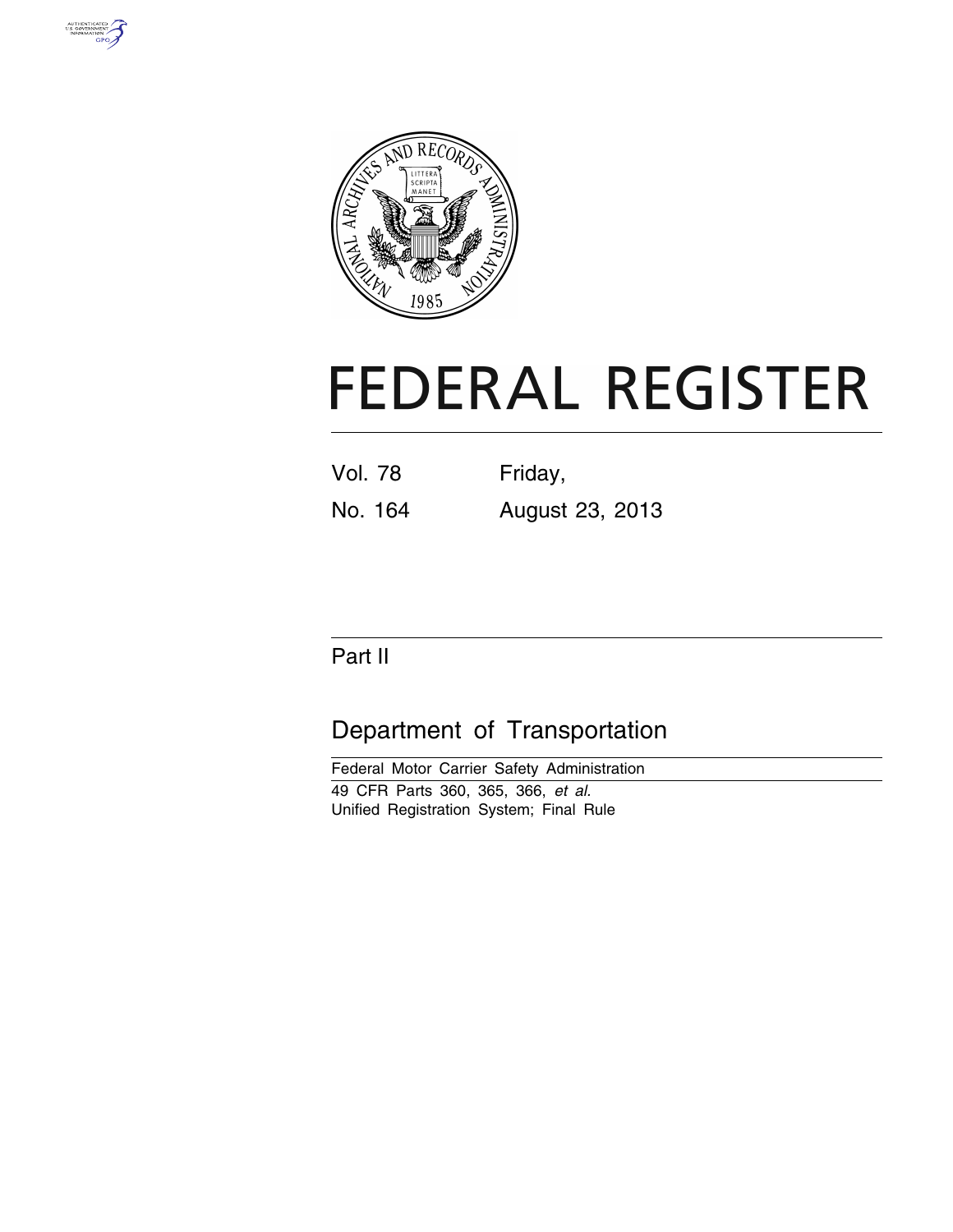# **DEPARTMENT OF TRANSPORTATION**

**Federal Motor Carrier Safety Administration** 

**49 CFR Parts 360, 365, 366, 368, 385, 387, 390 and 392** 

**[Docket No. FMCSA–1997–2349]** 

#### **RIN 2126–AA22**

#### **Unified Registration System**

**AGENCY:** Federal Motor Carrier Safety Administration (FMCSA), DOT. **ACTION:** Final rule.

**SUMMARY:** The FMCSA amends its regulations to require interstate motor carriers, freight forwarders, brokers, intermodal equipment providers (IEPs), hazardous materials safety permit (HMSP) applicants, and cargo tank facilities under FMCSA jurisdiction to submit required registration and biennial update information to the Agency via a new electronic on-line Unified Registration System (URS). FMCSA establishes fees for the registration system, discloses the cumulative information to be collected in the URS, and provides a centralized cross-reference to existing safety and commercial regulations necessary for compliance with the registration requirements. The final rule implements statutory provisions in the ICC Termination Act of 1995 (ICCTA) and the Safe, Accountable, Flexible, Efficient Transportation Equity Act: A Legacy for Users, 2005 (SAFETEA–LU). The URS will streamline the registration process and serve as a clearinghouse and depository of information on, and identification of, motor carriers, brokers, freight forwarders, IEPs, HMSP applicants, and cargo tank facilities required to register with FMCSA.

**DATES:** *Effective Dates:* The final rule is effective October 23, 2015, except for § 390.19 (amendatory instruction number 55) and § 392.9b (amendatory instruction 61), which are effective November 1, 2013, and except for § 366.2 (amendatory instruction 19), which is effective April 25, 2016.

*Compliance Dates:* The compliance date for this final rule is October 23, 2015, except that the compliance date for §§ 390.19 and 392.9b is November 1, 2013, and the compliance date for § 366.2 is April 25, 2016.

Petitions for reconsideration must be received by September 23, 2013.

**ADDRESSES:** Petitions for reconsideration must be submitted to: Administrator, Federal Motor Carrier Safety Administration, 1200 New Jersey

Avenue SE., Washington, DC 20590– 0001.

All background documents, comments, and materials related to this rule may be viewed in docket number FMCSA–1997–2349 using either of the following methods:

• Federal eRulemaking Portal: *[http://](http://www.regulations.gov) [www.regulations.gov.](http://www.regulations.gov)* 

• Docket Management Facility (M– 30), U.S. Department of Transportation, West Building Ground Floor, Room W12–140, 1200 New Jersey Avenue SE., Washington, DC 20590–0001.

# **FOR FURTHER INFORMATION CONTACT:** Mr.

Wesley Ray, IT Specialist, IT Development Division, (202) 366–3876, or by email at *[Wesley.Ray@dot.gov.](mailto:Wesley.Ray@dot.gov)*  Business hours are from 8:00 a.m. to 4:30 p.m. ET, Monday through Friday, except Federal holidays.

# **SUPPLEMENTARY INFORMATION:**

# **Preamble Table of Contents**

I. Public Participation

- A. Viewing Comments and Documents B. Privacy Act
- II. Acronyms and Abbreviations
- III. Executive Summary
- A. Purpose of the URS
- B. Summary of Major Provisions
- 1. Entities Included in the URS
- 2. The Application Process
- 3. Updating URS Information
- 4. Identification Solely by USDOT Number
- 5. User Fees
- 6. Evidence of Financial Responsibility
- 7. Process Agent Designations
- 8. Transfers of Operating Authority
- 9. Impacts on State Registration Systems
- 10. Compliance Dates
- C. Benefits and Costs
- IV. Background
- A. Legal Authority
- B. Regulatory History
- V. Discussion of Comments
- A. Summary of Comments
- B. Overly Complex Application Form
- C. Insufficient Technical Information
- D. Applicability
- 1. Cargo Tank Program
- 2. Certain Intrastate HM Carriers
- 3. Hazardous Materials Safety Permit Applicants
- 4. Mexico-Domiciled Carriers
- 5. Non-Motor Carrier Leasing Companies
- 6. School Bus Operations
- E. Mandatory Electronic Filing
- F. Biennial Update
- G. Administrative Filings
- 1. Timeframe for Filing Changes to Name, Address
- 2. Financial Responsibility for Certain FTA Grantees
- 3. Financial Responsibility for Private HM Carriers
- 4. Blanket Agents
- H. Potential URS Impacts on Existing Systems and Programs
- 1. Impacts on PRISM Program
- 2. Impacts on UCR Agreement
- I. Transfers of Operating Authority and Concerns about Reincarnated Carriers
- J. Reinstatement of Operating Authority
- K. Unauthorized Re-Brokering of Freight
- L. Americans with Disabilities Act Compliance
- M. Other Suggested Revisions to MCSA–1 Form and Instructions
- VI. Section-by-Section Analysis
	- A. Part 360, Fees for Motor Carrier Registration and Insurance
	- B. Part 365, Rules Governing Applications for Operating Authority
	- C. Part 366, Designation of Process Agent
	- D. Part 368, Application for a Certificate of Registration to Operate in Municipalities in the United States on the United States-Mexico International Border or within the Commercial Zones of Such Municipalities
	- E. Part 385, Safety Fitness Procedures
	- F. Part 387, Minimum Levels of Financial Responsibility for Motor Carriers
- G. Part 390, Federal Motor Carrier Safety Regulations, General
- H. Part 392, Driving of Commercial Motor Vehicles
- VII. Regulatory Evaluation of the URS Final Rule: Summary of Calculation of Benefits and Costs
- VIII. Rulemaking Analyses and Notices
- A. Executive Order 12866 and Executive Order 13563
- B. Regulatory Flexibility Act
- C. Unfunded Mandates Reform Act of 1995
- D. National Environmental Policy Act
- E. Paperwork Reduction Act
- F. Executive Order 12630 (Taking of Private Property)
- G. Executive Order 12988 (Civil Justice Reform)
- H. Executive Order 13045 (Protection of Children)
- I. Executive Order 13132 (Federalism)
- J. Executive Order 12372 (Intergovernmental Review)
- K. Executive Order 13211 (Energy Supply, Distribution, or Use)
- L. Privacy Impact Analysis

#### **I. Public Participation**

#### *A. Viewing Comments and Documents*

To view comments, as well as documents identified in this preamble as available in the docket, go to *[http://](http://www.regulations.gov) [www.regulations.gov](http://www.regulations.gov)* and click on the ''Read Comments'' box in the upper right hand side of the screen. Then, in the ''Keyword'' box, insert ''FMCSA– 1997–2349'' and click ''Search.'' Next, click ''Open Docket Folder'' in the ''Actions'' column. Finally, in the ''Title'' column, click on the document you would like to review. If you do not have access to the Internet, you may view the docket online by visiting the Docket Management Facility in Room W12–140 on the ground floor of the DOT West Building, 1200 New Jersey Avenue SE., Washington, DC 20590, between 9 a.m. and 5 p.m., ET, Monday through Friday, except Federal holidays.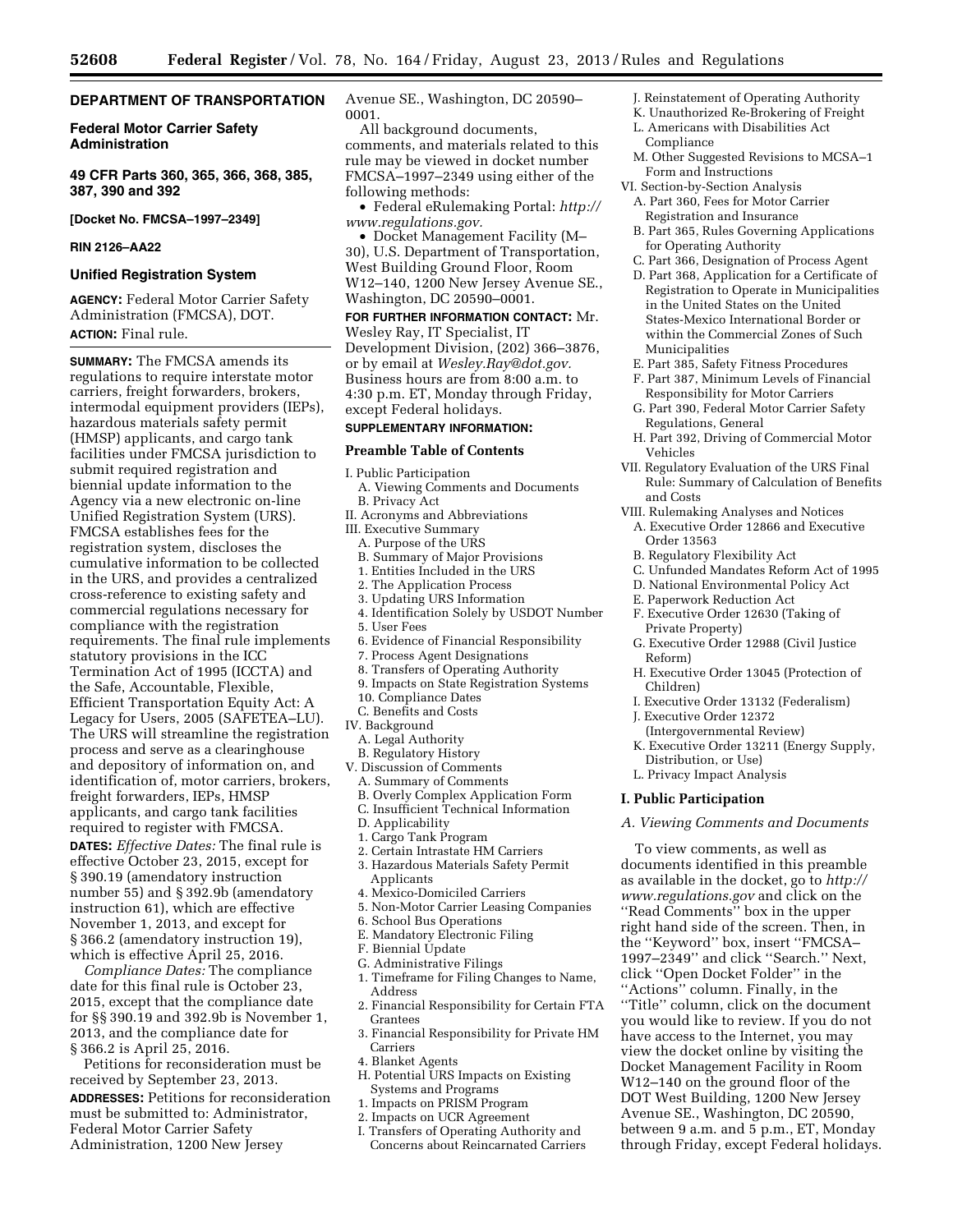#### *B. Privacy Act*

All comments received are posted without change to *[http://](http://www.regulations.gov) [www.regulations.gov.](http://www.regulations.gov)* Anyone is able to search the electronic form for all comments received into any of our dockets by the name of the individual submitting the comment (or signing the comment, if submitted on behalf of an association, business, labor union, or other organization). You may review DOT's complete Privacy Act Statement in the **Federal Register** published on January 17, 2008 (73 FR 3316), or you may visit *[http://edocket.access.gpo.gov/](http://edocket.access.gpo.gov/2008/pdf/E8-785.pdf)  [2008/pdf/E8-785.pdf.](http://edocket.access.gpo.gov/2008/pdf/E8-785.pdf)* 

#### **II. Acronyms and Abbreviations**

- ADA Americans with Disabilities Act ANPRM Advance Notice of Proposed Rulemaking
- APA Administrative Procedure Act
- ATA American Trucking Associations
- BASIC Behavioral Analysis Safety
- Improvement Category
- BI&PD Bodily Injury and Property Damage
- CDL Commercial Driver's License
- CFR Code of Federal Regulations
- CMV Commercial Motor Vehicle
- CR Compliance Review
- CSA Compliance Safety Accountability CVIEW Commercial Vehicle Information
- Exchange Window
- DBA Doing Business As
- DOJ U.S. Department of Justice eFOTM Electronic Field Operations
- Training Manual
- EPT Example Private Trucking
- FF Freight Forwarder
- FMCSA Federal Motor Carrier Safety Administration
- FMCSRs Federal Motor Carrier Safety Regulations
- FR Federal Register
- FTA Federal Transit Administration
- GVWR Gross Vehicle Weight Rating
- HHG Household Goods
- HM Hazardous Materials
- HMSP Hazardous Materials Safety Permit
- ICC Interstate Commerce Commission
- ICCTA ICC Termination Act of 1995
- IEP Intermodal Equipment Provider
- IRP International Registration Plan
- IT Information Technology
- LLP Limited Liability Partnership
- MAP–21 Moving Ahead for Progress in the 21st Century Act
- MC Motor Carrier
- MCMIS Motor Carrier Management Information System
- MCSA–1 Application for USDOT Registration/Operating Authority
- MoDOT Missouri Department of Transportation
- NADA–ATDD National Automobile Dealers Association—American Truck Dealers Division
- NAFTA North American Free Trade Agreement
- NIST National Institute of Standards and Technology
- NPRM Notice of Proposed Rulemaking
- NPTC National Private Truck Council
- NSTA National School Transportation Association
- NTSB National Transportation Safety Board
- NTTC National Tank Truck Carriers
- OOIDA Owner-Operator Independent Drivers Association
- OTRB Act Over-the-Road Bus Transportation Accessibility Act of 2007
- PHMSA Pipeline and Hazardous Materials Safety Administration
- PU Power Unit
- PRISM Performance and Registration Information Systems Management
- SAFETEA–LU Safe, Accountable, Flexible, and Efficient Transportation Equity Act: A Legacy for Users
- SBA Small Business Administration
- SNPRM Supplemental Notice of Proposed Rulemaking
- SSRS Single State Registration System TIA Transportation Intermediaries
- Association
- UCR Unified Carrier Registration
- URS Unified Registration System
- U.S.C. United States Code
- USDOT U.S. Department of Transportation
- VMT Vehicle Miles Traveled

#### **III. Executive Summary**

*A. Purpose of the URS* 

This final rule establishes the Unified Registration System (URS) required by the ICC Termination Act of 1995 1 (ICCTA) and the Safe, Accountable, Flexible, and Efficient Transportation Equity Act: A Legacy for Users (SAFETEA–LU).2 In the ICCTA, Congress enacted 49 U.S.C. 13908, which directed the Secretary of Transportation (Secretary) to issue regulations to replace certain existing registration and information systems with a single, online, Federal system.3 SAFETEA–LU modified the requirements for a unified registration system contained in the ICCTA. The details of these requirements are discussed in section IV.A below (Legal Authority).

The implementation of the URS final rule will consolidate the following registration and information systems: (1) The U.S. Department of Transportation (USDOT) identification number system; (2) the 49 U.S.C. chapter 139 commercial registration system; (3) the 49 U.S.C. 13906 financial responsibility information system; and (4) the service of process agent designation system (49 U.S.C. 503 and 13304).

The URS will improve the registration process for motor carriers, property brokers, freight forwarders, IEPs, HMSP

applicants and cargo tank facilities required to register with FMCSA, and streamline the existing Federal registration processes to ensure the Agency can more efficiently track these entities. The URS also will increase public accessibility to data about interstate motor carriers, property brokers, freight forwarders, IEPs, HMSP applicants, and cargo tank facilities.

The Moving Ahead for Progress in the 21st Century Act (MAP–21) was enacted on July 6, 2012.4 This legislation includes several provisions that are relevant to the implementation of the URS. However, many of these statutory provisions will require notice-andcomment rulemakings because they are not self-executing and provide discretion in establishing the details for the implementing regulations. Rather than delay issuance of this final rule, and to ensure an appropriate opportunity for public participation in the regulatory changes necessitated by MAP–21, the Agency will initiate a separate rulemaking proceeding(s) to address the necessary regulatory changes. The Agency notes that in some instances, these changes to the planned implementation of the URS program will not require rulemaking but may be addressed during the implementation phase of the URS. The enactment of MAP–21 also necessitates minor changes in the MCSA–1 Form and Instructions presented in the supplemental notice of proposed rulemaking (SNPRM). These changes do not require notice-and-comment rulemaking,5 and FMCSA incorporates some of those changes in today's final rule.

#### *B. Summary of Major Provisions*

#### 1. Entities Included in the URS

The URS final rule applies to every entity under FMCSA's commercial and/ or safety jurisdiction, except for Mexicodomiciled motor carriers seeking authority to operate beyond the border commercial zones (Mexico-domiciled

<sup>1</sup>Public Law 104–88, 109 Stat. 803 (Dec. 29, 1995).

<sup>2</sup>Public Law 109–59, 119 Stat. 1144 (Aug. 10, 2005).

<sup>3</sup>The Secretary of Transportation has delegated to the Administrator of the FMCSA this authority to carry out functions relating to registration requirements. *See* 49 CFR 1.87(a)(5).

<sup>4</sup>Public Law 112–141, 126 Stat. 405 (July 6, 2012).

<sup>5</sup>Under section 553(b)(3)(B) of the Administrative Procedure Act [5 U.S.C. 553(b)(3)(B)] (APA), notice and comment rulemaking is not required when the Agency for good cause finds that notice and public procedure are impracticable, unnecessary, or contrary to the public interest. The changes made in response to MAP–21 were limited to modifying the MCSA–1 Form and Instructions to incorporate new statutory language regarding affiliations with other regulated entities. The SNPRM had proposed different, but similar language; thus the modification was clearly within the scope of the issues that were subject to notice and comment in the SNPRM. For this reason, the agency believes that, consistent with the APA, providing further opportunity for further public comment on these limited changes is unnecessary.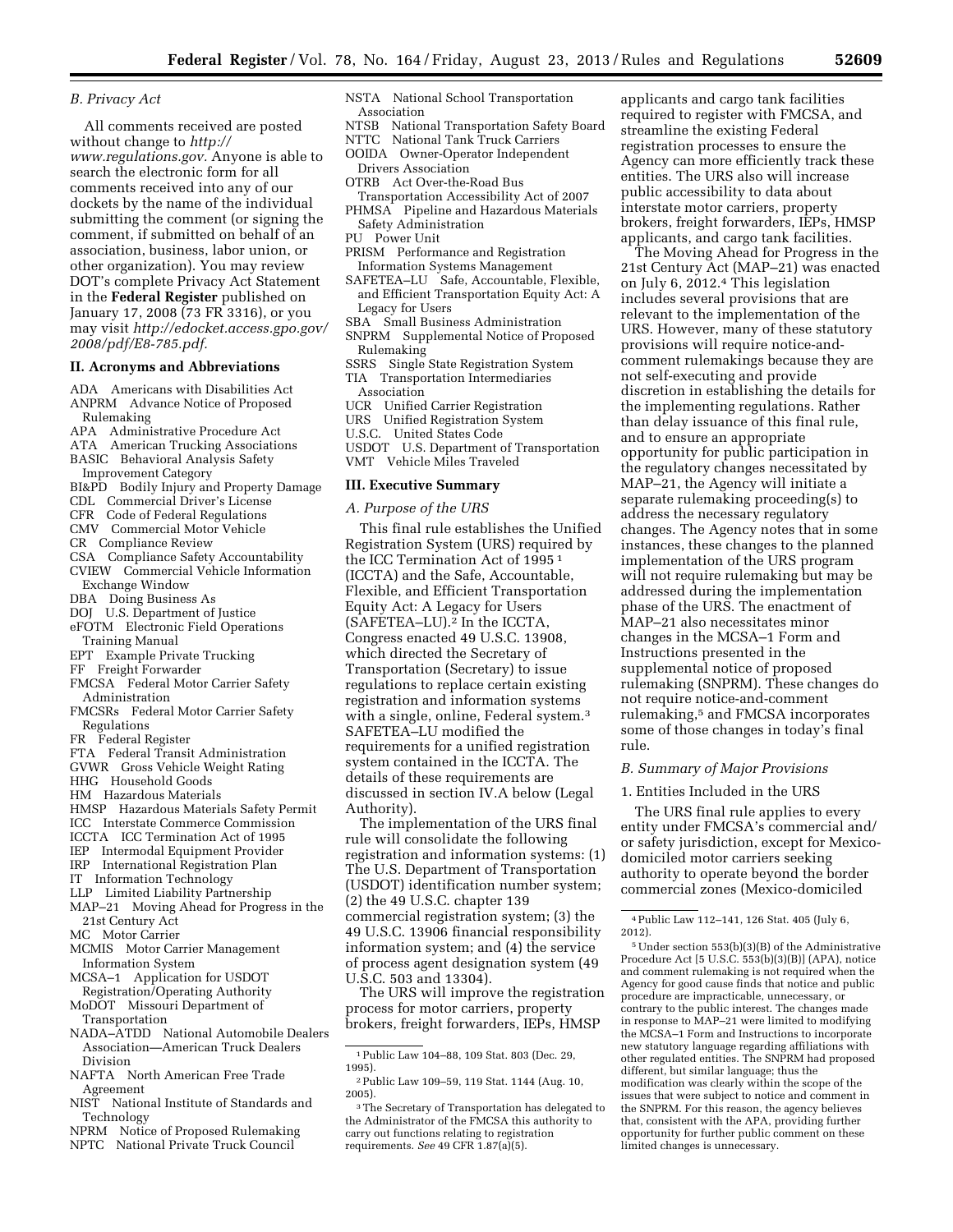long-haul carriers). SAFETEA–LU amended 49 U.S.C. 13908(b) to require the URS to ''serve as a clearinghouse and depository of information on, and identification of, all foreign and domestic motor carriers, motor private

carriers, brokers, freight forwarders, and others required to register with [DOT].'' FMCSA is excluding Mexico-domiciled long-haul carriers at this time because the U.S.-Mexico border is not open to such carriers, other than the participants

in the current cross-border long-haul trucking pilot program.6 Table 1 describes in detail the different type of entities that must register under the URS established in today's final rule.

# TABLE 1—ENTITIES REQUIRED TO REGISTER UNDER THE UNIFIED REGISTRATION SYSTEM

| Entity                                                           | Description                                                                                                                                                                                                                                                                                                                                                                                                                                                                                                                                                                                          |  |
|------------------------------------------------------------------|------------------------------------------------------------------------------------------------------------------------------------------------------------------------------------------------------------------------------------------------------------------------------------------------------------------------------------------------------------------------------------------------------------------------------------------------------------------------------------------------------------------------------------------------------------------------------------------------------|--|
| 1. For hire (exempt and non-exempt) or private motor<br>carrier: |                                                                                                                                                                                                                                                                                                                                                                                                                                                                                                                                                                                                      |  |
|                                                                  | A person engaged in the transportation of goods or passengers for compensation.<br>A person engaged in transportation exempt from commercial regulation under 49 U.S.C.<br>chapter 135. Exempt motor carriers that operate commercial motor vehicles as defined<br>in 49 U.S.C. 31101 are subject to the safety regulations set forth in 49 CFR chapter III.                                                                                                                                                                                                                                         |  |
|                                                                  | A person engaged in transportation subject to commercial regulation under 49 U.S.C.<br>chapter 139, regardless of whether such transportation is subject to the safety regula-<br>tions.                                                                                                                                                                                                                                                                                                                                                                                                             |  |
|                                                                  | A person who provides transportation of property or passengers, by commercial motor<br>vehicle, and is not a for-hire motor carrier.                                                                                                                                                                                                                                                                                                                                                                                                                                                                 |  |
|                                                                  | A person who, for compensation, arranges, or offers to arrange, the transportation of<br>property in interstate commerce by a non-exempt for-hire motor carrier.                                                                                                                                                                                                                                                                                                                                                                                                                                     |  |
|                                                                  | A person holding itself out to the general public (other than as an express, pipeline, rail,<br>sleeping car, motor, or water carrier) to provide transportation of property for com-<br>pensation in interstate commerce, and in the ordinary course of its business: (1) Per-<br>forms or provides for assembling or consolidating of break-bulk, and distributing of<br>shipments; (2) assumes responsibility for transportation from place of receipt to des-<br>tination; and (3) uses for any part of the transportation a for-hire motor carrier subject<br>to FMCSA commercial jurisdiction. |  |
|                                                                  | A person who interchanges intermodal equipment with a motor carrier pursuant to a writ-<br>ten interchange agreement or has a contractual responsibility for the maintenance of<br>the intermodal equipment.                                                                                                                                                                                                                                                                                                                                                                                         |  |
| 5. Hazardous Materials Safety Permit applicant                   | A motor carrier that is approved to transport in interstate or intrastate commerce any of<br>the hazardous materials, in the quantity indicated for each, listed under 49 CFR<br>385.403.                                                                                                                                                                                                                                                                                                                                                                                                            |  |
|                                                                  | A cargo tank and cargo tank motor vehicle manufacturer, assembler, repairer, inspector,<br>tester, or design-certifying engineer that is subject to registration requirements under<br>49 CFR 107.502 and 49 U.S.C. 5108.                                                                                                                                                                                                                                                                                                                                                                            |  |

## 2. The Application Process

The entities covered by the URS will be required to register with FMCSA and update registration information provided on the new Form MCSA–1 periodically as required. Entities that already have a USDOT Number do not need to file the Form MCSA–1 until they need to update registration information. FMCSA is requiring that regulated entities fill out and update their registration information electronically using a web-based, online version of Form MCSA–1. The Agency believes mandatory electronic filing will result in substantial cost savings to both applicants and FMCSA. The Agency is developing the online Form MCSA–1 application process to guide the applicant to only the MCSA–1

information pertinent to its operations, and to skip any irrelevant sections. The application process will mimic the interactive, interview format of popular tax preparation software, rather than a static fillable format. Applicants will only be asked questions applicable to their specific operations.

Under the URS application process, a new applicant will be issued an inactive USDOT Number. The inactive USDOT Number will be activated by the Agency only after the Agency has determined that the applicant is willing and able to comply with applicable regulatory requirements and the applicant has satisfied applicable administrative filing requirements, such as evidence of financial responsibility, if applicable, and a process agent designation (49 CFR  $390.201(c)(2)$ .<sup>7</sup> If a carrier also is

seeking operating authority registration (non-exempt for-hire carriers only), the USDOT Number will remain inactive until all protests filed under 49 CFR part 365 have been resolved and the applicant has satisfied all applicable administrative filing requirements. An applicant with an inactive USDOT Number is prohibited from operating in interstate commerce by 49 CFR 392.9b.

#### 3. Updating URS Information

This final rule requires all regulated entities to update registration information every 24 months. When there are changes to an entity's legal name, form of business, or address, registration information must be updated sooner. An entity also may update its record with FMCSA at any time within this 24-month period to

<sup>6</sup>*See Pilot Program on the North American Free Trade Agreement (NAFTA) Long-Haul Trucking Provisions,* 76 FR 40420 (July 8, 2011); *see also [http://www.fmcsa.dot.gov/intl-programs/trucking/](http://www.fmcsa.dot.gov/intl-programs/trucking/trucking-program.aspx) [trucking-program.aspx](http://www.fmcsa.dot.gov/intl-programs/trucking/trucking-program.aspx)* (last accessed July 31, 2012).

<sup>7</sup>The term ''evidence of financial responsibility'' refers to the forms filed with FMCSA by insurance companies, surety companies, or financial

institutions, in accordance with 49 CFR part 387. FMCSA considers the filing of such forms to be evidence that motor carriers and freight forwarders have the necessary insurance coverage, and brokers have the necessary surety bonds or trust fund agreements, in the minimum amounts prescribed by law. Unlike insurance policies, which may cover numerous claims cumulatively exceeding the dollar limits of the policy, broker bonds or trust fund

agreements may be depleted if the cumulative amounts of claims filed against the broker for nonperformance of its legal obligations exceed the maximum amount of the bond or trust fund agreement. In accordance with sec. 32918(a) of MAP–21, the Agency will immediately suspend the registration of a broker or freight forwarder with a depleted or partially depleted bond.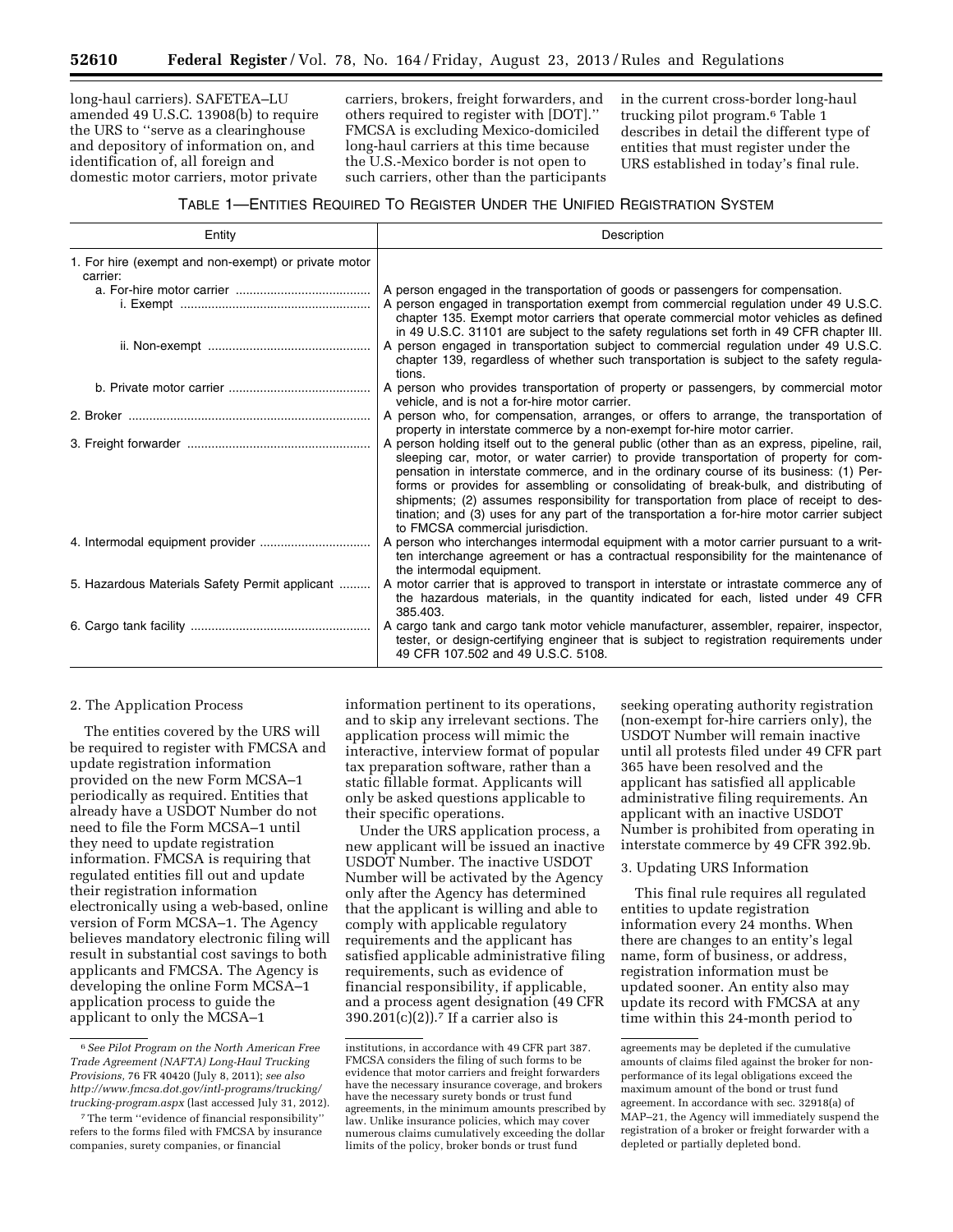provide changes to other information. However, such changes will not relieve an entity of complying with the biennial update requirement. Beginning on November 1, 2013 (the compliance date of the revised biennial update provision), the Agency will issue a warning letter 30 days in advance of a biennial update deadline to notify the entity that its USDOT Number will be deactivated if it fails to comply with the biennial update requirement.

This final rule also requires all entities to notify FMCSA of any changes to legal name, form of business, or address within 30 days of the precipitating change (new 49 CFR 390.201(d)(4)). This requirement will ensure the continuing relevance and viability of the USDOT Number as a unique identifier and repository for safety data associated with a particular entity. In particular, this requirement will allow FMCSA to monitor in a timely manner informational changes affecting all entities holding USDOT Numbers.

4. Identification Solely by USDOT Number

FMCSA will use the USDOT Number as its sole unique identifier for motor carriers, brokers, and freight forwarders subject to its regulations. The old registration systems administered by FMCSA used four identification numbers: The USDOT Number, which most motor carriers subject to FMCSA jurisdiction are required to obtain; the Motor Carrier (MC) Number, which was assigned to non-exempt for-hire motor carriers and brokers; the FF Number, which is assigned to freight forwarders; 8 and the MX Number, which is assigned to Mexico-domiciled carriers operating within the U.S.-

Mexico international border commercial zones.9 The URS will discontinue issuance of MC, MX, and FF Numbers to those entities who register with FMCSA. However, today's rule will not require motor carriers to remove the obsolete numbers from their vehicles, and those numbers may be used for other purposes such as advertising or marketing. But the Agency encourages carriers to omit these obsolete numbers from new or repainted vehicles.

# 5. User Fees

FMCSA is revising user fees for URS registration, insurance filings, and other services as detailed in Table 2 below. The Agency will charge a \$300 registration fee for all entities filing new registration applications. Currently, only non-exempt for-hire motor carriers, property brokers, and freight forwarders must pay a one-time registration fee to FMCSA of \$300. SAFETEA–LU provided that the fee for new applicants must as nearly as possible cover the costs of processing the registration, but shall not exceed \$300. The recently enacted MAP–21, however, removed this \$300 cap on the initial registration fee. FMCSA determined that the amount needed to cover the costs associated with processing the registration filings based on projections of annual new applicants and Agency processing costs substantially exceeded what could be collected through charging \$300 per applicant. Consequently, the October 26, 2011 URS supplemental notice of proposed rulemaking 10 (SNPRM) proposed to charge the statutory maximum established by SAFETEA–LU for this final rule.

Although MAP–21 eliminated the \$300 limit, the final rule retains the \$300 fee proposed in the SNPRM

because the Agency has not developed preliminary estimates on appropriate fees to cover the full costs of operating its URS program, or issued for public comment a proposal concerning such fees. The Agency has opted to initiate, at a later date, a separate rulemaking proceeding to solicit public comment on this issue, rather than delay issuance of this final rule.

FMCSA is reducing the fee currently charged for reinstating operating authority registration after such authority has been revoked from \$80 to \$10. The Agency is eliminating the existing \$10 process agent designation filing fee in keeping with provisions in SAFETEA–LU.11 The current \$10 fee for filings related to financial responsibility remains unchanged. The fees charged under URS will enable the Agency to recoup the costs associated with processing registration applications and administrative filings to the extent permitted by law. FMCSA retains the existing fees for self-insurance pending resolution of changes in these fees in a separate rulemaking.

The Agency codifies its existing practice of waiving filing fees for Federal Transit Administration (FTA) grantees. FMCSA also exempts any agency of the Federal government or a State or local government from paying filing fees or user fees to access or retrieve URS data for its own use. Generally, the Agency will charge for clerical, administrative, and information technology (IT) services involved in locating, copying, and certifying records. However, FMCSA will exempt any registered entity from paying fees to access or retrieve its own data. Additional fees are explained in the table below:

| TABLE 2—URS USER FEES AS ESTABLISHED UNDER 49 CFR 360.3(f) |  |  |  |
|------------------------------------------------------------|--|--|--|
|------------------------------------------------------------|--|--|--|

| Type of Proceeding   |                                                                                                                                                                                                                            | Fee    |
|----------------------|----------------------------------------------------------------------------------------------------------------------------------------------------------------------------------------------------------------------------|--------|
|                      |                                                                                                                                                                                                                            |        |
| Part I: Registration |                                                                                                                                                                                                                            |        |
|                      | An application for USDOT registration pursuant to 49 CFR part 390.<br>subpart C.                                                                                                                                           | \$300. |
|                      | An application for motor carrier temporary authority to provide emer-<br>gency relief in response to a national emergency or natural dis-<br>aster following an emergency declaration under §390.23 of this<br>subchapter. | \$100. |
|                      |                                                                                                                                                                                                                            | \$0.   |
|                      | Request for change of name, address, or form of business                                                                                                                                                                   | \$0.   |
| (5)                  |                                                                                                                                                                                                                            | \$0.   |
|                      |                                                                                                                                                                                                                            | \$10.  |
|                      |                                                                                                                                                                                                                            | \$0.   |
|                      |                                                                                                                                                                                                                            | \$0.   |
| Part II: Insurance   |                                                                                                                                                                                                                            |        |

<sup>8</sup>*See* 49 U.S.C. 13903.

<sup>9</sup>*See* 49 U.S.C. 13902(c).

<sup>10</sup>*Supplemental Notice of Proposed Rulemaking, Unified Registration System,* 76 FR 66506 (Oct. 26, 2011).

<sup>11</sup>SAFETEA–LU, § 4304, *codified at* 49 U.S.C. 13908(d)(2).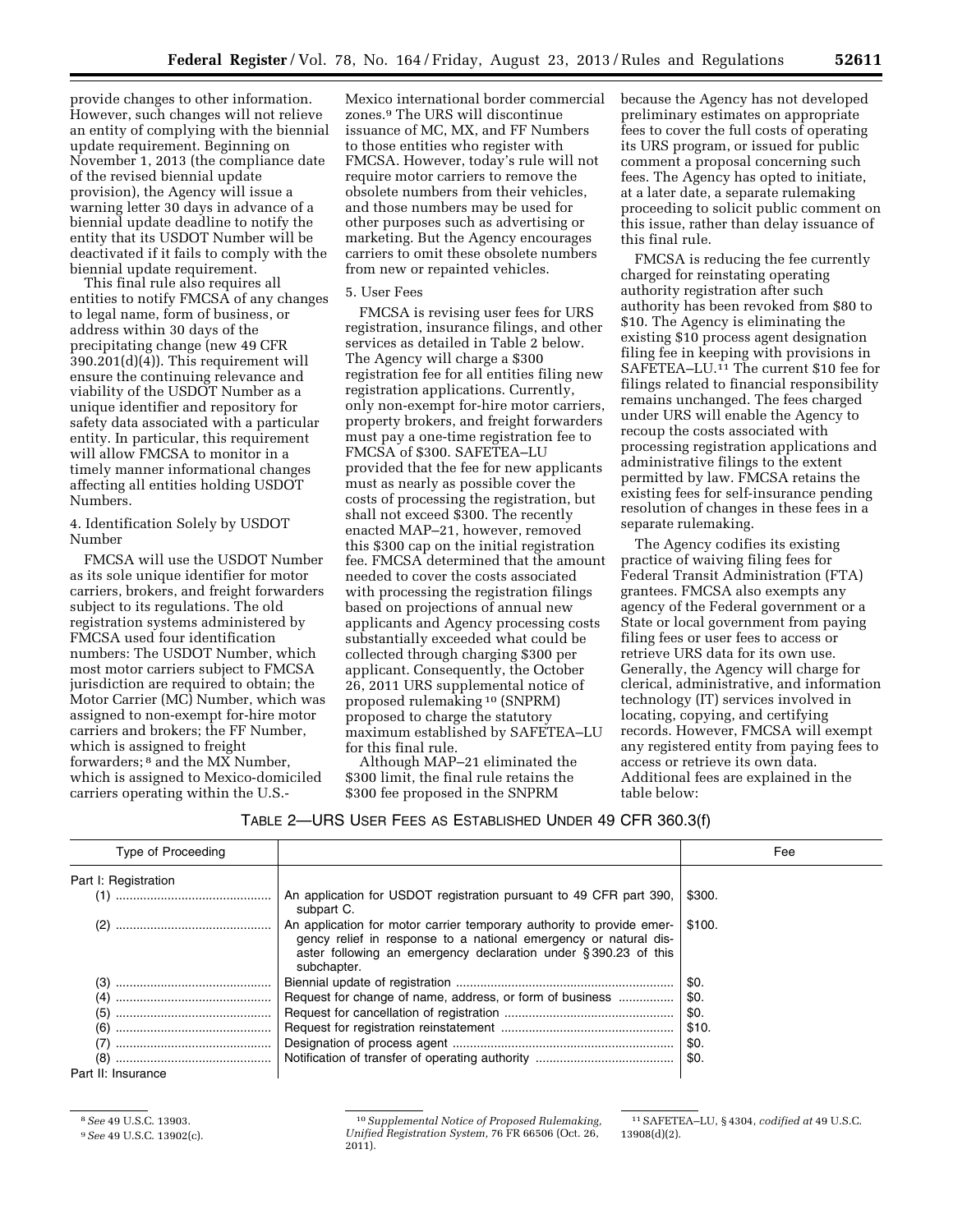| Type of Proceeding |                                                                                                                                                                                                                                       | Fee                                                                                                                    |
|--------------------|---------------------------------------------------------------------------------------------------------------------------------------------------------------------------------------------------------------------------------------|------------------------------------------------------------------------------------------------------------------------|
|                    | A service fee for insurer, surety, or self-insurer accepted certificate of<br>insurance, surety bond, and other instrument submitted in lieu of a $\vert$<br>broker surety bond.                                                      | \$10 per accepted certificate, sur-<br>ety bond or other instrument<br>submitted in lieu of a broker sur-<br>ety bond. |
|                    | (i) An application for original qualification as self-insurer for bodily in-<br>jury and property damage insurance (BI&PD).<br>(ii) An application for original qualification as self-insurer for cargo in- $\mid$ \$420.<br>surance. | \$4,200.                                                                                                               |

|  | TABLE 2—URS USER FEES AS ESTABLISHED UNDER 49 CFR 360.3(f)—Continued |
|--|----------------------------------------------------------------------|
|--|----------------------------------------------------------------------|

# 6. Evidence of Financial Responsibility

This final rule requires all for-hire motor carriers and private motor carriers that transport hazardous materials (HM) in interstate commerce, as well as property brokers and freight forwarders, to electronically file evidence of financial responsibility to receive USDOT registration. Existing regulations require only non-exempt forhire motor carriers, property brokers, and household goods freight forwarders performing transfer, collection, and delivery services, to file evidence of financial responsibility with the Agency, and they allow hard copy submissions. SAFETEA–LU section 4303(b) amended 49 U.S.C. 13906 to require ''all persons, other than a motor private carrier, registered with the Secretary to provide transportation or service as a motor carrier'' to file evidence of financial responsibility with the Agency. Section 13906 also requires all property brokers and all freight forwarders performing transfer, collection, and delivery services to file evidence of financial responsibility with the Agency. FMCSA interprets these statutory requirements to mandate financial responsibility filings by all forhire motor carriers, freight forwarders, and property brokers.

The Agency also requires certain private motor carriers transporting HM in interstate commerce to file evidence of financial responsibility with the Agency. These carriers are already required by statute and regulations to obtain and maintain Bodily Injury and Property Damage (BI&PD) insurance; this final rule requires the filing of evidence of such insurance with FMCSA. The Agency will be addressing the financial responsibility requirements for private non-hazardous material carriers separately from the URS final rule.

The Agency is requiring filings of evidence of financial responsibility for new applicants to be completed within 90 days of the date that an application is submitted (49 CFR 390.205(a)), or within 90 days of the date that the notice of application is published in the FMCSA Register, if a carrier is also seeking operating authority registration (49 CFR 365.109). The Agency is not providing a grace period for financial responsibility filing by existing exempt for-hire motor carriers or private motor carriers hauling HM. Such carriers must file by the compliance date of the final rule.

FMCSA is requiring insurers, surety companies, and financial institutions to convert to a web-based format when electronically filing evidence of financial responsibility (49 CFR 387.323). FMCSA currently accepts insurance filings in three formats: paper filings, electronic (ASCII) filings, and web-based filings. Web-based filings will promote efficiencies for FMCSA, insurers, sureties, financial institutions, and the public.

#### 7. Process Agent Designations

FMCSA requires all for-hire and private motor carriers, brokers, and freight forwarders to designate process agents via electronic submission as a precondition for receiving USDOT registration and/or operating authority registration, when applicable (49 CFR 366.1). Current regulations require only entities that must register under 49 U.S.C. chapter 139 to designate a process agent (i.e., non-exempt for-hire motor carriers, property brokers, and freight forwarders), and the regulations permit hard copy submissions. Private motor carriers are already mandated by 49 U.S.C. 503 to designate process agents, although FMCSA has not until now promulgated a rule requiring them to do so. Although there is no statutory requirement that exempt for-hire carriers file process agent designations, the Secretary is authorized under 49 U.S.C. 31133(a)(8) to prescribe recordkeeping and reporting requirements for motor carriers and other entities subject to the Agency's safety oversight. Thus, FMCSA will extend the process agent designation requirement to include such carriers, as well as private carriers, to enhance the public's ability to serve legal process on responsible individuals when seeking

compensation for losses resulting from a crash involving a commercial motor vehicle (CMV) operated by any motor carrier, regardless of the carrier's regulatory status.

The final rule also makes revisions to the Agency's designation of process agent regulations to provide greater certainty that process agent designations are accurate and that process agents are able to receive and serve on their client principals notices in court or administrative proceedings against regulated entities. Current regulations permit a carrier to fulfill its process agent designation requirements by listing an association or corporation that has filed with FMCSA a list of process agents for each State (blanket agent). To help ensure that such designations are up to date, new § 366.6(b) requires that changes to designations be reported to FMCSA within 30 days of the change. In response to public comments, the Agency has added, in § 366.6(c), a new requirement that a motor carrier, broker, or freight forwarder report changes in name, address, or contact information to its process agents and/or the company making a blanket designation on its behalf within 30 days of the change. Finally, the Agency has added § 366.6(d) to require process agents and blanket agents who file process agent designations on behalf of motor carriers, brokers, and freight forwarders to report termination of their contracts to provide process agent services for designated entities within 30 days of termination.

The Agency is requiring that new filings of designation of process agents be completed within 90 days of the date that an application is submitted, or within 90 days of the date that the notice of the application is published in the FMCSA Register if a carrier is also seeking operating authority registration under 49 CFR 365.109. An applicant is prohibited from operating until these filings are made and its USDOT Number has been activated. Existing private and exempt for-hire motor carriers will have a 180-day grace period (starting from the final rule compliance date) to file process agent designations. (49 CFR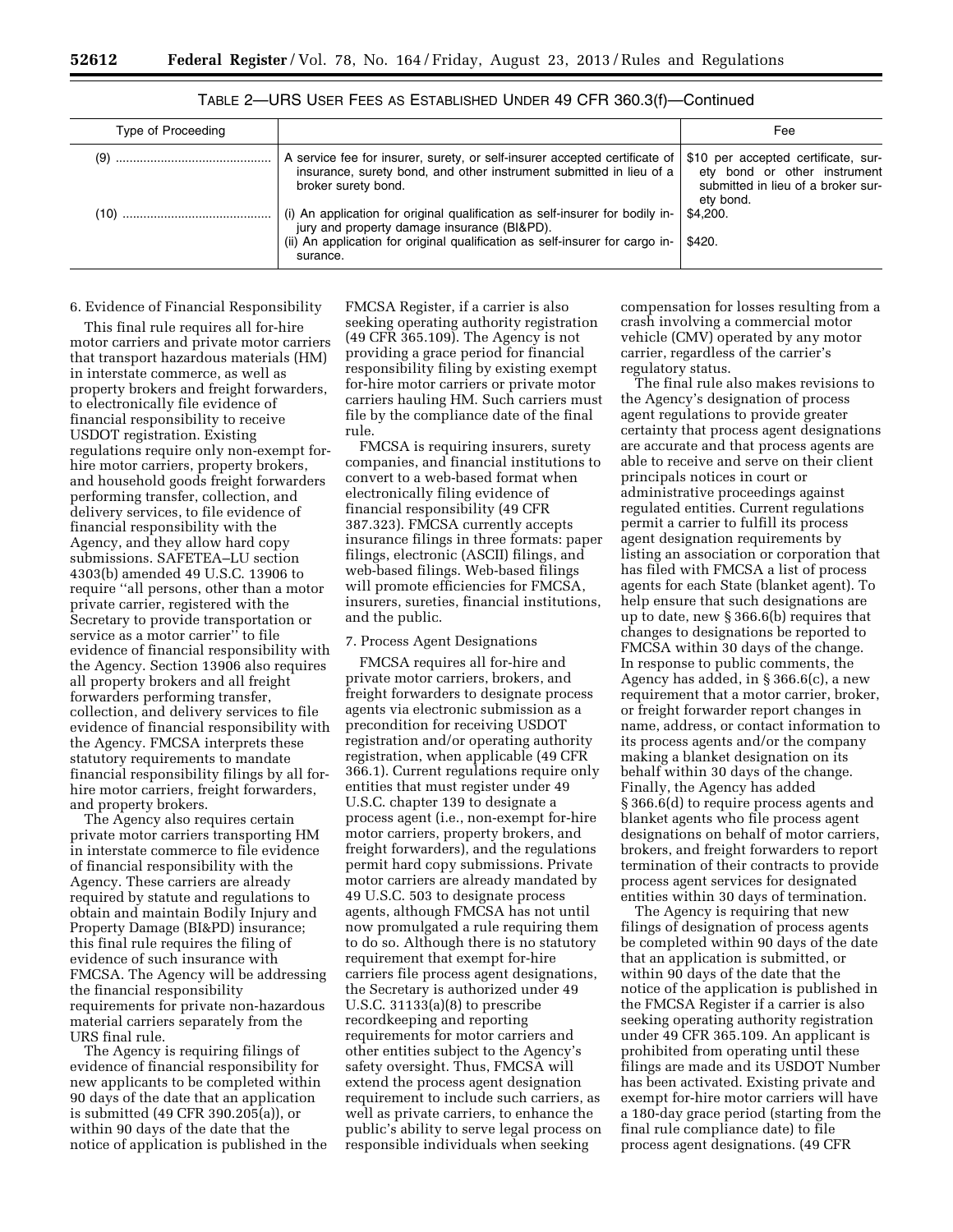366.2(b)). The grace period is necessary to accommodate the anticipated high volume of new filings under the URS.

## 8. Transfers of Operating Authority

FMCSA amends its regulations to require notification of transfers of operating authority registration. This final rule revises subpart D of title 49 CFR part 365, *Transfers of Operating Authority,* to reflect the Agency's current statutory authority over transfers of operating authority. Although FMCSA proposed to repeal this subpart, the Agency has since determined that it is in the public interest to require nonexempt for-hire motor carriers, property brokers, and freight forwarders that register under chapter 139 to notify FMCSA when these entities merge, transfer, or lease their operating rights. The Agency no longer accepts or reviews requests for transfers of operating authority. FMCSA believes, however, that it is necessary to require the reporting aspects of the regulations governing these transactions. These reporting requirements will enable the Agency to identify the parties responsible for the business operations of a for-hire motor carrier, broker, or freight forwarder.

#### 9. Impacts on State Registration Systems

This final rule allows motor carriers registering their vehicles in States that participate in the Performance and Registration Information System Management (PRISM) Program to satisfy the USDOT registration and biennial update requirements by electronically filing the required information with the State 12 according to its policies and procedures, provided the State has integrated the USDOT registration/ update capability into its vehicle registration program (49 CFR 390.203). If State procedures do not allow a motor carrier to file the Form MCSA–1 or to submit updates within the required 24 month window, the motor carrier will need to complete such filing directly with FMCSA. The Agency plans to work collaboratively with PRISM States to implement IT specifications to ensure a seamless transition to the URS.

# 10. Compliance Dates

The compliance date for the majority of this final rule is 26 months from the date of publication in the **Federal Register**. We have set this date to ensure sufficient time to develop URS. The Agency determined that enforcement of the biennial update requirement through the imposition of civil penalties is so important that the compliance date for this requirement (49 CFR  $390.19(b)(4)$ ) will occur as soon as possible (November 1, 2013). Motor carriers and intermodal equipment providers are already required to update their registration information every 24 months under § 390.19. The Agency believes it is very important for regulated entities to update their registration information biennially. Timely updates are critical to FMCSA's compliance and enforcement program because they increase the likelihood that the Agency will be able to accurately identify, locate, and contact regulated entities to carry out its mission. The Agency, therefore, is implementing the regulatory provision stating that anyone failing to comply with the biennial update requirement is subject to civil penalties beginning November 1, 2013 rather than waiting an additional 24 months to implement this significant enforcement tool. For similar reasons, FMCSA is implementing the new enforcement provision that states the penalties for operating a CMV providing transportation in interstate commerce without a USDOT Registration and an active USDOT Number (§ 392.9b).

#### *C. Benefits and Costs* 13

FMCSA classified the costs and benefits calculated in the regulatory evaluation as either changes in fees, resource costs,14 or benefits. Changes in fees are neutral and will not result in a net gain (benefit) or loss (cost) from a societal perspective. For example, if FMCSA were to eliminate a fee previously paid by motor carriers, that group would receive a benefit. However, the benefit would be offset by an equal cost to the Agency in the form of lost revenues. Unlike changes in fees, changes in resource costs and benefits do result in either a cost or a benefit to society. The Agency estimated the costs and benefits associated with

implementing the following major URS provisions:

• A new requirement for private and exempt for-hire motor carriers, cargo tank facilities, and intermodal equipment providers (IEPs) to pay FMCSA registration fees; 15

• A new requirement for private carriers and exempt for-hire motor carriers to acquire the services of process agents and file proof of designations with FMCSA;

• A new requirement for private HM and exempt for-hire motor carriers to file proof of liability insurance with FMCSA—these entities are already subject to the financial responsibility requirements of 49 CFR part 387;

• A reduction of the current reinstatement fee for non-exempt forhire motor carriers, brokers, and freight forwarders and new reinstatement fees for exempt for-hire and private HM carriers;

• Elimination of FMCSA review and approval of operating authority registration transfers, including the \$300 fee, while still requiring notification of transfers of operating authority;

• Elimination of filing fees for name changes;

• Introduction of new Form MCSA–1 filing requirements; and

• Mandatory electronic filing of Form MCSA–1.

Table 3 presents the total benefits of the URS rule for each provision. For the industry, total benefits amount to \$1.4 million and fee savings amount to \$7.3 million over the 10-year analysis period (2014–2023). For the Agency, total benefits during this period amount to \$27.4 million and an additional \$65.3 million in fees received.

This rule will improve the ability of FMCSA safety investigators to locate small and medium-sized private and exempt for-hire motor carriers for enforcement action because investigators will be able to work with the newly-designated process agents to locate hard-to-find motor carriers. The Agency believes that a more efficient Compliance, Safety, Accountability (CSA) Program due to the URS Rule will lead to increased safety benefits. However, to present a conservative estimate of the benefits of the URS rule, we only estimate the benefit of time saved by the Agency due to a more efficient CSA Program.

<sup>12</sup>As used in this context, State refers to the agency in a PRISM Program State responsible for CMV registration (for example, a Department of Motor Vehicles, Motor Vehicle Administration, State Driver Licensing Agency, or Taxation and Revenue Authority).

<sup>13</sup>Calculations presented in this section may be subject to rounding errors.

<sup>14</sup>Resource costs are expenditures of capital or labor incurred by the industry or Agency.

<sup>15</sup>Throughout the Regulatory Evaluation, cargo tank facilities and IEPs are referred to as ''other entities.''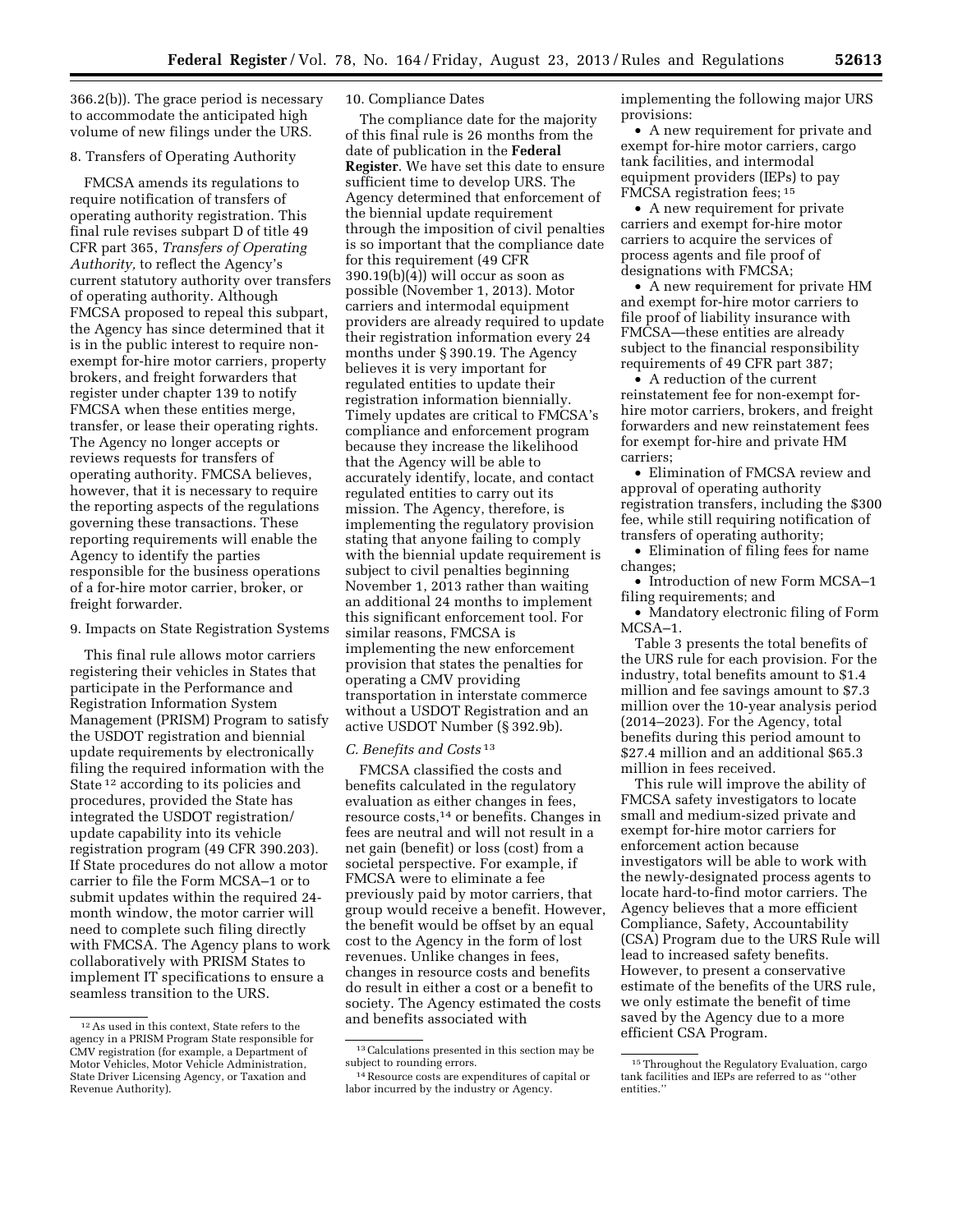# TABLE 3—TOTAL BENEFITS OF URS RULE

[10-year present value]

|                    | <b>Benefits</b> |              | Fees received/saved |            |
|--------------------|-----------------|--------------|---------------------|------------|
| URS Rule provision | Industry        | Agency       | Industry            | Agency     |
|                    | \$0             | \$20,922,981 | \$C                 | \$0        |
|                    |                 |              | 2.522.258           |            |
|                    |                 |              |                     | 63,583,722 |
|                    |                 |              |                     | 1.691.808  |
|                    |                 | 3,130,736    |                     |            |
|                    |                 |              | 4.808.126           |            |
|                    | 1.354.631       | 3.391.089    |                     |            |
|                    | 1.354.631       | 27.444.807   | 7.330.384           | 65.275.530 |

**Note:** Numbers may not add due to rounding.

Table 4 presents the total costs associated with the URS final rule. The URS final rule will result in an anticipated resource cost to industry of \$26.4 million and a resource cost to

FMCSA of approximately \$135,000 over the 10-year analysis period (2014– 2023).16 The total societal cost of the URS final rule is thus approximately \$26.5 million (\$26,380,935+\$135,158).

The industry also will pay additional fees of \$65.3 million, and the Agency will experience an average decrease in fee revenues of \$7.3 million over the 10 year analysis period.

TABLE 4—TOTAL COSTS OF URS RULE

[10-year present value]

|                    | Resource costs                                         |                | Fees paid/lost                 |                               |
|--------------------|--------------------------------------------------------|----------------|--------------------------------|-------------------------------|
| URS Rule provision | Industry                                               | Agency         | Industry                       | Agency                        |
|                    | \$538.894<br>38.236<br>676.723<br>25,067,012<br>60.070 | \$0<br>135.158 | \$0<br>63,583,722<br>1,691,808 | \$0<br>2,522,258<br>4,808,126 |
|                    | 26.380.935                                             | 135.158        | 65.275.530                     | 7.330.384                     |

**Note:** Numbers may not add due to rounding.

FMCSA calculated the net societal benefits of the URS final rule by subtracting the total (industry and Agency) 10-year costs from the total 10 year benefits for each provision. The cost to industry associated with fee changes is offset by an equal gain to FMCSA due to increased revenues from fees. Table 5 presents the net benefits of the proposed rule. Total societal net benefits of the URS final rule are estimated to be \$2.3 million, negative \$25.0 million for the industry (which is less than \$50 per entity) and positive \$27.3 million for FMCSA. The industry will pay \$57.9 million more in fees

(total fees paid and fees saved). This increase in fees to the industry is offset by a total \$57.9 million increase in fees received by FMCSA (representing a net of fees lost and fees received). FMCSA believes the fees and costs of the URS rule will not lead to a reduction in industry competitiveness.

# TABLE 5—NET BENEFITS OF URS RULE

[10-year present value]

| URS Rule provision | Net benefits  |              | Net fees      |              |
|--------------------|---------------|--------------|---------------|--------------|
|                    | Industry      | Agency       | Industry      | Agency       |
|                    | $-$ \$538.891 | \$20,922,981 | \$0           | \$0          |
|                    | $-38.236$     |              | 2.522.258     | $-2.522.258$ |
|                    |               |              | $-63.583.722$ | 63,583,722   |
|                    | $-676.723$    |              | $-1.691.808$  | 1,691,808    |
|                    | $-25.067.012$ | 3,130,736    |               | $\Omega$     |
|                    | $-60.070$     | $-135.158$   | 4.808.126     | $-4.808.126$ |
|                    | 1.354.631     | 3,391,089    |               | $\Omega$     |
|                    | $-25,026,304$ | 27,309,648   | $-57,945,146$ | 57,945,146   |

 $^{\rm 16}$  The resource cost to FMCSA for building the

IT system is not included in the economic analysis.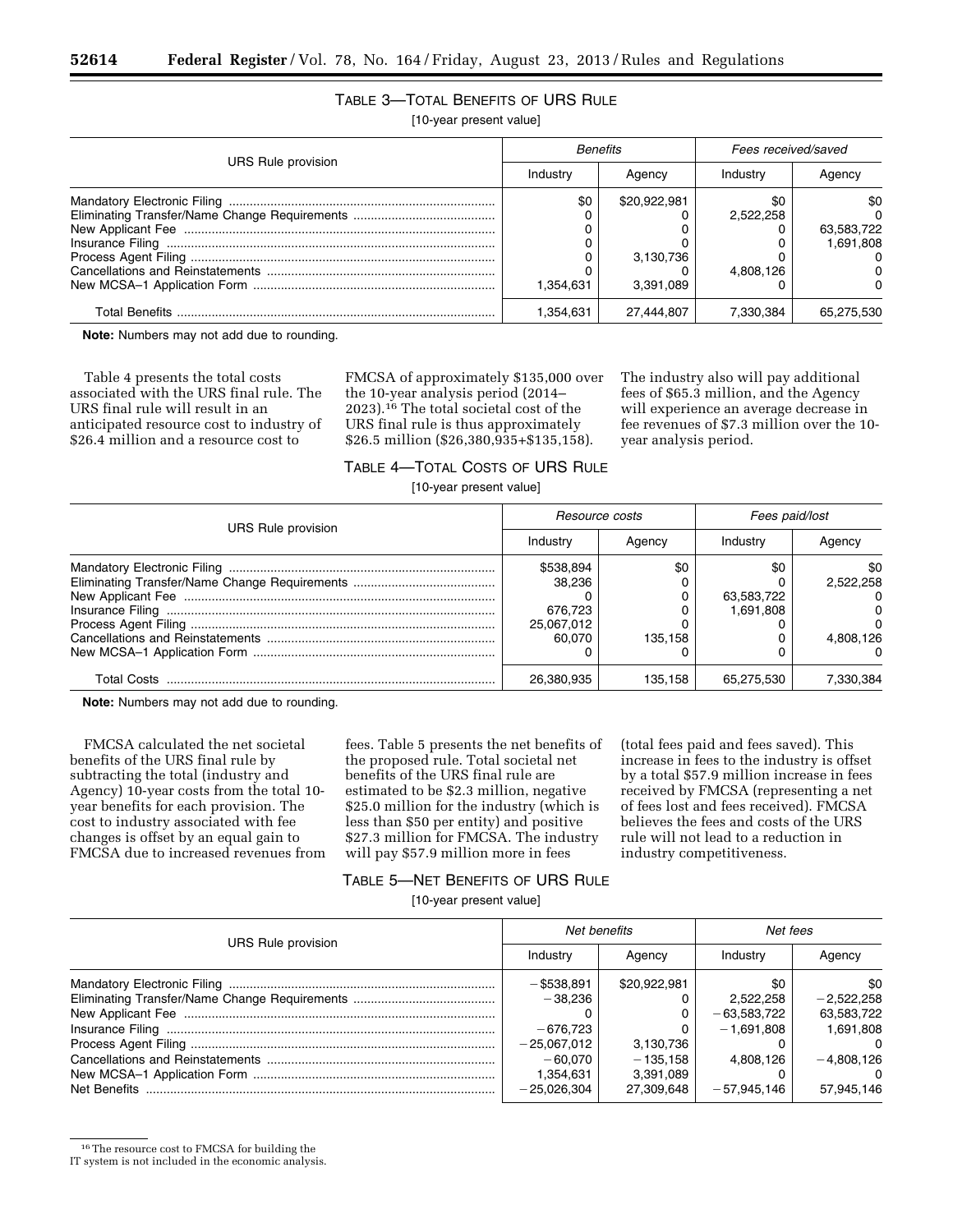TABLE 5—NET BENEFITS OF URS RULE—Continued

[10-year present value]

| URS Rule provision | Net benefits |        | Net fees |        |
|--------------------|--------------|--------|----------|--------|
|                    | Industry     | Agency | Industry | Agency |
|                    | 2,283,344    |        |          |        |

**Note:** Numbers may not add due to rounding.

#### **IV. Background**

# *A. Legal Authority*

FMCSA promulgates the Unified Registration System final rule in response to sec. 103 of the ICC Termination Act of 1995 (ICCTA) [Pub. L. 104–88, 109 Stat. 803, 888, Dec. 29, 1995] and subtitle C of title IV of the Safe, Accountable, Flexible, Efficient Transportation Equity Act: A Legacy for Users (SAFETEA–LU) [Pub. L. 109–59, 119 Stat. 1144, 1761, Aug. 10, 2005]. This rulemaking action is also consistent with the requirements of 31 U.S.C. 9701 and 49 U.S.C. 13301, 31133(a)(8), 31134, and 31136(a).

Pursuant to 49 U.S.C. 13908, which was enacted into law by section 103 of the ICCTA, Congress directed the Secretary in cooperation with the States, and after notice and opportunity for public comment, to issue regulations to replace four existing information systems with a single, on-line, Federal system. These Agency systems were: (1) The USDOT identification number system; (2) the since-repealed Single State Registration System (SSRS) under 49 U.S.C. 14504; (3) the registration system contained in 49 U.S.C. chapter 139; and (4) the financial responsibility information system under 49 U.S.C. 13906.

Congress also directed the Secretary, in developing this rulemaking, to consider whether to integrate the requirements of 49 U.S.C. 13304 regarding service of process in court proceedings into the new system. Congress intended for the new system to serve as a clearinghouse and depository of information on, and identification of, all foreign and domestic motor carriers, brokers, and freight forwarders, and other entities required to register with the Department as well as information on safety fitness and compliance with minimum levels of financial responsibility.

The language of 49 U.S.C. 13908(c), as enacted by the ICCTA, also authorized the Secretary to ''establish, under section 9701 of title 31 [of the U.S. Code], a fee system for registration and filing evidence of financial responsibility under the new system under subsection (a). Fees collected

under the fee system shall cover the costs of operating and upgrading the registration system, including all personnel costs associated with the system.''

Pursuant to the Unified Carrier Registration Act of 2005, subtitle C of title IV of SAFETEA–LU, Congress modified some of the elements of the unified registration system required by the ICCTA. In particular, SAFETEA–LU changed the scope of the Secretary's responsibility to develop a registration system to replace the SSRS. It also modified the requirement that fees collected under the new system cover the costs of operating and upgrading the registration system and placed limitations on certain fees that the Agency could charge. Section 4304 of SAFETEA–LU reiterated the congressional requirement for a single, on-line, Federal system to replace the four individual systems identified under 49 U.S.C. 13908 and also mandated inclusion of the service of process agent systems under 49 U.S.C. 503 and 13304. SAFETEA–LU refers to the Federal online replacement system as the Unified Carrier Registration System. The Agency considers the URS announced in both the May 2005 notice of proposed rulemaking (NPRM) and the October 2011 SNPRM to be the Unified Carrier Registration System.17

Notwithstanding the reference to 49 U.S.C. 14504 in section 4304 of SAFETEA–LU, section 4305(a) of SAFETEA–LU repealed 49 U.S.C. 14504, which governed the SSRS, effective January 1, 2007. The legislative history indicates that the purpose of the UCR Plan and Agreement is both ''to replace the existing outdated system [SSRS]'' for registration of interstate motor carrier entities with the States and to ''ensure that States don't lose current revenues derived from SSRS''

(S. Rep. 109–120, at 2 (2005)).18 Today's final rule incorporates the requirements imposed by SAFETEA–LU.

Title 31 U.S.C. 9701 (the so-called ''User Fee Statute'') establishes general authority for agencies to ''charge for a service or thing of value provided by the Agency.'' Accordingly, FMCSA is authorized to charge fees under URS that will enable the Agency to recoup costs associated with processing registration applications and administrative filings. Prior to the enactment of the Moving Ahead for Progress in the 21st Century Act (MAP– 21),19 49 U.S.C. 13908(d) required establishment of registration fees that, as nearly as possible, cover the costs of processing the registration, provided the fees do not exceed \$300. MAP–21 removed the \$300 fee cap.

Section 206 of the Motor Carrier Safety Act of 1984 [Pub. L. 98–554, title II, 98 Stat. 2832, October 30, 1985, 49 U.S.C. App. 2505, recodified at 49 U.S.C. 31136] requires the Secretary to prescribe regulations on commercial motor vehicle safety. The regulations shall prescribe minimum safety standards for CMVs. At a minimum, the regulations shall ensure that: (1) CMVs are maintained, equipped, loaded, and operated safely; (2) the responsibilities imposed on operators of CMVs do not impair their ability to operate the vehicles safely; (3) the physical condition of operators of CMVs is adequate to enable them to operate the vehicles safely; and (4) the operation of CMVs does not have a deleterious effect on the physical condition of the operators (49 U.S.C. 31136(a)). Section 32911 of MAP–21 added a new subsection (5) to sec. 31136(a), requiring FMCSA regulations to ensure that an operator of a CMV is not coerced by a motor carrier, shipper, receiver, or transportation intermediary to operate a CMV in violation of a regulation promulgated under section 31136 or 49 U.S.C. chapters 51 or 313.

Today's final rule streamlines the existing registration process and ensure

<sup>17</sup>Under section 4305 of SAFETEA–LU (which enacted 49 U.S.C. 14504a), Congress replaced the SSRS with the Unified Carrier Registration (UCR) Agreement. Registration and payment of fees under the UCR Agreement are not the responsibility of FMCSA; the SSRS was, and the UCR Plan and Agreement is, administered by the participating States. However, as provided by 49 U.S.C. 13908(b), information about the compliance of entities subject to the UCR Agreement will be available through the URS when that system has been developed.

<sup>&</sup>lt;sup>18</sup> The Senate bill's provisions were enacted<br>"with modifications." H. Conf. Rep. No. 109–203, at 1020 (2005).

<sup>19</sup>Public Law 112–141, 126 Stat. 405. MAP–21 was signed into law on July 6, 2012.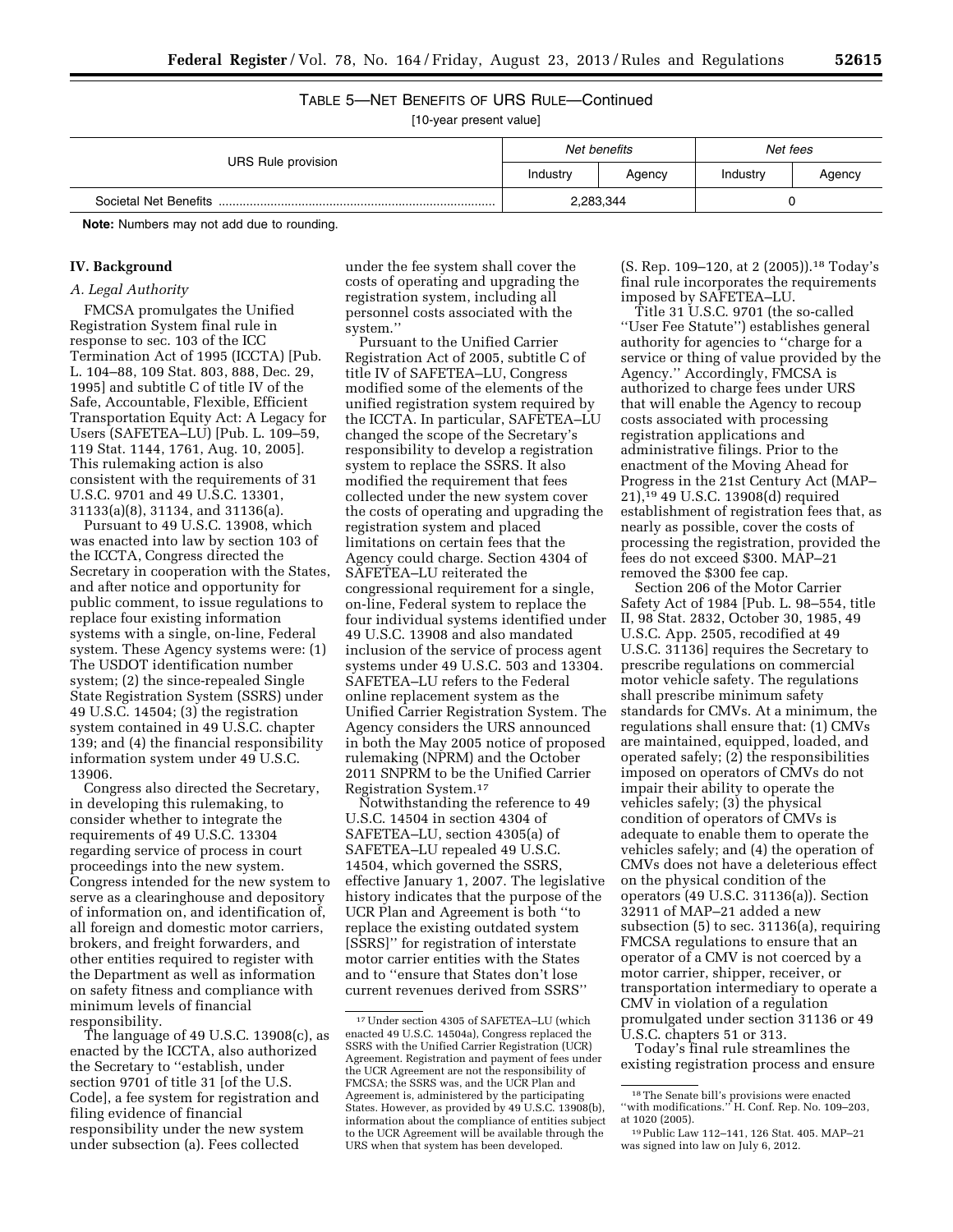that FMCSA can more efficiently track motor carriers, freight forwarders, brokers, intermodal equipment providers and cargo tank facilities to maximize safety. It implements the mandate under 49 U.S.C. 31136(a)(1) that FMCSA's regulations ensure that CMVs are maintained and operated safely. Because the rule applies almost entirely to motor carriers and imposes no operational responsibilities on drivers, FMCSA believes that coercion of drivers to violate the rule, in contravention of section 31136(a)(5), will not occur. This regulation will not impair a driver's ability to operate vehicles safely (49 U.S.C. 31136(a)(2)), and will not impact the physical condition of drivers (49 U.S.C. 31136(a)(3) and (4)).

Legal authority for requiring notification to the Agency of transfers of operating authority registration (and for requiring exempt for-hire motor carriers to file process agent designations) can be found at 49 U.S.C. 13301 and 31133. Under 49 U.S.C. 13301(b), the Secretary has broad authority to obtain from persons information regarding carriers and brokers the Secretary decides is necessary to carry out the Agency's commercial regulatory responsibilities, as enumerated in title 49, subtitle IV, part B. The term ''carriers'' includes freight forwarders (49 U.S.C. 13102(3)). In addition, 49 U.S.C. 31133(a)(8) authorizes the Secretary to prescribe recordkeeping and reporting requirements for motor carriers and other entities subject to the Agency's safety oversight.

#### *B. Regulatory History*

The Federal Highway Administration (FMCSA's predecessor agency) issued an advance notice of proposed rulemaking (ANPRM) announcing plans to develop a single, online, Federal information system in August 1996.20 The ANPRM solicited specific detailed information from the public about each of the systems to be replaced by the URS, the conceptual design of the URS, uses and users of the information to be collected, and potential costs.

On May 19, 2005, FMCSA published an NPRM describing a proposal to merge all of the prescribed information systems except the SSRS into a unified, online Federal system.21 The Agency subsequently revised the May 2005 proposal in an October 26, 2011 SNPRM to incorporate new congressionally mandated provisions in SAFETEA–LU,

and modified certain proposals in response to comments to the NPRM.22 The SNPRM also included changes necessitated by final rules published subsequent to publication of the NPRM that directly impacted the URS. In the SNPRM, the Agency substantially altered the regulatory drafting approach proposed in the NPRM by creating a straightforward requirement for all entities to register and biennially update registration information under the new URS and by compiling a centralized cross-reference to existing safety and commercial regulations necessary for compliance with the registration requirements. The Agency abandoned previous efforts to reorganize all registration and new entrant requirements under a single part under title 49, Code of Federal Regulations (CFR) chapter III.

MAP–21 affects a number of rules that FMCSA is currently working on, including this one. Because MAP–21 was enacted several months after the close of the comment period for the SNPRM, the public has not had an opportunity to comment on provisions of the Act that may have an impact on the URS. Rather than delay issuance of this final rule, and to ensure an appropriate opportunity for public participation in the changes necessitated by MAP–21, the Agency will initiate a separate rulemaking proceeding(s) to address most of the needed changes. In some cases, these changes will not require rulemaking and will be addressed during the implementation phase of the URS. In other cases, minor or technical changes that involve little exercise of Agency discretion in the MCSA–1 Form and Instructions, which would not require notice and comment rulemaking, have been made to conform with MAP–21.23

23Under section 553(b)(3)(B) of the Administrative Procedure Act [5 U.S.C. 553(b)(3)(B)] (APA), notice and comment rulemaking is not required when the Agency for good cause finds that notice and public procedure are impracticable, unnecessary, or contrary to the public interest. The changes made in response to MAP–21 were limited to modifying the MCSA–1 Form and Instructions to incorporate new statutory language regarding affiliations with other regulated entities. The SNPRM had proposed different, but similar language; thus the modification was clearly within the scope of the issues that were subject to notice and comment in the SNPRM. For this reason, the agency believes that, consistent with the APA, providing further opportunity for further public comment on these limited changes is unnecessary.

# **V. Discussion of Comments**

# *A. Summary of Comments*

FMCSA received comments to the URS SNPRM from nine respondents: American Trucking Associations (ATA),24 Greyhound, Inc. (Greyhound),25 the Missouri Department of Transportation (MoDOT),26 the National Automobile Dealers Association—American Truck Dealers Division (NADA–ATDD),<sup>27</sup> the National Private Truck Council (NPTC),28 the National School Transportation Association (NSTA),29 the National Tank Truck Carriers (NTTC),30 the Owner-Operator Independent Drivers Association (OOIDA),31 and the Transportation Intermediaries Association (TIA).32 These entities consist of industry trade groups, a State government, and a motor carrier.

Respondents generally supported the concept of a unified registration system as described in the SNPRM, but some expressed concerns about potential negative impacts on Federal/State partnership initiatives such as the UCR Agreement, the PRISM Program, the CSA Program, and the New Entrant Safety Assurance Program. There were also comments about the proposed Form MCSA–1 being too lengthy and overly complicated to use. OOIDA, ATA, and MoDOT proposed extensive corrections, revisions, and enhancements to the proposed form and instructions. NTTC commented that it wished to be associated with ATA's comments.

# *B. Overly Complex Application Form*

NPTC, ATA, and NADA–ATDD commented that the proposed MCSA–1 Form and its Instructions were overly complex. NPTC commented that the proposed MCSA–1 Form was too long and complicated for applicants to use without professional assistance. NADA– ATTD commented that the proposed form was unnecessarily long and overly complex for FMCSA to expect accurate compliance. Similarly, ATA commented that the proposed Form MCSA–1 was too lengthy, awkward, and complicated to encourage, or even permit, compliance by entities that would have to use it. However, these commenters did express support for an online application process.

<sup>20</sup>*Advance Notice of Proposed Rulemaking, Motor Carrier Replacement Information/ Registration System,* 61 FR 43816 (Aug. 26, 1996). 21*Notice of Proposed Rulemaking, Unified* 

*Registration System,* 70 FR 28990 (May 19, 2005).

<sup>22</sup>*Supplemental Notice of Proposed Rulemaking, Unified Registration System,* 76 FR 66506 (Oct. 26, 2011).

<sup>24</sup> Docket No. FMCSA–1997–2349–0184.

<sup>25</sup> Docket No. FMCSA–1997–2349–0182.

<sup>26</sup> Docket No. FMCSA–1997–2349–0186.

<sup>27</sup> Docket No. FMCSA–1997–2349–0188. 28 Docket No. FMCSA–1997–2349–0187.

<sup>29</sup> Docket No. FMCSA–1997–2349–0185.

<sup>30</sup> Docket No. FMCSA–1997–2349–0189.

<sup>31</sup> Docket No. FMCSA–1997–2349–0190.

<sup>32</sup> Docket No. FMCSA–1997–2349–0183.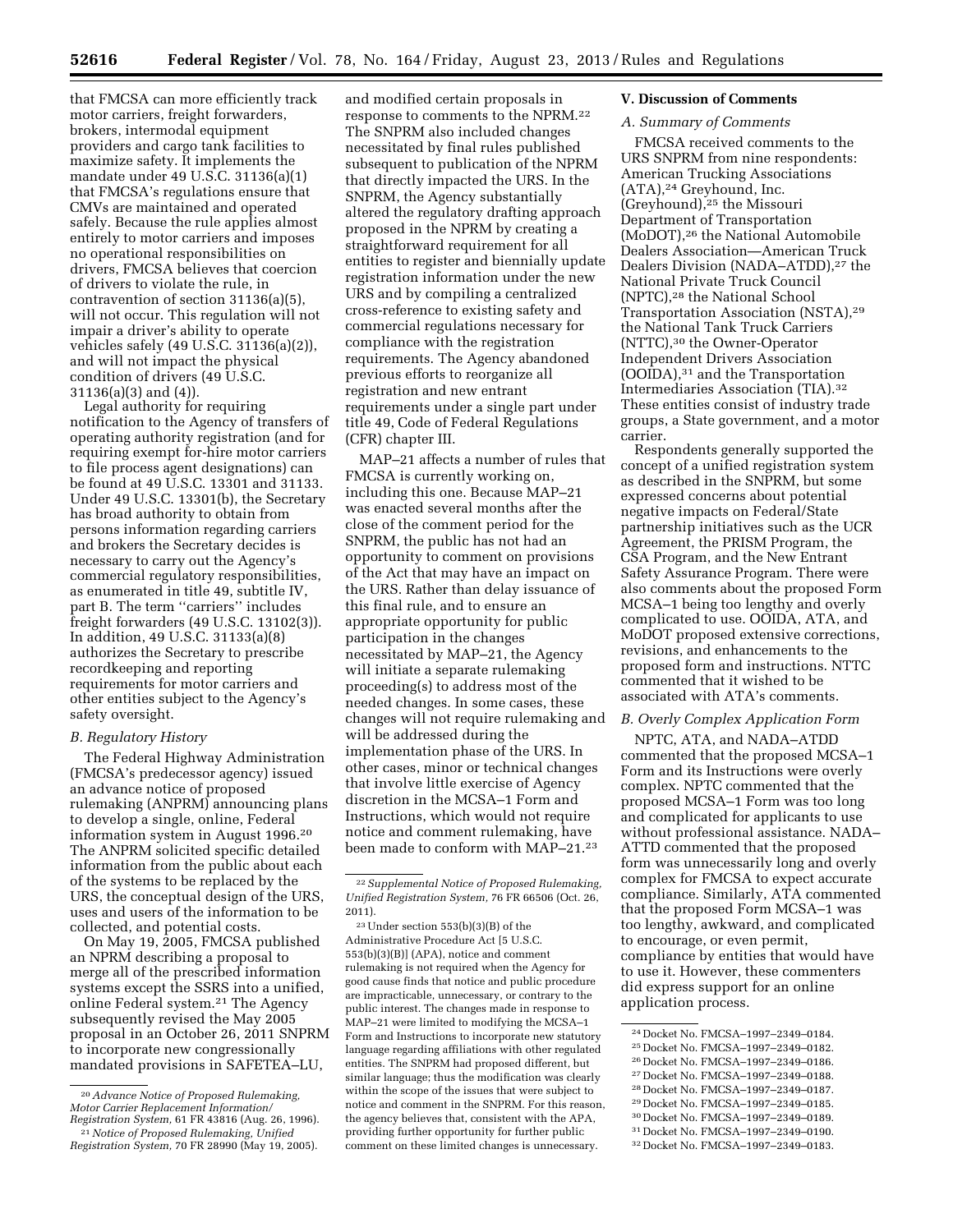Specifically, ATA commented that while it supported the requirement to file the MCSA–1 Form online, the proposed MCSA–1 was not well-suited for online filing because a longer form requires different treatment online. If the MCSA–1 Form could not be simplified, this commenter recommended that the form be split into a number of separate forms, along either functional lines or according to the type of entity required to report. NADA– ATTD strongly urged FMCSA to consider revisions to the MCSA–1 to make it more applicable to small, private motor carriers. This commenter recommended that the Agency issue another SNPRM outlining these changes before implementation of the URS. NADA–ATTD commented that FMCSA had not explained sufficiently why the substantial additions to this form were necessary, especially for small motor carriers.

*FMCSA Response.* The Agency included the proposed Form MCSA–1 and Instructions in the SNPRM to illustrate the new unified application form around which the URS will be built, to disclose the complete list of registration information that the Agency will collect from the public and record in the URS, and to announce that the Agency will no longer require the individual forms associated with safety and commercial registration today. The paper Form MCSA–1 and Instructions included in the SNPRM was necessary to provide notice of and seek comment on the information FMCSA was proposing to collect and the Agency's explanation of those data fields. Form MCSA–1 is not intended to be completed in hardcopy but as an online, interactive application.

When the URS program is fully implemented, the electronic version of the Form MCSA–1 will be considerably less complex and lengthy than the paper version because URS will guide the applicant to only those portions of the MCSA–1 Form pertinent to the particular applicant's operations, thus skipping all irrelevant sections that do not apply. The application process will mimic the interactive, interview format of popular tax preparation software, and will use software similar to that used by the U.S. Department of Education in the Free Application for Student Aid (FAFSA), in contrast with a static PDF fillable form. Applicants will be asked only those questions applicable to their specific operations. An applicant's answers to the initial MCSA–1 questions, including operation classification (Section A, question 15) and reason for filing (pre-Section A), will determine which sections of the

MCSA–1 Form that entity will be subsequently prompted to fill. As suggested in ATA's comments, an applicant will not need to view the sections of the MCSA–1 Form that were not applicable to that entity. The Agency's goal is to eliminate as much of the guesswork as possible from the electronic registration process and to receive accurate information. As explained throughout this final rule, FMCSA received and has adopted many helpful suggestions for corrections, improvements, and clarifications to the MCSA–1 Form and Instructions. The updated MCSA–1 Form and Instructions are available in the docket FMCSA– 1997–2349 for the public to view.

The online, interactive application process will particularly assist small carriers by requiring applicants to view only the portions of the MCSA–1 Form that are relevant to them, based on their answers to the first few questions. Thus, the electronic filing process will save a small carrier the needless effort of reading through portions of a form or instructions that they need not submit. Questions will display on the left side of the screen and a pop-up screen will appear on the right with instructions, as well as examples of acceptable responses.

To explain how the system will work, we will walk through a mock registration scenario for a private non-HM property motor carrier we will call ''Example Private Trucking'' (EPT). Since EPT is applying to operate as a private carrier, the regulations for obtaining operating authority registration under 49 CFR part 365, or filing evidence of financial responsibility under 49 CFR part 387, would not apply. To obtain a USDOT registration, EPT will be prompted to complete only 5 of the 16 sections on Form MCSA–1: Section A (Business Description); Section B (Operation Classification); Section M (Compliance Certifications); Section N (Applicant's Oath); and Section P (Filing Fee). The online URS would also prompt EPT to designate a process agent. After EPT completes the registration information and process agent designation, FMCSA would immediately issue an active USDOT Number and flag the motor carrier for participation in the New Entrant Safety Assurance Program. The biennial update will require EPT to submit even less information than the initial registration process.

# *C. Insufficient Technical Information*

ATA expressed concern about the lack of technical details regarding the planned URS design in the SNPRM. ATA stated that because the URS is a

data-processing system, the technical details of its design are of critical importance to its eventual effectiveness in accomplishing its stated purpose and functions.

In particular, ATA expressed concern about the lack of details regarding the proposal that motor carriers could fulfill their biennial registration update obligations by filing with their base States under the PRISM Program. ATA stated that this procedure would be difficult to coordinate, and commented that the SNPRM disclosed so little detail with respect to these plans that it could not assess their feasibility, or their chances for success. Therefore, this commenter recommended that FMCSA provide a clearer description of what is intended in connection with PRISM State registration in an additional SNPRM. ATA commented that the public interest in this key element of the registration function was too great for the matter to be handled by amendments to the PRISM procedures.

*FMCSA Response.* With regards to system specifications, FMCSA is unable to provide these details at this time because the Agency is completing the regulatory aspects of the URS project in advance of the completion of the IT system requirements development. The Agency has published several final rules with associated IT requirements that must be scheduled to coincide with imminent regulatory compliance dates earlier than the URS compliance date. Meanwhile, each year the Agency delays finalization of the URS rule increases the possibility that new requirements and corresponding system changes could be imposed. The Agency opted to complete the URS rulemaking project separately from the associated IT development project to provide adequate notice of the new registration requirement, and set a compliance date that builds in sufficient lead time for regulatory compliance and system development. The Agency plans to work collaboratively with PRISM States to implement IT specifications to ensure a seamless transition to the URS.

#### *D. Applicability*

#### 1. Cargo Tank Program

ATA recommended that FMCSA's cargo tank registration program be excluded from the URS, or at least not included in Form MCSA–1. To support its recommendation, ATA asserted that the cargo tank program's exclusion would help to prune the MCSA–1 Form to a more manageable size. ATA further stated that the cargo tank program is not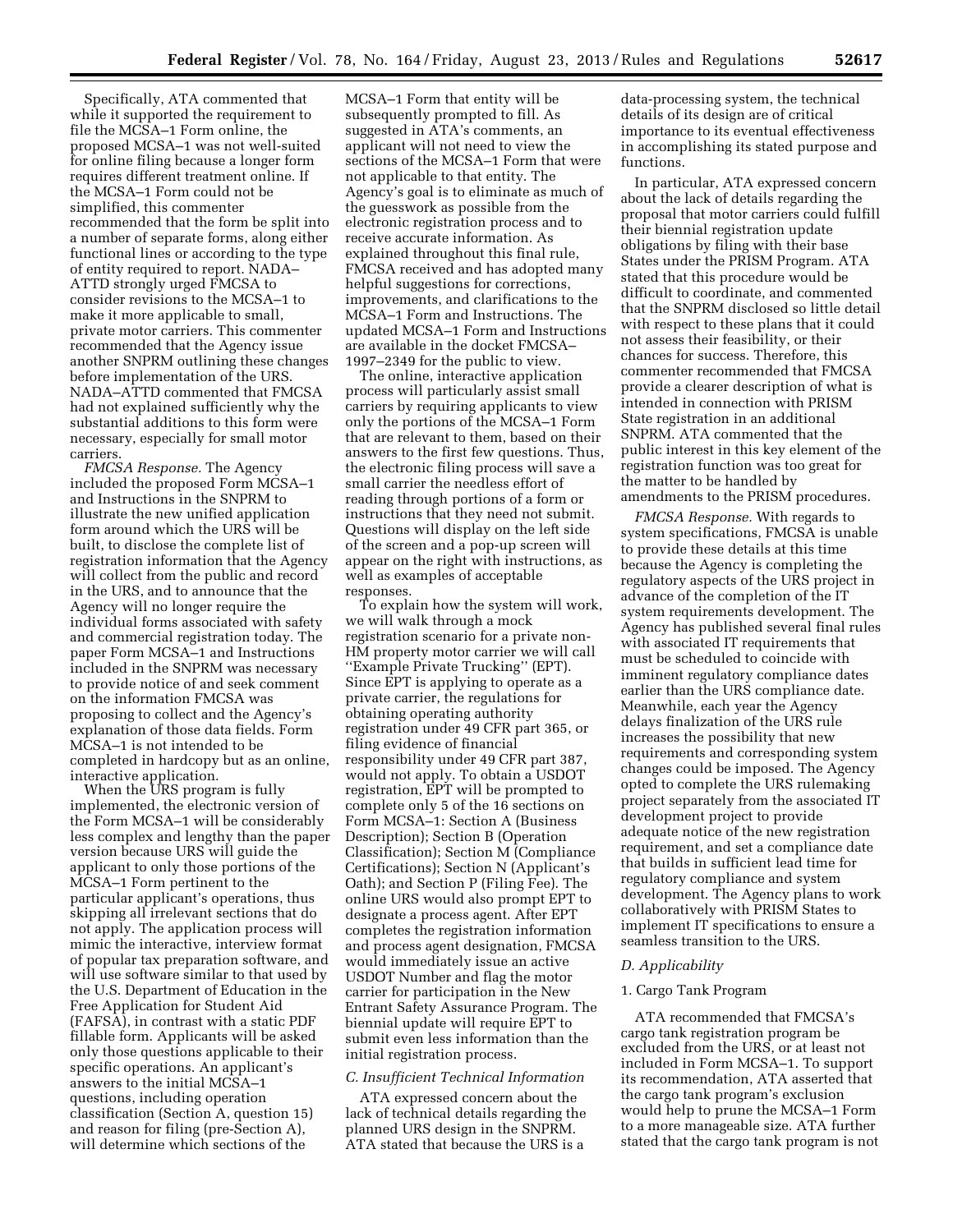per se a transportation program,<sup>33</sup> and can reasonably be handled in another manner.

*FMCSA Response.* The Agency believes all FMCSA-regulated entities must be subject to the URS registration requirement because section 4304 of SAFETEA–LU amended 49 U.S.C. 13908(b) to require the Federal on-line replacement system to:

''serve as a clearinghouse and depository of information on, and identification of, all foreign and domestic motor carriers, motor private carriers, brokers, freight forwarders, and *others required to register with the U.S. Department of Transportation,* including information with respect to a carrier's safety rating, compliance with required levels of financial responsibility, and compliance with the provisions of 49 U.S.C. 14504a.'' (Emphasis added).

As explained in the SNPRM, FMCSA interprets this statutory provision as authorizing the inclusion of all entities regulated by FMCSA in the URS.34 Although the cargo tank registration program is not a motor carrier program, FMCSA believes that merging the Cargo Tank Registration Process with the URS will best further the congressional intent to create a unified system of information and registration, as expressed in the SAFETEA–LU provision quoted above.

Moreover, Pipeline and Hazardous Materials Safety Administration (PHMSA) regulations at 49 CFR part 107, subpart F govern the registration procedures for persons who are engaged in the manufacture, assembly, inspection and testing, certification, or repair of a cargo tank or a cargo tank motor vehicle manufactured in accordance with a DOT specification under subchapter C of 49 CFR chapter III or under terms of a special permit issued under 49 CFR part 107.35 Under § 107.502(d), PHMSA requires cargo tank facilities to complete their registration requirements with FMCSA. As previously mentioned, the electronic Form MCSA–1 will be designed so only cargo tank facility applicants would encounter the questions that apply exclusively to cargo tank registration.

See section V.M for a discussion of FMCSA's rationale not to collect additional cargo tank information on the Form MCSA–1.

#### 2. Certain Intrastate HM Carriers

NTTC recommended that FMCSA require all transporters of bulk HM in tank vehicles to register with the Agency using Form MCSA–1, including intrastate-only carriers. This commenter stated ''that while it believed all intrastate [HM] carriers should be required to register with FMCSA,'' it was limiting its request ''to those carriers who transport [hazardous] materials in bulk in tank vehicles.'' NTTC expressed concern that under the CSA Program, HM carriers will only be measured against other interstate carriers or intrastate carriers from States that require them to get a USDOT Number. NTTC asserted that because only 31 States require intrastate HM carriers to obtain a USDOT Number, the Safety Measurement System HM Behavioral Analysis Safety Improvement Category (BASIC) may not truly measure HM carriers against their peers since it will not have information on all HM carriers.

NTTC encouraged the DOT to incorporate into its registration process a requirement whereby intrastate tank truck carriers of HM register with FMCSA. NTTC commented that if this rule is not the appropriate vehicle to require registration of intrastate tank truck carriers of HM with FMCSA, then it requested that the Department consider its comment submission to be a petition for rulemaking. NTTC commented that a ''OneDOT'' approach in the near term would be to require that any HM tank truck carrier applying to register with PHMSA must first be registered with FMCSA. This commenter stated that the PHMSA transporter registration program does not exclude intrastate carriers.

*FMCSA Response.* Generally, the Agency does not have authority to regulate motor carriers that operate exclusively in intrastate commerce because the statutes on which most of FMCSA's commercial regulations and safety regulations are based apply primarily to transportation in interstate commerce.36 The only Federal safety regulations applicable to motor carriers that operate exclusively in intrastate commerce are the commercial driver's license (CDL) requirement for drivers operating commercial motor vehicles (CMVs) as defined in 49 CFR 383.5; controlled substances and alcohol

testing for all persons required to possess a CDL; minimum levels of financial responsibility for intrastate transportation of certain quantities of HM; applicable portions of the HM regulations in 49 CFR parts 100–180; and the requirement to obtain a Hazardous Materials Safety Permit (HMSP). As a result, the Agency will not accommodate this request at this time. The Agency, however, will accept NTTC's filing as a petition for rulemaking, and will handle the issue at a later date.

# 3. Hazardous Materials Safety Permit Applicants

The SNPRM table entitled ''Entities Required to Register under the Unified Registration System'' explained that an HMSP applicant was a ''motor carrier that transports in interstate or intrastate commerce any of the HM, in the quantity indicated for each, listed under 49 CFR 385.403.'' 37 NTTC recommended that FMCSA change this SNPRM table so that the entry that described HMSP applicants would read as follows: ''A motor carrier that transports in interstate or intrastate commerce any of the HM, in the quantity indicated for each, listed under 49 CFR 172.101.''

*FMCSA Response.* FMCSA intentionally referenced the list of HM and quantities in 49 CFR 385.403, because the HMSP is not required for every hazardous material listed under 49 CFR 172.101 titled, ''Table of Hazardous Materials and Special Provisions.'' The HMSP is required only for the HM transported in an amount or manner listed under § 385.403.

Under 49 U.S.C. 5109(b), Congress authorized the Secretary to prescribe the types and quantities of HM which are subject to an HMSP, stipulating that the list must, at a minimum, include the four types of HMs listed in section 5109(b). The Secretary delegated responsibility for implementing section 5109 to the FMCSA Administrator. *See*  49 CFR 1.87(d)(2). In 2004, FMCSA published a final rule establishing a national HMSP program for motor carriers that transport in interstate or intrastate commerce the HM listed and transported in the amount or manner prescribed in § 385.403(a)–(f).38

#### 4. Mexico-Domiciled Motor Carriers

MoDOT commented that the Agency should exclude all Mexican carriers from completing Form MCSA–1, including carriers with operations

<sup>33</sup> In its comments to the NPRM, ATA stated that the cargo tank registration program is not a motor carrier program because it applies only to persons engaged in the manufacture, assembly, inspection and testing, certification, or repair of a cargo tank. Docket No. FMCSA–1997–2349–0168.

<sup>34</sup>*See* 76 FR 66506, 66512–66513.

<sup>35</sup>*See* 49 CFR part 107, subpart F, *Registration of Cargo Tank and Cargo Tank Motor Vehicle Manufacturers, Assemblers, Repairers, Inspectors, Testers, and Design Certifying Engineers.* 

<sup>36</sup>*See* 49 U.S.C. 31132(1) (defining ''commercial motor vehicle'' for purposes of safety regulation as ''a self-propelled or towed vehicle used on the highways *in interstate commerce* to transport passengers or property . . .'') (emphasis added); 49 U.S.C. 13501 (giving FMCSA general jurisdiction over transportation in interstate and foreign commerce for purposes of commercial regulation).

<sup>37</sup>*See* 76 FR 66506, 66514.

<sup>38</sup>*See Final Rule, Hazardous Materials Safety Permits,* 69 FR 39350 (June 30, 2004).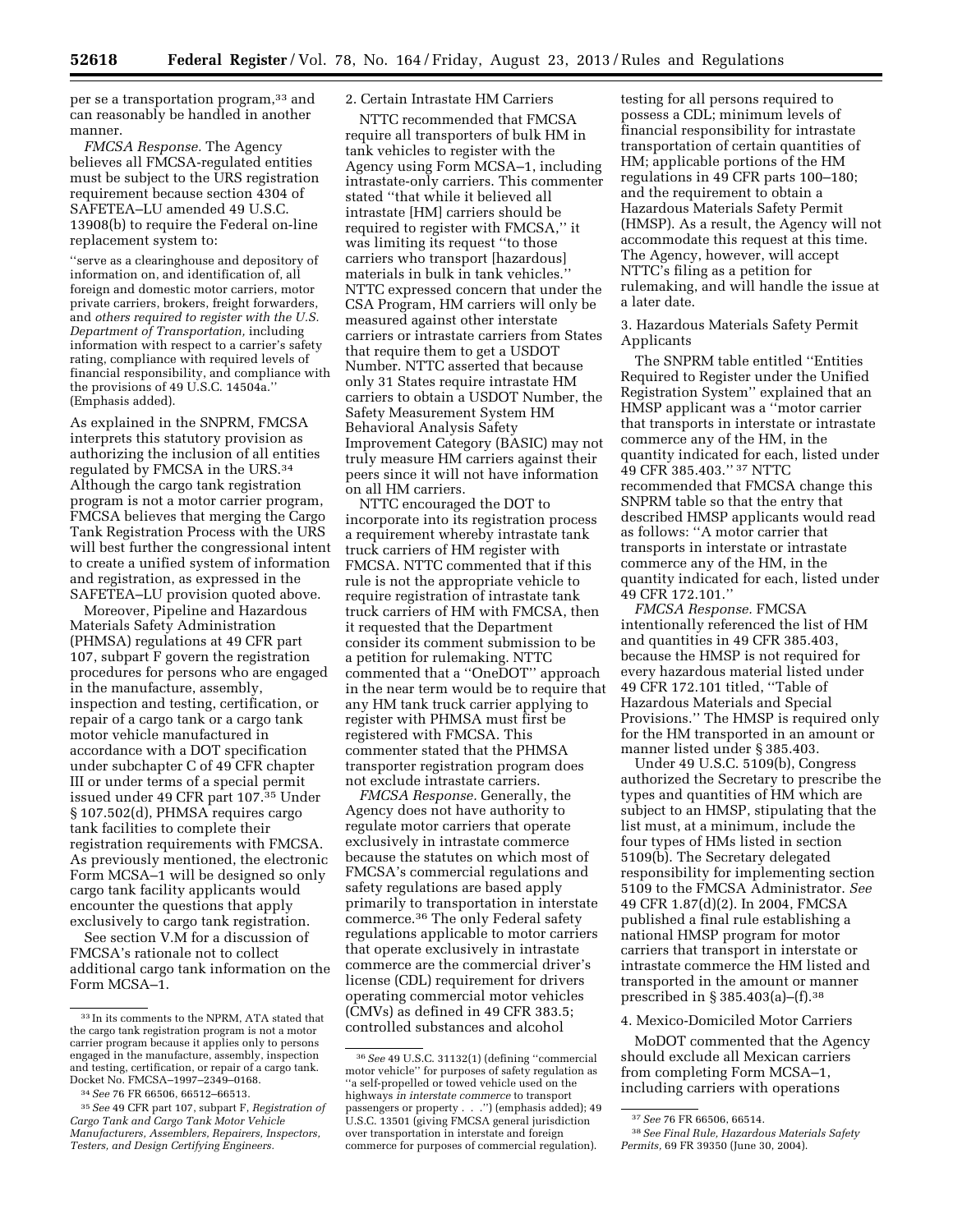limited to the border commercial zones. This commenter asserted that it is confusing to have some of the Mexican carriers complete this form and others complete the old OP–1(MX) and MCS– 150 forms.

*FMCSA Response.* The Agency is adopting the approach proposed for Mexico-domiciled carriers in the SNPRM. FMCSA will subject all entities under its jurisdiction to the URS registration requirement, to the extent practicable. Applications from Mexicodomiciled long-haul carriers, however, will continue to be processed separate from the URS because the U.S.-Mexico border is open to only those carriers participating in the pilot program with distinct requirements.39 The North American Free Trade Agreement (NAFTA) authorized the Agency to apply different standards for long-haul Mexico-domiciled carriers due to concerns about regulatory disparities between Mexico and the United States. Because the results of the pilot program are still uncertain, it would be premature to include long-haul Mexicodomiciled carriers in the URS at this time. FMCSA may include such carriers in the URS in the future, if appropriate.

FMCSA disagrees with MoDOT that all Mexico-domiciled carriers, including those confined to the border commercial zones, should be excluded from the URS based on possible confusion. Commercial zone Mexico-domiciled carriers already file different forms, and are subject to different rules, than Mexico-domiciled long-haul carriers. Including Mexico-domiciled commercial zone carriers in the URS, moreover, is consistent with the statutory mandate to include foreign carriers in the system.

#### 5. Non-Motor Carrier Leasing Companies

MoDOT requested that the Agency provide a specific definition for the term ''leasing company'' and instructions for how these entities should complete Form MCSA–1. According to MoDOT, there may be instances where such companies act as a motor carrier, but in other cases they do not. When the leasing company is not a motor carrier, MoDOT commented that the company needs to know how to complete the MCSA–1 Form, which sections apply to it, and how to report or not report its number of vehicles.

*FMCSA Response.* FMCSA contacted MoDOT to gain a clearer understanding of this comment and learned it is actually a request for FMCSA to require non-motor carrier leasing companies to register in URS so that States have a source through which they can identify these entities to collect UCR Agreement fees.40 Therefore, the Agency regards this as an ''applicability'' issue rather than a form-related one.

Under new FMCSA PRISM procedures that took effect on or about September 1, 2012, non-motor carrier leasing companies are no longer required to obtain USDOT Numbers. On August 9, 2010, FMCSA announced the elimination of ''registrant-only'' USDOT Numbers as part of the PRISM Program.41 As stated in that notice, FMCSA originally developed the concept of a registrant-only USDOT Number to identify registered owners of CMVs that are not motor carriers, but lease their CMVs to entities that are motor carriers. FMCSA concluded, however, that registrant-only USDOT Numbers were being used differently than the Agency intended, impeding its ability to track motor carriers' safety violations.

For example, in several cases, law enforcement personnel conducting inspections and crash investigations were presented with registrant-only numbers of the leasing companies providing the vehicles instead of the USDOT Numbers of the motor carriers operating the vehicles. In these instances, the data could not be assigned to the record of a motor carrier. Motor carriers that improperly used registrant-only numbers, therefore, were evading FMCSA safety oversight, including compliance reviews and New Entrant Safety Audits. If safety events are not properly attributed to the motor carrier operating the CMVs, FMCSA cannot factor those events into the motor carriers' safety ratings and other assessments. This situation results from the misidentification of a vehicle and is a marking issue, rather than an IT or URS issue.

Accordingly, FMCSA decided to eliminate the PRISM procedure that requires non-motor carrier applicants, including leasing companies, to obtain registrant-only USDOT Numbers. PRISM Program States were directed to modify their systems, forms, instruction manuals, computer systems' validation and safety edits, renewal applications and MCS–150 edits and procedures by August 31, 2011. FMCSA planned to eliminate the practice of allowing nonmotor carrier applicants to obtain registrant-only USDOT Numbers by September 1, 2011. On August 31, 2011, however, FMCSA extended the effective date for making the change to eliminate the registrant-only entry to September 1,  $2012.\check{4}2$ 

Because FMCSA does not regulate non-motor carrier leasing companies, they will not be included within the URS and will not have to complete the Form MCSA–1. FMCSA will deactivate the USDOT Numbers issued to leasing companies prior to October 23, 2015. Beginning September 1, 2012, the Agency notified each entity registered as a Registrant to either deactivate its USDOT Number or change its operation type to the appropriate carrier operation. If such actions are not taken, the Agency will deactivate those USDOT Numbers.

# 6. School Bus Operations

The NSTA commented that, as it understood the proposed rule, school bus operations (home-to-school-to-home routes) continue to be exempt from URS. Therefore, a for-hire school bus contractor would register under URS only if the contractor also provides charter transportation, such as school activity trips. If this were the case, the NSTA commented that it believed the contractor would check the box on the proposed form in Section A, question 17a, for Charter and Special Operations. The NSTA requested clarification from FMCSA that under the sections on the Form MCSA–1 that ask for the number of vehicles and the number of drivers who will be operating in the United States, the contractor need enter only the portion of its vehicles and drivers that are used in charter operations, and not the portion that are used in school bus operations. NSTA also requested clarification as to whether Section G, question 36 (Government Funding Status) of Form MCSA–1 includes a contract between a municipality and a school bus contractor for school transportation service, if such contract includes activity transportation.

*FMCSA Response.* This final rule does not in any way affect the school bus exemption. Motor carriers that provide charter transportation services under contract to schools, and that are subject to FMCSA jurisdiction, remain subject to registration requirements with regard

<sup>39</sup>*See Pilot Program on the North American Free Trade Agreement (NAFTA) Long-Haul Trucking Provisions,* 76 FR 40420 (July 8, 2011); *see generally [http://www.fmcsa.dot.gov/intl-programs/trucking/](http://www.fmcsa.dot.gov/intl-programs/trucking/Trucking-Program.aspx) [Trucking-Program.aspx](http://www.fmcsa.dot.gov/intl-programs/trucking/Trucking-Program.aspx)* (last accessed Apr. 2, 2012).

<sup>40</sup>*See* Memorandum, Telephone Conversation with Barbara Hague, Missouri Department of Transportation, Motor Carrier Services, Document ID No. FMCSA–1997–2349–0178–0193; Memorandum and Contact with Missouri Department of Transportation Clarification of Issue Involving Leasing Companies, Document ID No. FMCSA–1997–2349–0192.

<sup>41</sup>*Notice of Procedural Changes to the Performance and Registration Information Systems Management Program,* 75 FR 47883 (Aug. 9, 2010).

<sup>42</sup>*See Notice, Extension of Effective Date,* 76 FR 54288 (Aug. 31, 2011).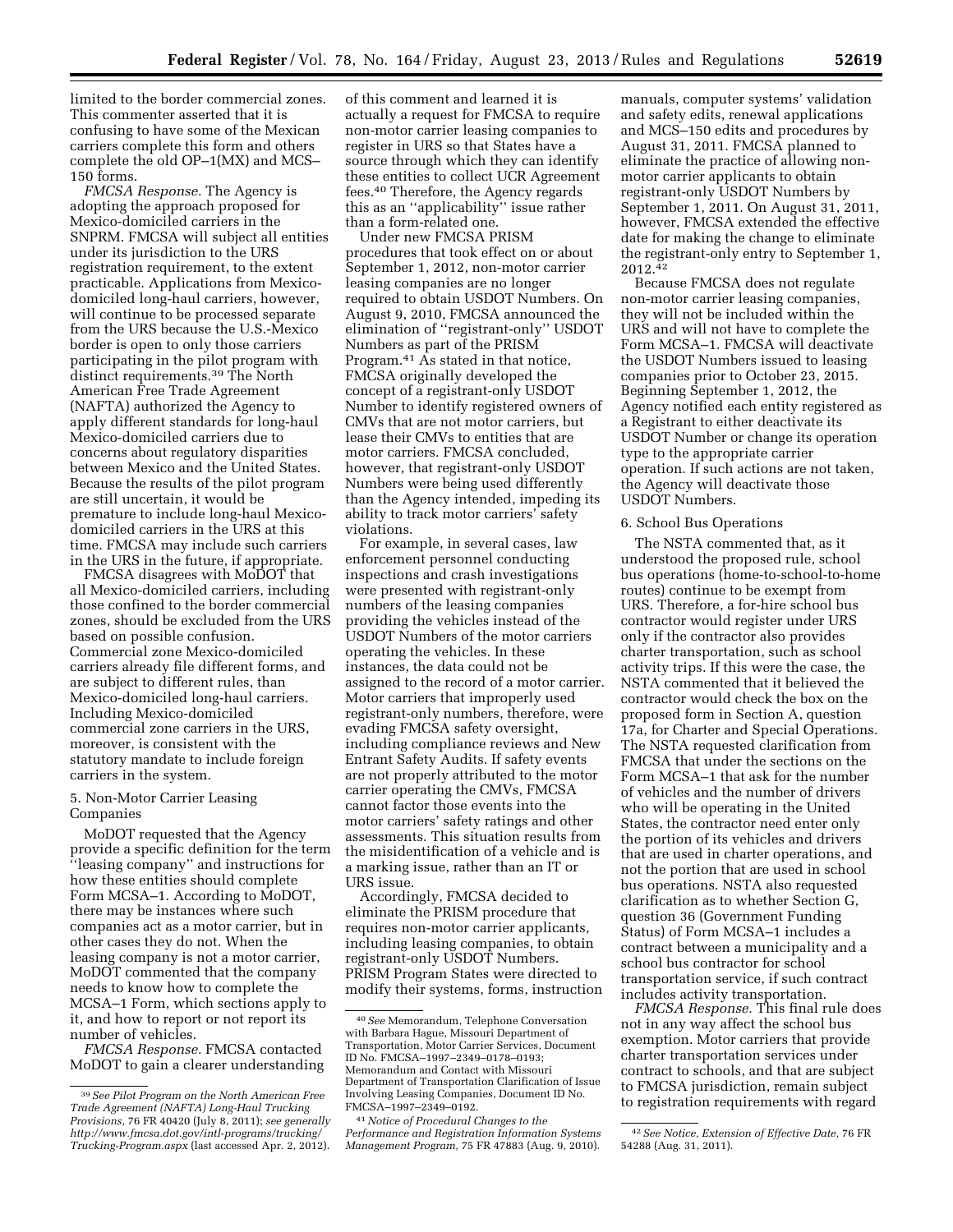to the need to obtain authority to operate an interstate for-hire motor carrier, maintain minimum levels of financial responsibility and file proof of coverage, and acquire and maintain proof of designation of process. The drivers employed by these carriers are subject to FMCSA's requirements for commercial driver's licenses and the controlled substances and alcohol testing rules. Such a contractor that provides charter transportation would check the box on the MCSA–1 Form in Section A for Charter and Special Operations, which has been renumbered as question 15a. In response to the NSTA's specific questions, the contractor need enter only the portion of its vehicles and drivers that are used in interstate charter operations, and not the portion that are used solely in school bus operations, as defined in 49 CFR 390.5. In compliance reviews, the Agency also does not count the number of buses used for exempt transportation.

Regarding Form MCSA–1, the question regarding Government Funding Status, which has been renumbered as question 34, does not include a contract between a municipality and a school bus contractor for school transportation service, if such contract includes activity transportation. The question is directly related to the requirements of 49 U.S.C. 13902. Under 49 U.S.C. 13902(b), the Agency is obligated to grant an application for regular-route operating authority filed by a private recipient of government financial assistance if the applicant can show that it is fit, willing, and able to serve the route, unless a protestant comes forward and affirmatively demonstrates that granting the application would be inconsistent with the public interest. Under 49 U.S.C. 13902(b)(8)(B), the term ''private recipient of government assistance'' is defined as ''any person (other than a public recipient of government assistance) who received governmental financial assistance in the form of a subsidy for the purchase, lease, or operation of any bus.'' Based on this definition, FMCSA believes that payments made by a municipality to a for-hire school bus operator to provide non-exempt transportation of students would be considered compensation rather than a subsidy and, thus, not within the confines of section 13902(b)(8)(B). Therefore, such an applicant would not be considered a private recipient of government assistance under these circumstances, and the public interest standard would not apply.

Generally, for specific interpretations of existing regulatory requirements, any member of the public may contact the

FMCSA Office of Policy or visit the FMCSA regulatory guidance Web site at *[http://www.fmcsa.dot.gov/rules](http://www.fmcsa.dot.gov/rules-regulations/administration/fmcsr/fmcsrguide.aspx?section_type=G)[regulations/administration/fmcsr/](http://www.fmcsa.dot.gov/rules-regulations/administration/fmcsr/fmcsrguide.aspx?section_type=G) [fmcsrguide.aspx?section](http://www.fmcsa.dot.gov/rules-regulations/administration/fmcsr/fmcsrguide.aspx?section_type=G)*\_*type=G.* 

#### *E. Mandatory Electronic Filing*

The SNPRM proposed the adoption of an exclusively online electronic registration system.43 ATA endorsed requiring entities filing applications or updating their information with FMCSA to do so electronically. However, this commenter recommended that FMCSA establish a backup process for the mandatory electronic filing requirement, should the Agency's electronic system be temporarily unavailable for some reason, such as a natural disaster or terrorist attack.

*FMCSA Response.* The Federal government, including FMCSA, recognizes the need for emergency planning. FMCSA already builds in redundancies for its systems under its Continuity of Operations Planning (COOP) to prevent such failures. In accordance with National Institute of Standards and Technology (NIST) guidelines (NIST 800–34, Contingency Planning Guide for Information Technology Systems), the FMCSA IT Security Team will develop a Contingency Plan and Disaster Recovery Plan for the URS in the event that a disaster occurs to ensure the continuation of vital business processes. This plan will provide an effective solution that can be used to recover all vital business processes within the required time frame.

#### *F. Biennial Update*

FMCSA proposed to require electronic updates to Form MCSA–1 biennially.44 MoDOT asked if FMCSA will automatically deactivate the USDOT Number (and revoke corresponding operating authority registration) of those entities that have not updated their MCS–150s within the 2-year requirement as of the final rule effective date. MoDOT believes that doing so would be extremely helpful in cleaning old data from the system.

*FMCSA Response.* The Agency will not automatically deactivate a USDOT Number for any entity currently registered within the system solely on the basis that it has not completed a biennial update requirement that may come due on the compliance date of the final rule. The Agency believes that such entities should first receive a warning regarding this regulatory

change. Therefore, beginning November 1, 2013 (the compliance date of the revised biennial update provision), the Agency will issue a warning letter 30 days in advance of a biennial update deadline to notify the entity that its USDOT Number will be deactivated if it fails to comply with the biennial update requirement.

Only after an entity has failed to heed that warning will the Agency begin deactivating USDOT registrations for failure to update the information on Form MCSA–1 and consider imposing civil penalties. FMCSA, however, would not retroactively apply sanctions against entities that had not met the biennial update requirement by November 1, 2013.

# *G. Administrative Filings*

1. Timeframe for Filing Changes to Name, Address

FMCSA proposed to require all entities to notify FMCSA of any changes to the information in Section A of Form MCSA–1 (e.g., a change in legal name, form of business, or address) within 20 days of the precipitating change.45 ATA recommended retaining the current 45 day deadline for notification of such changes. In support of its request, ATA stated that because the nature of many of these changes (e.g., a change of address, change of business name, etc.) implies a disruption in the ordinary routines of a business entity, it may be unrealistic to expect such expeditious notification. This commenter also stated that the SNPRM proposed no changes to 49 CFR 365.413, regarding the procedure for motor carrier name changes.

*FMCSA Response.* Although ATA does not provide specific regulatory references to a 45-day notification requirement, the only current regulations containing such a requirement are §§ 365.509, 368.4, and 385.609. These regulations apply to motor carriers domiciled in Mexico or outside of North America.

In response to ATA's comments and for purposes of consistency, FMCSA amends all change reporting deadlines to 30 days after the date of the change event (*see* §§ 390.201(d)(4), 365.509(a), 366.6(b), 368.4(a), 385.405(d), and 385.609(a)(2)). FMCSA has added an additional 10 days to the update requirement and believes that a 30-day requirement is reasonable and would not be more disruptive to a carrier's business than the 45-day requirement proposed by ATA.

<sup>43</sup>*See* 76 FR 66506, 66519.

<sup>44</sup>*See* 76 FR 66506, 66594 (proposed 49 CFR 390.101(d)).

<sup>45</sup>*See* 76 FR 66506, 66586 (proposed 49 CFR 365.509(a)).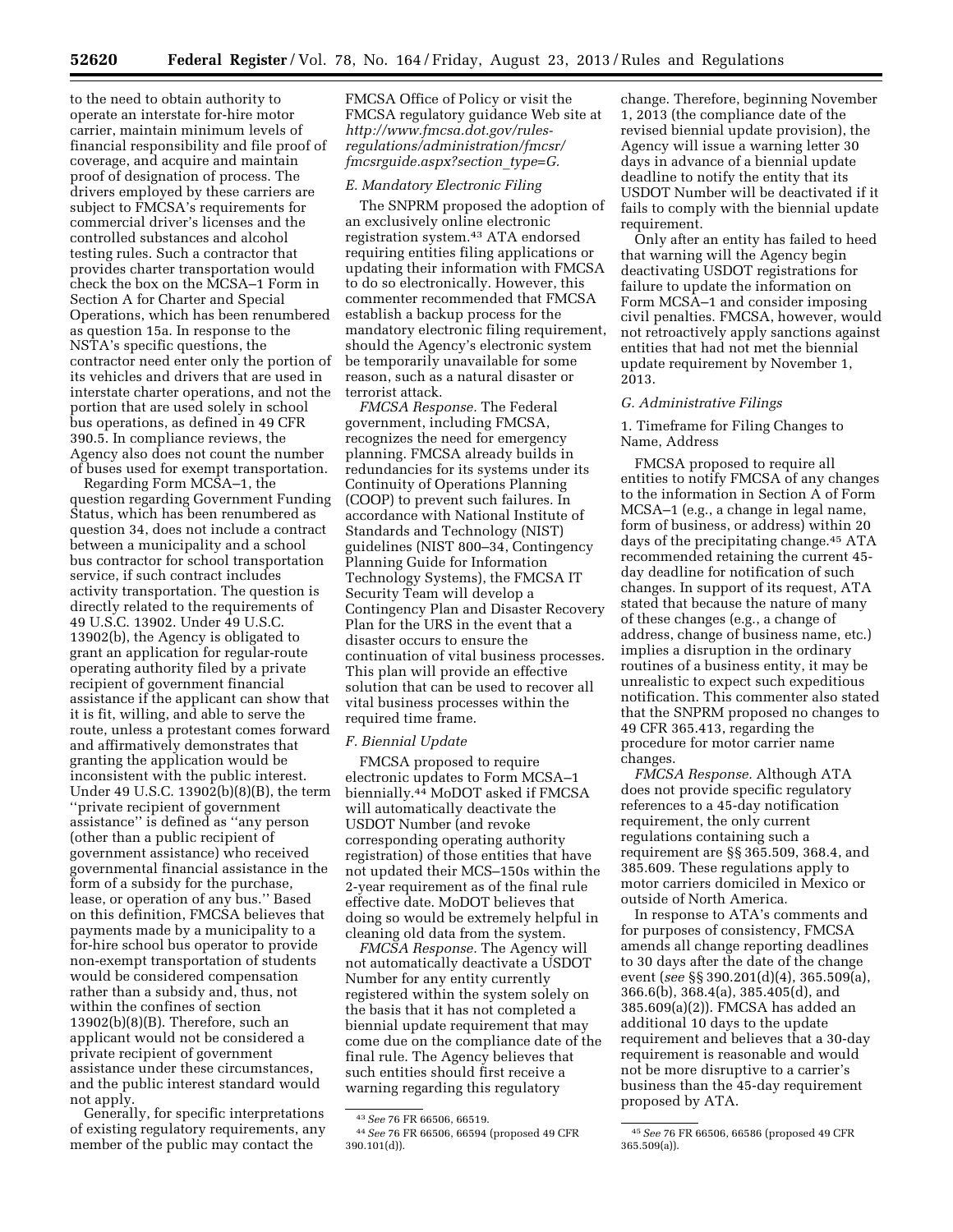2. Financial Responsibility for Certain FTA Grantees

The SNPRM explained that for a passenger carrier that provides transportation within a transit service area located in more than one State under an agreement with a Federal, State, or local government funded, in whole or in part, with a grant under 49 U.S.C. 5307, 5310, or 5311, the minimum financial responsibility requirement is the highest level of financial responsibility required for any of the States in which it operates.46 FMCSA explained that this aspect of the proposal was a consequence of 49 U.S.C. 31138(e)(4), which exempts section 5307, 5310, and 5311 grantees from the Federal general financial responsibility requirements and instead subjects them to applicable State requirements.

Greyhound expressed support for the proposed financial responsibility requirements for such FTA grantees, particularly the language added to the Form MCSA–1 Instructions that states that the FMCSA financial responsibility requirements ''do not apply to entities providing transportation service within a transit service area under an agreement with a Federal, State, or local government funded in whole or in part with a grant under 49 U.S.C. 5307, 5310, or 5311.'' However, Greyhound expressed concern that the proposed amendments to 49 CFR 387.33, *Financial responsibility, minimum levels,* only referred to entities that provide transportation services within a transit service area located in more than one State.47 This commenter stated that it believes FMCSA's changes were intended to apply to transit operators whether they are operating in just one State or across State lines. Greyhound suggested that, because of the complexity of this issue, FMCSA should state clearly that it is using its authority under 49 U.S.C. 31138(e)(4) to authorize transit providers that operate in only one State, but participate in interline relationships with interstate carriers, to meet their FMCSA financial responsibility requirements by complying with the financial responsibility requirements of the State in which they operate. This commenter requested similar clarifying language to 49 CFR 387.33.

*FMCSA Response.* FMCSA has, at Greyhound's suggestion, added language to 49 CFR 387.33(b), as well as to 49 CFR 387.303, *Security for the protection of the public: minimum* 

*limits*, to clarify that FTA grantees providing service within a transit service area and are subject to the special insurance requirements of 49 U.S.C. 31138(e), are also subject to these requirements when they operate in a single State, but participate in providing interstate service by entering into interline agreements with interstate carriers. The instructions to Form MCSA–1 (Section K) have also been modified to incorporate this clarification, as requested by the commenter.

3. Financial Responsibility for Private HM Carriers

FMCSA proposed to require a private motor carrier hauling HM in interstate commerce to file evidence of financial responsibility with the Agency.48 The NPRM explained that these carriers are already required by statute (49 U.S.C. 31138 and 31139) and regulations (49 CFR part 387) to obtain and maintain public liability insurance, and that the proposed change would merely require filing of evidence of financial responsibility with FMCSA.49

NPTC questioned the need to require private motor carriers transporting HM in interstate commerce to file evidence of financial responsibility with FMCSA as a condition for obtaining registration and believes the Agency offered no compelling policy reason for requiring private HM carriers to now file evidence of liability coverage. NPTC stated that currently, regulations permit private HM carriers to meet financial responsibility requirements by maintaining a copy of the HM liability endorsement (Form MCS–90) at the company's principal place of business, subject to review upon reasonable demand by enforcement officials. This commenter asserted that absent evidence of lack of compliance with liability insurance requirements, it sees no need to impose a new filing mandate on private motor carriers transporting HM.

*FMCSA Response.* Congress expressly authorized FMCSA to require a private motor carrier to file evidence of financial responsibility with the Agency (49 U.S.C. 31139; SAFETEA–LU section 4120). At this time, the Agency has elected to require only those private motor carriers that transport HM in interstate commerce to make these filings.

FMCSA believes that the potentially greater human toll and environmental consequences of HM-involved CMV

incidents make it even more important to ensure that private HM carriers under its jurisdiction can adequately cover liabilities arising from such incidents as a condition for granting registration. Further, the filing requirement for private HM carriers would assure members of the public that such carriers have the financial means to compensate them for injuries or damages caused by negligence. These filings also would increase public accessibility to insurance information and would enable FMCSA to more effectively track insurance cancellations. This new requirement for private HM carriers will not impose a significant new burden because, as explained above, these carriers are already required to maintain public liability insurance. Filing evidence of insurance coverage with FMCSA, as opposed to maintaining evidence of coverage at the place of business, will require the filing of a form with the Agency.50 FMCSA believes that this nominal cost for private HM carriers is warranted to achieve the benefits noted above. As discussed in the SNPRM, there will be a 3-month moratorium on enforcement of the filing requirement after the compliance date of this final rule. The moratorium would not apply to new applicants for USDOT registration. Therefore, the Agency is establishing the financial responsibility filing requirement for private HM carriers as proposed.

# 4. Blanket Agents

FMCSA proposed to expand its existing designation of process agent requirements to private and exempt forhire carriers.<sup>51</sup> The Agency's designation of process agent regulations (49 CFR part 366) permit a carrier to fulfill its process agent designation requirements by listing an association or corporation that has filed with FMCSA a list of process agents for each State (blanket agent) on the required Form BOC–3.

OOIDA suggested that the designation of process agent requirements could be made more effective if motor carriers using a blanket agent are required to update the BOC–3 designation form along with the biennial update of the MCSA–1. OOIDA also noted that service of process on a motor carrier may be impeded if the motor carrier does not report address changes to the blanket agent, or if the blanket agent withdraws from offering process agent services without notice. This commenter pointed

<sup>46</sup>*See* 76 FR 66506, 66520.

<sup>47</sup>*See* 76 FR 66506, 66589 (proposed 49 CFR 387.33(b)).

<sup>48</sup>*See* 76 FR 66506, 66515, 66594 (proposed 49 CFR 390.103(a)(2)(ii)).

<sup>49</sup>*See* 70 FR 28990, 28997.

<sup>50</sup>*See* 49 CFR 387.15, *Forms.* 

<sup>51</sup>*See* 76 FR 66506, 66525 and 70 FR 28990, 28999.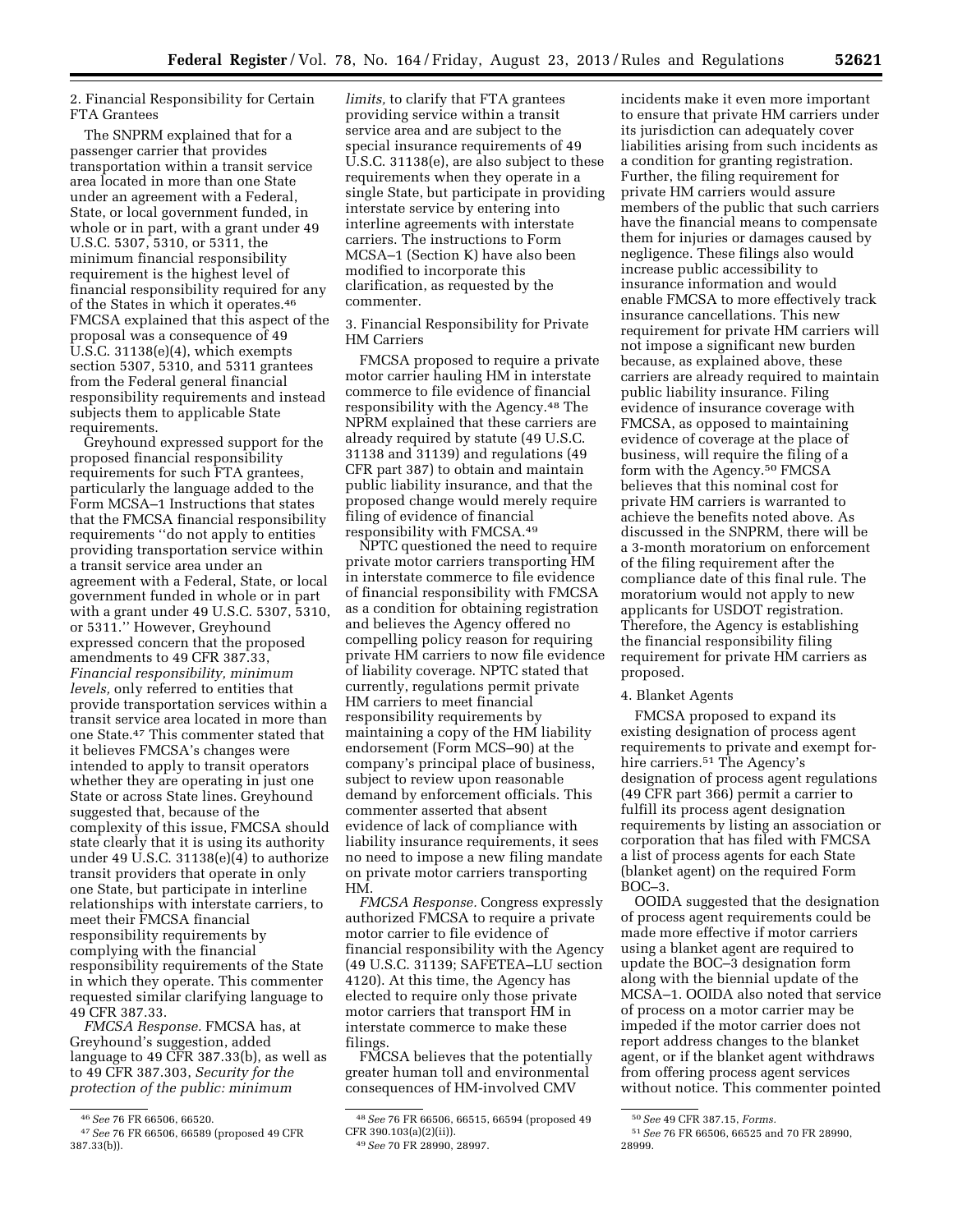out that 49 CFR 366.5 permits a carrier to satisfy its process agent designation requirements by listing a blanket agent on its BOC–3, and that such listing could satisfy the carrier's designation requirement indefinitely, regardless of whether any relationship is maintained between the blanket agent and the motor carrier. OOIDA commented that the regulations would not ensure that a motor carrier's process agent designations are updated and accurate unless the biennial update requirement is also expanded to include the BOC–3 Form. Further, OOIDA stated that 49 CFR 366.6, *Cancellation or change,* is silent concerning the ability of the blanket agent to cancel the designation, and only allows the motor carrier to take such action.

*FMCSA Response:* The Agency has revised the final rule to accommodate this commenter's concerns. FMCSA agrees that the current service of process agent requirements should be modified to provide greater certainty that process agent designations are accurate and that process agents are able to receive and serve on their clients/principals notices in court or administrative proceedings on regulated entities. Accordingly, the Agency has revised 49 CFR 366.6 in several respects. First, in § 366.6(a), we have clarified that the process agent or blanket agent, in addition to the motor carrier, broker, or freight forwarder, may cancel or change a process agent designation by filing a new designation with the Agency. To help ensure that such designations are up to date, § 366.6(b) requires that changes to designations be reported to FMCSA within 30 days of the change. This will provide more timely notice of such changes than a biennial update requirement would and are consistent with other notifications of change required by the rule.

In response to OOIDA's concern that a process agent would be unable to serve notices on a motor carrier if the carrier does not notify the agent of a change of address, the Agency has added, in § 366.6(c), a new requirement that a motor carrier, broker or freight forwarder report changes in name, address, or contact information to its process agents and/or the company making a blanket designation on its behalf within 30 days of the change.

Finally, while FMCSA does not have jurisdiction over process agents and blanket agents, they should report to the Agency when their contract or relationship with the entity they represent terminates. Motor carriers, other entities we regulate, and the public depend upon these process agents and blanket agents to keep their

information current. Thus, the Agency has added new § 366.6(d), which requires process agents and/or companies to provide FMCSA with a notice of termination within 30 days of the termination. FMCSA's Office of Registration and Safety Information currently authorizes blanket agents to submit process agent designations on behalf of regulated entities. Failure to keep process agent information up to date may result in the withdrawal of Agency authorization.

Overall, the amendments to the requirements in part 366 will help ensure that the process agent designation regulations serve their purpose of assisting members of the public seeking compensation for losses involving a CMV. Accurate process agent information from all parties to the transaction enables the public to serve process in lawsuits on the correct party in any State in which a motor carrier, broker, or freight forwarder operates. Additionally, FMCSA uses the information to locate hard-to-find carriers for compliance interventions and to serve notices for civil penalty enforcement actions, out-of-service orders, and other administrative proceedings. Therefore, these requirements will ensure that the Agency can properly enforce its regulations against violators.

# *H. Potential URS Impacts on Existing Systems and Programs*

A few commenters expressed concerns about potential negative impacts of URS implementation on Federal/State partnership initiatives such as the UCR Agreement, the PRISM Program, the CSA Program, and the New Entrant Safety Assurance Program. FMCSA assures stakeholders that the Agency will consult with them in planning, developing and testing the new URS information system to prevent conflicts with such programs.

#### 1. Impacts on PRISM Program

Inconsistent Motor Carrier Registration Data

MoDOT requested that FMCSA clarify how the proposed URS information requirements will impact the PRISM Program. In particular, MoDOT commented that information concerning carrier registration is passed to the States within the States' Commercial Vehicle Information Exchange Window (CVIEW) snapshot, and is used when companies plate their vehicles under the International Registration Plan (IRP). This commenter stated that inconsistent data when information is validated for

the PRISM Program is confusing for the States and the industry.

*FMCSA Response.* PRISM ensures that a vehicle does not receive license plates without identification of the carrier responsible for the safety of the vehicle during the registration year. By using vehicle registration sanctions, PRISM serves as a powerful incentive for unsafe carriers to improve their safety performance. CVIEW data has various purposes while PRISM data specifically targets certain vehicles and motor carriers. FMCSA believes these data programs are complementary, not inconsistent.

PRISM Program States should transition to the Form MCSA–1 and the Agency will provide training to ensure seamless implementation. PRISM grant funds may also be available to provide financial assistance. Aside from use of the new Form MCSA–1 as described in this final rule, FMCSA does not anticipate that the changes to the URS will significantly impact the operations of the State's PRISM or CVIEW program. States participating in PRISM will continue to perform PRISM functions such as issuing USDOT Numbers, mandating the update to the MCSA–1, and applying vehicle registration sanctions when appropriate.

Type of Operation Classification on the MCSA–1 Form

MoDOT expressed concerns regarding how the practice of changing a carrier's interstate operation classification to intrastate when no interstate transportation has been performed would be affected by the proposed URS requirements. This commenter explained that the FMCSA Electronic Field Operations Training Manual (eFOTM) states that if a State attempts to perform a New Entrant Safety Audit and determines that the carrier has not performed any interstate transportation, the State should not perform a New Entrant Safety Audit, but instead should change the carrier's interstate operation classification to intrastate. The eFOTM further instructs States to tell the motor carrier to go online and change its operation from ''Intrastate'' to ''Interstate'' when it begins to operate in interstate commerce.

MoDOT also requested clarification regarding proposed 49 CFR 365.110, which stated that the operating authority will not become permanent until the applicant satisfactorily completes the New Entrant Safety Assurance Program. The commenter asked what would happen to a carrier's operating authority when no interstate transportation has been performed within a designated period of time and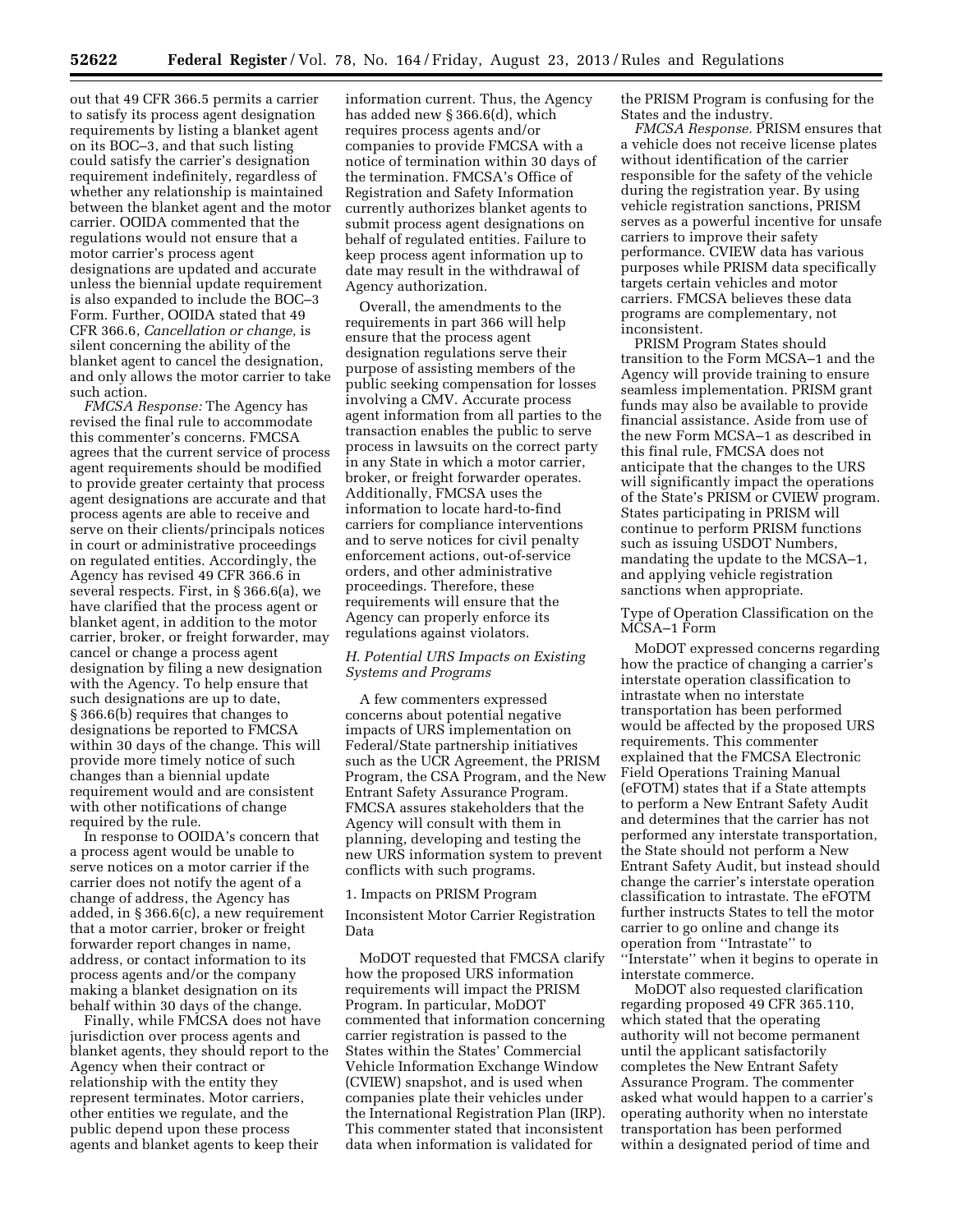the States are told not to perform a safety audit (per the eFOTM procedures). MoDOT asked whether States should be permitted to deactivate the USDOT Number if no interstate activity has been performed within a designated time frame and the State does not require a USDOT Number for intrastate operations. MoDOT further asked whether States should be allowed to perform the safety audit if the carrier intends to operate in interstate commerce in order to ensure that the company is ''ready'' and meets all requirements for operating in interstate commerce.

*FMCSA Response.* Currently, the eFOTM procedures direct a safety investigator/auditor not to conduct a safety audit if he or she learns the motor carrier has not yet begun interstate operations when the audit is being scheduled and to reclassify its interstate operation classification within the Motor Carrier Management Information System (MCMIS) to intrastate. The Agency is aware of this issue and will ensure it is not carried over into the URS, which will resolve other issues raised by MoDOT regarding the intrastate/interstate operation classification. Because the issue is not caused by the URS registration requirements, it is considered beyond the scope of the final rule and will be dealt with separately. The Agency is developing and will implement policies and procedures to address this unintended consequence of changing the operation classification for New Entrant Safety Assurance Program purposes. Any changes to the eFOTM that are needed will be made as the policies and procedures are developed, independently of this final rule.

Contradiction With PRISM Program State's International Registration Plan

MoDOT expressed concern about changing any requirement within the PRISM procedures to suspend a license plate when an application for USDOT registration is rejected during FMCSA's review because this could contradict the terms of the IRP. This commenter stated that depending on the timeframe of the vehicle registration and the reporting period, applicants may be allowed to operate within two different registration periods with estimated mileage only.

*FMCSA Response.* As has historically been the case, PRISM States impose vehicle registration sanctions when a motor carrier has been prohibited from operating by FMCSA, normally when an out-of-service order has been issued. An application rejected during FMCSA review, however, is not the result of an out-of-service order.

In this final rule, the applicant cannot begin operations or mark a CMV with the USDOT Number until after the date of the Agency's written notice that the USDOT Number has been activated. PRISM State vehicle registration sanctions will continue to apply only in those cases when FMCSA has issued an out-of-service order.

# PRISM Program State Assistance With Electronic Filing

Given the electronic filing requirement for Form MCSA–1 under URS, MoDOT expressed concern about how it could help Missouri carriers with the new registration filing or biennial updates associated with the PRISM Program. MoDOT commented that it would not want to receive or input information from a paper application form to assist its customers in complying with the new registration requirement.

*FMCSA Response.* As noted above, PRISM Program States should update their IRP to comply with the new URS registration requirement, including mandatory electronic filing. The Agency continues to believe that mandatory electronic filing is feasible and would result in cost and time savings to both applicants and FMCSA.52 In 2008, an estimated 78 percent of U.S. motor carrier new applicants electronically filed their initial registrations, and this number is projected to steadily increase to 88 percent by 2016.53 Furthermore, the Internet is publicly accessible via libraries and other public facilities. FMCSA recognizes that this change could impose a burden on entities that do not have readily accessible means to file electronically or that do not wish to file electronically, and has estimated these costs in detail in the Regulatory Evaluation.54 In future years, the FMCSA estimates that only 12 percent of applicants would be expected to still file by paper, if that option were available. The estimated cost savings of a mandatory electronic filing requirement that would accrue to other carriers and to the Agency is much greater than the costs to those carriers that would choose to continue to file by paper; mandatory electronic filing, therefore, is a cost effective requirement. The Agency sought, but did not receive comment on the SNPRM's Regulatory

Evaluation's estimate of the impact of mandatory electronic filing.

#### 2. Impacts on UCR Agreement

The SNPRM explained that Congress established the UCR Plan and Agreement to replace the SSRS for registration of interstate motor carriers with the States, and to ensure that States did not lose revenues derived from the SSRS.55 The UCR Plan and Agreement established fee schedules under which States collect fees from carriers based on the number of qualifying CMVs in their fleets.

MoDOT pointed out unintended impacts of MCMIS and PRISM on the UCR Agreement and urged the Agency to address them within the URS final rule. For example, information on the Form MCS–150 is used to determine fees paid to the States under the UCR Agreement. MoDOT requested that FMCSA ensure that replacing Form MCS–150 with Form MCSA–1 would not jeopardize such fee determination.

OOIDA identified an existing problem that could inappropriately create a liability to pay UCR fees for a year when a carrier was not operating. Specifically, this commenter stated that when a carrier attempts to provide the data needed to reactivate suspended or inactive authority, the current system will not allow the numerical value of ''0'' (zero) miles to be inputted for the previous year even where there has been no activity. The carrier must input a value of "1" mile in order for the system to accept the application. Having to make any mileage declaration could create a liability to pay UCR fees for a year where there was no operation. OOIDA recommended allowing carriers to enter zero miles in the data field to resolve the issue.

*FMCSA Response.* The Agency has revised Form MCSA–1 to ensure that replacing Form MCS–150 with Form MCSA–1 will not jeopardize fee determination under the UCR Agreement. A Federal statute, 49 U.S.C. 14504a(f)(3), allows States to use the Form MCS–150 as a source of information about the number of vehicles in a motor carrier's fleet for purposes of determining a carrier's fees under the UCR Agreement. The number of CMVs owned or operated for the purpose of determining the level of fees charged for registering with the UCR Plan is either ''the number of commercial motor vehicles the [carrier] or freight forwarder has indicated it operates on its most recently filed MCS– 150 or the total number of such vehicles it owned or operated for the 12-month

<sup>52</sup>*See* section 3.2 of the Final Regulatory Evaluation of the Unified Registration System, which is available in the docket, for a discussion of the costs and benefits of the mandatory electronic filing.

<sup>53</sup>*See* Appendix A of the Final Regulatory Evaluation of the Unified Registration System, which is available in the docket. 54 *Id.* 55*See* 76 FR 66506, 66507.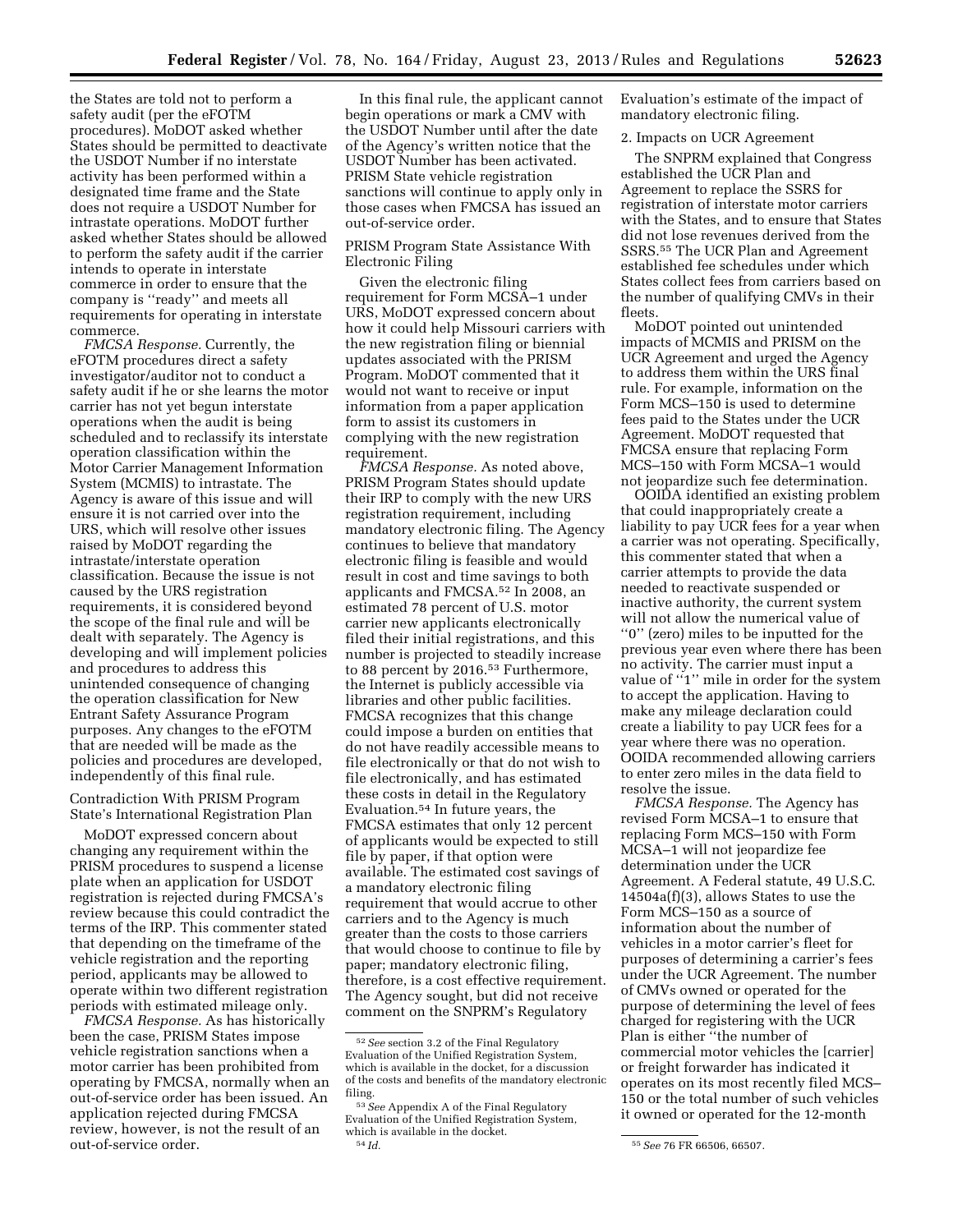period ending on June 30 of the year immediately prior to the registration year of the Unified Carrier Registration System.'' 56 The new Form MCSA–1 is the functional equivalent of the MCS– 150. FMCSA construes the reference at the end of the statutory quote above to the ''Unified Carrier Registration System'' as the UCR Agreement because the Unified Carrier Registration System (which FMCSA calls the URS) does not have a registration year.

The Agency has revised Form MCSA– 1 to collect information about the number of vehicles in an applicant's fleet that are used solely in intrastate commerce. *See* Form MCSA–1, Section B, question 22(d). This revision is in response to comments from MoDOT about disparities in data reported by motor carriers during UCR Agreement and FMCSA registrations with regard to fleet size and suggestions for improving the ability to reconcile these inconsistencies. FMCSA believes this change will improve the ability to determine fees for the UCR Agreement pursuant to 49 U.S.C.  $14504a(f)(3)$ . This new entry will not increase the information collection burden on applicants because they are able to estimate with reasonable accuracy the number of vehicles operating in interstate and intrastate commerce, respectively.

With respect to the mileage issue, the Agency is modifying its systems to accept a value of ''0'' (zero) in the mileage field and to require motor carriers to report vehicle miles traveled (VMT) data for the previous 12 months rather than for the previous calendar year. The MCSA–1 Instructions (question 21) have been modified accordingly. These changes are being implemented outside of this rulemaking process.

# *I. Transfers of Operating Authority and Concerns About Reincarnated Carriers*

In the SNPRM, the Agency proposed to eliminate 49 CFR part 365, subpart D, governing transfers of operating authority.57 FMCSA reasoned that ICCTA removed the Agency's statutory authority to approve transfers of authority and did not prohibit such transfers.

TIA expressed support for the proposed elimination of 49 CFR part 365, subpart D. However, TIA cautioned against simplifying the application and registration process to the point it would increase reincarnated carriers. TIA commented that FMCSA must be careful to establish the application and

registration process in a way that will address certain abuses that have arisen under the current system, and that retains adequate protections for the shipping public. TIA requested that the Agency continue to allow MC Numbers to reflect a broker's business history. To prevent churning of operating authorities by unscrupulous or fraudulent operators, TIA encouraged FMCSA to take steps to conduct a thorough review of repeat applications by carriers or brokers filed within the same year to create an active database of companies. This commenter suggested that the Agency link the URS or other registration requirement with operating authority. Finally, to further prevent churning and confusion in the marketplace, TIA suggested that FMCSA prohibit the sale of authority numbers outside the sale of the company.

*FMCSA Response.* The ICCTA repealed 49 U.S.C. 10926, which gave the Interstate Commerce Commission (ICC) specific authority to review and approve transfers of operating authority which historically was assigned to nonexempt and for-hire motor carriers, brokers, and freight forwarders. However, FMCSA has never allowed and will continue to disallow transfers of USDOT numbers which have been issued for safety-related registration and now will become the unique identifier for FMCSA-regulated entities. The commenter, however, brought up legitimate concerns about potential carrier safety record-related impacts of the URS combining commercial operating authority and safety registration under the same USDOT Number.

Although ICCTA removed the Agency's authority under former 49 U.S.C. 10926 to approve transfers of authority, it did not prohibit FMCSA from requiring notice of transfers. The Agency's statutory authority permits it to obtain information from carriers and brokers, and from the employees of such entities, that FMCSA decides is necessary to carry out its regulatory responsibilities.58

This rule will result in the development of a registration system that combines information associated with the Agency's safety and commercial registration systems in a way that does not exist today. FMCSA believes that combining these separate Agency information systems into the URS will improve the Agency's ability to detect and prevent unscrupulous motor carriers that reinvent themselves to avoid compliance with regulations and enforcement actions. The Agency

believes it can identify these reincarnated carriers despite discontinuing issuance of the MC Numbers because a motor carrier's safety history is associated with its USDOT Number, not its MC Number. All for-hire motor carriers that have MC Numbers and are subject to the Agency's safety jurisdiction also have USDOT Numbers.

Today, the Agency uses several screening algorithms to identify potential reincarnated carriers, which will continue under the URS. For example, the Agency already has implemented a New Applicant Screening (NAS) Process. The Agency currently uses the NAS to provide additional scrutiny to all applications involving passenger carrier and household goods (HHG) authority. However, without a transfer notification requirement, this and other protections discussed in the SNPRM may be insufficient to quickly identify reincarnated carriers. Absent a notification requirement, a carrier's operating authority could change hands through the sale of a company, and the safety history of the transferor company could be lost if the transferee company already has its own USDOT Number that it will continue to use with its newly acquired operating authority. This would result in a loophole that would allow a carrier to avoid a bad safety history by obtaining a new USDOT Number and shedding its old USDOT Number and poor safety history.

In response to the concerns expressed by TIA, therefore, the Agency has decided to require, in new § 390.201(d)(5), that a person who obtains operating authority through a transfer, as defined in part 365, subpart D, notify FMCSA of the transfer within 30 days of consummation of the transaction by filing either an updated Form MCSA–1 or a new Form MCSA– 1, if the transferee did not have an existing USDOT Number at the time of transfer. Section 390.201(d)(5) also requires the transferor to file an updated Form MCSA–1 to notify FMCSA of the transfer, which will allow the Agency to maintain accurate records of entities' operating authorities. When providing the transfer of operating authority information on an updated Form MCSA–1, a transferee or transferor would check ''Notification of Transfer of Operating Authority (Both Transferor and Transferee)'' as the reason for filing, and the information that the online Form MCSA–1 will require is the name, address, phone number, and USDOT Numbers of the transferor and transferee. They will also need to scan

<sup>56</sup> *Id.* 

<sup>57</sup>*See* 76 FR 66506, 66519. 58 49 U.S.C. 13301(b).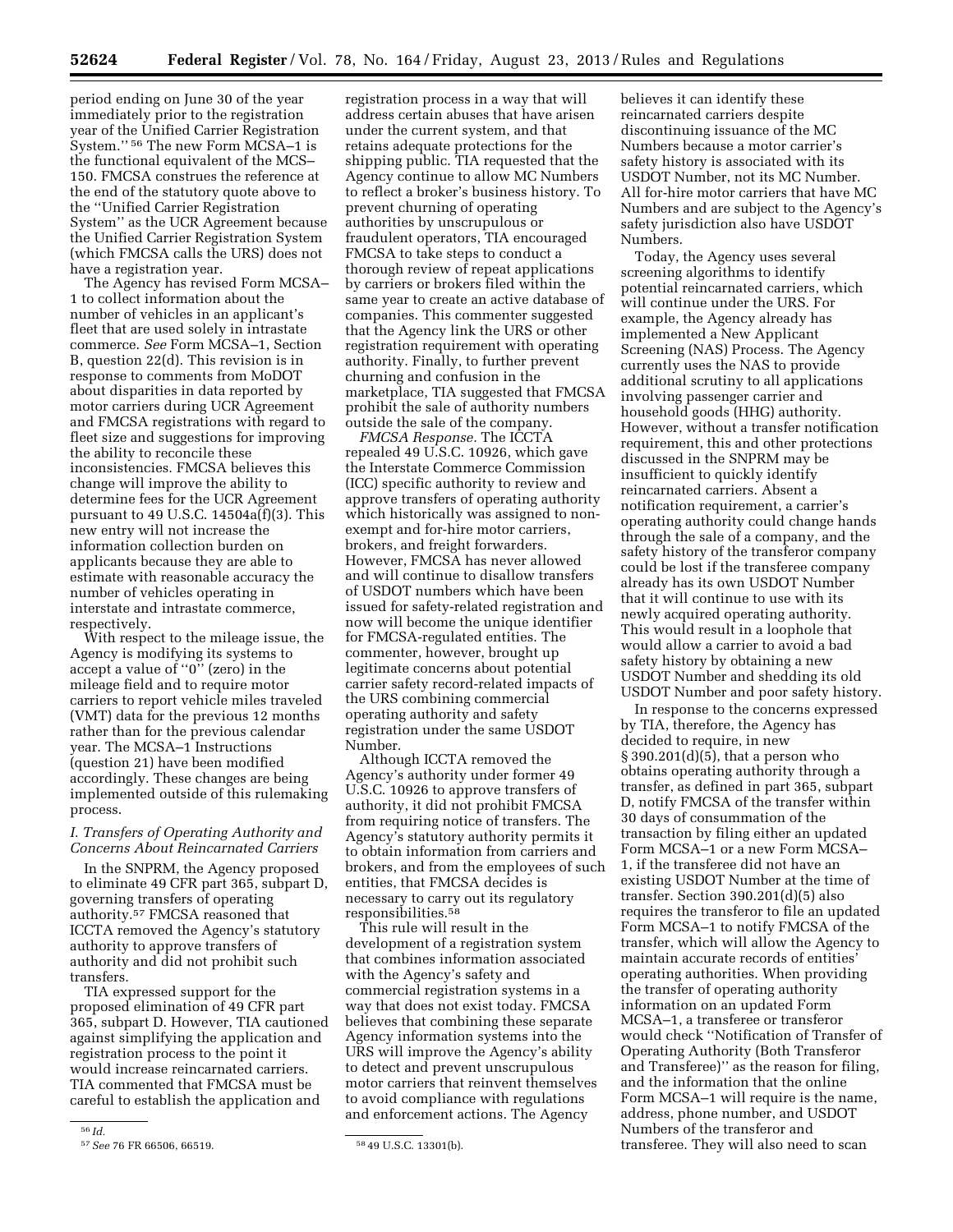and provide an electronic copy of the operating authority being transferred.

The information provided with a notification of transfer of authority will ensure that the Agency's IT systems are up to date and that the safety history associated with a carrier's operating authority and its associated USDOT Number remains connected with that operating authority, regardless of any changes in the entities that own that operating authority. FMCSA is also revising part 365, subpart D, to specify the procedures for motor carriers, property brokers, and freight forwarders to report to FMCSA transactions that result in the transfer of operating authority. Section 365.403(a) defines transfer as ''any transaction in which an operating authority issued to one person is taken over by another person or persons who assume legal responsibility for the operations. Such transactions include a purchase of all or some of the assets of a company, a merger of two or more companies, or acquisition of controlling interest in a company through a purchase of company stock.'' Section 365.403(c) defines person as an ''individual, partnership, corporation, company, association, or other form of business, or a trustee, receiver, assignee, or personal representative of any of these entities.'' Finally, § 365.405 references § 390.201(d)(5) and specifies that both the transferor and the transferee must supply the full name, address, and USDOT Numbers of the transferor and transferee (if the transferee has a USDOT Number), as well as a copy of the operating authority being transferred.

The Form MCSA–1 and Instructions have been revised to accommodate a filing for purposes of notification of transfer of operating authority (*see*  section O). In particular, the Agency has added an additional reason for filing: ''Notification of Transfer of Operating Authority (Transferor or Transferee), which will have no associated fee. If a person filing the Form MCSA–1 checks this reason, the user will be directed to Section O (Notification of Transfer of Operating Authority). The applicant will first be asked whether it is a transferor or a transferee. If the applicant is a transferee, the applicant will be prompted to confirm whether or not it has a USDOT Number. If the transferee does not yet have a USDOT Number, the applicant will be redirected to Section A, and the applicant will be required to fill out all applicable sections of the Form MCSA–1 as a new applicant.

If the transferee has an existing USDOT Number, and in all cases for the transferor filing the MCSA–1 for

purposes of notification of transfer of operating authority, Section O will prompt the applicant to enter the name, address, contact information, and USDOT Number for both the transferor and the transferee. As it does with all new applicants for a USDOT Number, the Agency will determine whether the transferee is willing and able to comply with applicable regulatory requirements, and will ensure that the transferee has satisfied all applicable administrative filing requirements, before activating the transferee's USDOT Number. The Form MCSA–1 Instructions have been revised to explain the new reason for filing and to direct transferors and transferees on how to enter data in Section O.

# *J. Reinstatement of Operating Authority*

Related to issues of churning operating authority by reincarnated carriers, TIA also urged FMCSA to prohibit the practice of reinstating authority numbers that have been inactive for more than 12 months. This commenter cited data from Internet Truckstop that 22 percent of reinstated MC Numbers were not reinstated by the original owner (i.e., that they had been purchased by a different company). TIA stated that any change in ownership usually flags a change in the company's methods of operation and business practices, quoting an Internet Truckstop report. For these reasons, TIA recommended that entities should be prohibited from purchasing and reinstating a retired MC Number, unless someone purchases the entire company. TIA urged FMCSA to completely retire MC Numbers and USDOT Numbers that have been out of service for more than 12 months.

*FMCSA Response.* As was stated in the SNPRM, FMCSA no longer has authority under former 49 U.S.C. 10926 to approve transfers of operating authority. However, the final rule requires motor carriers and other regulated entities to notify FMCSA of any transactions that may directly or indirectly result in the transfer of operating authority (*see* section V.I). This notification requirement will help FMCSA keep track of possible churning of operating authority registrations by unsafe carriers. Operating authority or a USDOT Number may become inactive for legitimate business reasons. For example, a small carrier may decide to lease its vehicles and drivers to another authorized carrier for a period of time rather than operate under its own MC or USDOT Number because it may be economically beneficial to do so. Or, a carrier that may have decided to operate solely in intrastate commerce may

subsequently resume operations as an interstate carrier. FMCSA believes that adopting TIA's proposal to permanently ''retire'' MC and USDOT Numbers that have been inactive for more than 12 months, thus requiring carriers to apply for new numbers and re-enter the new entrant program, would be unduly burdensome for carriers that have legitimate reasons for temporary deactivation.

#### *K. Unauthorized Re-Brokering of Freight*

The SNPRM proposed that URS apply to property brokers because section 4302 of SAFETEA–LU requires the Federal on-line replacement system to ''serve as a clearinghouse and depository of information on, and identification of, all foreign and domestic carriers, motor private carriers, brokers, freight forwarders, and others required to register with the Department of Transportation . . .'' 59 TIA asked FMCSA to issue separate operating authority numbers to entities operating as both motor carriers and property brokers so that the Agency could prevent unauthorized re-brokering of freight, and to enable shippers to know which type of entity they are dealing with at the time of arranging for the transportation of cargo. This commenter asserted that many motor carriers currently operate under the misperception that registering as a motor carrier entitles them to broker freight to other motor carriers when they cannot handle it themselves.

TIA commented that the unauthorized re-brokering of freight has led to many commercial problems for its member brokers. Further, TIA stated that when undisclosed re-brokering of freight occurs, carriers with poor safety histories—often those that would have never been chosen by the shipper or broker—can remain in business and circumvent the safeguards intended to discourage the use of unsafe carriers. Thus, TIA reasoned that unauthorized re-brokering of freight by motor carriers also frustrates the efforts of government and the industry to promote the use of safe carriers.

TIA commented that the proposed URS and Form MCSA–1 would perpetuate the confusion caused by the current FMCSA registration system (inherited from the ICC) by permitting an entity to use a single registration process to apply for authority as both a carrier and broker, and by using a single USDOT Number to cover them both. This commenter asserted that this characteristic of the registration system makes it impossible for the party

<sup>59</sup> 49 U.S.C. 13908(b); *see* 76 FR 66506, 66512.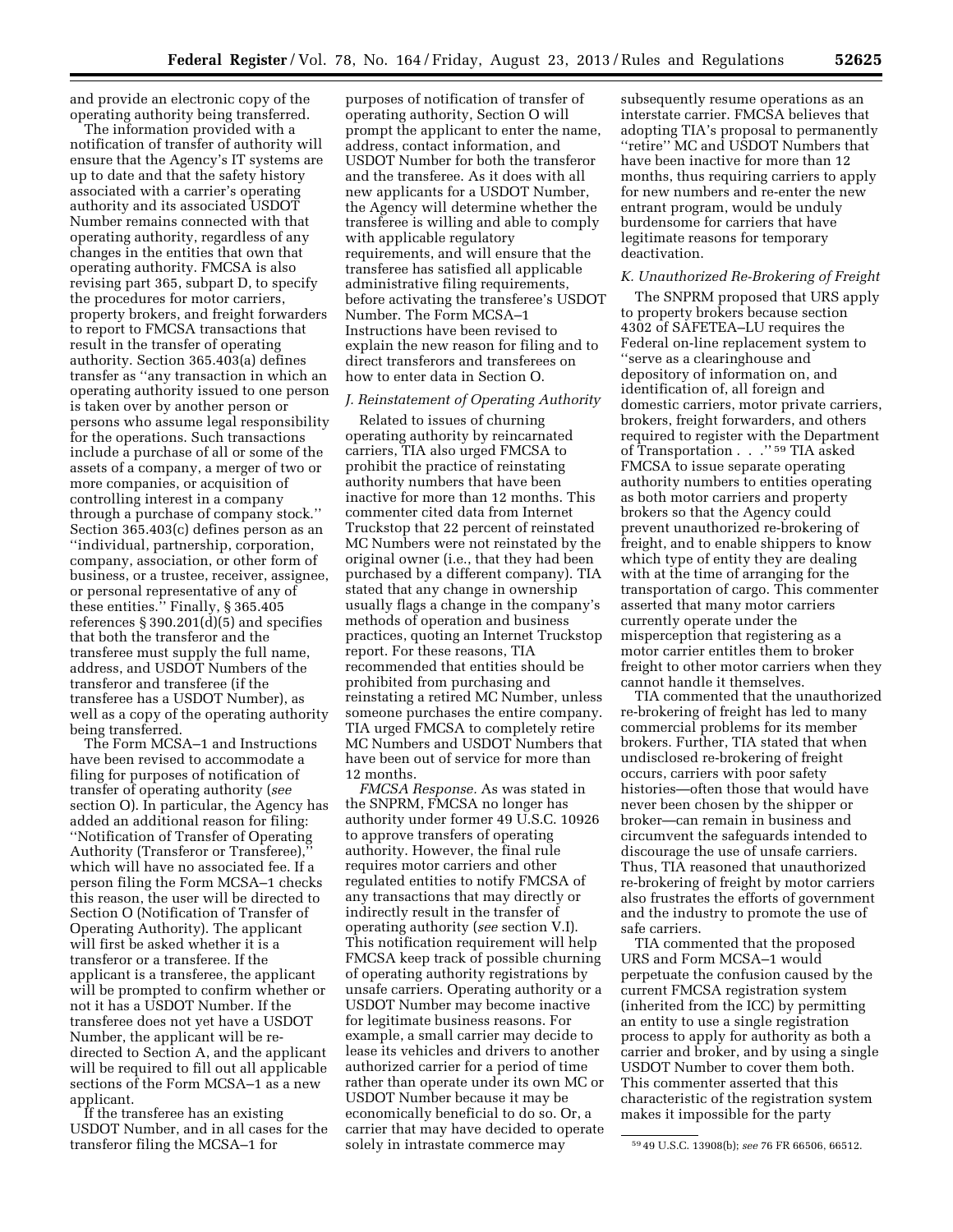tendering the cargo to be sure which operating authority the carrier is choosing to exercise. Therefore, TIA urged FMCSA to require separate applications for motor carrier, broker, and freight forwarder authority, and to assign different USDOT Numbers for motor carrier and broker authority, even when they are held by the same entity.

*FMCSA Response.* A ''broker'' is a party who, for compensation, arranges, or offers to arrange the transportation of property by an authorized motor carrier.60 When shipments are transported by motor carriers, both the carrier and the shipper may use brokers as agents in connection with the movement of goods. Currently, entities may hold authority to operate as both a motor carrier and a broker, either under their own name or through affiliated companies.

Prior to enactment of MAP–21, separate broker authority was not necessarily required for motor carriers to lawfully tender freight to other motor carriers for transportation, provided the motor carrier arranged for the transportation of shipments which they are authorized to transport and which they have accepted and legally bound themselves to transport.61 Section 32915 of MAP–21 amended 49 U.S.C. 13902 to prohibit a motor carrier from providing broker services unless it first registers as a broker under 49 U.S.C. 13904.

Section 32914 of MAP–21 also amended 49 U.S.C. 13901 to require distinctive USDOT Numbers for each type of authority issued. For example, an entity applying for both broker and motor carrier authority would receive a different USDOT Number for each type of authority. This MAP–21 provision also requires that the USDOT Number include an ''indicator'' of the type of authority issued. FMCSA will address these MAP–21 requirements in a separate rulemaking, at a later date.

# *L. Americans With Disabilities Act (ADA) Compliance*

Greyhound stated that FMCSA continues to refuse to make compliance with the ADA an issue to be considered before registering motor carriers of passengers. Greyhound commented that enactment of the Over-the-Road Bus Transportation Accessibility Act of 2007 (OTRB Act), Public Law 110–291, requires FMCSA to assess an applicant's willingness and ability to comply with DOT's ADA regulations at 49 CFR part 37, subpart H in the same way the Agency considers the applicant's ability to comply with other applicable

regulations, such as those pertaining to safety and financial responsibility. Greyhound commented that FMCSA must gather sufficient information to make the basic ADA fitness determination.

Greyhound also requested that FMCSA modify the equipment list requirements on page 6 of the proposed Form MCSA–1 to ensure that all fixedroute operators comply with requirements regarding lift-equipped vehicles or provision of equivalent service, as applicable. Greyhound also urged that New Entrant Safety Audits be expanded to include questions regarding compliance with lift-equipped vehicle requirements for both demand responsive and fixed-route passenger carriers.

*FMCSA Response.* Although the OTRB Act required FMCSA to consider an applicant's willingness and ability to comply with DOT's ADA regulations in determining whether to grant its application for operating authority, it did not mandate a particular means of doing so. Section G of Form MCSA–1 requires passenger carrier applicants to certify that they are ''fit, willing, and able to comply with all pertinent statutory and regulatory requirements, including the U.S. Department of Transportation's Americans with Disabilities Act regulations for over-theroad bus companies located at 49 CFR part 37, subpart H, if applicable.'' After explaining differences in terminology between the part 37 regulations and FMCSA regulations, the Form directs the applicant to the Agency's Web site for a general overview of the Department's ADA regulations. This certification is more specific than the certification in Section M of Form MCSA–1, in which all applicants must certify that they are willing and able to comply ''with all pertinent statutory and regulatory requirements and regulations issued or administered by the U.S. Department of Transportation, including operational regulations, safety fitness requirements, motor vehicle safety standards and minimum financial responsibility, and designation of process agent requirements.'' Thus, at the application stage, the Agency will assess an applicant's willingness and ability to comply with ADA requirements through self-certification. If a member of the public or a potential competitor has evidence that an applicant is not willing and able to comply with DOT's ADA regulations, they may raise this issue in a protest to the application filed in accordance with 49 CFR part 365, subpart B.

Regarding the modification of the equipment list requirements, FMCSA

believes that the certification in Section G of Form MCSA–1 complies with the OTRB Act and that it is unnecessary to require applicants to include detailed ADA compliance information on the application form. FMCSA indicated in the SNPRM that it would verify ADA compliance during the New Entrant Safety Audit stage. New Entrant Safety Audits are generally conducted within 9 months after a new entrant for-hire passenger carrier is issued operating authority registration and in the future will be conducted within 120 days as required by MAP–21. At this time, the Agency will probe into the carrier's ADA compliance. Although it is beyond the scope of this rulemaking, the Agency will consider augmenting the New Entrant Safety Audit to include verifying compliance by both fixedroute and demand responsive passenger carriers with the fleet standards and/or equivalent service standard contained in 49 CFR 37.183 and 185.

If noncompliance with DOT's ADA regulations is discovered in the course of the safety audit or a Compliance Review, FMCSA will, in accordance with a Memorandum of Understanding with the U.S. Department of Justice (DOJ), either forward the information to DOJ for appropriate action or conduct its own investigation and attempt to resolve the violations. We believe that these procedures are sufficient to meet the Agency's obligations under the OTRB Act.

# *M. Other Suggested Revisions to MCSA– 1 Form and Instructions*

OOIDA, ATA, NTTC and MoDOT proposed extensive corrections, revisions and enhancements to the proposed form and instructions. In this section, the Agency discusses comments on the MCSA–1 Form and Instructions not otherwise addressed above. FMCSA has made corrections to the typographical errors that commenters pointed out.

#### General

Applicants Accustomed to MCS–150 Terms and Instructions

ATA commented that where an existing form, such as the MCS–150, has been in use for years, and those filing it have become accustomed to the form and its instructions, it may be advisable, whenever possible, to continue to use the same language as the existing form, and the same instructions.

*FMCSA Response.* The Agency acknowledges that some of the terms used in Form MCSA–1 are new and unfamiliar to entities that do not require operating authority. However, these

<sup>60</sup> 49 U.S.C. 13102(2).

<sup>61</sup> 49 CFR 371.2(a).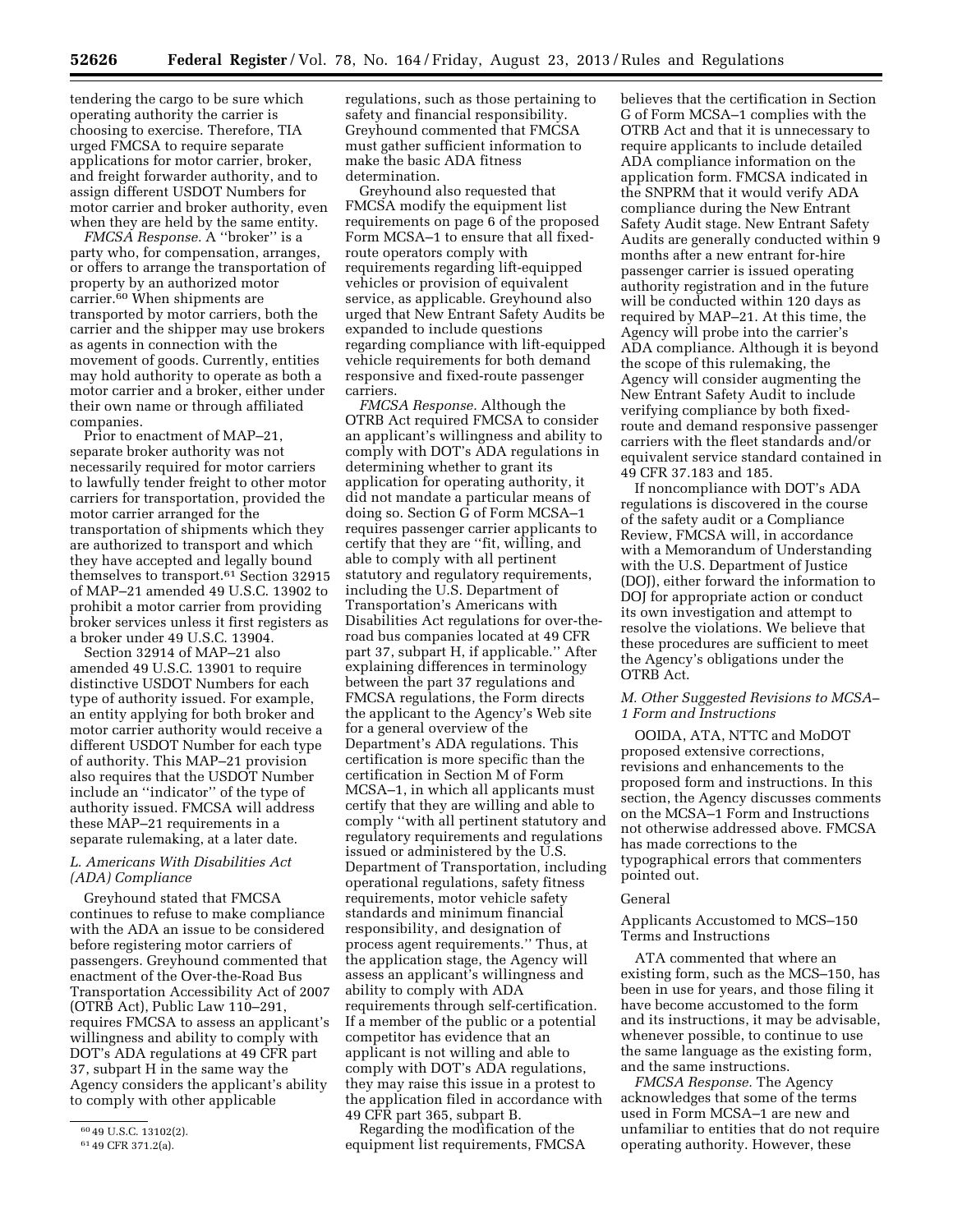entities will need to provide only information pertinent to their specific operations. FMCSA will strive to make the online system and instructions as clear as possible when designing and implementing the new system, and will provide examples to clarify registration processes whenever feasible.

# Use of the Word ''Applicant''

ATA commented that although the MCSA–1 Form is a multi-purpose form, throughout the form and instructions the filer is referred to as the ''applicant,'' although only a minority, perhaps a small minority, of filers would be applicants for operating authority registration. ATA commented that the result would be confusion for those other than applicants, as such entities would be uncertain as to what parts of Form MCSA–1 apply to them. This commenter recommended that the Form MCSA–1 and Instructions use a more general, neutral term, such as ''filer.''

*FMCSA Response.* The Agency disagrees and is retaining the use of the word applicant in Form MCSA–1 and the Instructions. Under the URS, every entity under FMCSA jurisdiction is considered an applicant for registration, not just those requesting operating authority. We recognize, however, that some existing entities will also file changes to their name, address, form of business, and/or updates to their registration information on the Form MCSA–1, but they too will be considered as ''applicants'' requesting a change or update in their registration data. Because the Agency wants to ensure that the information entered on Form MCSA–1 pertains to the entity seeking registration or other appropriate actions and not a third-party filing company, FMCSA believes the use of a more general term (such as ''filer'') would be inappropriate. All entities must indicate their ''Reasons to File'' the Form MCSA–1. Because the Form MCSA–1 is electronic, entities will be directed to the appropriate sections that need to be completed once they indicate their reason for filing. This aspect of the URS will eliminate any uncertainty as to what parts of Form MCSA–1 apply to entities filing the form. Accordingly, the Agency will use the term ''applicant,'' rather than filer, throughout the URS rule, the Form MCSA–1, and the Instructions. In addition, sec. 32105 of MAP–21, which adds new section 31134 to Title 49, U.S. Code, requires persons subject to the Agency's safety jurisdiction to submit an ''application'' to receive a USDOT Number. The universe of ''applicants'' is therefore not limited to persons seeking operating authority registration.

# References to Federal Statutes or Regulations

ATA pointed out that on the first page of the proposed Instructions for Form MCSA–1, in the line immediately above the bullet points, a reference is made to ''interstate commerce as defined in 49 CFR 390.5.'' The commenter asserted that this sort of technical reference would not be encouraging to unsophisticated applicants as they begin to engage with this already intimidating form. Further, ATA commented that if applicants do read the referenced regulation, they may be misled again, to believe that interstate commerce only includes movements by vehicles that cross state lines. This commenter stated that, in general, references to Federal statutes or regulations will rarely be helpful.

*FMCSA Response.* Generally, the Agency cites Federal regulations and statutes in the Form MCSA–1 and Instructions because cross referencing these sources is more efficient than spelling out definitions and requirements throughout these documents and the statutes and regulations provide the basis for applicable registration requirements. Inserting language from the statutes or regulations would require changes to the MCSA–1 Form and/or Instructions whenever modifications were made to the statutory or regulatory language. However, in the interest of making the instructions easier to understand, the Agency has included additional clarifications wherever feasible.

NTSB Recommendation H–11–1: Collecting Additional Cargo Tank Information

As noted in the SNPRM, in 2009 the National Transportation Safety Board (NTSB), as part of its accident report concerning a 2009 crash involving a cargo tank vehicle, recommended that FMCSA revise the MCS–150 Form to require HM carriers to report the number of types of USDOT specification cargo tanks (i.e., cargo tank vehicles designed and self-certified by the vehicle manufacturer as meeting the applicable PHMSA standards for use in transporting HM) owned or leased by the carriers and provide other pertinent data displayed on the specification plates of such tanks (Recommendation H–11–1).62 NTSB recommended that FMCSA require this information to be updated annually. In the SNPRM, the Agency sought comments on this NTSB

recommendation.63 NTTC quoted this NTSB recommendation, noting that NTSB recommended that data be collected from all intrastate and interstate carriers. No other commenter addressed NTSB Recommendation H–  $11 - 1$ .

*FMCSA Response.* The FMCSA acknowledges the intent of the NTSB recommendation but the Agency has opted not to include a requirement in the URS final rule for the collection of the cargo tank vehicle information recommended by the NTSB. Based on FMCSA's experience working with PHMSA and the cargo tank industry to address safety issues, and our understanding of the role of crash investigations or inquiries in identifying likely causes or contributing factors of crashes and HM incidents, the Agency does not need the cargo tank vehicle data in question.

First, the fact that a specification cargo tank vehicle was involved in a recordable crash would not in and of itself trigger a need for industry-wide tank vehicle data. In the absence of a crash or incident involving the unintended release of HM, and a subsequent investigation of the cause of the release of the material, the industrywide data would serve only as a census of cargo tank vehicles used to transport HM. This census would not cover tank vehicles used to transport other materials even though such vehicles would be susceptible to crashes. FMCSA would know the total number of specification tank vehicles in use but there would be little if any analytical value concerning the risks of future crashes. FMCSA notes that through its existing motor carrier reporting requirements, which are continued through this rulemaking, the Agency has access to information on the identity of interstate motor carriers transporting HM in quantities requiring placards, which includes the interstate carriers operating specification cargo tank vehicles that are the subject of the NTSB's interest.

Second, if there is a crash or incident involving the unintentional release of HM and the investigation or inquiry suggests that a design, fabrication, or maintenance issue may have contributed to the release of the HM, FMCSA and PHMSA already have the tools needed to effectively address the issue(s) without imposing a new information collection burden on the transportation industry. If there is a concern that a cargo tank vehicle from a specific manufacturer may not comply with PHMSA's standards, the

<sup>62</sup>*See [http://www.ntsb.gov/investigations/](http://www.ntsb.gov/investigations/summary/HAR1101.html) [summary/HAR1101.html](http://www.ntsb.gov/investigations/summary/HAR1101.html)* (last accessed July 30,

<sup>2012). 63</sup>*See* 76 FR 66506, 66522.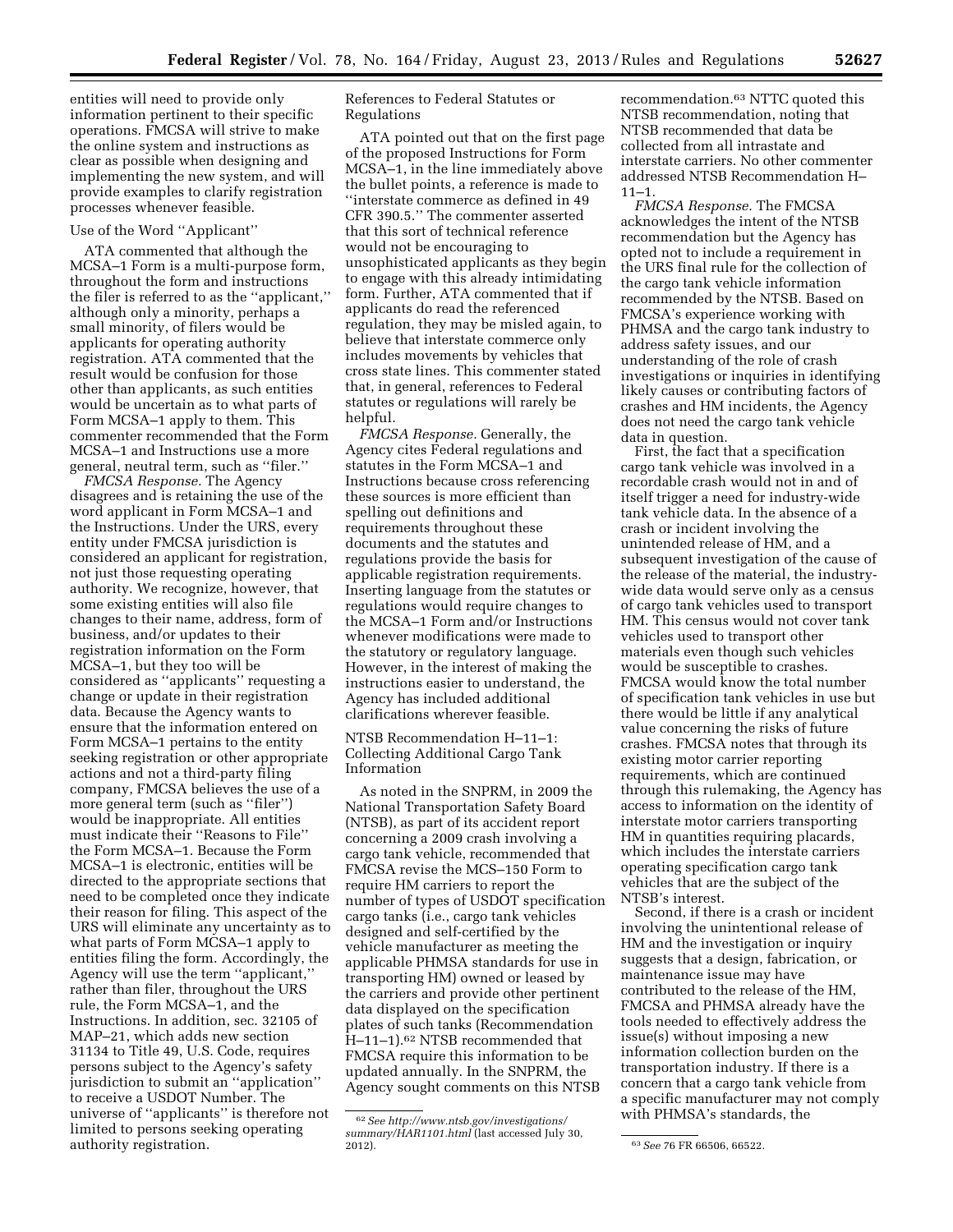subsequent investigation would determine whether the problem is with the fabrication and/or maintenance of the specific tank vehicle involved in the crash or incident; involves multiple cargo tank vehicles produced by the same manufacturer; involves multiple cargo tanks serviced by the same repair facility; involves multiple cargo tanks operated by the same carrier; or, involves multiple manufacturers' cargo tanks in the specification series. The Department does not need the information collection for these scenarios to address the issue because FMCSA and PHMSA would work with the cargo tank manufacturers and repair facilities to take appropriate actions to resolve the safety concerns. FMCSA and PHMSA would work with the manufacturers and repair facilities involved to gather up-to-date information on how many specification tank vehicles had been sold or serviced and which customers were operating those vehicles.

In the event the investigation suggests flaws with one or more manufacturers' specification tank vehicle series, the agencies would work together to inform the cargo tank industry (manufacturers, registered repair facilities, and carriers) and the enforcement community of the problem and what actions should be taken to address the problem. For example, FMCSA could issue a safety bulletin or alert, or publish a **Federal Register** notice announcing the discovery of the non-compliant tanks. The Agency has taken a similar action in the past to alert carriers to safety problems and to direct them to immediately discontinue use of the unsafe cargo tanks until repairs and recertification were completed.

And, if necessary, the agencies would work together to determine what regulatory actions may need to be considered to provide a long-term solution. As with the previous scenarios, the NTSB's recommended information collection burden would not have provided any practical information useful in addressing the problem.

If there is a problem with the actual regulatory standard for a specification series, i.e., the manufacturers' tank designs conform to the PHMSA standards in effect on the date of manufacture but the standards for that series need to be upgraded, the collection of data does not help FMCSA and PHMSA because the agencies do not have a practical means with which to address such problems short of conducting a rulemaking to require or prohibit certain actions by manufacturers, repair facilities, and

carriers. At the point the agencies consider a rulemaking, FMCSA and PHMSA could query the vehicle manufacturers to obtain cargo tank vehicle data needed to support the preparation of rulemaking documents. The information collection burden recommended by the NTSB would therefore be unnecessary.

For the reasons given above, the Agency excludes from the final rule the collection of cargo tank data from motor carriers. The Agency will formally notify the NTSB in writing to request closure of the recommendation. NTTC's specific comment relating to URS applicability to intrastate HM carriers was addressed in section V.D.2.

Other Comments About the MCSA–1 Form

Section A, MC, MX, and FF Number(s)

MoDOT recommended that proposed question 10, in Section A of Form MCSA–1 should be deleted if all entities registered under the URS are to be identified solely by the USDOT Number. Proposed question 10 required the applicant to list MC, MX, and FF Number(s) (if updating).

*FMCSA Response.* The Agency agrees with MoDOT and has removed question 10 from Form MCSA–1 because regulated entities will be identified solely by USDOT Number. However, applicants must disclose MC, MX and FF Numbers concerning business relationships and affiliations with other entities registered with FMCSA (or its predecessor agencies) in response to question 43 of Form MCSA–1 because the Agency will use the information to deter reincarnated carriers as discussed in this section under ''Section K, Disclosure of Relationships with other FMCSA-regulated Entities.''

# Section A, Form of Business

Proposed question 13 (Form of Business) in Section A asked an applicant to indicate its form of business by checking all of the following that apply: Sole Proprietor, Partnership, Limited Liability Company, Corporation, or Unit of State or Local Government. MoDOT recommended that FMCSA change the instruction for a Sole Proprietor. MoDOT commented that under the IRS definition, ''[a] sole proprietor is someone who runs an unincorporated business by himself or herself.'' The proposed instructions read ''Sole Proprietor—Individuals who operate a business in their own name.'' MoDOT stated that this gives the impression that more than one individual could be included as a sole proprietor. Therefore, this commenter

recommended that the instruction be changed to read: ''Sole Proprietor—An individual who operates a business in his or her own legal name.''

MoDOT further recommended that question 13 include ''Limited Liability Partnerships and Trusts'' as an option to check for form of business. ATA questioned why question 13 (Form of Business) instructs the applicant to ''select all that apply.'' This commenter asked how more than one could apply.

*FMCSA Response.* In response to MoDOT's request, the Agency added the requested business forms, ''Limited Liability Partnerships'' and ''Trusts,'' as well as a data field marked ''Other'' for question 12 (formerly question 13). The instructions to question 12 include definitions for ''Limited Liability Partnership'' and ''Trust'' and instruct the applicant to use the data field marked ''Other'' to indicate any business forms not listed on the application. The term ''*Limited Liability Partnership (LLP)''* is defined as a ''partnership in which some or all partners (depending on the jurisdiction) have limited liability. In an LLP, no partner is responsible or liable (directly or indirectly) for an obligation of the partnership due to another partner's misconduct or negligence, thus shielding innocent members of these partnerships from liability.''

The term ''*Trust''* is defined as a ''relationship whereby property (real or personal, tangible or intangible) is transferred by one party (settlor) to be held by another party (trustee) for the benefit of a third party or parties (beneficiary(ies)). In effect, a trust is a legal device designed to provide financial assistance or something of value to someone without giving the person total control over the trust assets. It may be revocable or irrevocable, express or implied. The trustee owes a fiduciary duty to the beneficiaries (the beneficial owners of the trust property) and is obligated to administer the trust in accordance with both the terms of the trust and the governing law.''

Additionally, the Agency has revised the definition of ''*sole proprietor''* in the Form MCSA–1 Instructions to read: ''An individual who owns and operates a business normally in his or her legal name and in which there is no legal distinction between the owner and the business. In some jurisdictions the proprietor can use a trade name or business name other than his or her legal name, but the individual is also required to file a 'doing business as (dba)' statement with local authorities. Every asset of the business is owned by the proprietor and all debts of the business are his or hers as well.''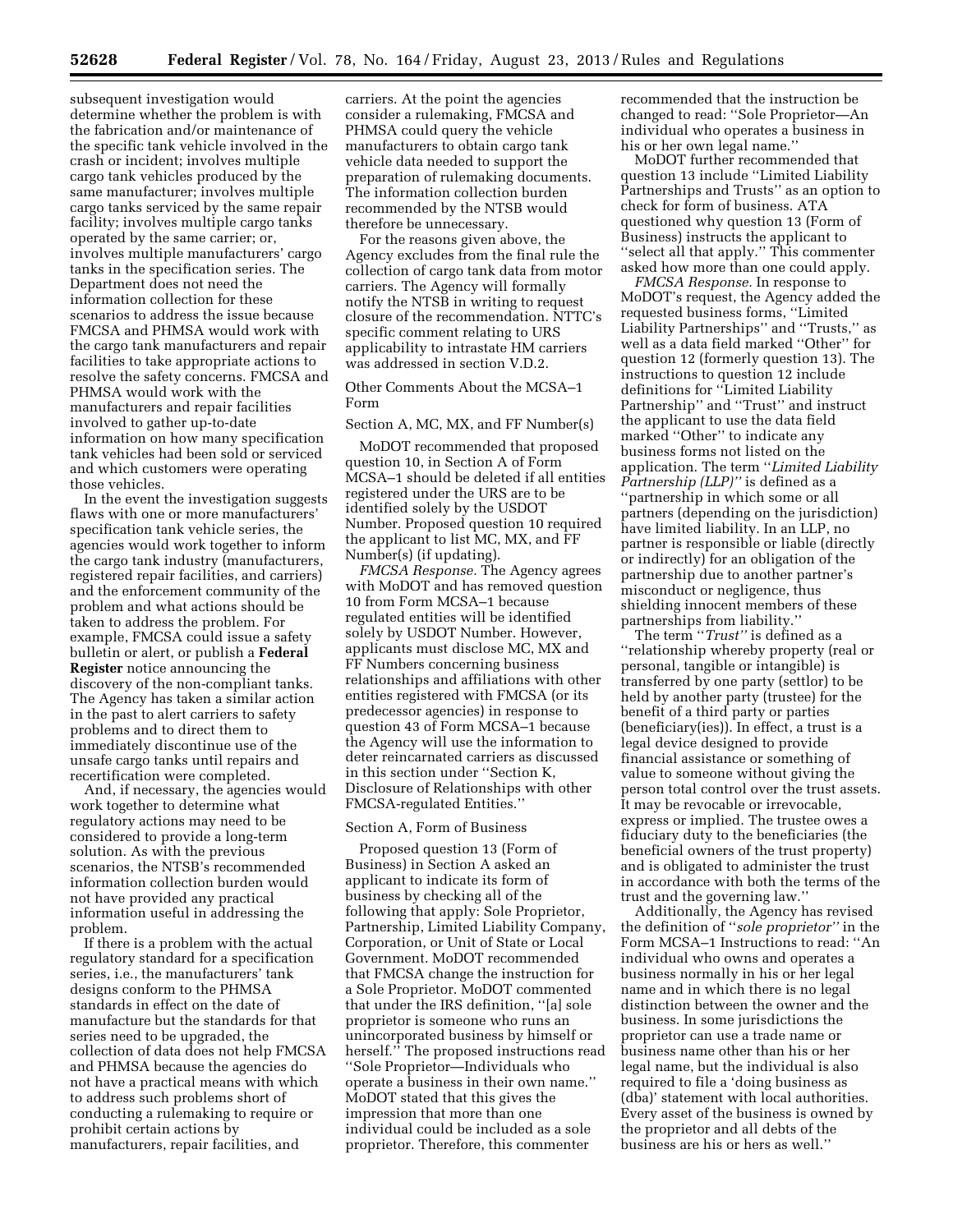Regarding the direction that applicants ''select all that apply,'' we agree with ATA that only one form of business or company structure should apply here. Because the form of business or company structure may vary, each legal entity should have its own USDOT Number identifier. Accordingly, we have replaced the phrase ''select all that apply'' on question 12 of the MCSA–1 Form with ''select the one business form that applies.''

#### Section A, Gross Annual Revenue

ATA commented that on page 8 of the proposed MCSA–1 Instructions, and on page 3 of the proposed MCSA–1 Form, the applicant is to enter its ''gross annual revenue'' (proposed Form MCSA–1 question 16). This commenter stated that this is a new requirement not proposed in the NPRM. ATA questioned what purpose such a requirement could serve. ATA stated that private motor carriers are, by definition, engaged primarily in businesses other than transportation, and many motor carriers operate ancillary businesses as well. Further, ATA commented that many businesses rightly regard gross revenue data as proprietary. ATA asserted that a requirement to provide gross annual revenue is unwarranted without a full explanation of a valid regulatory purpose, which FMCSA has not provided. This commenter recommended that the MCSA–1 Form remove the requirement to enter this information.

*FMCSA Response.* The Agency has revised the Form MCSA–1 and Instructions to no longer require information about an applicant's ''gross annual revenue.'' FMCSA, however, may revisit this issue in the future.

#### Section B, Mileage

MoDOT requested that FMCSA clarify the instruction for proposed question 23 (Mileage) to make clear who reports the mileage of vehicles owned by the applicant but leased by the applicant to another carrier, versus vehicles leased by the applicant from others to use in the applicant's business. The proposed instruction read: ''Estimate the miles traveled by applicant's [CMVs] during the last calendar year. It makes no difference if the CMVs were leased by the applicant or owned by the applicant.

. . .'' MoDOT commented that this proposed instruction appears to cover all the vehicles owned by the applicant, whether or not used by the applicant.

*FMCSA Response.* The Agency agrees with MoDOT that the proposed question 23 instruction (question 21 instruction in the final rule) should be clarified to

require reporting the mileage of all CMVs used in the applicant's operations. The question 21 instruction has been revised to read:

Enter the total mileage of all [CMVs] to the nearest 10,000 miles operated by the applicant for the previous 12 months (whether leased or owned). If the applicant has been in operation for less than 12 months, enter mileage operated to date. If the applicant has not operated within the last 12 months, enter the number "0."

The Agency has also similarly modified question 21 on the MCSA–1 Form. FMCSA has also eliminated the ''Calendar Year'' entry field from the MCSA–1 Form because the Agency has decided to request carrier mileage operated in the previous 12 months.

#### Section B, Number of Vehicles

MoDOT requested that FMCSA add further information to the Form MCSA– 1 Instructions for question 24(a), which requires applicants to list the number of vehicles with weights greater than or equal to 10,001 pounds that it will operate in the United States. This commenter requested that the Agency make the instruction absolutely clear what vehicles are to be counted and included in this section. For a motor carrier that owns and leases some of its vehicles to other motor carriers, MoDOT asked whether the owner or the lessee is responsible for reporting those vehicles. MoDOT commented that without clarification, vehicle counts may be reported twice, once by the owner and once by the lessee.

MoDOT also commented that while question 24(c) requires applicants to list the number of vehicles with weights greater than or equal to 10,001 pounds that it will operate in interstate commerce, nothing in the question 24(a) instructions indicates that vehicles listed under 24(a) include operations in intrastate and interstate commerce. This commenter recommended that similar language be used within an item in order to be consistent and to easily understand the difference between questions 24(a) and 24(c). MoDOT commented that the proposed question 24 instructions were not clear and gave the impression that question 24(c) was requiring the total number of vehicles shown in (a), which it may not be.

*FMCSA Response.* The Agency agrees with MoDOT that the proposed question 24 instructions may be confusing. For this reason, and for other reasons explained below, the Agency is revising proposed question 24 (renumbered question 22 in the final rule) on both the Form MCSA–1 and on the Form MCSA– 1 Instructions. As explained above in section V.D.5, beginning on or about

September 1, 2012, FMCSA discontinued issuing USDOT Numbers to non-motor carrier leasing companies and such companies would not fill out Form MCSA–1.

When responding to renumbered question 22, applicants should provide the number of each type of CMV that the company uses in its  $\overline{U}$ . S. operations broken out by the method used to acquire the vehicle (owned, term-leased or trip-leased). Owned means the company holds title to the CMV, term leased means the vehicle is leased for a specific time period or term of contract, and trip leased means the CMV is leased on a trip-by-trip basis as needed. If the company owns or leases a school bus, mini-bus, passenger van, or limousine, then it would indicate the number of each type of passenger-carrying CMV (by its passenger-carrying capacity) that is owned, term leased or trip leased. For passenger-carrying vehicles, it would count the driver as a passenger when determining a vehicle's passengercarrying capacity.

The Agency amends renumbered question 22 on the Form MCSA–1 and Instructions by adding a section (d) to require applicants to provide the number of vehicles that are operated or will be operated solely in intrastate commerce, while section (c) continues to require applicants to provide the number of vehicles that operate interstate. The instructions to question 22(a) (proposed question 24(a)) have been clarified to explain that a CMV is ''operated'' for purposes of this question ''if the vehicle is registered under Federal or State law, or both, in the name of the carrier, or is controlled by the carrier under a trip lease or longterm lease agreement (more than 30 days) during any given year. If a freight forwarder operates CMVs, it is also required to enter its fleet size on the MCSA–1 Form. Both a motor carrier and a freight forwarder (if operating CMVs) must include the number of CMVs operated under a trip lease or long-term lease agreement in their fleet size determinations.''

# Section K, Administrative Filings Information

MoDOT recommended that FMCSA delete within Section K any information concerning the insurance company and the filing of financial responsibility; the name of the insurance company; policy number, date issued, etc. (proposed question 44). MoDOT also recommended that FMCSA delete the requirement to document within the MCSA–1 Form whether the Designation of Agents for Service of Process Form (BOC–3) is on file or will be filed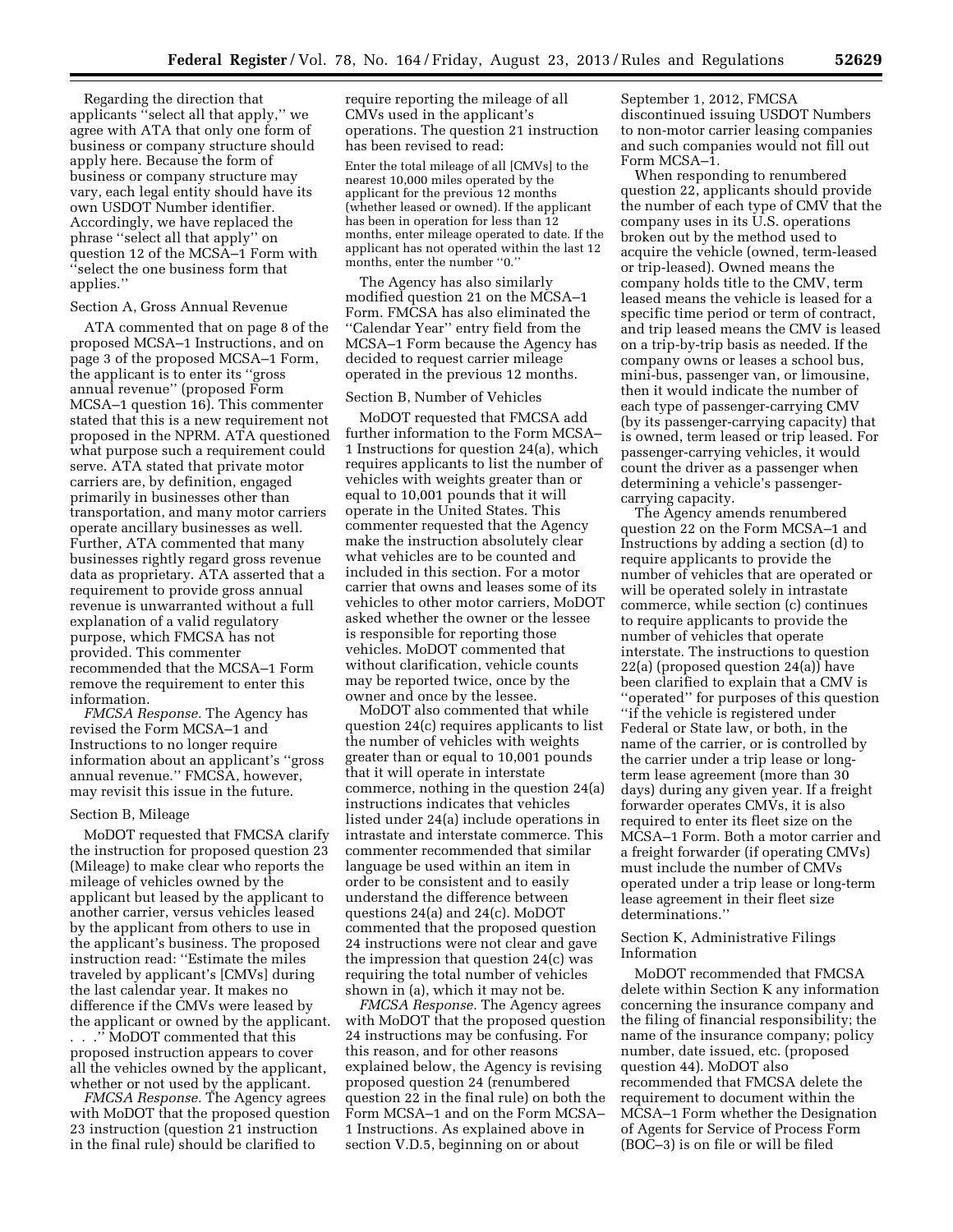(proposed question 46). With respect to both of these recommendations, MoDOT commented that the information on file with the Agency should be sufficient proof and documentation to determine if the applicant is in compliance with the financial responsibility and process agent filing requirements. This commenter reasoned that if the responses to questions 44 and 46 were inconsistent with the filings received, someone would be required to intervene and question the validity of the application.

*FMCSA Response.* FMCSA is retaining proposed question 44 relating to financial responsibility on the MCSA–1 Form (renumbered as question 42 in the final rule) because the information provided is useful in identifying, at the application stage, unsafe carriers that attempt to ''reincarnate'' as new carriers. However, URS will not prevent an applicant that does not yet have this information from completing an application. FMCSA has removed proposed question 46 from the MCSA–1 Form because providing a simple confirmation that an applicant has submitted the BOC–3 Form to the Agency does not provide any useful information that the Agency does not already have.

Section K, Disclosure of Relationships With Other FMCSA-Regulated Entities

MoDOT also recommended that FMCSA remove column 2, in Section K, proposed question 45. Proposed question 45 would require an applicant to disclose all relationships that it has had (currently or in the past three years) with other FMCSA-regulated entities. The blank table requires an applicant to list the following information about such relationships: USDOT Number, MC/MX/FF number, company's name, and company's latest USDOT safety rating (as columns 1, 2, 3, and 5, respectively). MoDOT noted that the MC/MX/FF numbers will be superseded by the USDOT Number.

ATA commented that the instructions for question 45 regarding the reporting of affiliations were unclear. ATA requested clarification of what ''affiliation'' means in this context: ''Is it the narrow, highly technical signification of the federal tax regulations, or some other meaning? At its broadest, the word can mean any business, familial, or personal connection whatever.''

*FMCSA Response.* The Agency is retaining column 2 in proposed question 45 (renumbered as question 43) on the MCSA–1 Form, as proposed. The MC/MX/FF number information is necessary for FMCSA to preserve within

the URS registration record for an entity all historical information relating to the MC/MX/FF number. For example, if a motor carrier transfers its operating authority to another person, the transferor's historical information associated with the MC number would be recorded in the URS registration record for the transferee. This erects another barrier to reincarnated carriers.

As for the instructions to this question and the term ''affiliation,'' FMCSA is incorporating the language of sec. 32105 of MAP–21 in defining ''affiliation.'' Under this section, an applicant for a USDOT Number must disclose any past or current relationship, through common ownership, common management, common control, or common familial relationship to any other person or applicant for registration who was determined to be unfit, unwilling, or unable to comply with applicable regulatory requirements during the 3-year period before the date of the filing of the application. The MCSA–1 Instructions for question 43 have been modified to reflect the MAP– 21 requirement.

# Comments About MCSA–1 Instructions

Instructions for Reasons To File

ATA commented that on page 4 of the proposed instructions, under the information provided about the ''New Entrant Reapplication'' reason for filing, the last two sentences are confusing and perhaps contradictory. On the proposed Form MCSA–1 Instructions, these sentences read: ''If the motor carrier failed to schedule a New Entrant Safety Audit, did not appear for a safety audit, or failed a safety audit and did not submit corrective actions, the motor carrier must start the process from the beginning. If the motor carrier failed the safety audit, it must also demonstrate that it has corrected the deficiencies that resulted in revocation of its registration.'' (emphasis in proposed language).

*FMCSA Response.* The Agency has renumbered the ''Reasons to File'' listed in the Instructions to the MCSA–1 to be consistent with how they are listed on the Form MCSA–1. In both documents, ''New Entrant Reapplication'' is the second option under ''Reasons to File.'' There is a \$300.00 fee for this transaction.

The language is not contradictory in that a new entrant whose USDOT registration has been revoked and whose operations have been placed out of service by FMCSA may re-apply for USDOT registration but must wait until 30 days after the date of revocation to do so. If revocation resulted from the

new entrant's failure to schedule or submit to a safety audit, the new entrant must file an updated Form MCSA–1, pay the \$300.00 filing fee, pass a safety audit and re-start the 18-month safety monitoring program commencing from the date the application is approved. But if revocation resulted from the fact that the new entrant failed the safety audit, the new entrant must do all of the following: File an updated Form MCSA–1; pay the \$300.00 filing fee; provide evidence of corrective action; and re-start the 18-month safety monitoring program commencing from the date the application is approved. If the new entrant is a for-hire motor carrier subject to chapter 139 and also has its operating authority revoked, it must re-apply for operating authority as set forth in part 365. If revocation was based on the new entrant's failure to file the minimum amounts of financial responsibility or designate agents for service of process, it must also complete administrative filings as well in the reapplication process. The instructions for the new entrant reapplication ''Reason to File'' have been expanded to include this additional explanation.

#### Biennial Update Instructions

ATA suggested that the Form MCSA– 1 should state plainly, and as often as may be helpful, that while an applicant is required to update its data every 24 months, it may do so as often as it likes. This commenter stated that the PRISM Program effectively requires annual updates, a discrepancy that continues to confuse many carriers.

*FMCSA Response.* In response to ATA's suggestion, the Agency has added the statement ''An entity may also update its record with FMCSA at any time within this 24-month period'' to the Form MCSA–1 Instructions' explanation of the Biennial Update reason for filing.

Instructions for Agency Notification in the Event of Change in Ownership, Management, or Control

ATA commented that on page 5 of the proposed Form MCSA–1 Instructions, at the top, there is a remnant of the 2005 NPRM's proposed requirement that a carrier must notify FMCSA within 20 days of any change in ownership, management or control. ATA recommended that this language be deleted from the Instructions.

*FMCSA Response.* The Form MCSA– 1 Instructions have been modified to remove the requirement that a carrier must notify FMCSA within 20 days of any change in ownership, management or control. However, the Agency is requiring, in 49 CFR 365.405 and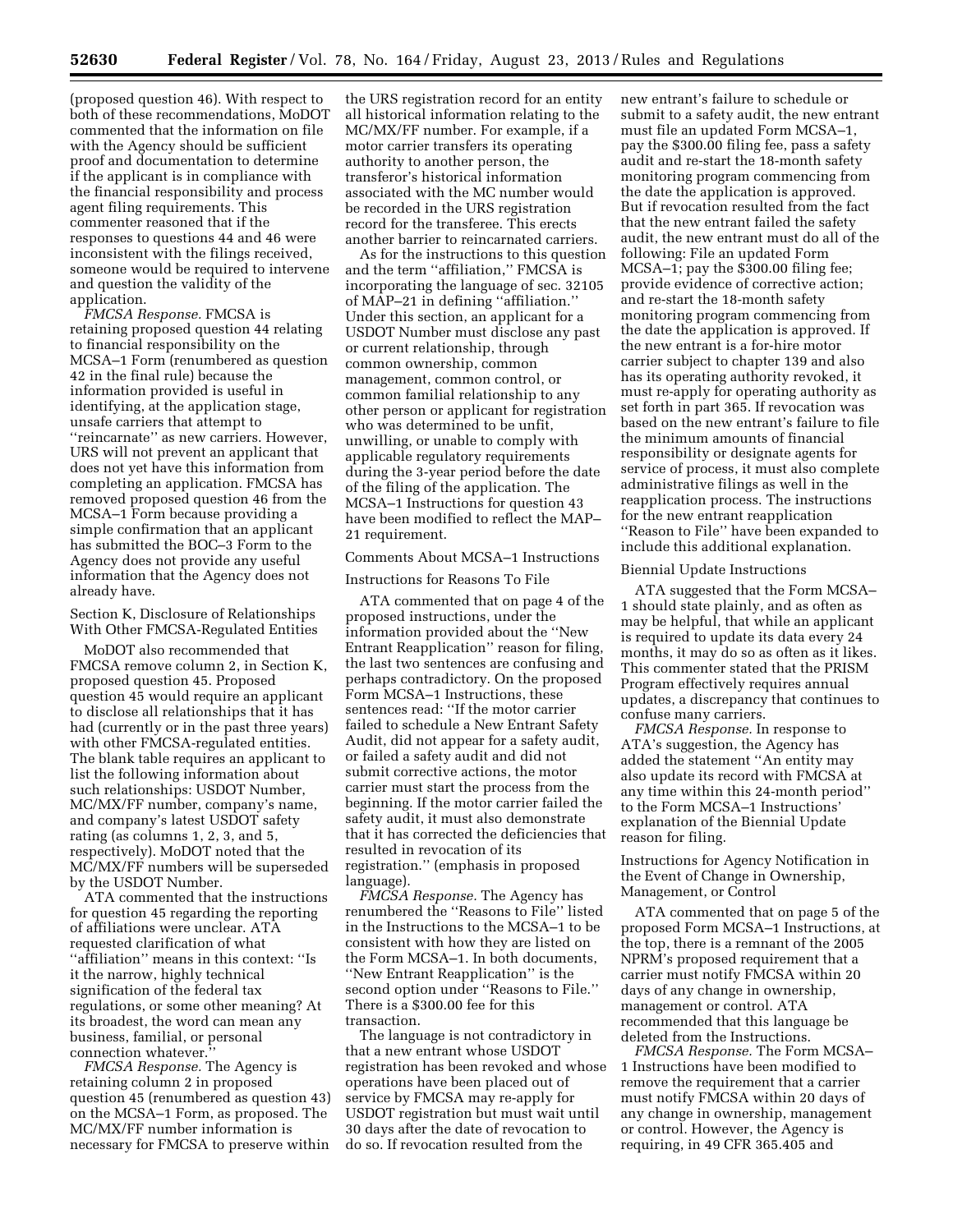390.201(d)(5), that the parties involved in any transaction that results in the transfer of an entity's operating authority must report the transfer to FMCSA on Form MCSA–1 within 30 days of consummation of the transaction. A new ''reason for filing'' category has been added to the Form MCSA–1 for this purpose titled ''Notification of Transfers of Operating Authority.'' Both the transferor and transferee will be required to submit the MCSA–1 Form to ensure that a transfer of operating authority actually occurred. FMCSA needs this information to help it identify potential churning of operating authority by entities who seek to avoid an unfavorable regulatory compliance history by purchasing another company or its operating authority.

#### Section A Instructions, Addresses

ATA commented that on pages 5 and 6 of the instructions, some of the requirements with respect to the applicant's name and address seem arbitrary. This commenter recommended that the Instructions not state so definitely that a ''terminal address'' is not acceptable. ATA stated that many trucking companies' headquarters offices may, in effect, be terminals, and asked which address these companies are to use if the use of a terminal address is prohibited.

This commenter further questioned why the Instructions indicate that a post office box is prohibited for a mailing address, if a company provides a physical location for the principal place of business. ATA commented that many of the smallest trucking companies operate almost wholly out of a vehicle, and that the use of any physical address to receive mail may involve a lack of security for such companies, not to mention inconvenience. This commenter noted that the current Form MCS–150 does not prohibit P.O. boxes.

*FMCSA Response.* The Agency has revised the MCSA–1 Instructions in line with these recommendations, and has clarified the FMCSA's use of each address. In particular, FMCSA has removed the prohibition against providing post office boxes as a mailing address because the Agency will only conduct on-site visits (when necessary) at the principal place of business address, which may not be a post office box. The instructions also will no longer prohibit the use of a terminal address for principal place of business as long as the address meets the definition of a principal place of business.

Section B Instructions, Driveaway-Towaway Operations

MoDOT requested that FMCSA provide a specific definition and instructions concerning driveawaytowaway operations. This commenter stated that the current MCS–150 Form requires an entry for the number of vehicles owned by the motor carrier even though the company may not own any motor vehicles when all the power units driven are considered cargo. MoDOT asked how companies that perform this service complete Form MCSA–1, which sections apply to them, and how they must report or not report the number of vehicles.

*FMCSA Response.* A new applicant filing to conduct driveaway-towaway operations is a motor carrier and must complete section A, B, K, N, and P of Form MCSA–1. Under section B, question 20 (formerly question 22), that motor carrier would select ''driveawaytowaway'' as Cargo Type and report mileage in question 21 (formerly question 23). Under question 22(a) (formerly 24(a)), the number of vehicles used in the towaway operation must be reported. Because driveaway operations involve operation of an unladen or empty vehicle that is not owned or leased by the motor carrier, question 22(a) would not apply. So a motor carrier that engages exclusively in driveaway operations would not be required to enter vehicle information in question 22(a).

The instructions for section B, question 22(a) now include a statement that ''the number of vehicles does not need to be reported for driveaway operations,'' which reflects the definition for ''driveaway-towaway'' found in § 390.5.

This definition was added to the MCSA–1 Instructions under question 15 (Operation Classification). Form MCSA– 1, section B, question 22(a) (formerly question 24(a)) includes ''towaway'' in the breakout of vehicle types since the number of vehicles will need to be reported for these operations.

#### **VI. Section-by-Section Analysis**

This rule amends 49 CFR part 360 in reference to fees; part 365 procedures governing applications for operating authority and transfers of operating authority; part 366 procedures for designations of process agents; part 368 procedures governing applications to operate in municipalities in the United States on the United States-Mexico international border or within the commercial zones of such municipalities; part 385 safety fitness procedures; part 387 levels of financial

responsibility; part 390 general applicability of the FMCSRs and part 392 regarding the driving of commercial motor vehicles.

# *A. Part 360, Fees for Motor Carrier Registration and Insurance*

The Agency revises part 360 as proposed in the SNPRM. Section 360.1 sets out fees for registration-related services, such as records searches, copying, and certification. It also specifies that no service fees under this section will be charged to a Federal agency; a State or local government; or any representative of a motor carrier, motor private carrier, leasing company, broker, or freight forwarder accessing information related to the entity for the individual use of such entity.

Section 360.3 sets out the filing fees. This section also addresses the appropriate manner of payment, and the conditions under which an entity may receive or request a waiver or reduction of filing fees. As in current § 360.3, this section also indicates that separate filing fees are required for each type of authority sought in each transportation mode, such as broker authority for motor property carriers. A separate filing fee is also required for the filing of applications for 120-day temporary operating authority when there is a national emergency or natural disaster, regardless of whether such application is related to an application for corresponding permanent operating authority. FMCSA is retaining the existing fees for self-insurance pending consideration of changes in these fees in a separate rulemaking.

Section 360.5 specifies the procedure FMCSA will follow if the Agency determines it is necessary to update the URS user fees.

## *B. Part 365, Rules Governing Applications for Operating Authority*

FMCSA revises § 365.101(a) and 365.101(h) to remove references to ''common'' and ''contract'' carriers because section 4303(c) of SAFETEA– LU required the Agency to discontinue designating operating authority as "common" or "contract" carriage.<sup>64</sup> FMCSA removes and reserves § 365.103 relating to a modified procedure.

The Agency amends § 365.105, *Starting the application process: Form MCSA–1, FMCSA Registration/Update (USDOT Number—Operating Authority Application),* to replace references to obsolete OP series forms with ''Form MCSA–1'' and to reduce the number of operational categories from six to three

<sup>64</sup> 49 U.S.C. 13902(f), as amended by SAFETEA– LU, section 4303(c).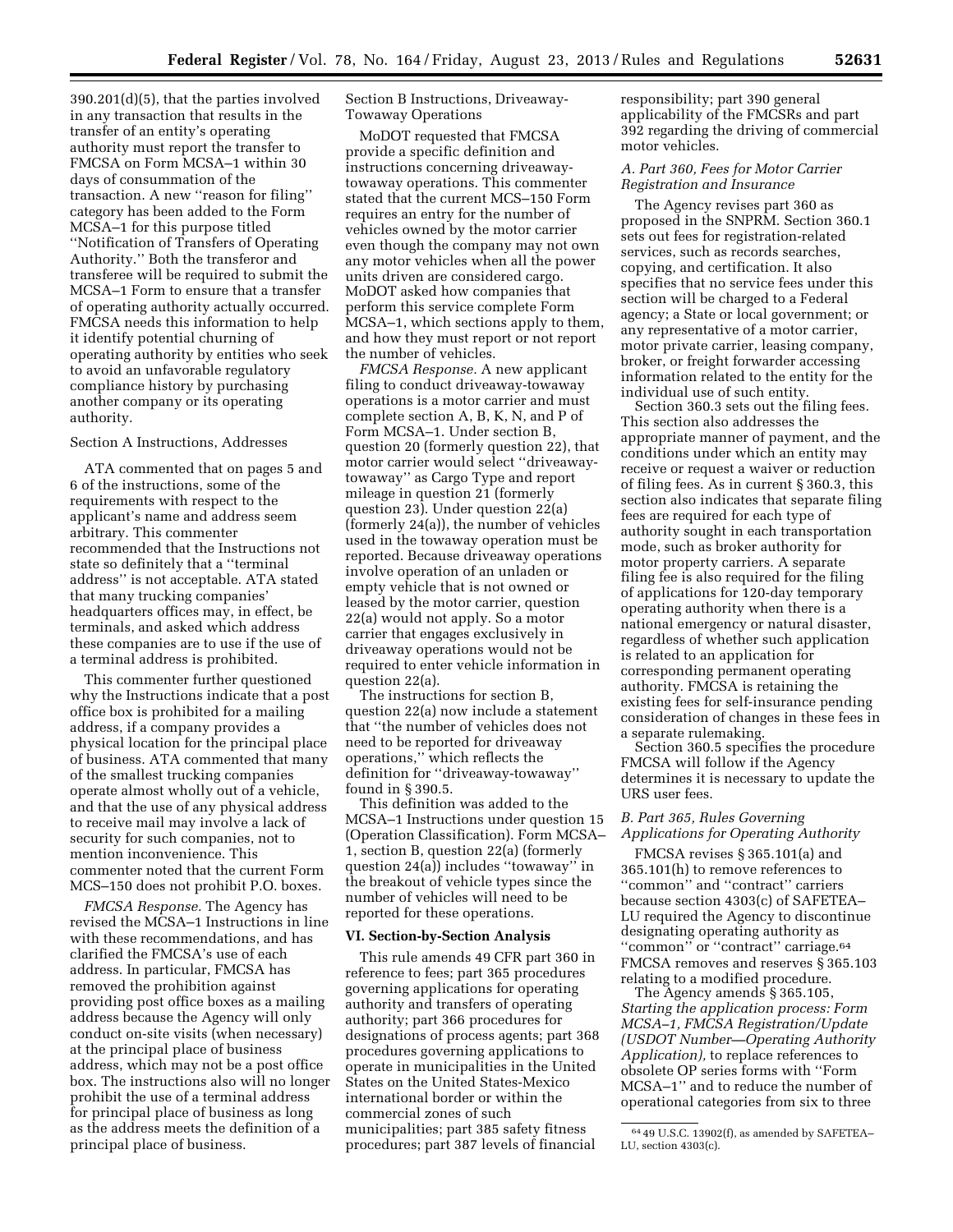so it is clear that the fee for operating authority applies only to the general categories of motor carrier, broker, and freight forwarder, and not to each individual subgroup of these categories listed in Section A, questions 15a, 15b, 15c, and 15d of Form MCSA–1.

Revised § 365.107, *Types of applications,* replaces references to OP series forms with ''Form MCSA–1.'' FMCSA has also removed obsolete references to common and contract carriage in § 365.107, as required by SAFETEA–LU. Under § 365.107(e), the Agency will grant temporary operating authority only in cases of national emergency or natural disaster, and following an emergency declaration under 49 CFR 390.23, *Relief from regulations.* Entities granted temporary operating authority will need to file evidence of financial responsibility with FMCSA.

The Agency revises § 365.109, *Review of the application,* to require new filings of both evidence of financial responsibility and designation of agents for service of process to be completed within 90 days of the date that the notice of application is published in the FMCSA Register. As explained in the SNPRM, the 90-day time period combines the existing 20-day initial deadline and 60-day extension period and adds 10 more days for Agency processing. FMCSA has also removed the phrase in current § 365.109(b) that indicates that the FMCSA Register publication of a summary of an application is considered ''a preliminary grant of authority.'' Instead, § 365.109(b) now indicates that a summary of the application will be published in the FMCSA Register to give notice to the public in case anyone wishes to oppose the application.

FMCSA adds new § 365.110, *Need to complete New Entrant Safety Assurance Program,* which specifies that operating authority does not become permanent until the applicant satisfactorily completes the New Entrant Safety Assurance Program in 49 CFR part 385, subpart D. The Agency revises § 365.111, *Appeals to rejections of the application,* to provide the address and appropriate FMCSA office to which an applicant should address an appeal when its application is rejected. The Agency revises § 365.119, *Opposed applications,* to specify that parties opposing an application are required to send a copy of their protests to both the applicant and FMCSA, that all protests must include statements made under oath, and that there are no personal appearances or formal hearings where there are protests to applications.

The Agency revises § 365.201, *Definitions,* to remove the reference to ''permanent authority.'' Section 365.201 now reads: ''A person wishing to oppose a request for operating authority files a *protest.* A person filing a valid protest is known as a *protestant.*'' The Agency revises § 365.203, *Time for filing,* to provide the address and appropriate FMCSA office to which a person should address a protest. FMCSA removes and reserves § 365.301, *Applicable rules,* in 49 CFR part 365, subpart C, *General Rules Governing the Application Process,* because applications for operating authority are not subject to the Agency's Rules of Practice in 49 CFR part 386.

As explained above in section V.I, the Agency revises subpart D of part 365 of title 49 CFR, *Transfers of Operating Authority.* Although FMCSA proposed to remove most of this subpart in the SNPRM, the Agency has since determined that the public interest necessitates requiring non-exempt forhire motor carriers, brokers and freight forwarders to notify FMCSA of transactions that may directly or indirectly result in the transfer or lease of their operating authority. The Agency will no longer accept or review requests for transfers of operating authority. However, FMCSA believes that it is necessary to carry forward the reporting aspects of the regulations governing these transactions. See section V.I above for a discussion of these changes.

In 49 CFR part 365, subpart E, *Special Rules for Certain Mexico-domiciled Carriers,* the Agency amends § 365.507, *FMCSA action on the application,* to no longer permit an applicant to submit a hard copy of Form BOC–3 (Designation of Agents—Motor Carriers, Brokers and Freight Forwarders); an applicant or its process agent company must electronically file Form BOC–3. As discussed in section V.G.1 above, FMCSA revises § 365.509, *Requirement to notify FMCSA of change in applicant information,* to require an applicant to notify FMCSA within 30 days of any change or correction to the information in parts I, IA or II of Form OP–1(MX) or in Form BOC–3 during the application process or after having been granted provisional operating authority. The regulations previously contained a 45 day notification requirement, but this has been changed to 30 days in order to be consistent with similar notification requirements applicable to entities subject to the URS.

### *C. Part 366, Designation of Process Agent*

The Agency amends § 366.1, *Applicability,* to include private and

exempt for-hire motor carriers and freight forwarders among those entities that are required to acquire the services of process agents and file proof of designations with FMCSA. Effective April 25, 2016, § 366.2, *Form of designation,* is amended to specify a 180-day grace period (from the final rule compliance date) for all existing private and exempt for-hire motor carriers to file process agent designations. FMCSA makes minor revisions to § 366.3, *Eligible persons,* to make the reference to State officials gender neutral. The Agency revises § 366.4, *Required States,*  to specify that every motor carrier must designate process agents for all 48 contiguous States and the District of Columbia, unless its operating authority registration is limited to fewer than 48 States and DC, in which case it must designate process agents for each State in which it is authorized to operate and for each State traversed during such operations. Although this exception was not proposed in the SNPRM, the Agency has determined that it is necessary because while property carriers are given nationwide authority, passenger carriers operating over regular routes (particularly governmental entities) may have geographically-limited operating authority. FMCSA also adds a paragraph 366.4(c), which indicates that every freight forwarder must make a designation for each State in which its offices are located or in which contracts will be written.

The Agency revises § 366.5, *Blanket designations,* to specify that brokers and freight forwarders (in addition to motor carriers) may make the required designation of process agents by specifying the name of an association or corporation that has filed a list of process agents for each State with FMCSA. As discussed in sections III.B.7 and V.G.4 above, the Agency revises § 366.6, *Cancellation or change,* to clarify that the process agent or blanket agent, in addition to the motor carrier, broker, or freight forwarder, may cancel or change a process agent designation by filing a new designation with FMCSA (366.6(a)). To help ensure that such designations are up-to-date, § 366.6(b) requires that changes to designations be reported to FMCSA within 30 days of the change. In response to public comments, the Agency has added, in § 366.6(c), a new requirement that a motor carrier, broker or freight forwarder report changes in name, address, or contact information to its process agents and/or the company making a blanket designation on its behalf within 30 days of the change. Finally, the Agency adds § 366.6(d) to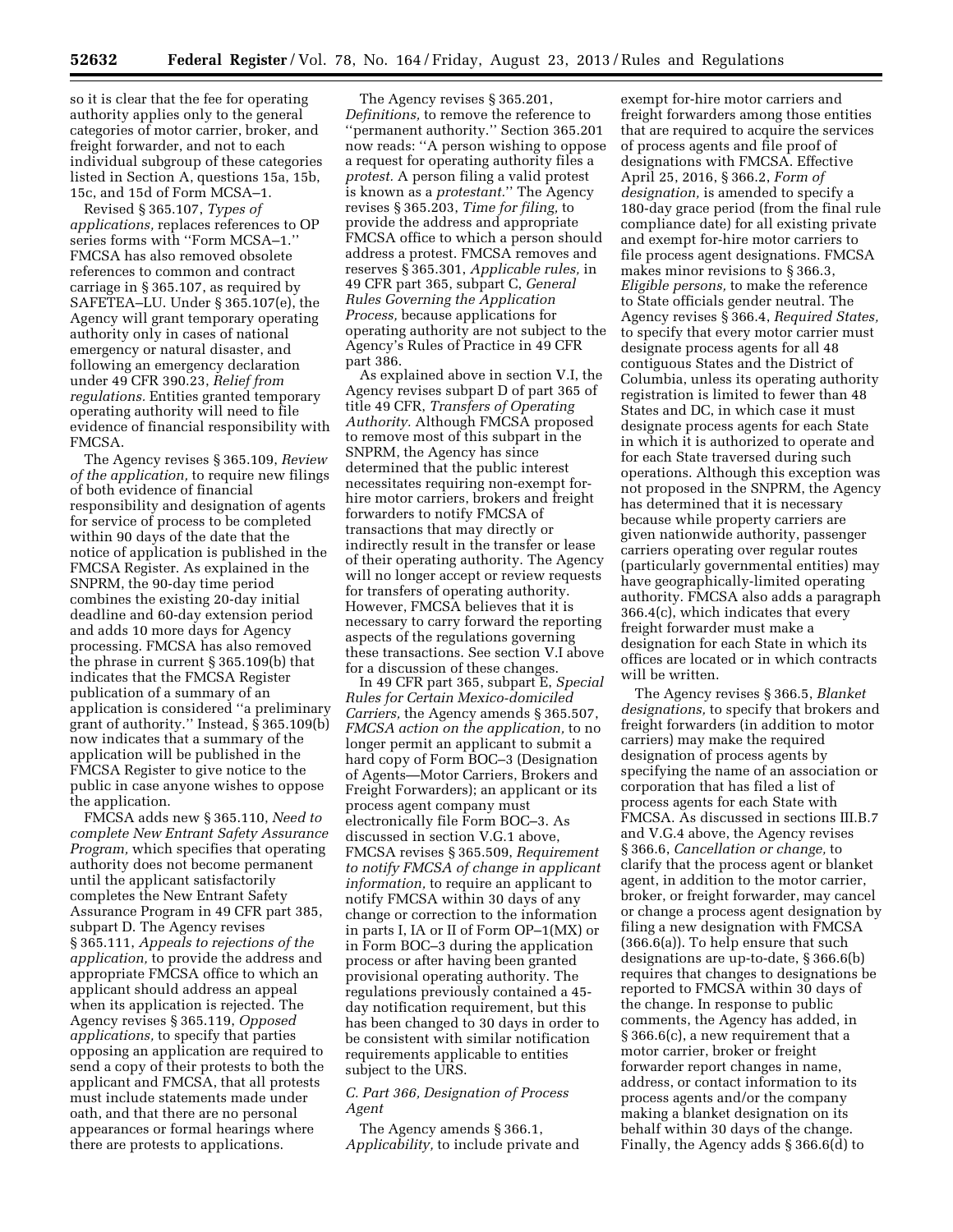require process agents and blanket agents who file process agent designations on behalf of motor carriers, brokers, and freight forwarders to report to FMCSA terminations of their contracts with regulated entities within 30 days of the termination. If process agents and/or blanket agents do not keep their information up to date, FMCSA may withdraw their authority to make process agent designations.

# *D. Part 368, Application for a Certificate of Registration To Operate in Municipalities in the United States on the United States-Mexico International Border or Within the Commercial Zones of such Municipalities*

FMCSA revises § 368.3, *Applying for a certificate of registration,* to replace obsolete references to the OP–2 and MCS–150 forms with references to ''Form MCSA–1.'' The Agency revises § 368.4, *Requirement to notify FMCSA of change in applicant information,* to require applicants to notify the Agency within 30 days of any changes or corrections to the information in Section A of Form MCSA–1. The revisions to this section also replace obsolete form references with references to ''Form MCSA–1.'' FMCSA revises § 368.8, *Appeals,* to change the Agency office to which applicants should address an appeal to a denial of an application.

#### *E. Part 385, Safety Fitness Procedures*

In 49 CFR part 385, subpart D, *New Entrant Safety Assurance Program,* the Agency revises § 385.301, *What is a motor carrier required to do before beginning interstate operations?,* to specify that all for-hire motor carriers must obtain operating authority in addition to registering and obtaining a USDOT Number, unless they are exclusively providing transportation that is exempt from the commercial registration requirement in 49 U.S.C. chapter 139. FMCSA also revises this section to reference the new registration procedures in 49 CFR part 390 in addition to the instructions for obtaining operating authority located in 49 CFR part 365. This revised section also clarifies that, although the New Entrant Safety Assurance Program regulations of subpart D do not apply to Mexico-domiciled motor carriers, such carriers must register with FMCSA by following the procedures described in 49 CFR parts 365, 368, and 390.

The Agency revises § 385.303, *How does a motor carrier register with the FMCSA?,* to reference the new Form MCSA–1. The Agency revises § 385.305, *What happens after the FMCSA receives a request for new entrant registration?,*  to specify in paragraph (c) that upon

completion of the application form, the new entrant will be issued an inactive USDOT Number, and that an applicant may not begin operations nor mark a CMV with the USDOT Number until after the date of the Agency's written notice that the USDOT Number has been activated. The Agency also revises this section to specify that violators of this section may be subject to penalties under § 392.9b(b), and to replace a reference to the obsolete Form MCS–150 with the new Form MCSA–1. Finally, paragraph (d) of this section is being revised to reference new § 390.201(b) and add a new paragraph heading to improve the reader's understanding of the section.

FMCSA revises § 385.329, *May a new entrant that has had its USDOT new entrant registration revoked and its operations placed out of service reapply?,* to replace references to obsolete Form MCS–150 with references to Form MCSA–1. The Agency also revises this section to specify that if the new entrant is a for-hire motor carrier subject to the registration provisions of 49 U.S.C. chapter 139 and also had its operating authority revoked, it must reapply for operating authority as set forth in § 390.201(b) and 49 CFR part 365.

In 49 CFR part 385, subpart E, *Hazardous Materials Safety Permits,* the Agency revises § 385.405, *How does a motor carrier apply for a safety permit?,*  to replace references to obsolete forms with references to Form MCSA–1. FMCSA also revises this section to specify that a motor carrier holding an HMSP must report to the Agency any change in the information on Form MCSA–1 within 30 days of the change. FMCSA revises §§ 385.409, 385.419, and 385.421 to replace references to obsolete forms with references to Form MCSA– 1.

In 49 CFR part 385, subpart H, *Special Rules for New Entrant Non-North America-Domiciled Carriers,* the Agency revises § 385.603, *Application,* to replace references to obsolete forms with references to Form MCSA–1. The Agency revises § 385.607, *FMCSA action on the application,* to indicate that the Form BOC–3 (Designation of Agents—Motor Carriers, Brokers and Freight Forwarders) may only be submitted electronically. FMCSA revises § 385.609, *Requirement to notify FMCSA of change in applicant information,* to indicate that motor carriers subject to this subpart must notify the Agency of any changes or corrections to the information in Section A of Form MCSA–1 that occur in the application process or after the motor carrier has been granted new entrant

registration within 30 days of the change.

In 49 CFR part 385, subpart I, *Safety Monitoring System for Non-North American Carriers,* the Agency revises § 385.713, *Reapplying for new entrant registration,* to replace references to obsolete Form MCS–150 with references to Form MCSA–1. This revised section will also clarify that if the new entrant is a for-hire carrier subject to the registration provisions under 49 U.S.C. 13901 and also has had its operating authority revoked, it must reapply for operating authority as set forth in 49 CFR part 365 and in new § 390.201(b).

# *F. Part 387, Minimum Levels of Financial Responsibility for Motor Carriers*

In 49 CFR part 387, subpart A, *Motor Carriers of Property,* the Agency adds § 387.19 to specify that insurers of exempt for-hire and private motor carriers that transport HM in interstate commerce must file certificates of insurance, surety bonds, and other securities and agreements with FMCSA electronically in accordance with the requirements and procedures set forth in § 387.323, *Electronic filing of surety bonds, trust fund agreements, certificates of insurance and cancellations.* 

In 49 CFR part 387, subpart B, *Motor Carriers of Passengers,* FMCSA revises § 387.33, *Financial responsibility, minimum levels,* by adding a paragraph (b) to clarify the specific URS registration and financial responsibility obligations for FTA grantees who receive grants under 49 U.S.C. 5307, 5310, or 5311. In particular, this section specifies that the minimum level of financial responsibility for a motor vehicle used by such a carrier to provide transportation services within a transit service area located in more than one State must be the highest level required for any of the States in which it operates. This section clarifies that this requirement also applies to transit service providers who operate in only one State but interline with other passenger carriers that provide interstate transportation within or outside the transit service area. This section specifies that these transit service providers must register as for-hire passenger carriers under 49 CFR parts 365 and 390, identify the State(s) in which they operate under the applicable grants, and certify on their registration that they have in effect financial responsibility levels in an amount equal to or greater than the highest level required by any of the States in which they are operating under a qualifying grant.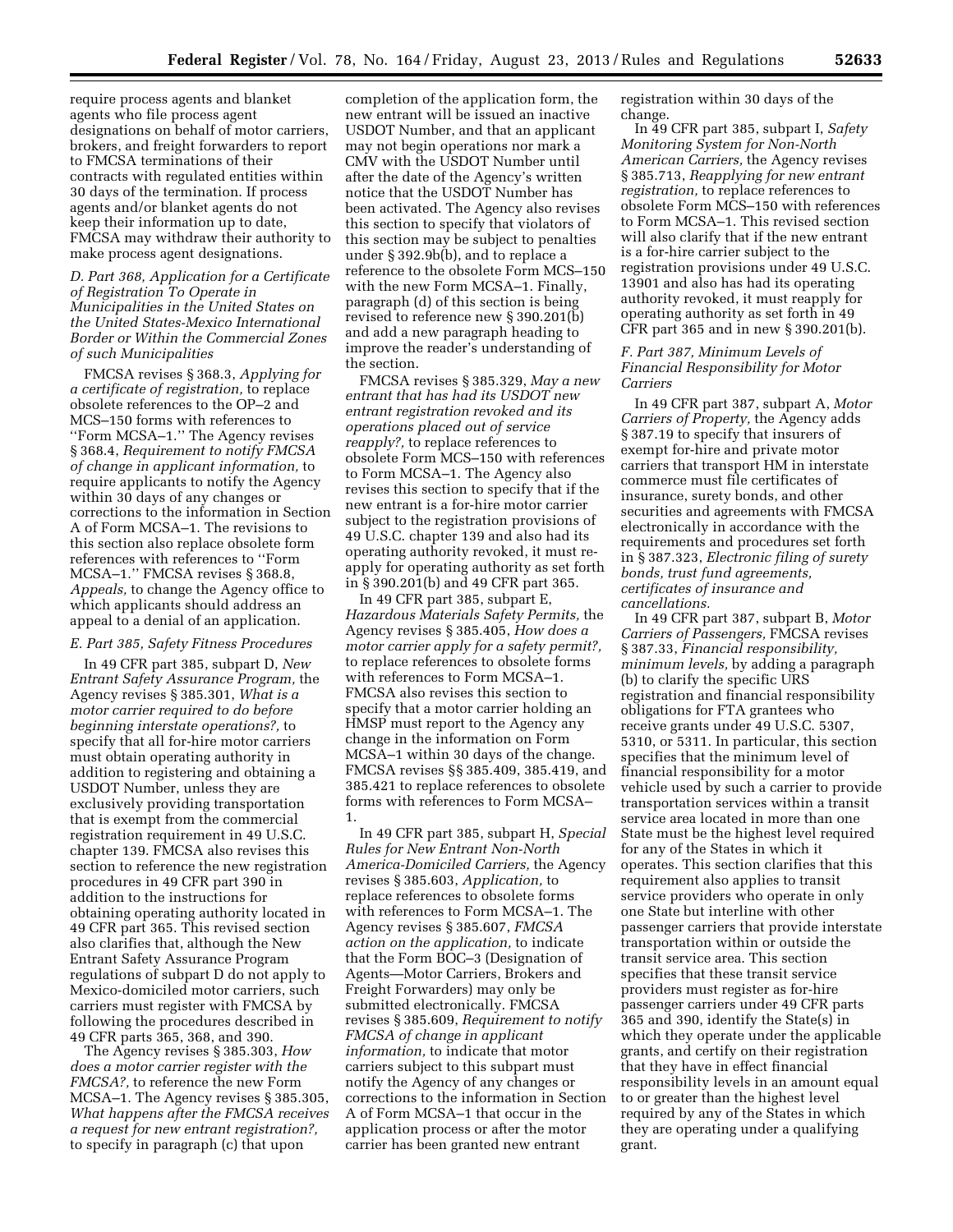FMCSA adds § 387.43, *Electronic filing of surety bonds, trust fund agreements, certificates of insurance and cancellations,* to specify that insurers of for-hire motor carriers of passengers must file certificates of insurance, surety bonds, and other securities and agreements electronically in accordance with the requirements and procedures set forth in § 387.323, *Electronic filing of surety bonds, trust fund agreements, certificates of insurance and cancellations.* Section 387.43 also specifies that this section does not apply to Mexico-domiciled passenger motor carriers, which are excepted from the § 387.31(b) requirement that policies of insurance, surety bonds, and endorsements to satisfy the financial responsibility minimum requirements must remain in effect continuously.

In 49 CFR part 387, subpart C, *Surety Bonds and Policies of Insurance for Motor Carriers and Property Brokers,* the Agency revises § 387.301, *Surety bond, certificates of insurance, or other securities,* to remove obsolete references to common and contract carriers, as required by SAFETEA–LU. Regarding § 387.303, *Security for the protection of the public: Minimum limits,* as explained in section V.G.2 above, FMCSA adds a new subparagraph 387.303(b)(1)(iii) to clarify that the minimum level of financial responsibility for a motor vehicle used by an FTA grantee motor carrier to provide transportation services within a transit service area located in more than one State must be the highest level required for any of the States in which it operates. This new subparagraph also reiterates the other financial responsibility clarifications described above in the discussion of § 387.33. Although FMCSA proposed in the SNPRM to revise  $\S$  387.303 to restore a previously removed provision and to remove obsolete references to effective dates in  $\S 387.303(b)(2)$ , a recently issued FMCSA technical amendment made these changes. These changes restored a provision that established minimum public liability limits of \$300,000 for fleets that consist only of vehicles with Gross Vehicle Weight Ratings (GVWRs) of under 10,000 pounds, except that 10,000 pounds was changed to 10,001 pounds to be consistent with the statutory definition of CMV. Because these changes were made in a recently issued technical amendment, the Agency is not making those changes in this final rule.

The Agency also revises §§ 387.313, *Forms and procedures;* 387.323, *Electronic filing of surety bonds, trust fund agreements, certificates of* 

*insurance and cancellation;* 387.413, *Forms and procedures;* and 387.419, *Electronic filing of surety bonds, certificates of insurance and cancellations,* to clarify that electronic filing is mandatory and not optional. In 49 CFR part 387, subpart D, *Surety Bonds and Policies of Insurance for Freight Forwarders,* FMCSA revises § 387.403, *General requirements,* to expand freight forwarder BI&PD insurance requirements to all freight forwarders performing transfer, collection, or delivery service. As explained in the SNPRM, under the current regulations, only HHG freight forwarders performing transfer, collection, or delivery service are subject to a BI&PD insurance requirement. These regulations were transferred without changes from the Interstate Commerce Commission following enactment of the ICCTA. However, although the ICCTA expanded the Agency's jurisdiction over freight forwarders, which had been previously limited to HHG freight forwarders, to all freight forwarders, the regulations were not amended to reflect the Agency's broadened jurisdiction. FMCSA believes there is no basis for limiting the BI&PD insurance requirement to HHG freight forwarders.65

# *G. Part 390, Federal Motor Carrier Safety Regulations; General*

The Agency revises § 390.3, *General applicability,* to remove references to § 390.19. In paragraph 390.3(g)(4), a reference to  $\S 390.19(a)(1)$  has been replaced with a reference to § 390.201. Paragraph 390.3(h), *Intermodal equipment providers,* is revised to remove reference to a December 2009 compliance date. The Agency adds paragraphs 390.3(i) and 390.3(j) to reference the safety regulations that are applicable to brokers and freight forwarders required to register with FMCSA pursuant to 49 U.S.C. chapter 139. The Agency adds paragraph 390.3(k) to specify that the rules in 49 CFR part 390, subpart E, *Unified Registration System,* apply to each cargo tank and cargo tank motor vehicle manufacturer, assembler, repairer, inspector, tester, and design certifying engineer that is subject to registration requirements under 49 CFR 107.502 and 49 U.S.C. 5108.

The Agency revises the definition of "exempt motor carrier" in § 390.5, *Definitions,* to mean ''a person engaged in transportation exempt from economic regulation by the [FMCSA] under 49 U.S.C. chapter 135,'' rather than under 49 U.S.C. 13506, as specified in the current regulation because not all the statutory exemptions in chapter 135 are contained within section 13506.

FMCSA makes changes to § 390.19 in two phases. First, effective November 1, 2013, the Agency amends § 390.19 by adding a new paragraph (b)(4), which states that anyone failing to comply with the biennial update requirement is subject to civil penalties. As explained above, FMCSA determined that enforcement of the biennial update requirement through the imposition of civil penalties is so important that the date for this provision will occur as soon as possible.

In the second phase of § 390.19 changes, which are effective on the main compliance date for the rule, October 23, 2015, FMCSA revises § 390.19, *Motor carrier identification reports for certain Mexico-domiciled motor carriers,* to specify that only Mexico-domiciled long-haul carriers must file Form MCS–150 with FMCSA.66 These carriers must file Form MCS–150 before they begin operations and an update every 24 months. This provision continues to allow the MCS– 150 to be submitted to the agency via hard copy. Paragraph 390.19(e) instructs these carriers to submit the Form MCS– 150 along with their application for operating authority (OP–1(MX)). Paragraph 390.19(h)(2) specifies that a Mexico-domiciled long-haul carrier must pass the pre-authorization safety audit under § 365.507, and that the Agency will not issue a USDOT Number until expiration of the protest period provided in § 365.115 and—if a protest is received—after FMCSA denies or rejects the protest.

FMCSA amends § 390.21, which addresses the marking of CMVs and intermodal equipment, by revising subparagraph (b)(1) to reference new Form MCSA–1 in addition to Form MCS–150 when specifying the name of the carrier that must appear in a vehicle marking because Mexico-domiciled long-haul carriers are not included in the URS and will continue to use the Form MCS–150 when this rule is implemented. Specifically, the Agency revises § 390.21(b)(1) to state that the marking information must display the ''legal name or a single trade name of the motor carrier operating the self-

<sup>65</sup>A technical amendment has also been made to insert the phrase ''transfer, collection, or delivery service'' in place of ''transfer, collection, and delivery service'' to conform with the statutory language at 49 U.S.C. 13906(c)(1).

<sup>66</sup>Effective on the main compliance date for this final rule, the biennial update requirement and accompanying civil penalties provision are applicable to the new Form MCSA–1 in addition to the MCS–150. Effective October 23, 2015, the biennial update requirement for the Form MCSA– 1 is located at § 390.201, as discussed below.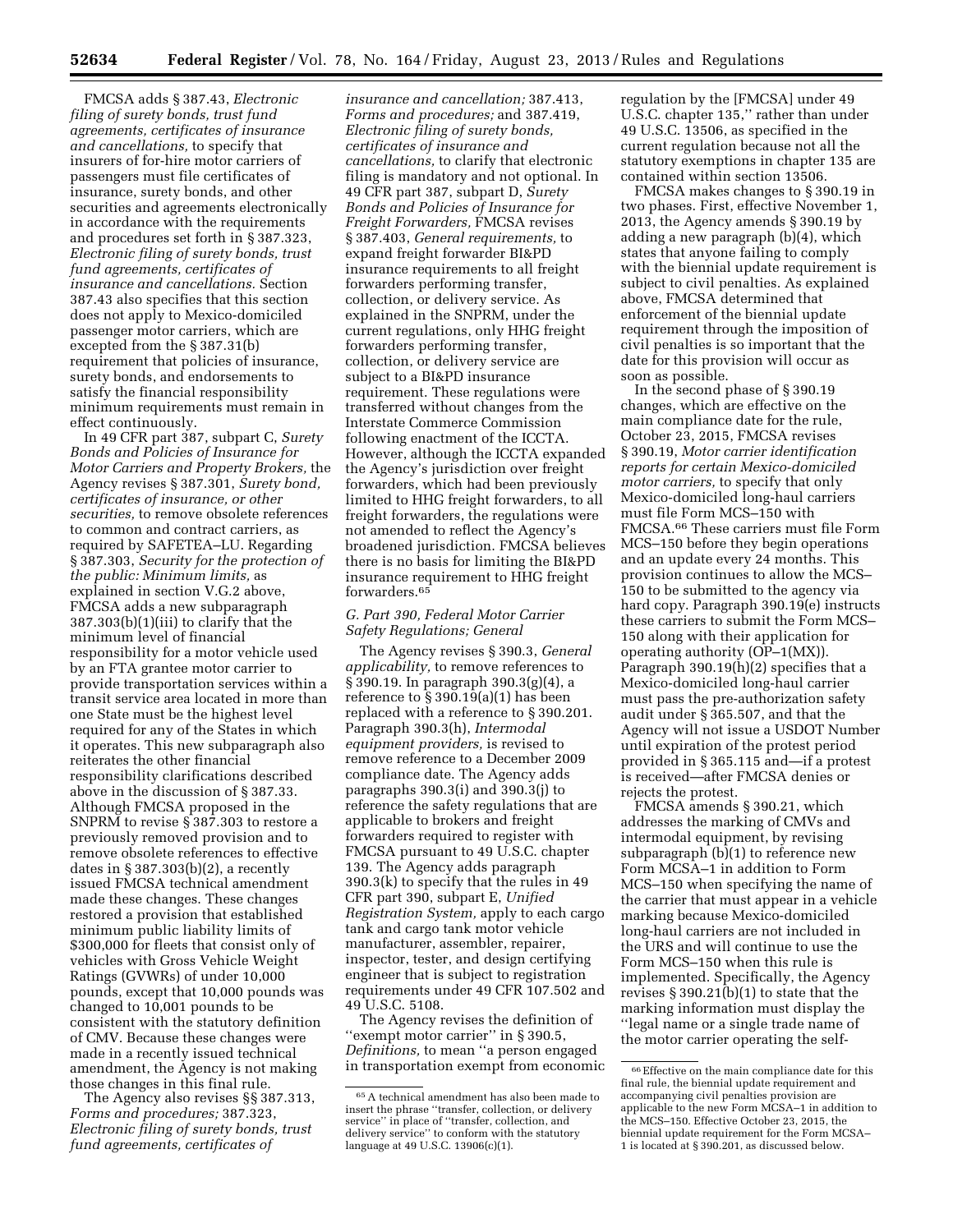propelled CMV, as listed on the Form MCSA–1 or the motor carrier identification report (Form MCS–150) and submitted in accordance with § 390.201 or § 390.19, as appropriate.'' The Agency revises § 390.40, *What responsibilities do intermodal equipment providers have under the Federal Motor Carrier Safety Regulations (49 CFR parts 350–399)?,* to replace a reference to obsolete Form MCS–150C with a reference to Form MCSA–1.

FMCSA adds a new subpart E, *Unified Registration System,* which includes §§ 390.201 through 390.209. Section 390.201, *USDOT Registration,*  establishes the general requirement for all regulated entities, except Mexicodomiciled long-haul carriers, to obtain USDOT registration by electronically filing Form MCSA–1 and to provide FMCSA biennial updates to the registration information.

Paragraph  $390.201(c)(1)$  states that persons who fail to file Form MCSA–1 before beginning operations, or who fail to file timely biennial updates, are subject to civil penalties under 49 U.S.C. 521(b)(2)(B) or 49 U.S.C. 14901(a), as appropriate. Persons are also subject to civil penalties if they furnish misleading information or make false statements on Form MCSA–1.

Paragraph 390.201(c)(2) provides for the issuance of an inactive USDOT Number upon receipt and processing of Form MCSA–1, which will be activated after completion of all applicable administrative filings. It further states that an applicant may not begin operations until after its USDOT Number has been activated.

Paragraph 390.201(c)(3) requires that a carrier must display a valid USDOT Number on each CMV. Motor carriers will not be required to remove the obsolete numbers (e.g., MC) from their vehicles and those numbers may be used for other purposes such as advertising or marketing. However, FMCSA encourages carriers to omit these obsolete numbers from new or repainted vehicles.

Paragraphs  $390.201(d)(2)$  and  $(d)(3)$ require biennial updates to be filed on the last day of a specific month, which is determined based on the last digit of the entity's USDOT Number. Paragraph 390.201(d)(4) specifies that a registered entity must notify the Agency of a change in legal name, form of business, or address within 30 days of the change by filing an updated Form MCSA–1. Paragraph 390.201(d)(5) requires a person who obtains operating authority through a transfer, as defined in part 365, subpart D, to notify FMCSA of the transfer within 30 days of

consummation of the transfer by filing an updated Form MCSA–1, if the transferee had an existing USDOT number at the time of the transfer, or a new Form MCSA–1 if the transferee did not have an existing USDOT Number at the time of transfer. Paragraph 390.201(d)(5) also requires the transferor to file a Form MCSA–1 indicating that it has transferred its operating authority to the transferee. Both the transferee and the transferor are also required to scan and submit a copy of the operating authority that is being transferred. *See*  section V.I above for a discussion of these requirements. The filing of updated information under either paragraph 390.201(d)(4) or 390.201(d)(5) does not relieve a registered entity from the requirement to file an updated Form MCSA–1 every 24 months in accordance with paragraph  $390.201(d)(3)$ .

Section 390.203, *PRISM State registration/biennial updates,* specifies that a motor carrier that registers its vehicles in a PRISM Program State can satisfy the USDOT registration and biennial update requirements in § 390.201 by electronically filing the required information with the State, provided the State has integrated the USDOT registration/update capability into its vehicle registration program. Section 390.205, *Special requirements for registration,* requires all for-hire motor carriers, private motor carriers that transport HM in interstate commerce, brokers, and freight forwarders to file evidence of financial responsibility to receive USDOT registration. This section also specifies that all motor carriers (both private and for-hire), brokers, and freight forwarders required to register under the URS must designate an agent for service of process pursuant to 49 CFR part 366.

Section 390.207, *Other governing regulations,* lists and provides crossreferences to other governing regulations that are applicable to those requesting USDOT registration. Section 390.209, *Pre-authorization safety audit,*  directs a non-North America-domiciled motor carrier that requests authority to conduct interstate commerce within the United States to § 385.607(c) for detailed information about the requirement to complete a pre-authorization safety audit as a pre-condition for receiving USDOT registration.

# *H. Part 392, Driving of Commercial Motor Vehicles*

Effective November 1, 2013, the Agency adds a new § 392.9b, *Prohibited transportation,* to prohibit a motor carrier with an inactive DOT Number from operating a CMV and to notify carriers violating this provision that

they are subject to civil penalties in accordance with 49 U.S.C. 521.

# **VII. Regulatory Evaluation of the URS Final Rule: Summary of the Calculation of Benefits and Costs** 67

A summary of the benefits and costs of the URS final rule, including total net benefits, can be found in section III.C above. This section summarizes the calculation of the costs and benefits for each URS provision. FMCSA refers readers to the final Regulatory Evaluation, which can be found in the docket, for the Agency's full discussion of the analysis of benefits and costs of the URS.

All costs and benefits were calculated over a 10-year period in nominal dollars, restated in real 2010 dollars, and discounted to present value using a rate of seven percent per Office of Management and Budget (OMB) guidelines. A full discussion of the data used, assumptions made, and calculations performed is in the Regulatory Evaluation, which can be found in the public docket for the URS final rule.

# *A. New Registration Fees Under the URS*

Currently, only non-exempt for-hire motor carriers, property brokers, and freight forwarders must pay a one-time registration fee to FMCSA of \$300. However, under the URS, FMCSA will require exempt for-hire, private motor carriers and other entities to pay a registration fee as well. Section 4304 of SAFETEA–LU provided that the fee for new URS applicants shall as nearly as possible cover the costs of processing the registration but shall not exceed \$300. The \$300 limit was removed by section 32106 of MAP–21. FMCSA determined that it would charge all new applicants the maximum fee of \$300 authorized by SAFETEA–LU, even though the amount needed to cover the 10-year Agency costs associated with processing the registration filings based on projections of annual new applicants and Agency processing costs exceeded \$300 per filing. Although MAP–21 eliminated the \$300 limit, the final rule retains the \$300 fee proposed in the SNPRM because the Agency has not developed preliminary estimates on appropriate fees to cover the full costs of operating its URS program, or issued for public comment a proposal concerning such fees. The Agency has opted to initiate, at a later date, a separate rulemaking proceeding to solicit public comment on this issue,

<sup>67</sup>Calculations presented in this section may by subject to rounding errors.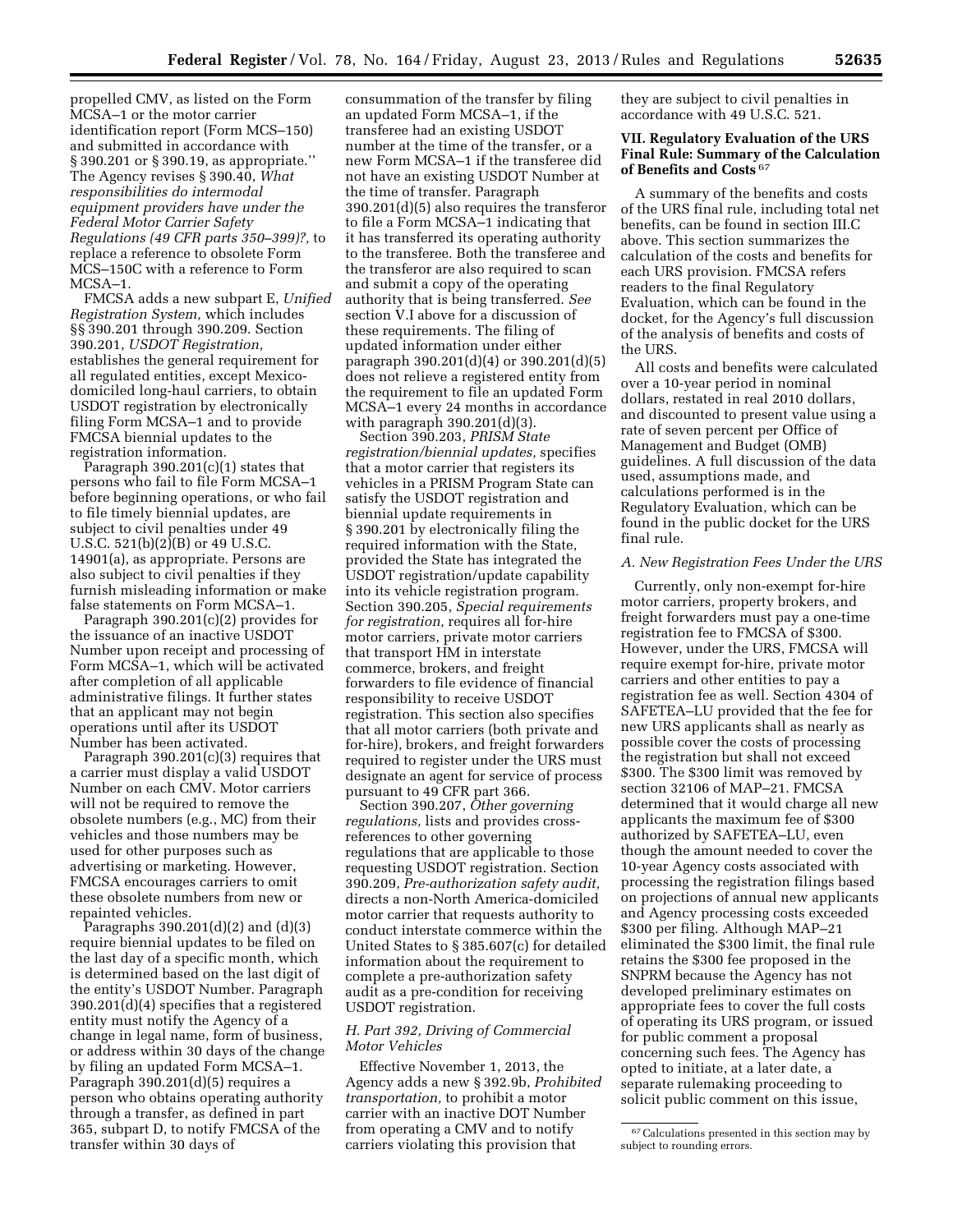rather than delay issuance of this final rule.

FMCSA forecasted \$360,122,795 in upgrading and operating costs of the registration system over the 10-year period from 2014 through 2023. This total includes the costs to operate the new motor carrier licensing and insurance system. The total also includes the cost for FMCSA to vet all new applicant for-hire carriers.68

A portion of these licensing, insurance, and vetting costs will be defrayed by fee revenues other than new

applicant registration fees. The FMCSA estimated fees collected for various insurance filings to be \$6,943,479 over the 10-year period, and subtracted the 10-year present value of other fee revenues (\$6,943,479) from the licensing, insurance, and vetting cost estimate to arrive at \$353,179,316 in present value costs that the Agency must recover through the registration fee. FMCSA divided this cost estimate by its projection of dollars collected per dollar of fee (\$486,678)<sup>69</sup> to arrive at a fee of \$725. For the reasons stated

above, FMCSA will charge \$300 per new applicant. Though a portion of the fees will cover some of the costs of FMCSA's review of applications, the \$300 fee will not be sufficient to cover all of these review costs.

The cost to industry associated with the change will be \$63,583,722 in discounted dollars over the 10-year period (shown in Table 6). This cost to industry will be offset by an equal benefit to the Agency resulting from the revenues generated through the new registration fees.

# TABLE 6—PROPOSED CHANGE IN FMCSA REGISTRATION FEE TO NEW APPLICANTS BY OPERATION AND CLASSIFICATION

| Operation classification             | Number<br>$(2014 - 2023)$ | Fee change | Total<br>(2010S)           | Total<br>(present value)   |
|--------------------------------------|---------------------------|------------|----------------------------|----------------------------|
| Private Carriers and other entities* | 44.449<br>235.945         | 300<br>300 | \$13,334,700<br>70.753.500 | \$10,083,170<br>53,500,522 |
| Total                                | 280.294                   |            | 84.088.200                 | 63,583,722                 |

\* Cargo tank facilities and IEPs.

# *B. Designation of Process Agents*

FMCSA amends 49 CFR part 366 to require private and exempt for-hire carriers to file process agent designation information with the Agency. FMCSA believes that requiring exempt for-hire carriers to file process agent designations would enhance safety and it is not cost prohibitive. FMCSA's data show that exempt carriers appear to be comparable to the general carrier population when it comes to crash rate and unfit determinations. Therefore, it is equally important that FMCSA be able to quickly identify the appropriate individual(s) on whom to serve notices of enforcement actions. In 2011 and 2012, exempt for-hire carriers constituted about 10 percent of unfit determinations made by FMCSA resulting from compliance reviews. An analysis conducted by the Agency to examine the safety profile of exempt forhire carriers indicated that these carriers had much higher post-identification crash rates than private carriers, but lower post-identification crash rates

than non-exempt for-hire carriers.70 Additional information supporting the Agency's decision to require exempt forhire motor carriers to file process agent designations with the Agency is found in section 3.8 of the regulatory evaluation for this final rule.

Although under SAFETEA–LU carriers will not be assessed a fee when filing this information, there is still a cost to industry associated with engaging a process agent. The FMCSA estimated, based on price quotes available from process agents, that the cost to engage a process agent is currently about \$35 per carrier. This cost was assumed to cover the minimal filing cost to the process agent.<sup>71</sup> No processing cost was assumed for FMCSA for this electronic filing.

The Agency calculated \$7,199,122 in discounted costs to industry associated with new-applicant private and exempt for-hire carrier process agent filings for 2014 through 2023.

FMCSA assumed that no private and exempt for-hire motor carriers with recent activity have designated process

agents. The Agency calculated one-time compliance costs for affected carriers with recent activity of \$10,546,445 based on its estimate of 301,327 private and exempt for-hire carriers with recent activity in 2014.

Finally, FMCSA, based on discussions with the FMCSA Commercial Enforcement Division, estimated that 10 percent of private and exempt for-hire motor carriers with recent activity will change their process agents each year. The Agency calculated discounted costs to industry of \$7,321,445 associated with re-filing activities over the 10-year analysis period. FMCSA also calculated the Agency resource cost to process the carrier process agent changes.

Non-exempt for-hire motor carriers, brokers and freight forwarders currently must file designations of process agents via a ''BOC–3'' filing. Under the URS final rule, FMCSA is requiring both private and exempt for-hire carriers to make the same filings.

This requirement will improve the ability of FMCSA safety investigators to locate small and medium-sized private

 $^{68}\mathrm{The\ FMCSA}$  has authority to vet all for-hire carriers, but is currently vetting only for-hire household goods and passenger carriers. During the vetting process, FMCSA reviews the application for completeness and compares the applicant's data with existing carrier data in order to identify noncompliant carriers seeking authority under a different name. If an application is incomplete, FMCSA will contact the applicant to obtain missing information. If FMCSA determines that an applicant is an unsafe carrier or the application remains materially incomplete after contacting the applicant, FMCSA will reject the application. The applicant is provided an opportunity to appeal the rejection and submit additional evidence to support its position that the application should be approved.

<sup>69</sup>This number was calculated by multiplying the number of new registrants in each year by \$1, discounting to find the present value, and summing over the 10-year period of the analysis.

<sup>70</sup>The analysis was run using the 2009 Safety Management System (SMS) Effectiveness Test to look at the post identification crash rates of: (1) Carriers with recent activity that meet screening criteria that ensure they are operational during the evaluation period; and (2) carriers with 1 or more Behavior Analysis and Safety Improvement Categories (BASICs) above FMCSA's SMS intervention thresholds. This analysis essentially identifies who the Agency would have identified had it ran SMS in January 2010 and then what those carriers post-identification crash rates were between

January 2010 and June 2011. The analysis showed that exempt for-hire and exempt for-hire plus another classification experienced higher crash rates (4.0 percent and 3.3 percent, respectively) than private carriers (1.7 percent). The difference in crash rates is even larger when examining those carriers with one or more BASICs above the intervention threshold, with exempt for-hire carriers having a crash rate of 5.8 percent, as compared to private carriers having a crash rate of 2.2 percent.

<sup>71</sup>The \$35.00 process agent filing cost is based on an internet search of process agents conducted May 7th, 2013 found on the FMCSA Web site (*[http://](http://www.fmcsa.dot.gov/registration-licensing/licensing/agents.htm) [www.fmcsa.dot.gov/registration-licensing/licensing/](http://www.fmcsa.dot.gov/registration-licensing/licensing/agents.htm) [agents.htm](http://www.fmcsa.dot.gov/registration-licensing/licensing/agents.htm)*).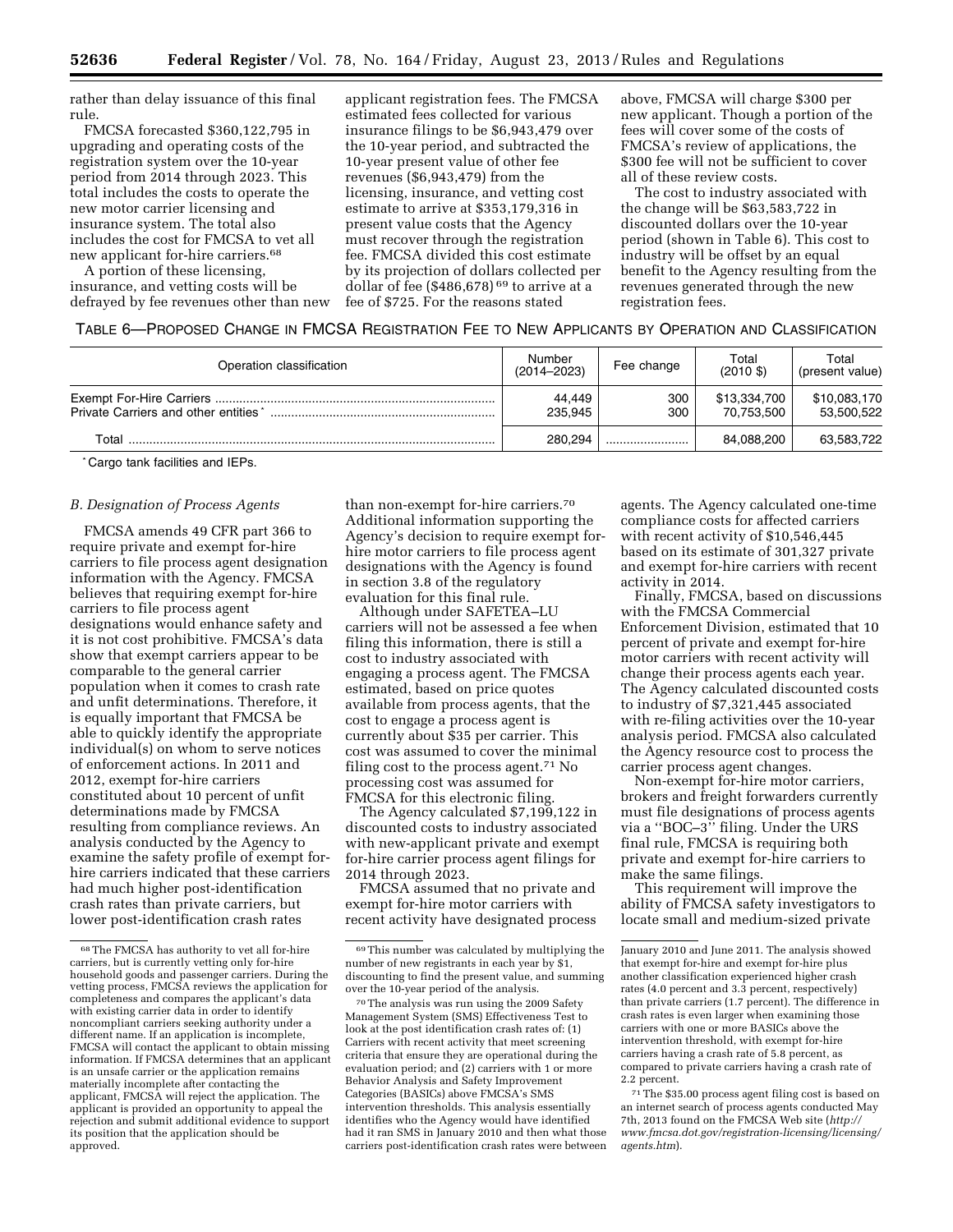and exempt for-hire motor carriers for enforcement action and compliancerelated activities because investigators would be able to work with the newlydesignated process agents to locate hard-to-find motor carriers. If the time saved is used by safety investigators to conduct more safety interventions, the Agency believes this will lead to increased safety benefits. However, to present a conservative estimate of the benefits of the URS final rule, we only estimate the benefit of time saved by the Agency due to more efficient interventions.

The FMCSA investigators sometimes spend 20 hours or more attempting to locate motor carriers, and in some cases are unable to track down the subject carrier altogether. The FMCSA estimated that the availability of process agent information would save field staff an average of 15 hours in cases involving hard-to-locate carriers.

In 2002, States conducted 216 carrier searches per year on average. In 2003, FMCSA Division Offices reported between 10 and 100 cases per State in which field staff had significant trouble locating a motor carrier on whom they wished to conduct compliance reviews, with most Division Offices reporting fewer than 25 such instances.

FMCSA estimated that 15 enforcement cases per State per year (or roughly two thirds of the ''difficult'' cases) will benefit from dramatically reduced search costs because of the requirement for private and exempt forhire carriers to designate process agents.

The estimates of 15 saved hours per difficult case and 15 difficult cases per year per division result in 225 ( $15 \times 15$ ) annual staff hours saved per State, or 11,475 (225  $\times$  (50 States + District of Columbia) annual staff hours saved in total. Assuming the Agency would allocate all of the annual saved staff hours to reducing labor costs, FMCSA estimated the value of this annual benefit by multiplying the total annual hours saved (11,475) by the Agency wage rate presented in section 2 of the Regulatory Evaluation for the Unified Registration System Final Rule, which is in the docket for this rulemaking. For example, in 2014, the saved staff hours would benefit the Agency by reducing labor costs by \$424,917 (11,475  $\times$ \$37.03).

FMCSA projected this annual benefit over the 10-year analysis period to arrive at a total benefit of \$4.2 million in 2010 dollars. FMCSA discounted this benefit to present value applying a seven percent discount rate consistent with the other portions of this analysis. The Agency arrived at a total benefit due to reduced labor cost (i.e., increased efficiency) of \$3.2 million over the 10 year analysis period.

In total, the regulatory changes requiring exempt for-hire and private carriers to file process agent designations are estimated to result in a cost of \$25,067,012 to industry and a benefit to the Agency of \$3,130,736, and thus a societal net benefit of  $-$ \$21,936,276.<sup>72</sup> The Agency sought,

but did not receive, comments on how the process agent filing process can be made less costly.

In addition to the Agency time savings realized through the process agent designation requirement, FMCSA believes it provides unquantifiable benefits to both FMCSA and the public. FMCSA believes that the unquantifiable benefits, which are discussed further in subsequent paragraphs, outweigh the costs.

When FMCSA needs to serve notices, such as out-of-service orders on entities the Agency has deemed an imminent hazard or unsafe/unfit, it attempts to provide the notification through three means—hand delivery, U.S. mail, and/ or by using a process agent to accomplish service. The purpose of the designation of process provisions is to ensure a carrier has been notified of the Agency order or notice, and if it continues to operate in violation of the properly served order or notice, the carrier could not claim it was unaware of the service. Thus, the process agents are an important component of the registration process as they eliminate the possibility for a carrier/regulated entity to claim that it was not served with effective notification of Agency action because of relocation or other circumstances.

Beyond FMCSA's usage, the designation of a process agent enhances the public's ability to serve legal process on responsible entities when seeking compensation for property loss/damage or personal injury resulting from a crash involving a commercial motor vehicle operated by any motor carrier,

regardless of where the incident took place. Similarly, the designated process agent can receive service of process concerning any court proceeding involving commercial transactions between a carrier and an aggrieved party. With a regulated entity's USDOT number or name, a member of the public can currently access process agent information through the FMCSA Web site at *[http://safer.fmcsa.dot.gov/](http://safer.fmcsa.dot.gov/CompanySnapshot.aspx) [CompanySnapshot.aspx](http://safer.fmcsa.dot.gov/CompanySnapshot.aspx)* and, thus, can complete service of legal process even if service cannot be effected directly on the carrier, broker, or freight forwarder.

#### *C. Financial Responsibility*

Under the URS final rule, the insurance representatives of all new applicant exempt for-hire and private HM carriers will need to file evidence of financial responsibility with FMCSA, and the carriers will be assessed a \$10 filing fee.73 FMCSA calculated 10-year fee costs of \$460,331 to industry using its estimate of new applicant exempt for-hire and private HM carriers. This \$460,331 cost to industry is offset by an equal benefit to the Agency resulting from revenues from the new fees.

The \$10 fee is a transfer from the industry to the Agency, but the industry will incur resource costs associated with filing. The FMCSA assumed it would take insurance companies a minimal amount of time to file the required proof of insurance for each carrier they insure. Because these filings are handled electronically, FMCSA assigned a cost of only \$4 per filing, assuming 10 minutes of time for a clerk. The Agency calculated the resource cost to new applicant exempt for-hire and private HM carriers by multiplying its projection of filing costs by its estimate of new applicants over the 10-year period to arrive at a total discounted resource cost to industry of \$184,132.

FMCSA is requiring existing exempt for-hire and private HM carriers to file proof of insurance. Using the Agency's 2008 MCMIS data, FMCSA estimated that in 2014 there will be 48,308 exempt for-hire carriers with recent activity and 25,019 private HM carriers with recent activity. The Agency calculated a discounted cost to industry of \$693,890 associated with the fees. This cost to industry is offset by an equal benefit to the Agency due to the revenues from the fees.

FMCSA calculated the resource cost to carriers with recent activity by multiplying its \$4 filing cost estimate by

<sup>72</sup>Current regulations (49 CFR part 366) require only motor carriers and brokers that are subject to the 49 U.S.C. chapter 139 commercial registration requirements to designate a process agent. Exempt for-hire motor carriers and private carriers are currently not required to file process agent designations. The URS rule requires all for-hire and private motor carriers, brokers, and freight forwarders to designate process agents via electronic submission as a precondition for receiving USDOT registration and/or operating authority registration, when applicable. Of the roughly \$25 million in total resource costs to the industry for the designation of process agents, only \$4 million is incurred by exempt for-hire carriers. The majority of the resource costs resulting from this provision (\$21 million) are incurred by private carriers, who are required by statute to designate process agents.

<sup>73</sup>Section 4304 of SAFETEA–LU caps financial responsibility filing fees at \$10. The filing fee is paid to FMCSA by the insurance company making the filing on behalf of the carrier and is passed on to the carrier by the insurance company.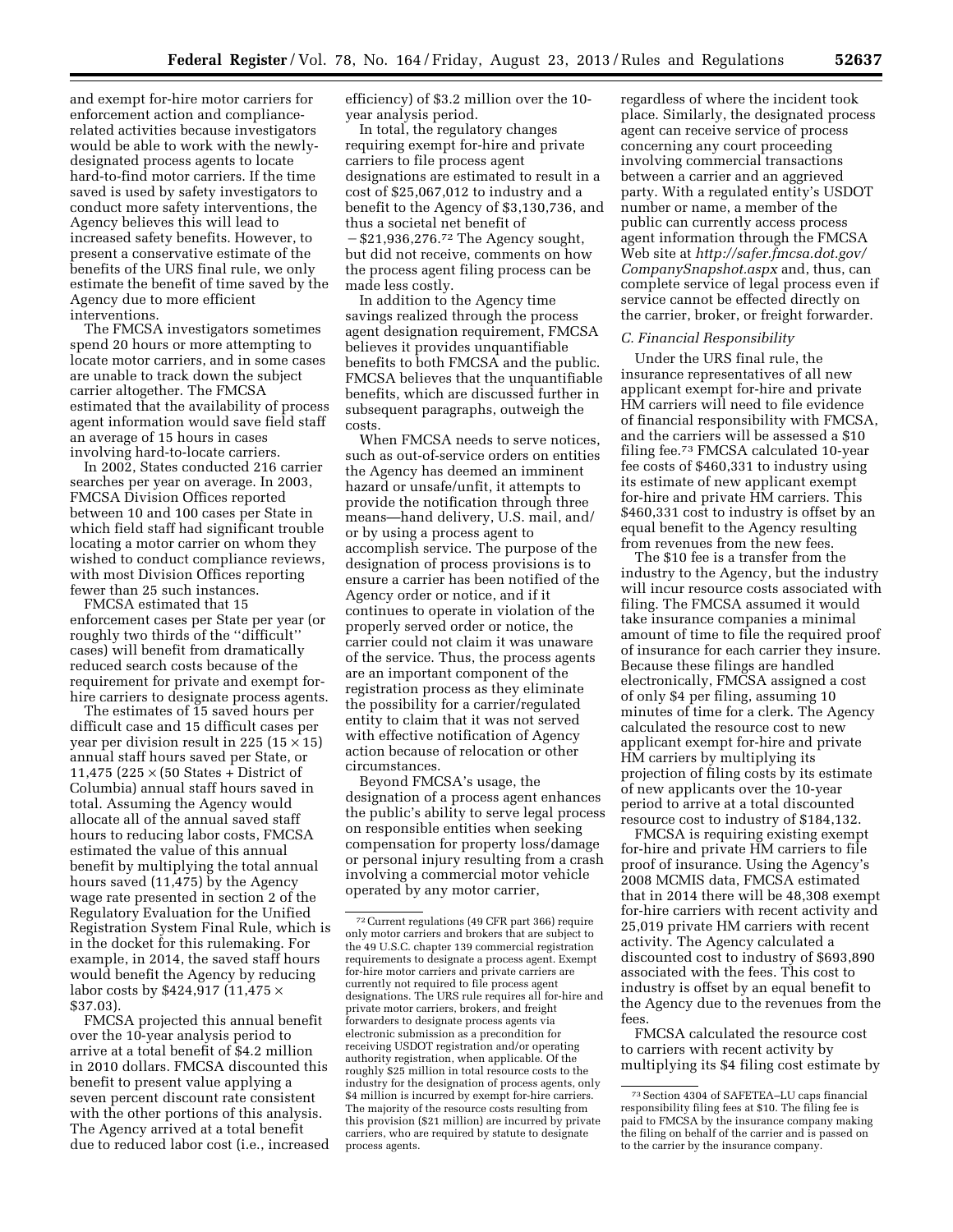carriers with recent activity to arrive at a discounted resource cost of \$733,270.

Currently, all for-hire motor carriers, property brokers, and freight forwarders performing transfer, collection and delivery service must maintain current proof of financial responsibility on file with FMCSA to remain in ''active'' status. If an insurance company or financial institution notifies FMCSA of cancellation of coverage, carriers, property brokers, and freight forwarders must file evidence of replacement coverage before the policy, bond, or trust fund termination date. Under this final rule, exempt for-hire and private HM carriers will be subject to the same URS requirements. There is a \$10 fee associated with filing proof of replacement financial responsibility. These provisions ensure the continuity of insurance coverage by exempt-for hire, private HM carriers and all freight forwarders. This security will pay any final judgment recovered against any entity for bodily injuries to or the death of any person resulting from the negligent operation, maintenance or use of CMVs in transportation, or for loss of or damage to property of others in connection with their transportation service. FMCSA may at any time refuse to accept or may revoke its acceptance of any surety bond, certificate of insurance, or other security or agreement that does not comply with 49 CFR part 387 or fails to provide adequate public protection.

Based on 2008 MCMIS data, roughly 8.56 percent of non-exempt for-hire carriers with recent activity filed proof of replacement liability insurance coverage with the Agency. The FMCSA assumed the same portion of the exempt for-hire and private HM carriers will file proof of replacement insurance following a policy cancellation. The Agency thus calculated the fees associated with evidence of financial responsibility replacement filings resulting from this proposed change by multiplying the \$10 filing fee by 8.56 percent of the exempt for-hire and private HM carriers with recent activity each year. This calculation resulted in a discounted cost to industry over the 10 year analysis period of \$498,207. This cost to industry will be offset by an equal benefit to the Agency in the form of new fees received.

FMCSA calculated the resource cost to carriers with recent activity by multiplying its replacement filing cost estimate by 8.56 percent of the population of exempt for-hire and private HM carriers with recent activity. This resulted in a total discounted resource cost to operating carriers over

the total exempt for-hire and private HM the 10-year analysis period of \$199,283. Again, no costs were attributed to the Agency for these filings.

Changes in requirements for financial responsibility filings resulted in a total 10-year cost to industry of \$1,691,808. This cost to industry due to changes in requirements, however, is offset by an equal benefit to FMCSA for revenues from fees associated with the increased number of filings. Therefore, the societal costs due to changes in fees are zero. These changes are estimated to result in total 10-year resource costs to industry of \$676,723.

# *D. Cancellation and Reinstatement of USDOT Numbers/Operating Authority*

As discussed in the previous section, non-exempt for-hire motor carriers, property brokers, and freight forwarders must maintain current proof of financial responsibility (liability insurance, bond, or trust fund information) with FMCSA to retain their operating authority. If an insurance company or financial institution notifies FMCSA of cancellation of coverage, carriers, property brokers, and freight forwarders must file evidence of replacement coverage before the policy, bond, or trust fund termination date. The operating authorities of entities that do not file the required updates are revoked and these entities must apply for reinstatement of their operating authority by making the necessary filings. This final rule requires exempt for-hire, private HM carriers, and all freight forwarders providing transfer, collection, and delivery service to file and maintain proof of liability insurance as a condition for obtaining and retaining an active USDOT Number. FMCSA will deactivate the USDOT Number of noncompliant entities, who would be required to reactivate their USDOT registrations in order to resume operations subject to FMCSA jurisdiction.

Under the current system, carriers requesting reinstatement of operating authority must file a written request for reinstatement, pay an \$80 fee (on-line by credit card, by phone with a credit card, or by mail with a check) and make the applicable financial responsibility filing. Once the payment is received and applicable filings are made, the FMCSA information system matches up the payment with the filings and automatically issues a reinstatement letter at 5 a.m. on the next business day. Under the URS established in today's final rule, carriers requesting reinstatement will make the request electronically using Form MCSA–1, pay a \$10 fee, and complete applicable filings showing that their insurance is

back in effect. The Agency aspect of the reinstatement process will remain the same under the URS.

FMCSA discusses these changes below in the following categories:

(a) Reinstatement for non-exempt forhire carriers, brokers, and freight

forwarders; and

(b) Reinstatement for exempt for-hire and private HM carriers.

Reinstatement for Non-Exempt For-Hire Carriers, Brokers and Freight Forwarders

Under the current system, nonexempt for-hire carriers, brokers and freight forwarders pay an \$80 fee and file a written request for reinstatement. Under the URS established in today's final rule, these carriers will request reinstatement using Form MCSA–1, pay a \$10 fee and make the applicable insurance filing. The Agency assumed that the cost of this requirement is minimal, and is approximately equal to that of filing proof of insurance (\$4). The Agency determined that it incurs slightly less than \$10 per request to process reinstatement requests. The \$10 reinstatement fee will be sufficient to defray Agency processing costs. FMCSA calculated savings by non-exempt forhire carriers, brokers and freight forwarders applying for reinstatement by multiplying the \$70 reduction in fees for these carriers by the number of affected carriers to arrive at a 10-year discounted saving of \$4,958,302. This industry benefit will be offset by an equal cost to the Agency due to the loss of revenues from the fees.

Reinstatement for Exempt For-Hire and Private HM Carriers

Under the current system, exempt forhire and private HM carriers do not file insurance-related reinstatements. Under the URS established in today's final rule, these carriers will pay a \$10 fee and file updated information. Using 2008 MCMIS data, FMCSA calculated that 2.58 percent of exempt for-hire and private HM carriers would let their insurance coverage lapse and later file reinstatement requests. The Agency determined that it incurs slightly less than \$10 per request to process reinstatement requests. The \$10 reinstatement fee will be sufficient to defray Agency processing costs. FMCSA calculated fees associated with this activity by multiplying the \$10 fee by the number of affected carriers to arrive at a 10-year discounted cost of \$150,176. This industry cost will be offset by an equal benefit to the Agency due to the gain in revenues from the fees.

There is a resource cost to industry associated with making these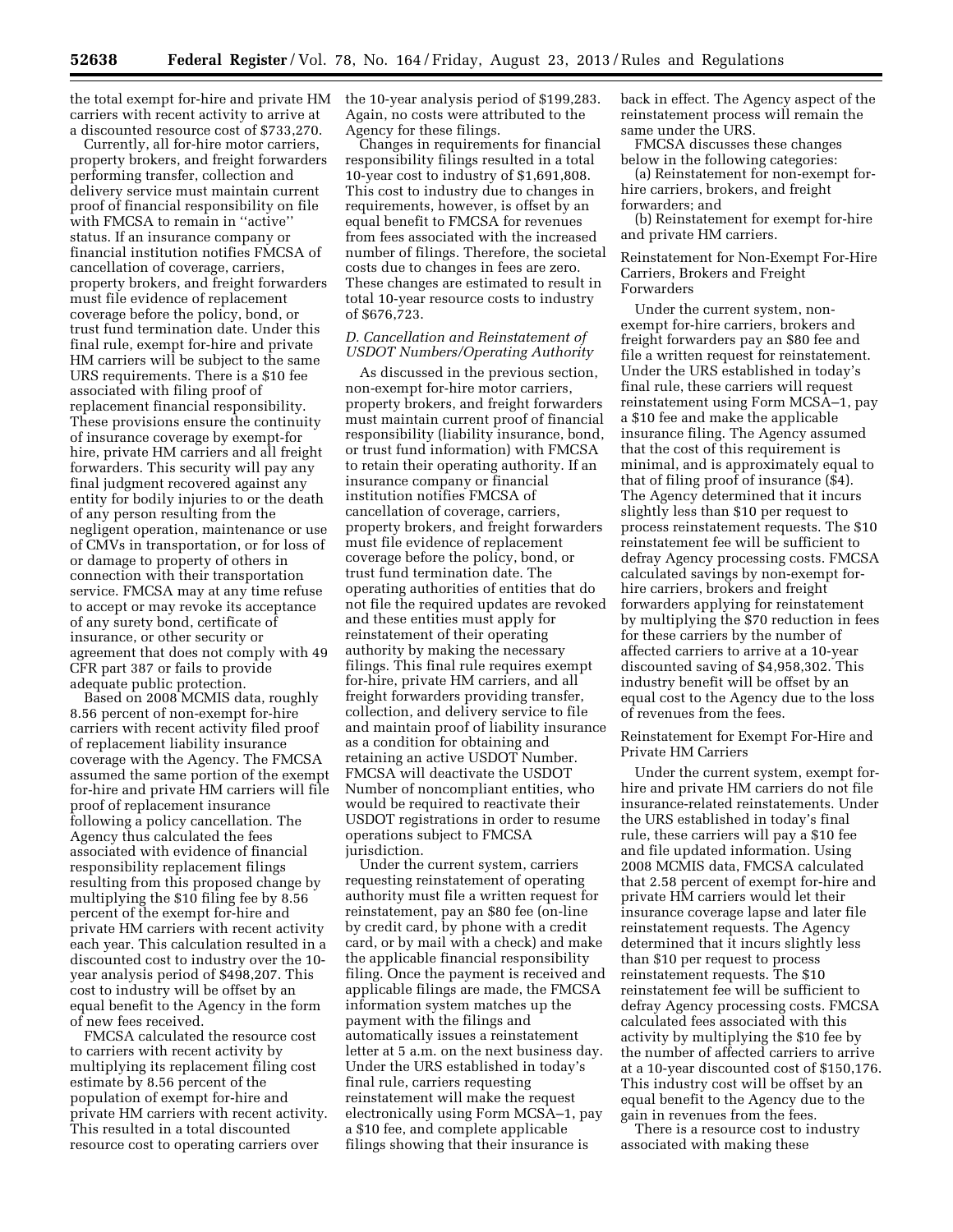reinstatement requests. As noted above, FMCSA assumed that the costs associated with completing the applicable filings would equal the costs associated with filing proof of insurance and process agent designations (\$4). FMCSA calculated discounted costs to industry of \$60,070 associated with filing activities over the 10-year analysis period.

FMCSA calculated discounted costs to the Agency of \$135,158 associated with processing exempt for-hire and private HM carrier reinstatements over the 10-year analysis period.

Cumulative Reinstatement Costs and Benefits

Changes in fees for reinstatement of USDOT Numbers and/or commercial operating authority resulted in a total 10-year saving to industry of \$4,808,126. This saving to industry, however, is offset by an equal cost to FMCSA in lost revenues from fees associated with reinstatements. The changes are estimated to result in total 10-year resource costs of \$60,070 to industry and \$135,158 to FMCSA for a total resource cost to society of \$195,229. There are also qualitative benefits to the Agency and the public from these requirements. The extension of the financial responsibility filing and reinstatement of authority requirements to exempt for-hire and private hazmat carriers ensures that the Agency the proper and updated proof and documentation of financial responsibility of those regulated entities. These requirements also ensure that motor carriers will have the incentive to maintain and operate their vehicles in a safe manner and that they will maintain, and provide evidenced of, an appropriate level of financial responsibility for motor vehicles operated on public highways.

#### *E. Transfers and Name Changes*

Under the URS, the Agency will no longer require ownership, management, and control certification when processing applicant requests for name, address, or form of business changes. Motor carriers will be required to report changes in management when completing their Form MCSA–1 biennial updates, and will retain their existing USDOT Number. No new or replacement USDOT Numbers will be issued. The Agency estimates that approximately 494 requests for transfers of operating authority will be filed with FMCSA in 2014, based on 2012 data projected to 2014. Each of the carriers who requested a transfer of operating authority paid a \$300 filing fee to FMCSA for this activity. Under the URS, FMCSA will not review or approve transfer requests. As indicated above, our statutory authority to approve transfers under former 49 U.S.C. 10926 was eliminated by the ICCTA. The Agency will, however, institute a process under which it will not approve transfers, but will require entities involved in these transfers to notify FMCSA of the transaction by submitting an online Form MCSA–1.

Based on the 2012 data projected to 2014, FMCSA estimated discounted industry benefits of \$1,176,535 over 10 years from the elimination of the transfer application fee. This benefit to industry will be offset by an equal cost to the Agency resulting from the loss of revenues from the transfer application fee. Because FMCSA will still require notification of the transfer by both the transferor and the transferee, FMCSA calculated the resource cost for filing the notification of transfers over the 10 year period to arrive at a total cost of \$38,236 over 10 years.

FMCSA is eliminating the \$14 filing fee currently assessed to non-exempt for-hire motor carriers and others that change their business names. This action will result in a cost savings to industry and a matching cost to the Agency. In 2008, the Agency processed 11,141 name change requests. Based on the 2008 data, projected to 2014, FMCSA estimated 10-year discounted benefits to industry of \$1,345,722 over the 10-year period. This \$1,345,722 benefit to industry will be offset by an equal cost to the Agency resulting from the loss of name change filing fee revenues.

Elimination of transfer and name change filing fees resulted in a total 10 year cost savings to industry of \$2,522,258. The cost savings to industry due to changes in filing fees, however, will be offset by an equal cost to the Agency resulting from reduced revenues from these filing fees. Therefore, the projected societal costs due to elimination of the fees are zero. These changes will result in resource costs of \$38,236 to industry. The total reduction in fees for transfers and name changes is the sum of \$1,176,535 and \$1,345,722, or \$2,522,258; this sum is a gain to industry and an equal loss to FMCSA.

# *F. The New Application Form—MCSA– 1*

The new Form MCSA–1 will replace existing FMCSA registration forms. There will be a time cost savings for those who presently file multiple application forms. New applicant nonexempt for-hire motor carriers currently file an OP–1 series form and the MCS–

150 Form with FMCSA. Property brokers and freight forwarders file an OP–1 series form only. All other entities file forms in the MCS–150 series.

FMCSA estimated an average completion time of just over 20 minutes each<sup>74</sup> for the MCS-150 series forms and 2 hours for the OP–1 forms. FMCSA determined that 56.45 percent of new applicants file OP–1 series forms, and 92.45 percent of new applicants file MCS–150 forms. Based on these percentages, FMCSA calculated the current average new applicant filing completion time as just under 1 hour and 26 minutes.

The Agency is requiring all new applicants except Mexico-domiciled motor carriers requesting to conduct long-haul operations within the United States to file only Form MCSA–1. Based on field testing, FMCSA estimated that it would take those new applicants who would have used the OP–1 Form 2 hours and 10 minutes to complete the new form. The FMCSA assumes that the time required for entities who would have used only the MCS–150 or 150B would not change if they used the MCSA–1 Form instead. Multiplying 2 hours and 10 minutes by 56.45 percent (the percent of new applicants that file OP–1 series forms), and adding just over 20 minutes times the difference between 92.45 percent (the percent of new applicants that file MCS–150 forms) and 56.45 percent yields just over 1 hour and 20 minutes. Thus, FMCSA estimated a weighted average time savings of almost 6 minutes for each new applicant (that is, just under 1 hour and 26 minutes minus just over 1 hour and 20 minutes).

Using its adjusted average hourly wage estimate for drivers 75 and its projection of new applicants, FMCSA estimated a 10-year discounted resource cost savings to industry of \$1,354,631 attributable to completing the new MCSA–1 Form instead of the forms it will replace.

FMCSA also calculated Agency time saved associated with processing the new MCSA–1 Form. Based on the Agency's estimate that, due to reductions in data entry, it would save 20 minutes of processing time from not using the OP–1 series form, and its

 $^{74}\mathrm{The}$  MCS–150 Form has been estimated to require 20 minutes, and the MCS–150B Form a slightly longer 26 minutes. Because only about 2 percent of carriers file the MCS–150B, the average is very close to 20 minutes. There is also an MCS– 150C Form, but it is much less frequently used.

<sup>75</sup>**Note:** This activity may be performed by someone other than a driver. However, FMCSA assumed the person performing the activity would earn a wage similar to that of a driver and used the driver wage rate as the best indicator of cost for this activity.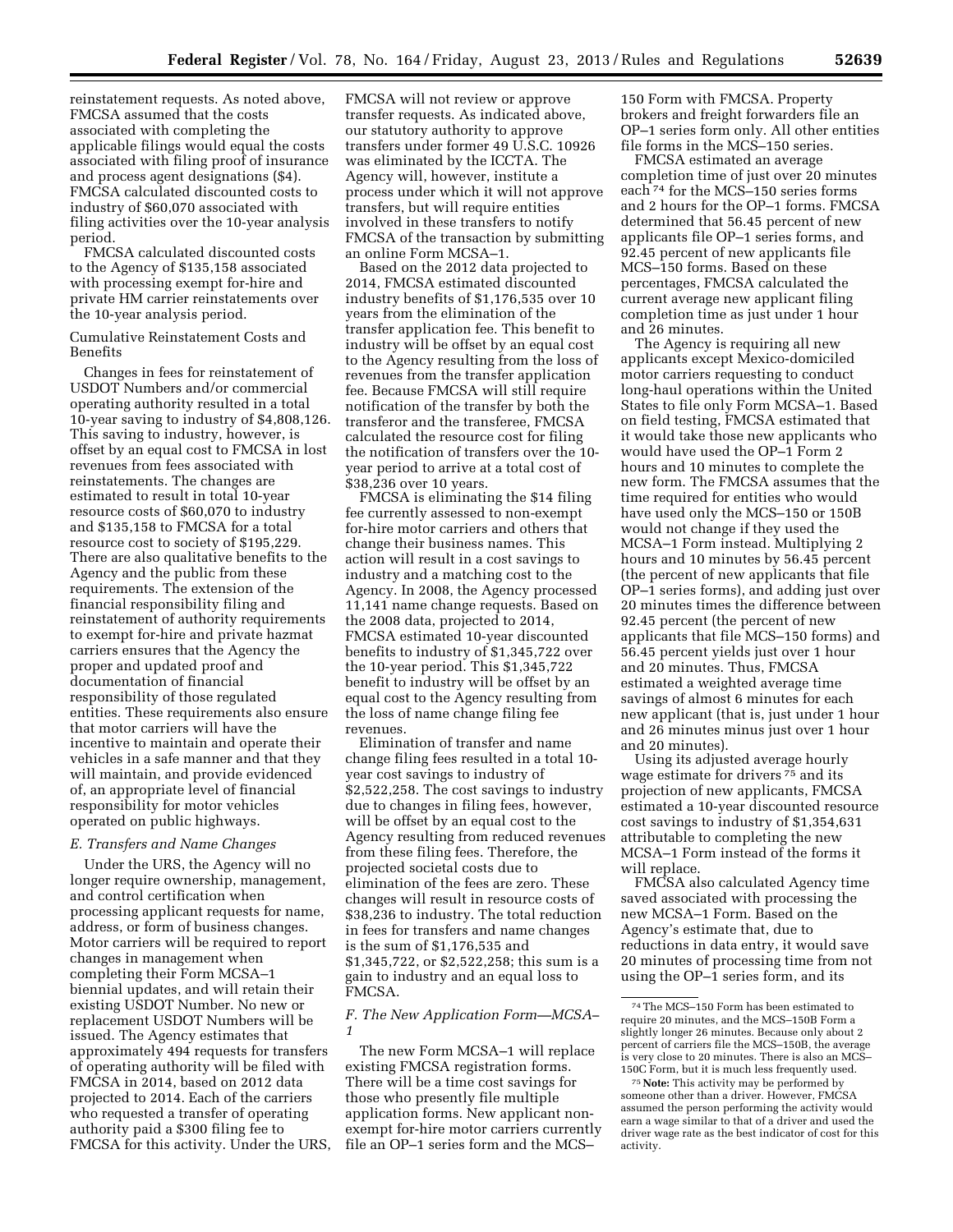determination that 56.45 percent of new applicants file the form, FMCSA estimated an 11-minute time savings per applicant. The Agency multiplied the adjusted average hourly wage estimate for the Agency by the time saved processing the new MCSA–1 Form and the number of annual new applicants to obtain a 10-year discounted resource cost savings of \$3,391,089.

These changes are estimated to result in total 10-year resource cost savings to industry of \$1,354,621 and resource cost savings to FMCSA of \$3,391,089. The sum of the resource cost savings to industry and FMCSA equals \$4,745,720, which is the total benefit to society.

# *G. Mandatory Electronic Filing of the MCSA–1*

By requiring electronic submissions, FMCSA expects to reduce processing costs. Electronic submissions have the additional benefit of reducing erroneous data through automated data quality checks and increasing the transparency of the data included in the URS. The Agency believes that the cost savings resulting from reduced labor time and paperwork, and the benefits associated with reducing erroneous data and improving data transparency, would be difficult to achieve without mandating electronic filing. This change, however, could impose a burden on entities that do not have the means to file electronically or that do not wish to file electronically.

To assess this potential burden, and to determine what alternatives to electronic filing would be available to small entities, FMCSA conducted a detailed cost-benefit analysis, ''Report on Benefits and Costs of Mandatory Electronic Filing for FMCSA's Unified Registration System,'' which is included as Appendix A to the regulatory evaluation. The Agency calculated costs and benefits associated with electronic filing by using estimates of the amount of time required to file the form and the number of expected applicants. The present value of the benefits resulting from mandatory electronic filing is \$20,922,981 in benefits to FMCSA. The industry experiences a resource cost from mandatory electronic filing of \$538,894. Thus, the net present value of the benefits associated with requiring mandatory electronic filing less the costs results in a total net benefit to society of \$20,384,087 over a 10-year period.

# **VIII. Rulemaking Analyses and Notices**

*A. Executive Order 12866 (Regulatory Planning and Review) and DOT Regulatory Policies and Procedures as Supplemented by E.O. 13563* 

FMCSA has determined that this rule is a significant regulatory action within the meaning of Executive Order 12866, as supplemented by E.O. 13563, and is significant within the meaning of Department of Transportation regulatory policies and procedures (DOT Order 2100.5 dated May 22, 1980; 44 FR 11034, February 26, 1979) because it is expected to generate significant public interest. However, the estimated economic costs do not exceed the \$100 million annual threshold for economic significance. The OMB has reviewed this rule.

# *B. Regulatory Flexibility Act*

The Regulatory Flexibility Act [Pub. L. 96–354, 5 U.S.C. 601–612] requires Federal agencies to take small businesses' concerns into account when developing, writing, publicizing, promulgating, and enforcing regulations. To achieve this, the Act requires that agencies detail how they have met these concerns through a Regulatory Flexibility Analysis (RFA). The Agency listed six elements that were addressed during FMCSA's final rulemaking stage.

*(1) A description of the reasons why the Agency is taking this action.* 

FMCSA takes this action in response to section 103 of the ICCTA, as amended by section 4304 of SAFETEA–LU, which, among other things, requires the Secretary to develop regulations to replace four current identification and registration systems with a single, online, Federal system. The purpose of this rule is to consolidate and simplify current Federal registration processes and to increase public accessibility to data about interstate motor carriers, property brokers, freight forwarders, and other entities. Pursuant to the statutory mandate, FMCSA will charge registration and administrative fees that will enable FMCSA to recoup the costs associated with processing registration applications and administrative filings and maintaining this system.

*(2) A succinct statement of the objectives of, and legal basis for, the rule.* The ICCTA created a new 49 U.S.C. 13908 directing ''[t]he Secretary, in cooperation with the States, and after notice and opportunity for public comment,'' . . . to ''issue regulations to replace the current Department of Transportation identification number system, the single State registration system under section 14504, the

registration system contained in this chapter, and the financial responsibility information system under section 13906 with a single, on-line, Federal system.''

Section 13908(d) of title 49, United States Code (U.S.C.), authorizes the Secretary to establish, under 31 U.S.C. 9701, a fee system for the Unified Carrier Registration System according to certain guidelines providing for fee limits for registration, filing evidence of financial responsibility and filing information regarding agents for service of process.

These directives specifically require FMCSA to undertake some of the actions in this rule. The remaining related changes facilitate the smooth operation of a unified Federal on-line registration system.

*(3) A description and, where feasible, an estimate of the number of small entities to which the rule will apply.*  FMCSA will subject all regulated entities to the rule requirement.76 Carriers are not required to report revenue to the Agency, but are required to provide the Agency with the number of power units (PU) they operate, when they register with the Agency, and to update this figure biennially. Because FMCSA does not have direct revenue figures for all motor carriers, PUs serve as a proxy to determine the carrier size that would qualify as a small business given the Small Business Administration (SBA) revenue threshold. In order to produce this estimate, it is necessary to determine the average revenue generated by a PU.

With regard to truck PUs, the Agency determined in the Electronic On-Board Recorders and Hours-of-Service Supporting Documents Rulemaking RIA 77 that a PU produces about \$174,000 in revenue annually (adjusted for inflation to 2010 dollars).78 According to the SBA, motor carriers with annual revenue of \$25.5 million are considered small businesses.79 This equates to  $147$  PUs  $(146.55 =$ \$25,500,000/\$174,000). Thus, FMCSA

77FMCSA Regulatory Analysis, ''Electronic On-Board Recorders and Hours of Service Supporting Documents,'' NPRM. FR: 76: 41 (February 1, 2011) p. 5537. (68 FR 22456, April 23, 2003).

78 GDP Deflator. Available from the Bureau of Economic Analysis online at *[http://www.bea.gov/](http://www.bea.gov/national/nipaweb/TableView.asp?SelectedTable=13&Freq=Qtr&FirstYear=2006&LastYear=2008) [national/nipaweb/](http://www.bea.gov/national/nipaweb/TableView.asp?SelectedTable=13&Freq=Qtr&FirstYear=2006&LastYear=2008)*

*[TableView.asp?SelectedTable=13&Freq=Qtr&](http://www.bea.gov/national/nipaweb/TableView.asp?SelectedTable=13&Freq=Qtr&FirstYear=2006&LastYear=2008) [FirstYear=2006&LastYear=2008.](http://www.bea.gov/national/nipaweb/TableView.asp?SelectedTable=13&Freq=Qtr&FirstYear=2006&LastYear=2008)* 

79U.S. Small Business Administration Table of Small Business Size Standards matched to North American Industry Classification (NAIC) System codes, effective August 22, 2008. See NAIC subsector 484, Truck Transportation.

<sup>76</sup> Due to data availability issues, FMCSA discusses the determination of a small entity based on revenue for carriers. The burden calculations, however, consider the impacts on all entities engaging in interstate commerce.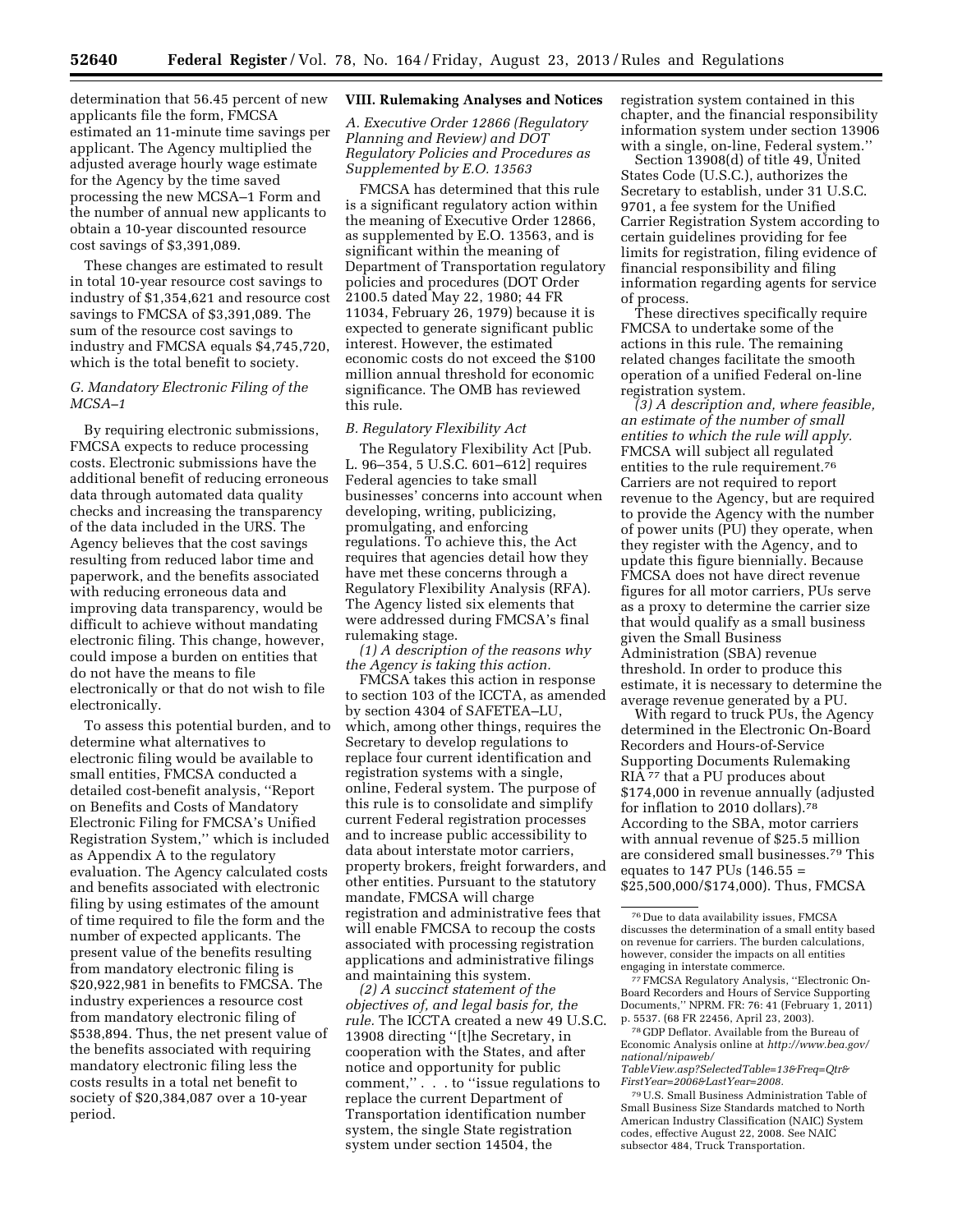considers motor carriers of property with 147 PUs or fewer to be small businesses for purposes of this analysis. The Agency then looked at the number and percentage of property carriers with recent activity that would fall under that definition (of having 147 PUs or fewer). The results show that at least 99 percent of all interstate property carriers with recent activity have 147 PUs or fewer.<sup>80</sup> This amounts to 515,000 carriers (99 percent of 520,000 active motor carriers = 514,800, rounded to the nearest thousand). Therefore, an overwhelming majority of interstate carriers of property would be considered small entities.

With regards to bus power units, the Agency conducted a preliminary analysis to estimate the average number of power units (PUs) for a small entity earning \$7 million annually,<sup>81</sup> based on an assumption that a passenger carrying CMV generates annual revenues of \$150,000. This estimate compares reasonably to the estimated average annual revenue per power unit for the trucking industry (\$172,000). A lower estimate was used because buses generally do not accumulate as many VMT per power unit as trucks,<sup>82</sup> and it is assumed therefore that they would generate less revenue on average. The analysis concluded that passenger carriers with 47 PUs or fewer (\$7,000,000 divided by \$150,000/PU = 46.7 PU) would be considered small entities. The Agency then looked at the number and percentage of passenger carriers registered with FMCSA that would fall under that definition (of having 47 PUs or less). The results show that  $28,838^{83}$  (or 99 percent) of all active registered passenger carriers have 47 PUs or less. Therefore, the overwhelming majority of passenger carriers would be considered small entities.

This 147 PU figure for trucks would be applicable to private carriers as well: because the sizes of the fleets they are able to sustain are indicative of the overall size of their operations, large CMV fleets can generally only be managed by large firms. There is a risk,

82FMCSA Large Truck and Bus Crash Facts 2008, Tables 1 and 20; *[http://www.fmcsa.dot.gov/facts](http://www.fmcsa.dot.gov/facts-research/LTBCF2008/Index-2008LargeTruckandBusCrashFacts.aspx)[research/LTBCF2008/Index-2008Large](http://www.fmcsa.dot.gov/facts-research/LTBCF2008/Index-2008LargeTruckandBusCrashFacts.aspx)  [TruckandBusCrashFacts.aspx.](http://www.fmcsa.dot.gov/facts-research/LTBCF2008/Index-2008LargeTruckandBusCrashFacts.aspx)* 

83 FMCSA MCMIS snapshot on 2/19/2010.

however, of overstating the number of small businesses because the operations of some large non-truck or bus firms may require only a small number of CMVs.

This rule will affect roughly 600,000 small carriers with recent activity annually on an ongoing basis.84 The Agency expects a larger number of affected entities in the first year of the analysis period when exempt for-hire carriers with recent activity and private carriers with recent activity make administrative filings for the first time. The first-year costs of the URS rule on new entrants will be equal to 0.249 percent of average revenue for a trucking motor carrier and 0.286 percent of average revenue for a passenger motor carrier. The first-year costs of the URS rule on carriers with recent activity will be equal to 0.064 percent of average revenue for a trucking motor carrier and 0.073 percent of average revenue for a passenger motor carrier.

*(4) A description of the reporting, recordkeeping, and other compliance requirements of the rule, including an estimate of the classes of small entities that will be subject to the requirements and the type of professional skills necessary for preparation of the report or record.* This rule primarily concerns submission of information to FMCSA in support of registration. While this includes recordkeeping and reporting for non-exempt for-hire carriers, there will only be the replacement of one type of reporting with another. Therefore, there is no increase in reporting or recordkeeping requirements for nonexempt for-hire carriers. Non-exempt for-hire carriers are already required to pay a \$300 registration fee, so there will be no change in financial burden for these entities as a result of the Agency's implementation of the rule. Private and exempt for-hire carriers will have the same replacement reporting and recordkeeping requirements as nonexempt for-hire carriers regarding general registration but will also have to designate a process agent for the first time under the rule. Exempt for-hire and private HM carriers will have to file proof of insurance for the first time. These requirements are new but will not impose significant reporting or recordkeeping requirements on the affected entities, as the filings will be made by insurance companies on the carriers' behalf. New entrant exempt forhire carriers, private carriers, and other entities are not currently required to pay

a registration fee but will be required to pay a \$300 registration fee under the rule. For nearly all affected entities, this fee will represent a small fraction (well below one percent, even for very small firms that do little more than operate a single truck) of their annual revenues; on an annualized basis the cost will be even smaller. The FMCSA will require property brokers and freight forwarders to register with FMCSA and obtain USDOT Numbers under the rule, which is a new requirement. However, these entities already register with FMCSA and the USDOT Number will simply be a replacement for the MC Numbers or FF Numbers currently issued to brokers and freight forwarders, respectively. The new reporting or recordkeeping requirements will not impose any significant burden. Like non-exempt forhire carriers, new entrant brokers and freight forwarders are currently required to pay a \$300 registration fee, so there will be no change in financial burden on these entities.

The FMCSA does not expect that any special skills for new applicants will be necessary beyond the ability to access the Internet and respond to questions with information about their organization and operations.

*(5) An identification, to the extent practicable, of all relevant Federal rules that may duplicate, overlap, or conflict with this rule.* The FMCSA is aware of Federal rules that may duplicate this rule to some extent for hazardous materials motor carriers required to register. Although some basic identification information may be filed with both FMCSA and PHMSA, another USDOT modal administration, there is no conflict. PHMSA requires shippers and transporters of certain types and quantities of hazardous materials to register in its Hazardous Materials Registration System. Transportation modes required to register with PHMSA include motor carriers, airlines, ship lines, and railroads. The PHMSA Hazardous Materials Registration System cannot be combined with URS because entities other than those under FMCSA jurisdiction must register in PHMSA's system.

*(6) A description of any significant alternatives to the rule which minimize any significant impacts on small entities.* The Agency has not identified any significant alternatives to the rule that could lessen the burden on small entities without compromising its goals or statutory mandate. Because small businesses are such a large part of the demographic the Agency regulates, providing alternatives to small business to permit noncompliance with FMCSA

 $^{80}\rm{MCMIS}$  as of June 17, 2010.  $^{81}\rm{The~SBA~increased~the~annual~revenue~small}$ business threshold for passenger carriers from \$7 million to \$14 million in a final rule titled, ''Small Business Standards: Transportation and Warehousing. (77 FR 10943, published February 24, 2012) The preparation of this Regulatory Flexibility Act Analysis preceded the publication of that final rule and the publication of FMCSA's upcoming new motor carrier counts. Both changes are not expected to impact the general conclusions of this Regulatory Flexibility Act Analysis.

<sup>84</sup>This population estimate originates from tables 1 and 2, above. FMCSA used the median year estimate to account for the net growth in new entrants and the carriers with recent activity.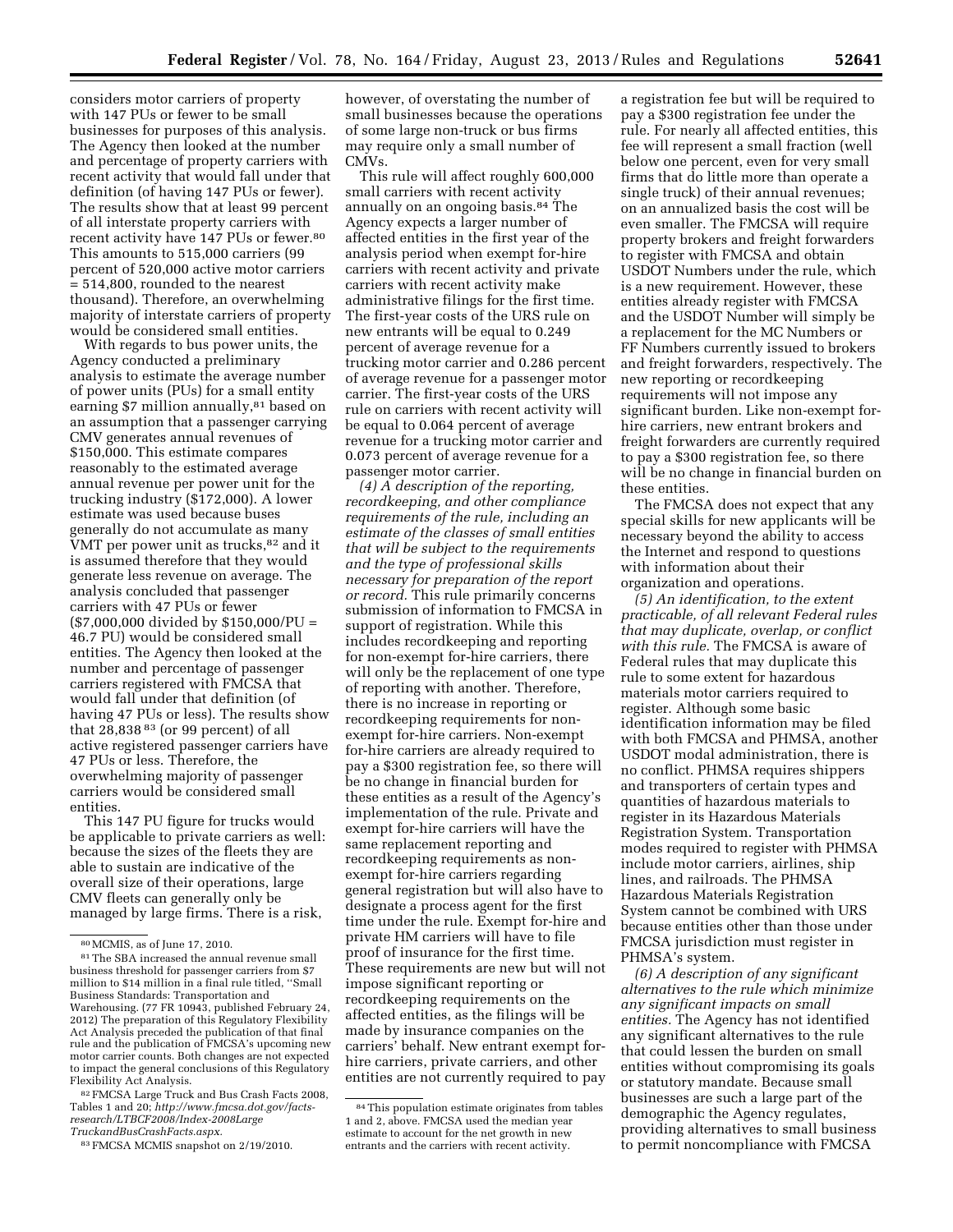regulations is not feasible and not consistent with sound public policy.

# *C. Unfunded Mandates Reform Act of 1995*

The final rule will not impose an unfunded Federal mandate, as defined by the Unfunded Mandates Reform Act of 1995 (2 U.S.C. 1532 *et seq.*), that will result in the expenditure by State, local, and tribal governments, in the aggregate, or by the private sector, of \$143.1 million (which is the value equivalent of \$100,000,000 in 1995, adjusted for inflation to 2010 levels) or more in any 1 year.

# *D. National Environmental Policy Act*

The Agency analyzed this rule for the purpose of the National Environmental Policy Act of 1969 (NEPA) (42 U.S.C. 4321 *et seq.*) and determined under our environmental procedures Order 5610.1, issued March 1, 2004 (69 FR 9680), that this action is categorically excluded (CE) under Appendix 2, paragraphs 6(e),  $6(h)$  and  $6(y)(2)$  of the Order from further environmental documentation. The CE under Appendix 2, paragraph 6(e) relates to establishing regulations and actions taken pursuant to the requirements concerning applications for operating authority and certificates of registration. The CE under Appendix 2, paragraph 6(h) relates to establishing regulations and actions taken pursuant to the requirements implementing procedures to collect fees that will be charged for motor carrier registrations and insurance for the following activities: (1) Application filings; (2) records searches; and (3) reviewing, copying, certifying, and related services. The CE under Appendix 2, paragraph  $6(y)(2)$  addresses regulations implementing motor carrier identification and registration reports. In addition, the Agency believes that this rule includes no extraordinary circumstances that will have any effect on the quality of the human environment. Thus, the rule does not require an environmental assessment or an environmental impact statement.

FMCSA also has analyzed this rule under the Clean Air Act, as amended (CAA), section 176(c) (42 U.S.C. 7401 *et seq.*), and implementing regulations promulgated by the Environmental Protection Agency. Approval of this action is exempt from the CAA's general conformity requirement because it involves policy development and rulemaking activities regarding registration of regulated entities with FMCSA for commercial, safety and financial responsibility purposes. *See* 40 CFR  $93.153(c)(2)(vi)$ . The changes would not result in any emissions increases nor will they have any potential to result in emissions that are above the general conformity rule's *de minimis* emission threshold levels. Moreover, it is reasonably foreseeable that the actions will not increase total CMV mileage or change the routing of CMVs, how CMVs operate, or the CMV fleet-mix of motor carriers. This rule was mandated under section 103 of the ICCTA. It will consolidate and simplify the Federal registration processes and increase public accessibility to data about interstate and foreign motor carriers, property brokers, freight forwarders, and other entities.

#### *E. Paperwork Reduction Act* 85

Under the Paperwork Reduction Act of 1995 (PRA) (44 U.S.C. 3501–3520), a Federal Agency must obtain approval from OMB for each collection of information it conducts, sponsors, or requires through regulations. The FMCSA analyzed this rule and determined that its implementation will streamline the information collection burden on motor carriers and other regulated entities, relative to the baseline, or current paperwork collection processes. This includes streamlining the FMCSA registration, insurance, and designation of process agent filing processes and implementing mandatory electronic online filing of these applications, as well as eliminating some outdated filing requirements. Because FMCSA plans to implement new filing requirements upon certain groups of entities during

the first year, the initial filing population and corresponding burden is higher than in subsequent years when carriers only need to update the information. This is primarily due to the assumption that all existing private and exempt for-hire carriers will file proof of process agent designation in the first year and the existing private motor carriers transporting hazardous materials interstate and exempt-for-hire carriers will file evidence of insurance, as a result of the new requirements set forth in this rule. However, once the initial process agent and insurance filing requirements for existing carriers are met, the overall net result will be a more streamlined process in future years for FMCSA registration of motor carriers, brokers, freight-forwarders, and other entities the Agency regulates.

This rule will create a new information collection to cover the requirements set forth in FMCSA Form MCSA–1. There are also five approved information collections that will be affected by this rule as follows: (1) OMB Control No. 2126–0013, titled ''Motor Carrier Identification Report;'' (2) OMB Control No. 2126–0015, titled ''Designation of Agents, Motor Carriers, Brokers and Freight Forwarders;'' (3) OMB Control No. 2126–0016, titled ''Licensing Application for Motor Carrier Operating Authority;'' (4) OMB Control No. 2126–0017, titled ''Financial Responsibility, Trucking, and Freight Forwarding;'' and (5) OMB Control No. 2126–0019, titled ''Application for Certificate of Registration for Foreign Motor Carriers and Foreign Motor Private Carriers.'' The new MCSA–1 Form will replace the forms covered by 2126–0013, 0016, and 0019. The rule will also increase the number of entities that will be required to file information on process agents (2126–0015) and insurance coverage (2126–0017).

The total burden for the five approved information collections noted above is 225,739 hours. The table below captures the burden hours associated with the five approved information collections.

# INFORMATION COLLECTION BURDENS

| OMB Approval No. | Burden hours<br>currently<br>approved | Burden hours<br>proposed <sup>1</sup> | Change    |
|------------------|---------------------------------------|---------------------------------------|-----------|
|                  |                                       | 205.412                               | 205,412   |
|                  | 109,005                               |                                       | (109,005) |
|                  | 5,833                                 | 60.371                                | 54,538    |
|                  | 55,143                                |                                       | (55, 143) |
|                  | 54.158                                | 68.391                                | 14.233    |

<sup>85</sup>The calculations presented in this section may be subject to rounding errors.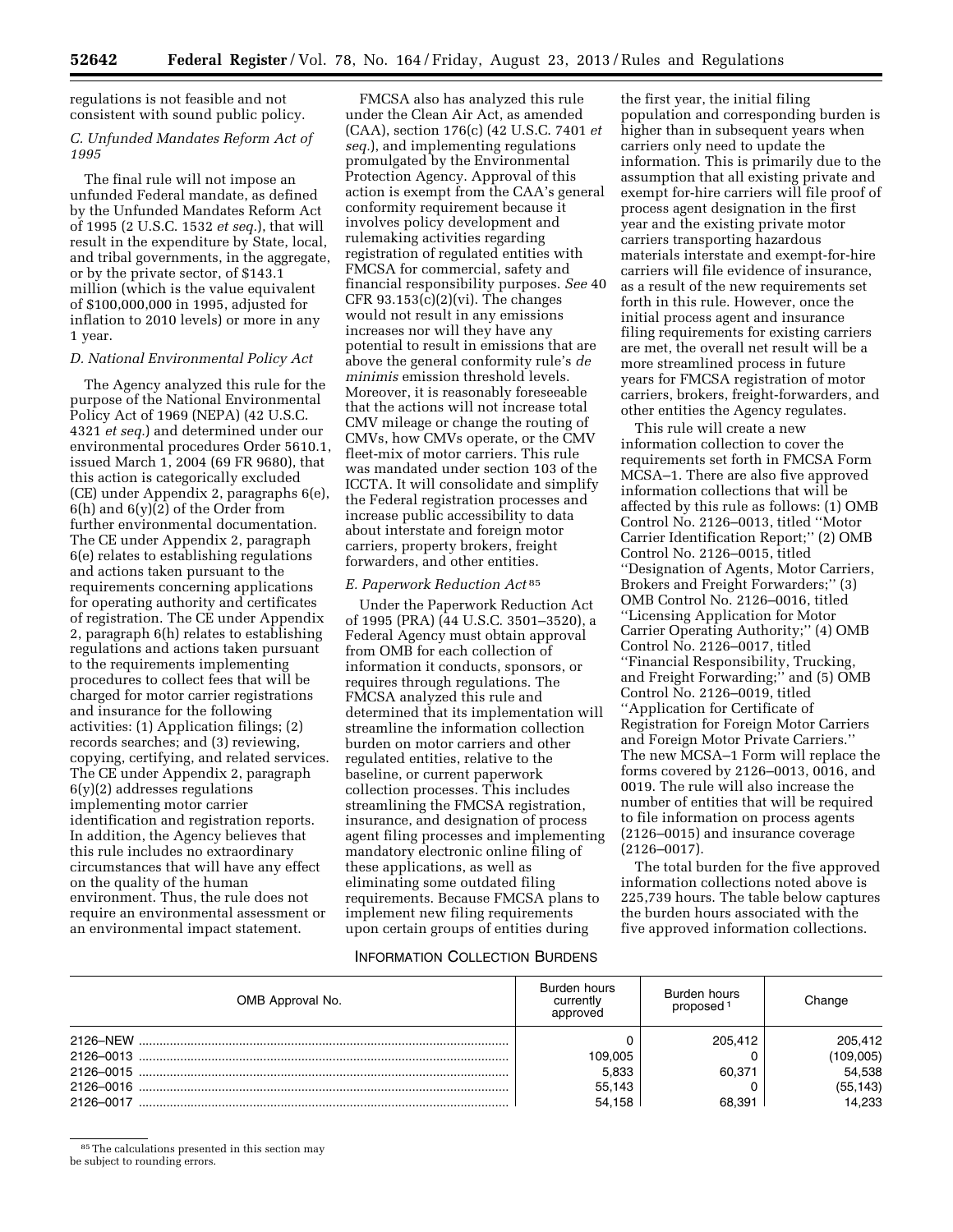# INFORMATION COLLECTION BURDENS—Continued

| OMB Approval No. | Burden hours<br>currently<br>approved | Burden hours<br>proposed <sup>1</sup> | Change  |
|------------------|---------------------------------------|---------------------------------------|---------|
| 2126-0019        | ,600                                  |                                       | (1,600) |
| Total            | 225,739                               | 334,174                               | 108,435 |

1The figures in this column reflect first year information collection burdens. Many of these information collections will significantly decrease in later years

**Note:** Numbers may not add due to rounding.

An explanation of how each of the six information collections shown above is affected by this rule is provided below.

*OMB Control No. 2126–NEW,* titled ''Unified Registration System, Form MCSA–1.'' The new form replaces the forms covered by three existing information collections—OMB Control Numbers 2126–0013, 2126–0016, and 2126–0019. The estimated time to complete the form for purposes of new applicant registration, biennial updates, notification of changes, notification of transfers in operating authority, and reinstatements is 205,412 burden hours [147,038 hours for new applicants (61,280 new motor carriers, brokers, freight forwarders, and other entities  $\times$ 1.34 hours per form + 48,450 intrastate non-hazmat carriers  $\times$  1.34 hours per form) + 55,877 hours for biennial updates (292,000 motor carriers, brokers, freight forwarders, and other entities + 43,265 intrastate non-hazmat applicants required to file in year one × 10 minutes per form, divided by 60 minutes/hr) + 2,017 hours for name/ address change requests (12,103 requests  $\times$  0.167 hours) + 165 hours for notification of transfer  $(987 \times 0.167)$ hours) + 315 reinstatements (1,891  $\times$ 0.167 hours)].

*OMB Control No. 2126–0013,* titled ''Motor Carrier Identification Report, Applications for USDOT Number.'' All of the requirements under this information collection covering the MCS–150, MCS–150B, and MCS–150C forms are folded into OMB Control No. 2126–NEW (see above) and the forms replaced by the MCSA–1 Form. Forms MCS–150 and OP–1(MX) will be retained for the small number of Mexico-domiciled carriers that seek authority to operate beyond the United States municipalities on the United States-Mexico border and their commercial zones because they are not included within the scope of the URS rule.

*OMB Control No. 2126–0015,* titled ''Designation of Agents, Motor Carriers, Brokers, and Freight Forwarders.'' This information collection, which requires motor carriers and others to designate process agents that can be served with

legal papers, was approved at 5,833 burden hours. This information collection increased to 60,371 burden hours  $\left[327,226\right]$  new applicants  $\times$  10 minutes per filing/60 minutes/hr + 35,000 currently file the BOC– $3 \times 10$ minutes per filing/60 minutes/hr]. This increase was due to FMCSA's proposal to extend the designation of process agent filing requirement to include private motor carriers and exempt forhire motor carriers. The FMCSA assumed that no existing private or exempt for-hire motor carriers had process agents on file and that all designated agents with FMCSA as a result of the proposed requirements set forth in this rule.

*OMB Control No. 2126–0016,* titled ''Licensing Applications for Motor Carrier Operating Authority.'' This information collection, which covers for-hire carriers, freight forwarders, and property brokers, was approved at 55,143 burden hours. Under this action, all requirements included in this information collection are folded into OMB Control No. 2126–NEW (see above) and the forms replaced by the MCSA–1. Basic identification information that applicants complete on these forms and MCS–150 forms will only need to be completed once under this rule.

*OMB Control No. 2126–0017,* titled ''Financial Responsibility—Motor Carriers, Freight Forwarders and Brokers.'' This information collection, which in almost all cases requires insurers to file a certification of coverage for certain entities, was approved at 54,158 burden hours. Changes were required to this information collection due to FMCSA's requirement for exempt for-hire motor carriers and private interstate motor carriers of hazardous materials to file proof of liability insurance with FMCSA. As all but a few of these filings are electronic (self-insurance filings will still be done on paper), the time required is adjusted downward to reflect the efficiencies gained. The revised burden is 68,391 hours [409,149 filings × 10 minutes/60 plus 5 self-insurance filings  $\times$  40 hrs].

*OMB Control No. 2126–0019,* titled ''Application for Certificate of Registration for Foreign Motor Carriers and Foreign Motor Private Carriers.'' Under this proposal, the requirements included in this approved information collection for the OP–2 Form, which covers operating authority for Mexicodomiciled carriers that operate solely in the commercial zones on the border, are folded into OMB Control No. 2126– NEW (see above), resulting in a net decrease of 1,600 burden hours.

The actions contained in this rule, affecting five approved information collections and one new information collection, result in a net increase of 108,435 burden hours in the Agency's information collection budget for the first year.

# *F. Executive Order 12630 (Taking of Private Property)*

This rule will not affect a taking of private property or otherwise have taking implications under Executive Order 12630, Governmental Actions and Interference with Constitutionally Protected Property Rights.

# *G. Executive Order 12988 (Civil Justice Reform)*

This rule meets applicable standards in sections 3(a) and 3(b)(2) of Executive Order 12988, Civil Justice Reform, to minimize litigation, eliminate ambiguity, and reduce burden.

# *H. Executive Order 13045 (Protection of Children)*

Executive Order 13045, ''Protection of Children from Environmental Health Risks and Safety Risks'' (April 23, 1997, 62 FR 19885), requires that agencies issuing economically significant rules, which also concern an environmental health or safety risk that an Agency has reason to believe may disproportionately affect children, must include an evaluation of the environmental health and safety effects of the regulation on children. Section 5 of Executive Order 13045 directs an Agency to submit for a covered regulatory action an evaluation of its environmental health or safety effects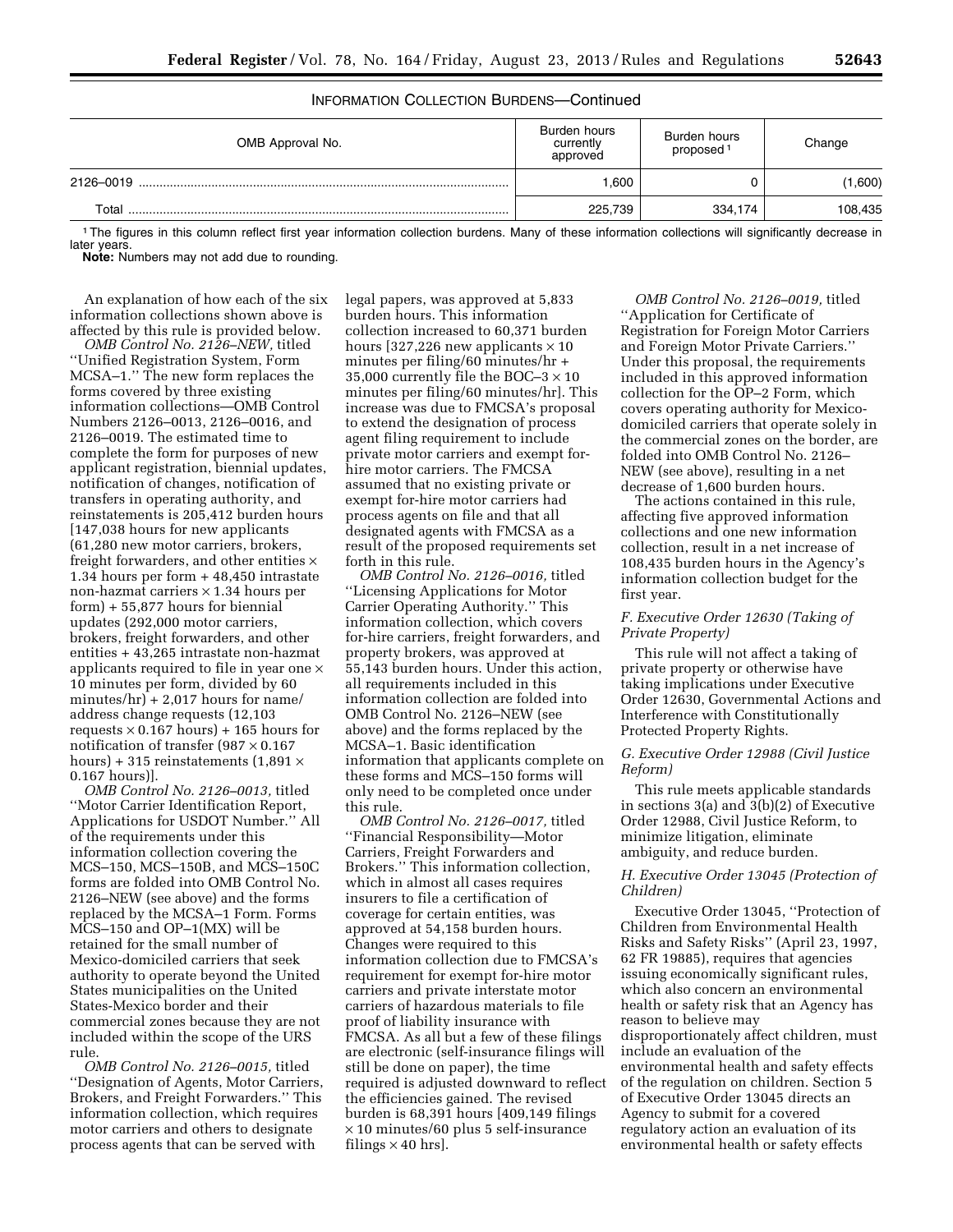on children. This rule is not an economically significant rule and will not create an environmental risk to health or risk to safety that might disproportionately affect children.

# *I. Executive Order 13132 (Federalism)*

This rule has been analyzed in accordance with the principles and criteria in Executive Order 13132, dated August 4, 1999 (64 FR 43255, August 10, 1999). The FMCSA consulted with State licensing agencies participating in its PRISM Program to discuss anticipated impacts of the May 2005 NPRM upon their operations. The Agency has taken into consideration their comments in its decision-making process for this rule. Thus, FMCSA has determined that this rule will not have significant Federalism implications or limit the policymaking discretion of the States.

# *J. Executive Order 12372 (Intergovernmental Review)*

The regulations implementing Executive Order 12372 regarding intergovernmental consultation on Federal programs and activities do not apply to this program.

# *K. Executive Order 13211 (Energy Supply, Distribution, or Use)*

FMCSA has analyzed this rule under Executive Order 13211, ''Actions Concerning Regulations That Significantly Affect Energy Supply, Distribution, or Use'' and has determined that this is not a significant energy action within the meaning of section 4(b) of the Executive Order. This is a procedural action, is not economically significant, and will not have a significant adverse effect on the supply, distribution, or use of energy.

#### *L. Privacy Impact Analysis*

The FMCSA conducted a privacy impact assessment of this rule as required by section 522(a)(5) of division H of the FY 2005 Omnibus Appropriations Act, Public Law 108– 447, 118 Stat. 3268 (Dec. 8, 2004) [set out as a note to 5 U.S.C. 552a]. The assessment considers any impacts of the final rule on the privacy of information in an identifiable form and related matters. FMCSA has determined that this rule will impact the handling of personally identifiable information (PII). FMCSA has also determined the risks and effects the rulemaking might have on collecting, storing, and sharing PII and has examined and evaluated protections and alternative information handling processes in order to mitigate potential privacy risks. The PIA for this

rule is available for review in the docket.

# **List of Subjects**

# *49 CFR Part 360*

Administrative practice and procedure, Brokers, Buses, Freight forwarders, Hazardous materials transportation, Highway safety, Insurance, Motor carriers, Motor vehicle safety, Moving of household goods, Penalties, Reporting and recordkeeping requirements, Surety bonds.

# *49 CFR Part 365*

Administrative practice and procedure, Brokers, Buses, Freight forwarders, Motor carriers, Moving of household goods.

# *49 CFR Part 366*

Brokers, Motor carriers, Freight forwarders, Process agents.

#### *49 CFR Part 368*

Administrative practice and procedure, Insurance, Motor carriers.

#### *49 CFR Part 385*

Administrative practice and procedure, Highway safety, Motor carriers, Motor vehicle safety, Reporting and recordkeeping requirements.

#### *49 CFR Part 387*

Buses, Freight, Freight forwarders, Hazardous materials transportation, Highway safety, Insurance, Intergovernmental relations, Motor carriers, Motor vehicle safety, Moving of household goods, Penalties, Reporting and recordkeeping requirements, Surety bonds.

# *49 CFR Part 390*

Highway safety, Intermodal transportation, Motor carriers, Motor vehicle safety, Reporting and recordkeeping requirements.

# *49 CFR Part 392*

Highway safety, Motor carriers.

In consideration of the foregoing, FMCSA amends 49 CFR chapter III, parts 360, 365, 366, 368, 385, 387, 390, and 392 as set forth below:

■ 1. Revise part 360 to read as follows:

# **PART 360—FEES FOR MOTOR CARRIER REGISTRATION AND INSURANCE**

Sec.

360.1 Fees for registration-related services.

360.3 Filing fees.

# 360.5 Updating user fees.

**Authority:** 31 U.S.C. 9701; 49 U.S.C. 13908; and 49 CFR 1.87.

#### **§ 360.1 Fees for registration-related services.**

Certifications and copies of public records and documents on file with the Federal Motor Carrier Safety Administration (FMCSA) will be furnished on the following basis, pursuant to USDOT Freedom of Information Act regulations at 49 CFR part 7:

(a) Certificate of the Director, Office of Management and Information Services, as to the authenticity of documents, \$12;

(b) Service involved in locating records to be certified and determining their authenticity, including clerical and administrative work, at the rate of \$21 per hour;

(c) Copies of the public documents, at the rate of \$.80 per letter size or legal size exposure. A minimum charge of \$5 will be made for this service; and

(d) Search and copying services requiring information technology (IT), as follows:

(1) A fee of \$50 per hour for professional staff time will be charged when it is required to fulfill a request for electronic data.

(2) The fee for computer searches will be set at the current rate for computer service. Information on those charges can be obtained from the Office of Information Technology (MC–RI).

(3) Printing will be charged at the rate of \$.10 per page of computer-generated output with a minimum charge of \$1. There will also be a charge for the media provided (e.g., CD ROMs) based on the Agency's costs for such media.

(e) *Exception.* No fee shall be charged under this section to the following entities:

(1) Any Agency of the Federal Government or a State government or any political subdivision of any such government for access to or retrieval of information and data from the Unified Carrier Registration System for its own use; or

(2) Any representative of a motor carrier, motor private carrier, broker, or freight forwarder (as each is defined in 49 U.S.C. 13102) for the access to or retrieval of the information related to such entity from the Unified Carrier Registration System for the individual use of such entity.

#### **§ 360.3 Filing fees.**

(a) *Manner of payment.* (1) Except for the insurance fees described in the next sentence, all filing fees must be paid at the time the application, petition, or other document is electronically filed. The service fee for insurance, surety or self-insurer accepted certificate of insurance, surety bond or other instrument submitted in lieu of a broker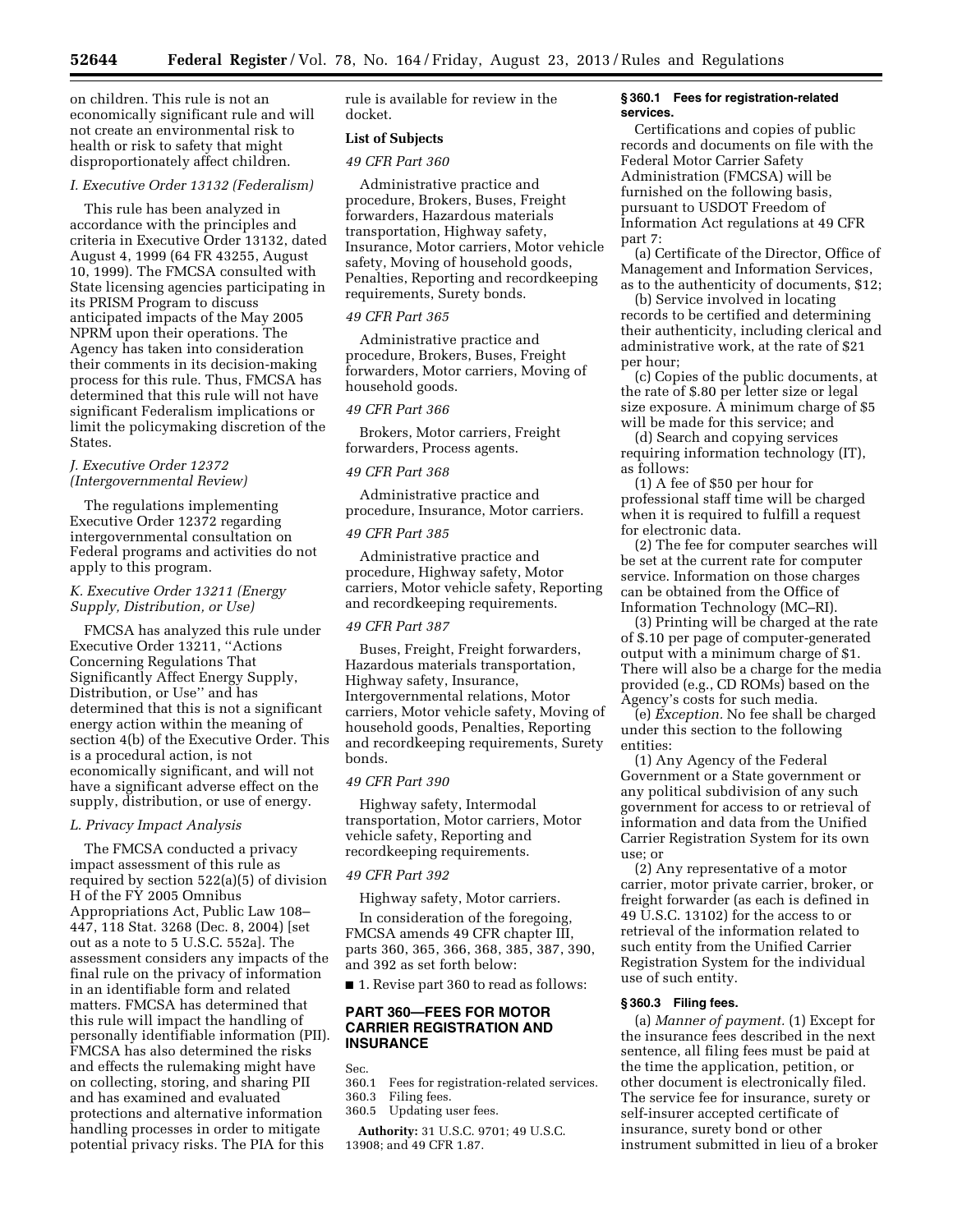surety bond must be charged to an insurance service account established by FMCSA in accordance with paragraph (a)(2) of this section.

(2) *Billing account procedure.* A request must be submitted to the Office of Registration and Safety Information (MC–RS) at *<http://www.fmcsa.dot.gov>* to establish an insurance service fee account.

(i) Each account will have a specific billing date within each month and a billing cycle. The billing date is the date that the bill is prepared and printed. The billing cycle is the period between the billing date in one month and the billing date in the next month. A bill for each account that has activity or an unpaid balance during the billing cycle will be sent on the billing date each month. Payment will be due 20 days from the billing date. Payments received before the next billing date are applied to the account. Interest will accrue in accordance with 31 CFR 901.9.

(ii) The Federal Claims Collection Standards, including disclosure to consumer reporting agencies and the use of collection agencies, as set forth in 31 CFR part 901, will be utilized to encourage payment where appropriate.

(iii) An account holder who files a petition for bankruptcy or who is the subject of a bankruptcy proceeding must provide the following information to the Office of Registration and Safety Information (MC–RS) at *[http://](http://www.fmcsa.dot.gov) [www.fmcsa.dot.gov:](http://www.fmcsa.dot.gov)* 

(A) The filing date of the bankruptcy petition;

(B) The court in which the bankruptcy petition was filed;

(C) The type of bankruptcy proceeding;

(D) The name, address, and telephone number of its representative in the bankruptcy proceeding; and

(E) The name, address, and telephone number of the bankruptcy trustee, if one has been appointed.

(3) Fees will be payable through the U.S. Department of Treasury secure payment system, *Pay.gov,* and are made directly from the payor's bank account or by credit/debit card.

(b) Any filing that is not accompanied by the appropriate filing fee will be rejected.

(c) *Fees not refundable.* Fees will be assessed for every filing listed in the schedule of fees contained in paragraph (f) of this section, titled, ''*Schedule of filing fees,''* subject to the exceptions contained in paragraphs (d) and (e) of this section. After the application, petition, or other document has been accepted for filing by FMCSA, the filing fee will not be refunded, regardless of whether the application, petition, or other document is granted or approved, denied, rejected before docketing, dismissed, or withdrawn.

(d) *Multiple authorities.* (1) A separate filing fee is required for each type of authority sought, for example broker authority requested by an entity that already holds motor property carrier authority or multiple types of authority requested in the same application.

(2) Separate fees will be assessed for the filing of temporary operating authority applications as provided in paragraph (f)(2) of this section, regardless of whether such applications are related to an application for corresponding permanent operating authority.

(e) *Waiver or reduction of filing fees.*  It is the general policy of the Federal Motor Carrier Safety Administration not to waive or reduce filing fees except as follows:

(1) Filing fees are waived for an application that is filed by a Federal government agency, or a State or local government entity. For purposes of this section the phrases ''Federal government agency'' or ''government entity'' do not include a quasigovernmental corporation or government subsidized transportation company.

(2) Filing fees are waived for a motor carrier of passengers that receives a grant from the Federal Transit Administration either directly or through a third-party contract to provide passenger transportation under an agreement with a State or local government pursuant to 49 U.S.C. 5307, 5310, 5311, 5316, or 5317.

(3) The FMCSA will consider other requests for waivers or fee reductions only in extraordinary situations and in accordance with the following procedure:

(i) *When to request.* At the time that a filing is submitted to FMCSA, the applicant may request a waiver or reduction of the fee prescribed in this part. Such request should be addressed to the Director, Office of Registration and Safety Information.

(ii) *Basis.* The applicant must show that the waiver or reduction of the fee is in the best interest of the public, or that payment of the fee would impose an undue hardship upon the requester.

(iii) *FMCSA action.* The Director, Office of Registration and Safety Information, will notify the applicant of the decision to grant or deny the request for waiver or reduction.

(f) *Schedule of filing fees:* 

| Type of proceeding                                                                                                                                                                                                                                                                                                                                                                                                                                                                                  |                                                                                                                                                                                                                            | Fee                                                                                                                    |
|-----------------------------------------------------------------------------------------------------------------------------------------------------------------------------------------------------------------------------------------------------------------------------------------------------------------------------------------------------------------------------------------------------------------------------------------------------------------------------------------------------|----------------------------------------------------------------------------------------------------------------------------------------------------------------------------------------------------------------------------|------------------------------------------------------------------------------------------------------------------------|
| Part I: Registration                                                                                                                                                                                                                                                                                                                                                                                                                                                                                |                                                                                                                                                                                                                            |                                                                                                                        |
|                                                                                                                                                                                                                                                                                                                                                                                                                                                                                                     | An application for USDOT Registration pursuant to 49 CFR part 390,<br>subpart E.                                                                                                                                           | \$300.                                                                                                                 |
|                                                                                                                                                                                                                                                                                                                                                                                                                                                                                                     | An application for motor carrier temporary authority to provide emer-<br>gency relief in response to a national emergency or natural dis-<br>aster following an emergency declaration under §390.23 of this<br>subchapter. | \$100.                                                                                                                 |
|                                                                                                                                                                                                                                                                                                                                                                                                                                                                                                     |                                                                                                                                                                                                                            | \$0.                                                                                                                   |
|                                                                                                                                                                                                                                                                                                                                                                                                                                                                                                     | Request for change of name, address, or form of business                                                                                                                                                                   | \$0.                                                                                                                   |
| $\begin{minipage}{.4\linewidth} \begin{tabular}{l} \hline \multicolumn{3}{l}{} & \multicolumn{3}{l}{} & \multicolumn{3}{l}{} \\ \multicolumn{3}{l}{} & \multicolumn{3}{l}{} & \multicolumn{3}{l}{} \\ \multicolumn{3}{l}{} & \multicolumn{3}{l}{} & \multicolumn{3}{l}{} \\ \multicolumn{3}{l}{} & \multicolumn{3}{l}{} & \multicolumn{3}{l}{} \\ \multicolumn{3}{l}{} & \multicolumn{3}{l}{} \\ \multicolumn{3}{l}{} & \multicolumn{3}{l}{} \\ \multicolumn{3}{l}{} & \multicolumn{3}{l}{}$<br>(5) |                                                                                                                                                                                                                            | \$0.                                                                                                                   |
| (6)                                                                                                                                                                                                                                                                                                                                                                                                                                                                                                 |                                                                                                                                                                                                                            | \$10.                                                                                                                  |
|                                                                                                                                                                                                                                                                                                                                                                                                                                                                                                     |                                                                                                                                                                                                                            | \$0.                                                                                                                   |
|                                                                                                                                                                                                                                                                                                                                                                                                                                                                                                     |                                                                                                                                                                                                                            | \$0.                                                                                                                   |
| Part II: Insurance                                                                                                                                                                                                                                                                                                                                                                                                                                                                                  |                                                                                                                                                                                                                            |                                                                                                                        |
|                                                                                                                                                                                                                                                                                                                                                                                                                                                                                                     | A service fee for insurer, surety, or self-insurer accepted certificate of<br>insurance, surety bond, and other instrument submitted in lieu of a<br>broker surety bond.                                                   | \$10 per accepted certificate, sur-<br>ety bond or other instrument<br>submitted in lieu of a broker sur-<br>ety bond. |
|                                                                                                                                                                                                                                                                                                                                                                                                                                                                                                     | (i) An application for original qualification as self-insurer for bodily in-<br>jury and property damage insurance (BI&PD).                                                                                                | \$4,200.                                                                                                               |
|                                                                                                                                                                                                                                                                                                                                                                                                                                                                                                     | (ii) An application for original qualification as self-insurer for cargo in-<br>surance.                                                                                                                                   | \$420.                                                                                                                 |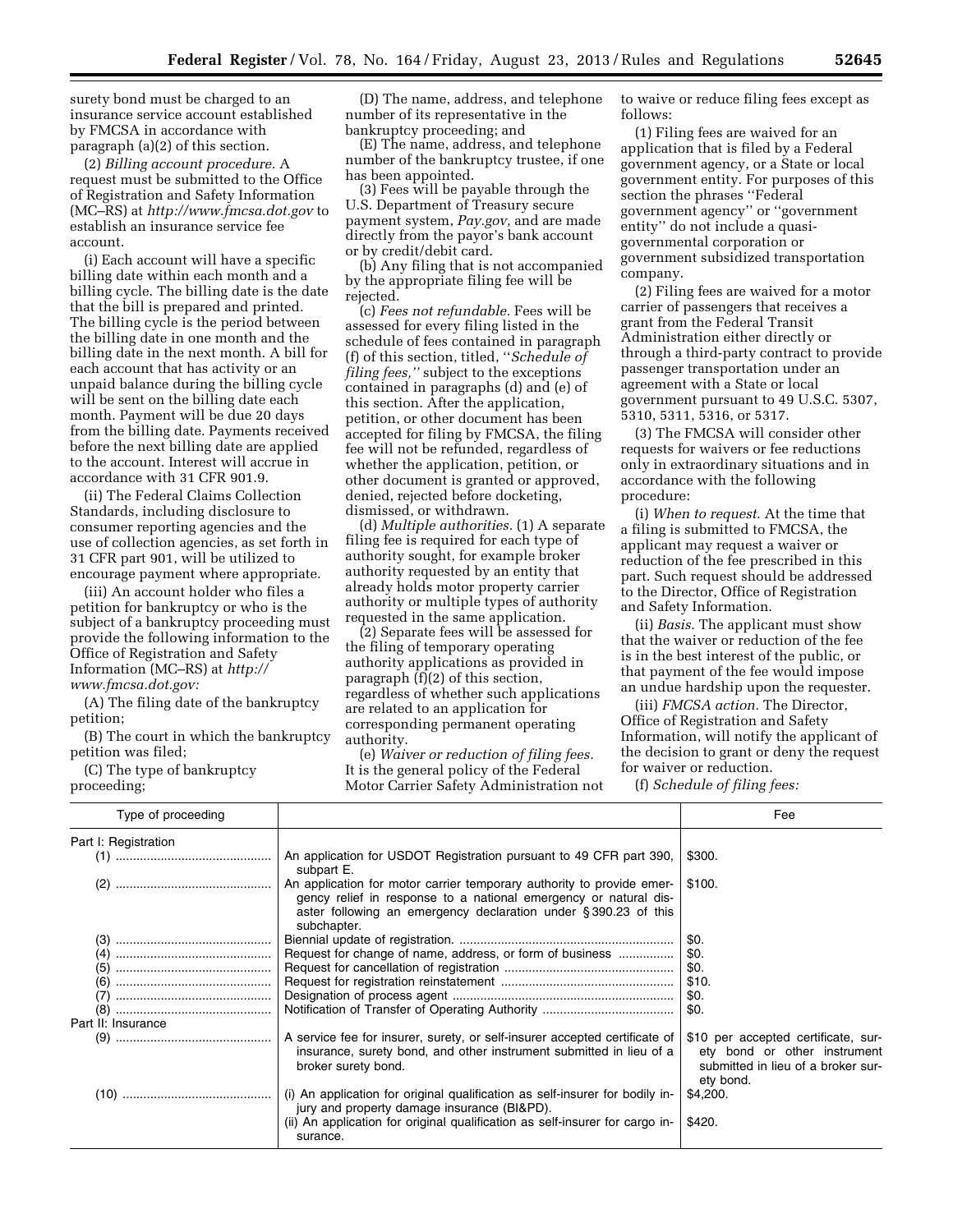#### **§ 360.5 Updating user fees.**

(a) *Update.* Each fee established in this subpart may be updated, as deemed necessary by FMCSA.

(b) *Publication and effective dates.*  Notice of updated fees shall be published in the **Federal Register** and shall become effective 30 days after publication.

(c) *Payment of fees.* Any person submitting a filing for which a filing fee is established must pay the fee applicable on the date of the filing or request for services.

(d) *Method of updating fees.* Each fee shall be updated by updating the cost components comprising the fee. However, fees shall not exceed the maximum amounts established by law. Cost components shall be updated as follows:

(1) Direct labor costs shall be updated by multiplying base level direct labor costs by percentage changes in average wages and salaries of FMCSA employees. Base level direct labor costs are direct labor costs determined by the cost study in *Regulations Governing Fees For Service,* 1 I.C.C. 2d 60 (1984), or subsequent cost studies. The base period for measuring changes shall be April 1984 or the year of the last cost study.

(2) Operations overhead shall be developed on the basis of current relationships existing on a weighted basis, for indirect labor applicable to the first supervisory work centers directly associated with user fee activity. Actual updating of operations overhead shall be accomplished by applying the current percentage factor to updated direct labor, including current governmental overhead costs.

(3)(i) Office general and administrative costs shall be developed on the basis of current levels costs, i.e., dividing actual office general and administrative costs for the current fiscal year by total office costs for the office directly associated with user fee activity. Actual updating of office general and administrative costs shall be accomplished by applying the current percentage factor to updated direct labor, including current governmental overhead and current operations overhead costs.

(ii) The FMCSA general and administrative costs shall be developed on the basis of current level costs; i.e., dividing actual FMCSA general and administrative costs for the current fiscal year by total Agency expenses for the current fiscal year. Actual updating of FMCSA general and administrative costs shall be accomplished by applying the current percentage factor to updated direct labor, including current

governmental overhead, operations overhead and office general and administrative costs.

(4) Publication costs shall be adjusted on the basis of known changes in the costs applicable to publication of material in the **Federal Register** or FMCSA Register.

(e) *Rounding of updated fees.*  Updated fees shall be rounded as follows. (This rounding procedure excludes copying, printing and search fees.)

(1) Fees between \$1 and \$30 shall be rounded to the nearest \$1;

(2) Fees between \$30 and \$100 shall be rounded to the nearest \$10;

(3) Fees between \$100 and \$999 shall be rounded to the nearest \$50; and

(4) Fees above \$1,000 shall be rounded to the nearest \$100.

# **PART 365—RULES GOVERNING APPLICATIONS FOR OPERATING AUTHORITY**

■ 2. The authority citation for part 365 is revised to read as follows:

**Authority:** 5 U.S.C. 553 and 559; 49 U.S.C. 13101, 13301, 13901–13906, 13908, 14708, 31133, 31138, and 31144; 49 CFR 1.87.

■ 3. Amend § 365.101 by revising paragraphs (a) and (h) to read as follows:

# **§ 365.101 Applications governed by these rules.**

\* \* \* \* \* (a) Applications for certificates of motor carrier registration to operate as a motor carrier of property or passengers. \* \* \* \* \*

(h) Applications for Mexicodomiciled motor carriers to operate in foreign commerce as for-hire or private motor carriers of property (including exempt items) between Mexico and all points in the United States. Under NAFTA Annex 1, page I–U–20, a Mexico-domiciled motor carrier may not provide point-to-point transportation services, including express delivery services, within the United States for goods other than international cargo. \* \* \* \* \*

#### **§ 365.103 [Removed and Reserved]**

■ 4. Remove and reserve § 365.103.

■ 5. Revise § 365.105 to read as follows:

#### **§ 365.105 Starting the application process: Form MCSA–1, FMCSA Registration/Update (USDOT Number—Operating Authority Application).**

(a) Each applicant must apply for operating authority by electronically filing Form MCSA–1, FMCSA Registration/Update (USDOT Number— Operating Authority Application), to

request authority pursuant to 49 U.S.C. 13902, 13903 or 13904 to operate as a: (1) Motor carrier of property or

passengers, (2) Broker of general commodities or

household goods, or

(3) Freight forwarder of general commodities or household goods.

(b) A separate filing fee in the amount set forth at 49 CFR 360.3(f) is required for each type of authority sought in § 365.105(a).

(c) Form MCSA–1 is an electronic application and is available, including complete instructions, from the FMCSA Web site at *<http://www.fmcsa.dot.gov>* (Keyword ''MCSA–1'').

■ 6. Revise § 365.107 to read as follows:

#### **§ 365.107 Types of applications.**

(a) *Fitness applications.* Motor property applications and certain types of motor passenger applications require the finding that the applicant is fit, willing and able to perform the involved operations and to comply with all applicable statutory and regulatory provisions. These applications can be opposed only on the grounds that applicant is not fit [e.g., is not in compliance with applicable financial responsibility and safety fitness requirements]. These applications are:

(1) Motor carrier of property (except household goods).

(2) Broker of general commodities or household goods.

(3) Certain types of motor carrier of passenger applications as described in Form MCSA–1.

(b) Motor carrier of passenger ''public interest'' applications as described in Form MCSA–1.

(c) Intrastate motor passenger applications under 49 U.S.C. 13902(b)(3) as described in Form MCSA–1.

(d) Motor carrier of household goods applications, including Mexico- or non-North America-domiciled carrier applicants. In addition to meeting the fitness standard under paragraph (a) of this section, an applicant seeking authority to operate as a motor carrier of household goods must:

(1) Provide evidence of participation in an arbitration program and provide a copy of the notice of the arbitration program as required by 49 U.S.C. 14708(b)(2);

(2) Identify its tariff and provide a copy of the notice of the availability of that tariff for inspection as required by 49 U.S.C. 13702(c);

(3) Provide evidence that it has access to, has read, is familiar with, and will observe all applicable Federal laws relating to consumer protection, estimating, consumers' rights and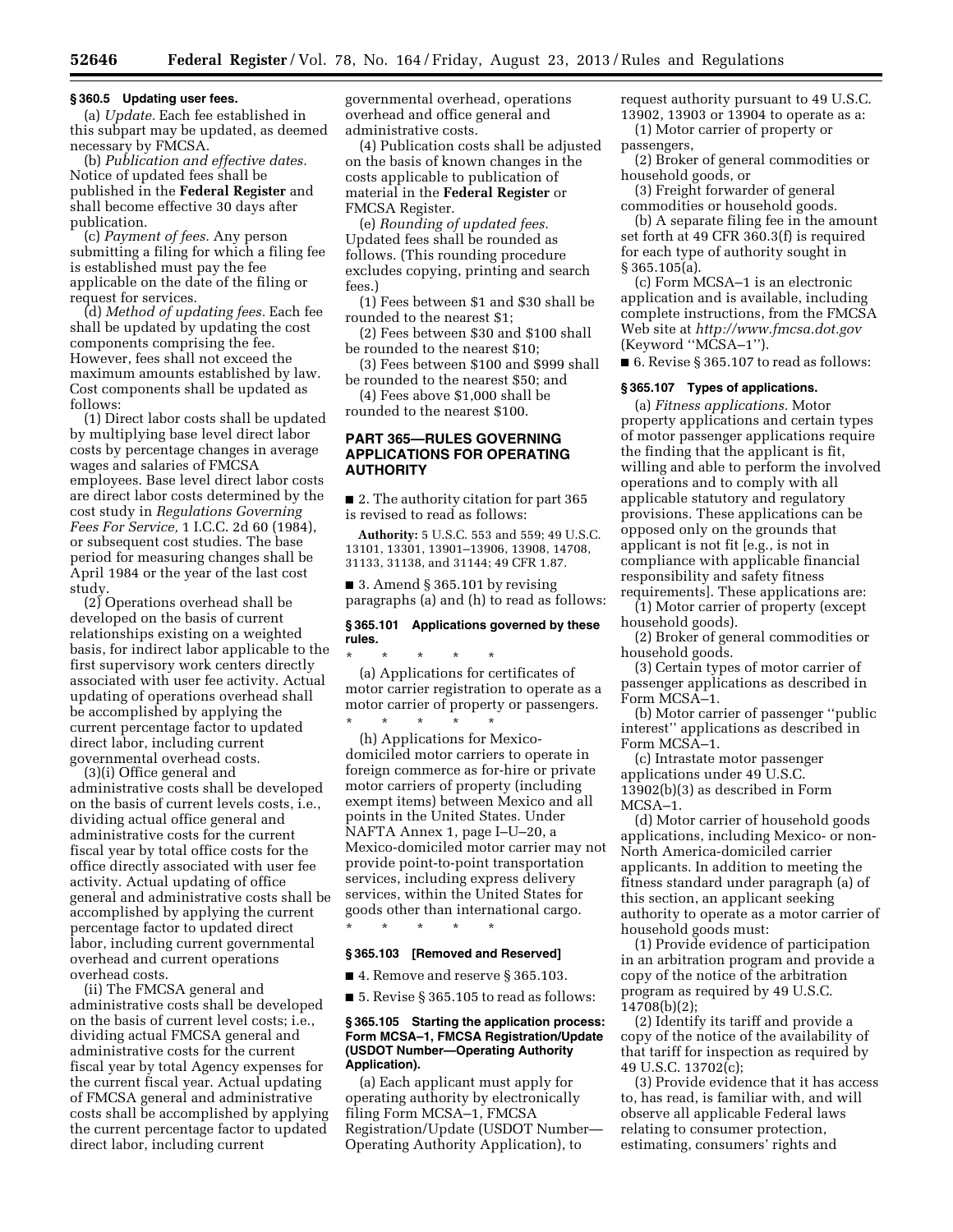responsibilities, and options for limitations of liability for loss and damage; and

(4) Disclose any relationship involving common stock, common ownership, common management, or common familial relationships between the applicant and any other motor carrier, freight forwarder, or broker of household goods within 3 years of the proposed date of registration.

(e) Temporary authority (TA) for motor carriers. These applications require a finding that there is or soon will be an immediate transportation need that cannot be met by existing carrier service.

(1) Applications for TA will be entertained only when an emergency declaration has been made pursuant to § 390.23 of this subchapter.

(2) Temporary authority must be requested by filing Form MCSA–1.

(3) Applications for temporary authority are not subject to protest.

(4) Motor carriers granted temporary authority must comply with financial responsibility requirements under part 387 of this subchapter.

(5) Only a U.S.-domiciled motor carrier is eligible to receive temporary authority.

■ 7. Amend § 365.109 by revising paragraphs (a)(5) and (6) and (b) to read as follows:

# **§ 365.109 FMCSA review of the application.**

 $(a) * * * *$ 

(5) All applicants must file the appropriate evidence of financial responsibility pursuant to 49 CFR part 387 within 90 days from the date notice of the application is published in the FMCSA Register:

(i) *Form BMC–91 or 91X or BMC 82 surety bond*—Bodily injury and property damage (motor property and passenger carriers; and freight forwarders that provide pickup or delivery service directly or by using a local delivery service under their control).

(ii) *Form BMC–84*—Surety bond or *Form BMC–85*—trust fund agreement (property brokers of general commodities and household goods).

(iii) *Form BMC–34 or BMC 83 surety bond*—Cargo liability (household goods motor carriers and household goods freight forwarders).

(6) Applicants also must submit Form BOC–3—Designation of Agents—Motor Carriers, Brokers and Freight Forwarders—within 90 days from the date notice of the application is published in the FMCSA Register.

\* \* \* \* \*

(b) A summary of the application will be published in the FMCSA Register to give notice to the public in case anyone wishes to oppose the application.

 $\blacksquare$  8. Add § 365.110 to read as follows:

#### **§ 365.110 Need to complete New Entrant Safety Assurance Program.**

For motor carriers operating commercial motor vehicles as defined in 49 U.S.C. 31132, operating authority obtained under procedures in this part does not become permanent until the applicant satisfactorily completes the New Entrant Safety Assurance Program in part 385 of this subchapter.

■ 9. Amend § 365.111 by revising paragraph (a) to read as follows:

# **§ 365.111 Appeals to rejections of the application.**

(a) An applicant has the right to appeal rejection of the application. The appeal must be filed at the FMCSA, Office of Registration and Safety Information, 1200 New Jersey Ave. SE., Washington, DC 20590, within 10 days of the date of the letter of rejection.

\* \* \* \* \* ■ 10. Revise § 365.119 to read as

follows:

# **§ 365.119 Opposed applications.**

If the application is opposed, opposing parties are required to send a copy of their protest to the applicant and to FMCSA. All protests must include statements made under oath (verified statements). There are no personal appearances or formal hearings.

■ 11. Revise § 365.201 to read as follows:

#### **§ 365.201 Definitions.**

A person wishing to oppose a request for operating authority files a *protest.* A person filing a valid protest is known as a *protestant.* 

■ 12. Revise § 365.203 to read as follows:

#### **§ 365.203 Time for filing.**

A protest shall be filed (received at the FMCSA, Office of the Associate Administrator for Research and Information Technology, 1200 New Jersey Ave. SE., Washington, DC 20590) within 10 days after notice of the application appears in the FMCSA Register. A copy of the protest shall be sent to applicant's representative at the same time. Failure timely to file a protest waives further participation in the proceeding.

#### **§ 365.301 [Removed and Reserved]**

■ 13. Remove and reserve § 365.301.

■ 14. Revise Subpart D to read as follows:

# **Subpart D—Transfers of Operating Authority**

Sec.<br>365.401 365.401 Scope of rules.<br>365.403 Definitions. Definitions. 365.405 Reporting requirement.

# **Subpart D—Transfers of Operating Authority**

# **§ 365.401 Scope of rules.**

The rules in this subpart define the procedures for motor carriers, property brokers, and freight forwarders to report to FMCSA transactions that result in the transfer of operating authority and are not subject to approval by the U.S. Surface Transportation Board under 49 U.S.C. 14303.

# **§ 365.403 Definitions.**

For the purposes of this subpart, the following definitions apply:

(a) *Transfer.* A transfer means any transaction in which an operating authority issued to one person is taken over by another person or persons who assume legal responsibility for the operations. Such transactions include a purchase of all or some of the assets of a company, a merger of two or more companies, or acquisition of controlling interest in a company through a purchase of company stock.

(b) *Operating authority.* Operating authority means a registration required by 49 U.S.C. 13902 issued to motor carriers; 49 U.S.C. 13903 issued to freight forwarders; and 49 U.S.C. 13904 issued to brokers.

(c) *Person.* An individual, partnership, corporation, company, association, or other form of business, or a trustee, receiver, assignee, or personal representative of any of these entities.

#### **§ 365.405 Reporting requirement.**

(a) Every transfer of operating authority from one person to another person must be reported by both the transferee and transferor on Form MCSA–1, in accordance with

§ 390.201(d)(5) of this subchapter. (b) The following information must be furnished:

(1) Full name, address and USDOT Numbers of the transferee and transferor.

(2) A copy of the operating authority being transferred.

 $\blacksquare$  15. Amend § 365.507 by revising paragraph (e)(2) to read as follows:

**§ 365.507 FMCSA action on the application.** 

\* \* \* \* \* (e) \* \* \*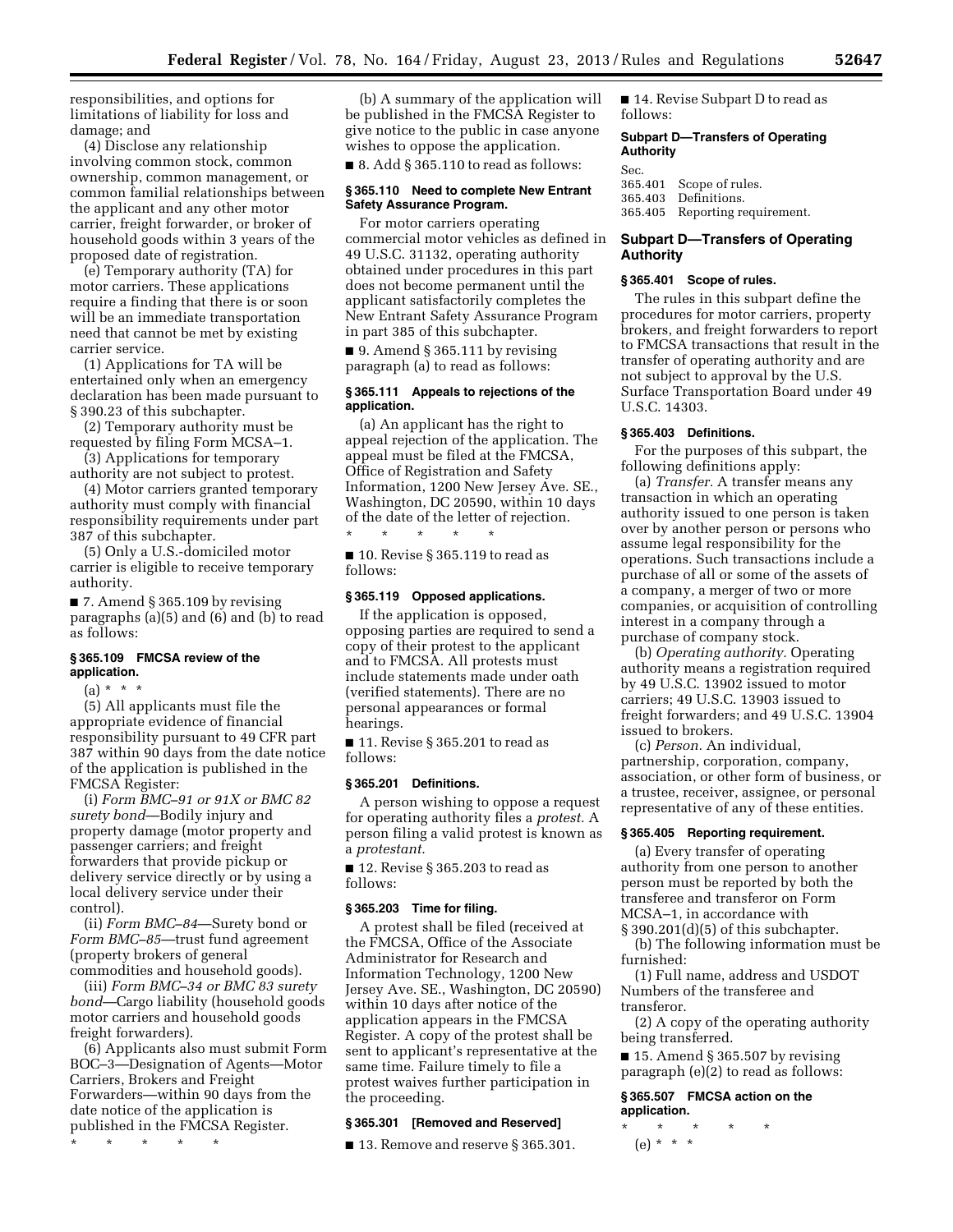(2) Electronically file, or have its process agent(s) electronically file, Form BOC–3—Designation of Agents—Motor Carriers, Brokers and Freight Forwarders, as required by part 366 of this subchapter; and

\* \* \* \* \*

 $\blacksquare$  16. Amend § 365.509 by revising paragraph (a) to read as follows:

# **§ 365.509 Requirement to notify FMCSA of change in applicant information.**

(a) A motor carrier subject to this subpart must notify FMCSA of any changes or corrections to the information in parts I, IA, or II of Form OP–1(MX), or in Form BOC–3— Designation of Agents—Motor Carriers, Brokers and Freight Forwarders, during the application process or after having been granted provisional operating authority. The carrier must notify FMCSA in writing within 30 days of the change or correction.

\* \* \* \* \*

# **PART 366—DESIGNATION OF PROCESS AGENT**

■ 17. The authority citation for part 366 is revised to read as follows:

**Authority:** 49 U.S.C. 502, 503, 13303, 13304 and 13908; and 49 CFR 1.87.

■ 18. Revise § 366.1 to read as follows:

#### **§ 366.1 Applicability.**

The rules in this part, relating to the filing of designations of persons upon whom court or Agency process may be served, apply to for-hire and private motor carriers, brokers, freight forwarders and, as of the moment of succession, their fiduciaries (as defined at 49 CFR 387.319(a)).

■ 19. Effective April 25, 2016, revise § 366.2 to read as follows:

#### **§ 366.2 Form of designation.**

(a) Designations shall be made on Form BOC–3—Designation of Agents— Motor Carriers, Brokers and Freight Forwarders. Only one completed current form may be on file. It must include all States for which agent designations are required. One copy must be retained by the carrier, broker or freight forwarder at its principal place of business.

(b) Private motor carriers and for-hire motor carriers engaged in transportation exempt from economic regulation by FMCSA under 49 U.S.C. chapter 135 that are registered with FMCSA as of October 22, 2013 must file a Form BOC– 3 designation by no later than April 25, 2016. Failure to file a designation in accordance with this paragraph will result in deactivation of the carrier's USDOT Number.

■ 20. Revise § 366.3 to read as follows:

#### **§ 366.3 Eligible persons.**

All persons (as defined at 49 U.S.C. 13102(18)) designated as process agents must reside in or maintain an office in the State for which they are designated. If a State official is designated, evidence of his or her willingness to accept service of process must be furnished. ■ 21. Revise § 366.4 to read as follows:

#### **§ 366.4 Required States.**

(a) *Motor carriers.* Every motor carrier must designate process agents for all 48 contiguous States and the District of Columbia, unless its operating authority registration is limited to fewer than 48 States and DC When a motor carrier's operating authority registration is limited to fewer than 48 States and DC, it must designate process agents for each State in which it is authorized to operate and for each State traversed during such operations. Every motor carrier operating in the United States in the course of transportation between points in a foreign country shall file a designation for each State traversed.

(b) *Brokers.* Every broker shall make a designation for each State, including DC, in which its offices are located or in which contracts will be written.

(c) *Freight forwarders.* Every freight forwarder shall make a designation for each State, including DC, in which its offices are located or in which contracts will be written.

■ 22. Revise § 366.5 to read as follows:

#### **§ 366.5 Blanket designations.**

Where an association or corporation has filed with the FMCSA a list of process agents for each State and DC (blanket agent), motor carriers, brokers and freight forwarders may make the required designations by using the following statement:

I designate those persons named in the list of process agents on file with the Federal Motor Carrier Safety Administration

by lllllllllllllllllll (name of association or corporation) and any subsequently filed revisions thereof,

for the States in which this carrier is or may be authorized to operate (or arrange) as an entity of motor vehicle transportation, including States traversed during such operations, except those States for which individual designations are named.

■ 23. Revise § 366.6 to read as follows:

#### **§ 366.6 Cancellation or change.**

(a) A designation may be canceled or changed only by a new designation made by the motor carrier, broker, or freight forwarder, or by the process agent or company filing a blanket

designation in accordance with § 366.5. However, where a motor carrier, broker or freight forwarder's USDOT Number is inactive for at least 1 year, designation is no longer required and may be canceled without making another designation.

(b) A change to a designation, such as name, address, or contact information, must be reported to FMCSA within 30 days of the change.

(c) Whenever a motor carrier, broker or freight forwarder changes it name, address, or contact information, it must report the change to its process agents and/or the company making a blanket designation on its behalf in accordance with § 366.5 within 30 days of the change.

(d) Whenever a process agent and/or company making a blanket designation on behalf of a motor carrier, broker, or freight forwarder terminates its contract or relationship with the entity, it should report the termination to FMCSA within 30 days of the termination. If process agents and/or blanket agents do not keep their information up to date, FMCSA may withdraw its approval of their authority to make process agent designations with the Agency.

# **PART 368—APPLICATION FOR A CERTIFICATE OF REGISTRATION TO OPERATE IN MUNICIPALITIES IN THE UNITED STATES ON THE UNITED STATES-MEXICO INTERNATIONAL BORDER OR WITHIN THE COMMERCIAL ZONES OF SUCH MUNICIPALITIES.**

■ 24. The authority citation for part 368 is revised to read as follows:

**Authority:** 49 U.S.C. 13301, 13902 and 13908; Pub. L. 106–159, 113 Stat. 1748; and 49 CFR 1.87.

■ 25. Amend § 368.3 by revising paragraphs (a), (b), and (f) and removing and reserving paragraph (e) to read as follows:

# **§ 368.3 Applying for a certificate of registration.**

(a) If you wish to obtain a certificate of registration under this part, you must electronically file an application that includes the following:

(1) Form MCSA–1—FMCSA Registration/Update (USDOT Number— (Operating Authority Application)).

(2) Form BOC–3—Designation of Agents—Motor Carriers, Brokers and Freight Forwarders or indicate on the application that the applicant will use a process agent service that will submit the Form BOC–3 electronically.

(b) The FMCSA will only process your application for a Certificate of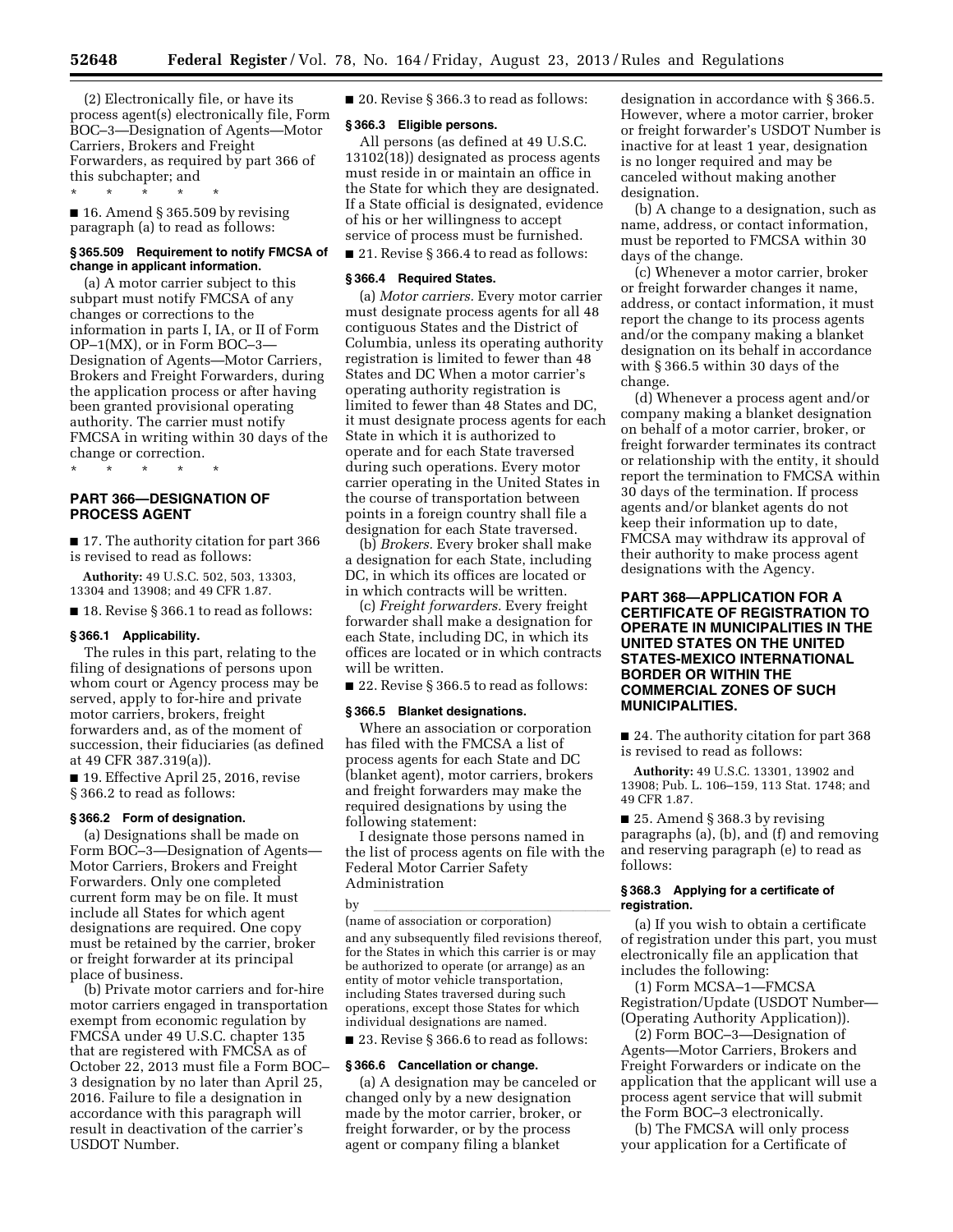Registration if it meets the following conditions:

(1) The application must be completed in English;

(2) The information supplied must be accurate and complete in accordance with the instructions to Form MCSA–1 and Form BOC–3.

(3) The application must include all the required supporting documents and applicable certifications set forth in the instructions to Form MCSA–1 and Form BOC–3.

\* \* \* \* \*

(e) [Reserved]

(f) Form MCSA–1 is an electronic application and is available, including complete instructions, from the FMCSA Web site at *<http://www.fmcsa.dot.gov>* (Keyword ''MCSA–1'').

■ 26. Amend § 368.4 by revising paragraph (a) to read as follows:

# **§ 368.4 Requirement to notify FMCSA of change in applicant information.**

(a) You must notify FMCSA of any changes or corrections to the information in Section A of Form MCSA–1—FMCSA Registration/Update (USDOT Number—Operating Authority Application), or the Form BOC-3, Designation of Agents-Motor Carriers, Brokers and Freight Forwarders, during the application process or while you have a Certificate of Registration. You must notify FMCSA in writing within 30 days of the change or correction. \* \* \* \* \*

■ 27. Revise § 368.8 to read as follows:

#### **§ 368.8 Appeals.**

An applicant has the right to appeal denial of the application. The appeal must be in writing and specify in detail why the Agency's decision to deny the application was wrong. The appeal must be filed with the FMCSA, Office of Registration and Safety Information within 20 days of the date of the letter denying the application. The decision of the Director will be the final Agency order.

# **PART 385—SAFETY FITNESS PROCEDURES**

■ 28. The authority citation for part 385 is revised to read as follows:

**Authority:** 49 U.S.C. 113, 504, 521(b), 5105(e), 5109, 5113, 13901–13905, 13908, 31136, 31144, 31148, 31151, and 31502; Sec. 350 of Pub. L. 107–87; and 49 CFR 1.87. ■ 29. Revise § 385.301 to read as

follows:

#### **§ 385.301 What is a motor carrier required to do before beginning interstate operations?**

(a) Before a motor carrier of property or passengers begins interstate

operations, it must register with FMCSA and receive a USDOT Number. In addition, for-hire motor carriers must obtain operating authority from FMCSA, unless exclusively providing transportation exempt from the commercial registration requirements in 49 U.S.C. chapter 139. Both the USDOT Number and operating authority are obtained by following registration procedures described in 49 CFR part 390, subpart E. Part 365 of this chapter provides detailed instructions for obtaining operating authority.

(b) This subpart applies to motor carriers domiciled in the United States and Canada.

(c) The regulations in this subpart do not apply to a Mexico-domiciled motor carrier. A Mexico-domiciled motor carrier of property or passengers must register with FMCSA by following the registration procedures described in 49 CFR parts 365, 368 and 390. Parts 365 (for long-haul carriers) and 368 (for commercial zone carriers) of this chapter provide detailed information about how a Mexico-domiciled motor carrier may obtain operating authority.

■ 30. Revise § 385.303 to read as follows:

#### **§ 385.303 How does a motor carrier register with the FMCSA?**

A motor carrier registers with FMCSA by completing Form MCSA–1, which is an electronic application that must be completed on-line at the FMCSA Web site at *<http://www.fmcsa.dot.gov>* (Keyword ''MCSA–1''). Complete instructions for the Form MCSA–1 also are available at the same location.

■ 31. Revise § 385.305 to read as follows:

#### **§ 385.305 What happens after the FMCSA receives a request for new entrant registration?**

(a) The applicant for new entrant registration will be directed to the FMCSA Internet Web site (*[http://](http://www.fmcsa.dot.gov) [www.fmcsa.dot.gov](http://www.fmcsa.dot.gov)*) to secure and/or complete the application package online.

(b) The application package will include the following:

(1) Educational and technical assistance material regarding the requirements of the FMCSRs and HMRs, if applicable.

(2) Form MCSA–1—FMCSA Registration/Update (USDOT Number— Operating Authority Application). This form is used to obtain both a USDOT Number and operating authority.

(c) Upon completion of the application form, the new entrant will be issued an inactive USDOT Number. An applicant may not begin operations nor mark a commercial motor vehicle with the USDOT Number until after the date of the Agency's written notice that the USDOT Number has been activated. Violations of this section may be subject to the penalties under § 392.9b(b) of this chapter.

(d) *Additional requirements for certain for-hire motor carriers.* For-hire motor carriers, unless providing transportation exempt from the commercial registration requirements in 49 U.S.C. chapter 139, must obtain operating authority as prescribed under § 390.201(b) and part 365 of this chapter before operating in interstate commerce.

 $\blacksquare$  32. Amend § 385.329 by revising paragraphs (b) introductory text, (b)(1), (c)(1) and (d) to read as follows:

#### **§ 385.329 May a new entrant that has had its USDOT new entrant registration revoked and its operations placed out of service reapply?**

\* \* \* \* \* (b) If the USDOT new entrant registration was revoked because of a failed safety audit, the new entrant must do all of the following:

(1) Submit an updated Form MCSA– 1.

- \* \* \* \* \*
- (c) \* \* \*

1.

(1) Submit an updated Form MCSA–

\* \* \* \* \* (d) If the new entrant is a for-hire motor carrier subject to the registration provisions of 49 U.S.C. chapter 139 and also has had its operating authority revoked, it must re-apply for operating authority as set forth in § 390.201(b) and part 365 of this chapter.

■ 33. Revise § 385.405 to read as follows:

# **§ 385.405 How does a motor carrier apply for a safety permit?**

(a) *Application form.* (1) To apply for a new safety permit or renewal of the safety permit, a motor carrier must complete and submit Form MCSA–1— FMCSA Registration/Update (USDOT Number—Operating Authority Application) and meet the requirements under 49 CFR part 390, subpart E.

(2) The Form MCSA–1 also will also satisfy the requirements for obtaining and renewing a USDOT Number.

(b) *Where to get forms and instructions.* Form MCSA–1 is an electronic application and is available, including complete instructions, from the FMCSA Web site at *[http://](http://www.fmcsa.dot.gov) [www.fmcsa.dot.gov](http://www.fmcsa.dot.gov)* (Keyword ''MCSA– 1'').

(c) *Signature and certification.* An official of the motor carrier must sign and certify that the information is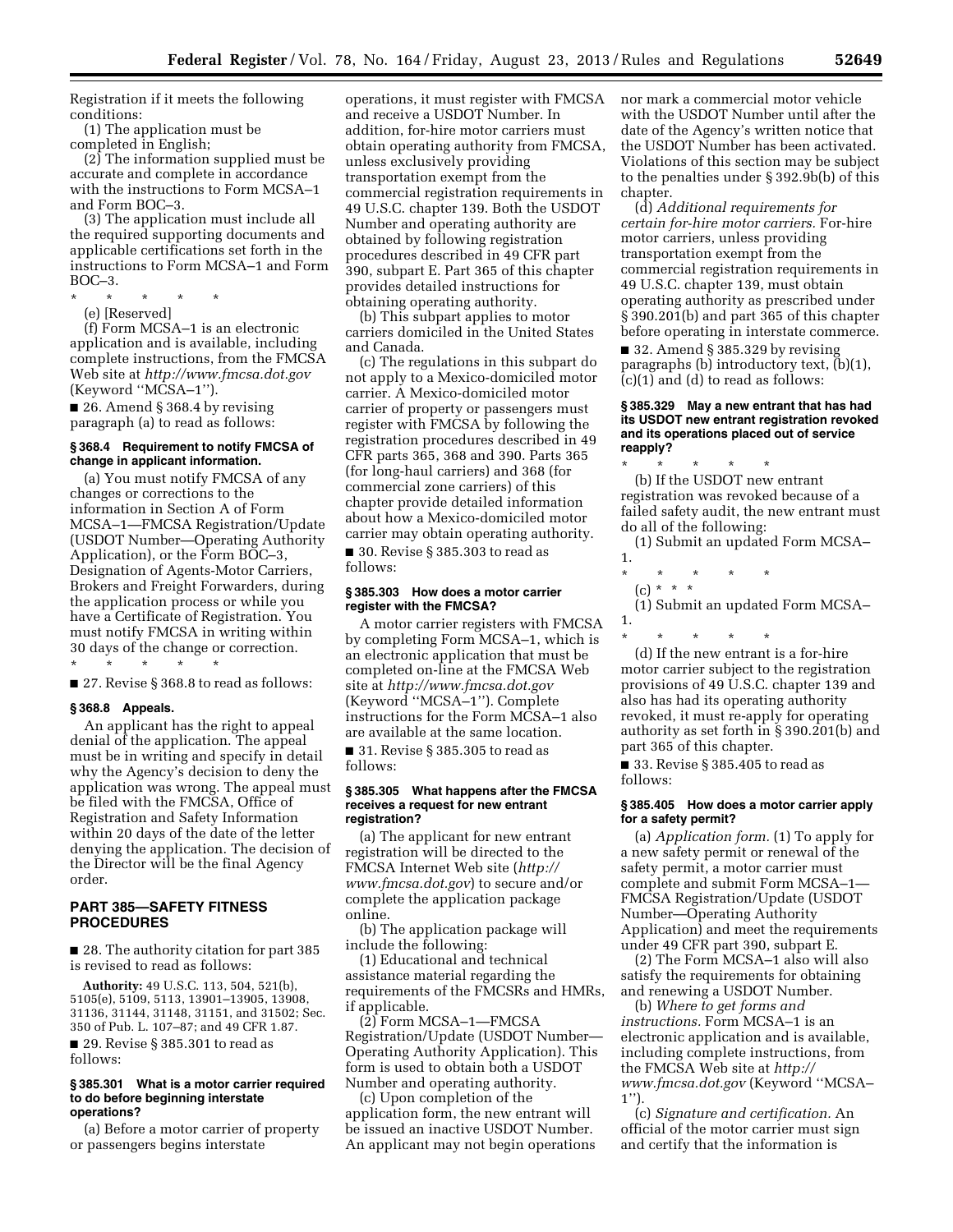correct on each form the motor carrier submits.

(d) *Updating information.* A motor carrier holding a safety permit must report to FMCSA any change in the information on its Form MCSA–1 within 30 days of the change. The motor carrier must use Form MCSA–1 to report the new information.

 $\blacksquare$  34. Amend § 385.409 by revising paragraph (a) to read as follows:

# **§ 385.409 When may a temporary safety permit be issued to a motor carrier?**

(a) *Temporary safety permit.* If a motor carrier does not meet the criteria of § 385.407(a), FMCSA may issue it a temporary safety permit. To obtain a temporary safety permit, a motor carrier must certify on Form MCSA–1 that it is operating in full compliance with the HMRs, with the FMCSRs, and/or comparable State regulations, whichever is applicable; and with the minimum financial responsibility requirements in part 387 of this subchapter or in State regulations, whichever is applicable. \* \* \* \* \*

■ 35. Revise § 385.419 to read as follows:

#### **§ 385.419 How long is a safety permit effective?**

Unless suspended or revoked, a safety permit (other than a temporary safety permit) is effective for two years, except that:

(a) A safety permit will be subject to revocation if a motor carrier fails to submit a renewal application (Form MCSA–1) in accordance with the schedule set forth for filing Form MCSA–1 in part 390, subpart E, of this subchapter; and

(b) An existing safety permit will remain in effect pending FMCSA's processing of an application for renewal if a motor carrier submits the required application (Form MCSA–1) in accordance with the schedule set forth in part 390, subpart E, of this subchapter.

 $\blacksquare$  36. Amend § 385.421 by revising paragraphs (a)(1) and (a)(2) to read as follows:

#### **§ 385.421 Under what circumstances will a safety permit be subject to revocation or suspension by FMCSA?**

 $(a) * * * *$ 

(1) A motor carrier fails to submit a renewal application (Form MCSA–1) in accordance with the schedule set forth in part 390, subpart E, of this subchapter.

(2) A motor carrier provides any false or misleading information on its application form (Form MCSA–1) or as part of updated information it is

providing on Form MCSA–1 (see  $§ 385.405(d)$ .

■ 37. Revise § 385.603 to read as follows:

#### **§ 385.603 Application.**

(a) Each applicant applying under this subpart must submit an application that consists of:

(1) Form MCSA–1, FMCSA Registration/Update (USDOT Number— Operating Authority Application); and

(2) A notification of the means used to designate process agents, either by submission in the application package of Form BOC–3, Designation of Agents—Motor Carriers, Brokers and Freight Forwarders, or a letter stating that the applicant will use a process agent service that will submit the Form BOC–3 electronically.

(b) The FMCSA will process an application only if it meets the following conditions:

(1) The application must be completed in English.

(2) The information supplied must be accurate, complete, and include all required supporting documents and applicable certifications in accordance with the instructions to Form MCSA–1 and Form BOC–3.

(3) The application must include the filing fee payable to the FMCSA in the amount set forth at 49 CFR 360.3(f)(1).

(4) The application must be signed by the applicant.

(c) An applicant must electronically file Form MCSA–1.

(d) Form MCSA–1 is an electronic application and is available, including complete instructions, from the FMCSA Web site at *<http://www.fmcsa.dot.gov>* (Keyword ''MCSA–1'').

■ 38. Amend § 385.607 by revising paragraph (e)(2) to read as follows:

# **§ 385.607 FMCSA action on the application.**

- \* \* \* \* \*
	- (e) \* \* \*

(2) File or have its process agent(s) electronically submit, Form BOC–3— Designation of Agents—Motor Carriers, Brokers and Freight Forwarders, as required by part 366 of this subchapter. \* \* \* \* \*

■ 39. Amend § 385.609 by revising paragraph (a)(2) and removing paragraph (a)(3) to read as follows:

# **385.609 Requirement to notify FMCSA of change in applicant information.**

 $(a) * * * *$ 

(2) A motor carrier subject to this subpart must notify FMCSA of any changes or corrections to the information in Section A of Form MCSA–1 that occur during the

application process or after the motor carrier has been granted new entrant registration. The motor carrier must report the changes or corrections within 30 days of the change. The motor carrier must use Form MCSA–1 to report the new information.

\* \* \* \* \*

■ 40. Amend § 385.713 by revising paragraphs (b) introductory text, (b)(1),  $(c)$  introductory text,  $(c)(1)$ , and  $(d)$  to read as follows:

#### **§ 385.713 Reapplying for new entrant registration.**

\* \* \* \* \*

(b) If the provisional new entrant registration was revoked because the new entrant failed to receive a Satisfactory rating after undergoing a compliance review, the new entrant must do all of the following:

(1) Submit an updated Form MCSA– 1, FMCSA Registration/Update (USDOT Number—Operating Authority Application);

\* \* \* \* \* (c) If the provisional new entrant registration was revoked because FMCSA found the new entrant failed to submit to a compliance review, the new entrant must do all of the following:

(1) Submit an updated Form MCSA– 1, FMCSA Registration/Update (USDOT Number—Operating Authority Application);

\* \* \* \* \* (d) If the new entrant is a for-hire carrier subject to the registration provisions under 49 U.S.C. 13901 and also has had its operating authority revoked, it must reapply for operating authority as set forth in § 390.201(b) and part 365 of this subchapter.

# **PART 387—MINIMUM LEVELS OF FINANCIAL RESPONSIBILITY FOR MOTOR CARRIERS**

■ 41. The authority citation for part 387 is revised to read as follows:

**Authority:** 49 U.S.C. 13101, 13301, 13906, 13908, 14701, 31138, and 31139; and 49 CFR 1.87.

■ 42. Add § 387.19 to subpart A to read as follows:

#### **§ 387.19 Electronic filing of surety bonds, trust fund agreements, certificates of insurance and cancellations.**

(a) Insurers of exempt for-hire motor carriers, as defined in § 390.5 of this subchapter, and private motor carriers that transport hazardous materials in interstate commerce must file certificates of insurance, surety bonds, and other securities and agreements with FMCSA electronically in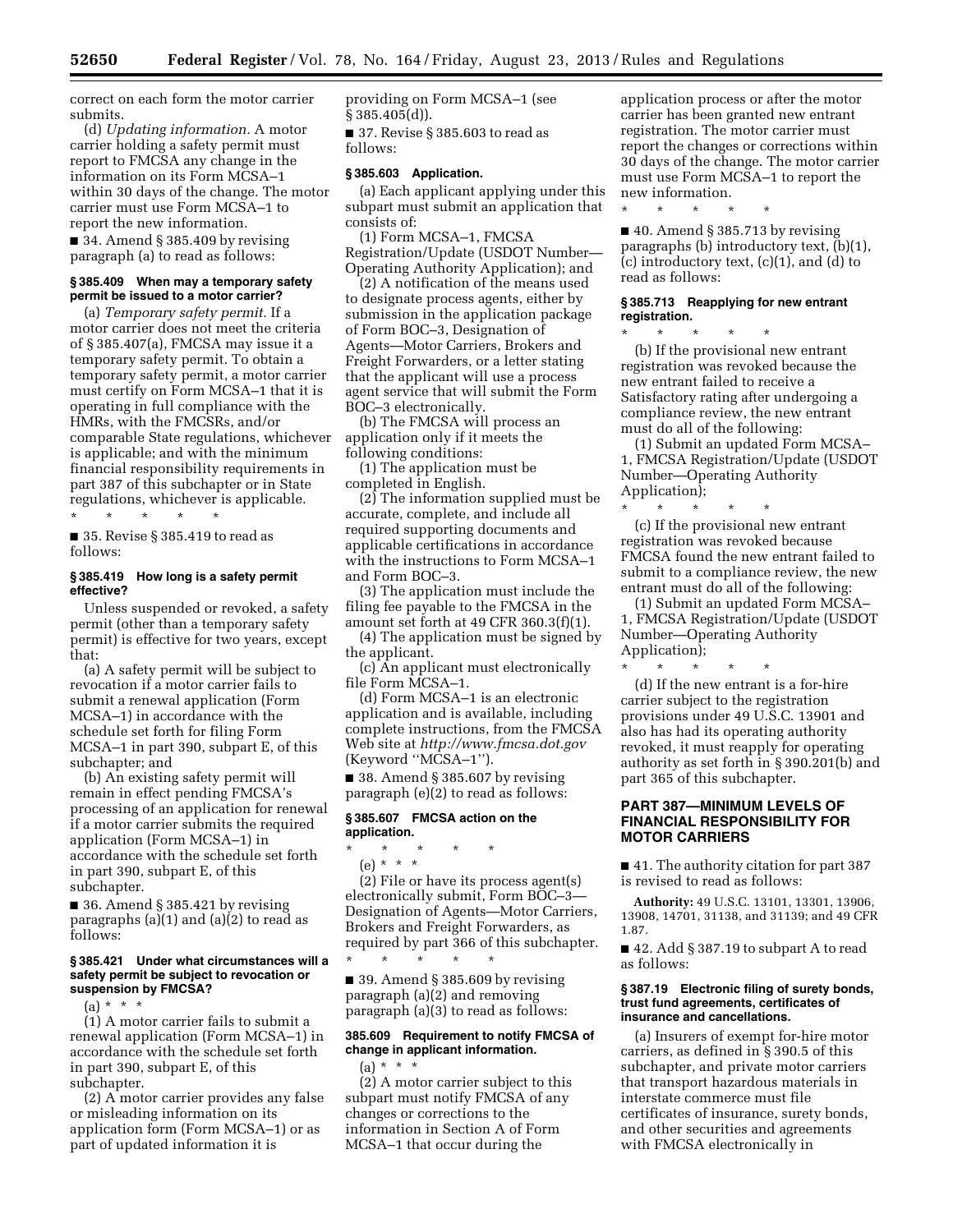accordance with the requirements and procedures set forth at § 387.323.

(b) The requirements of this section do not apply to motor carriers excepted under § 387.7(b)(3).

■ 43. Revise § 387.33 to read as follows:

#### **§ 387.33 Financial responsibility, minimum levels.**

(a) *General limits.* The minimum levels of financial responsibility referred to in § 387.31 are prescribed as follows:

#### **SCHEDULE OF LIMITS**

*Public Liability* 

FOR-HIRE MOTOR CARRIERS OF PAS-SENGERS OPERATING IN INTERSTATE OR FOREIGN COMMERCE

| Vehicle seating capacity                                                                                                                                                       | Minimum limits           |
|--------------------------------------------------------------------------------------------------------------------------------------------------------------------------------|--------------------------|
| (1) Any vehicle with a seat-<br>ing capacity of 16 pas-<br>sengers or more, including<br>(2) Any vehicle with a seat-<br>ing capacity of 15 pas-<br>sengers or less, including | \$5,000,000<br>1.500.000 |

 $12$  Except as provided in § 387.27(b).

(b) *Limits applicable to transit service providers.* Notwithstanding the provisions of paragraph (a) of this section, the minimum level of financial responsibility for a motor vehicle used to provide transportation services within a transit service area located in more than one State under an agreement with a Federal, State, or local government funded, in whole or in part, with a grant under 49 U.S.C. 5307, 5310 or 5311, including transportation designed and carried out to meet the special needs of elderly individuals and individuals with disabilities, will be the highest level required for any of the States in which it operates. This paragraph applies to transit service providers that operate in more than one State, as well as transit service providers that operate in only one State but interline with other motor carriers that provide interstate transportation within or outside the transit service area. Transit service providers conducting such operations must register as for-hire passenger carriers under part 365, subpart A and part 390, subpart E, of this subchapter, identify the State(s) in which they operate under the applicable grants, and certify on their registration documents that they have in effect financial responsibility levels in an amount equal to or greater than the highest level required by any of the States in which they are operating under a qualifying grant.

■ 44. Add § 387.43 to subpart B to read as follows:

#### **§ 387.43 Electronic filing of surety bonds, trust fund agreements, certificates of insurance and cancellations.**

(a) Insurers of for-hire motor carriers of passengers must file certificates of insurance, surety bonds, and other securities and agreements electronically in accordance with the requirements and procedures set forth at § 387.323.

(b) This section does not apply to motor carriers excepted under § 387.31(b)(3).

■ 45. Amend § 387.301 by revising paragraph (a)(1) to read as follows:

#### **§ 387.301 Surety bond, certificate of insurance, or other securities.**

(a) *Public liability.* (1) No for-hire motor carrier or foreign (Mexican) motor private carrier or foreign motor carrier transporting exempt commodities subject to Subtitle IV, part B, chapter 135 of title 49, United States Code, shall engage in interstate or foreign commerce, and no certificate shall be issued to such a carrier or remain in force unless and until there shall have been filed with and accepted by the FMCSA surety bonds, certificates of insurance, proof of qualifications as selfinsurer, or other securities or agreements, in the amounts prescribed in § 387.303, conditioned to pay any final judgment recovered against such motor carrier for bodily injuries to or the death of any person resulting from the negligent operation, maintenance or use of motor vehicles in transportation subject to Subtitle IV, part B, chapter 135 of title 49, U.S.C., or for loss of or damage to property of others, or, in the case of motor carriers of property operating freight vehicles described in § 387.303(b)(2), for environmental restoration.

\* \* \* \* \*  $\blacksquare$  46. Amend § 387.303 by adding paragraph (b)(1)(iii) to read as follows:

#### **§ 387.303 Security for the protection of the public: Minimum limits.**

\* \* \* \* \*

(b) \* \* \*

 $(1)^*$  \* \* \*

(iii) *Limits applicable to transit service providers.* Notwithstanding the provisions of paragraph (b)(1)(ii) of this section, the minimum level of financial responsibility for a motor vehicle used to provide transportation services within a transit service area under an agreement with a Federal, State, or local government funded, in whole or in part, with a grant under 49 U.S.C. 5307, 5310 or 5311, including transportation designed and carried out to meet the

special needs of elderly individuals and individuals with disabilities, will be the highest level required for any of the States in which it operates. This paragraph applies to transit service providers who operate in a transit service area located in more than one State, as well as transit service providers who operate in only one State but interline with other motor carriers that provide interstate transportation within or outside the transit service area. Transit service providers conducting such operations must register as for-hire passenger carriers under part 365, subpart A and part 390, subpart E of this subchapter, identify the State(s) in which they operate under the applicable grants, and certify on their registration documents that they have in effect financial responsibility levels in an amount equal to or greater than the highest level required by any of the States in which they are operating under a qualifying grant.

\* \* \* \* \* ■ 47. Amend § 387.313 by revising paragraphs (b) and (d) to read as follows:

#### **§ 387.313 Forms and procedures.**  \* \* \* \* \*

(b) *Filing and copies.* Certificates of insurance, surety bonds, and notices of cancellation must be filed with the FMCSA at *[http://www.fmcsa.dot.gov.](http://www.fmcsa.dot.gov)* 

\* \* \* \* \* (d) *Cancellation notice.* Except as provided in paragraph (e) of this section, surety bonds, certificates of insurance, and other securities or agreements shall not be cancelled or withdrawn until 30 days after written notice has been submitted to *[http://](http://www.fmcsa.dot.gov) [www.fmcsa.dot.gov](http://www.fmcsa.dot.gov)* on the prescribed form (Form BMC–35, Notice of Cancellation Motor Carrier Policies of Insurance under 49 U.S.C. 13906, and BMC–36, Notice of Cancellation Motor Carrier and Broker Surety Bonds, as appropriate) by the insurance company, surety or sureties, motor carrier, broker or other party thereto, as the case may be, which period of thirty (30) days shall commence to run from the date such notice on the prescribed form is filed with FMCSA at *[http://](http://www.fmcsa.dot.gov) [www.fmcsa.dot.gov.](http://www.fmcsa.dot.gov)* 

\* \* \* \* \* ■ 48. Revise § 387.323 to read as follows:

#### **§ 387.323 Electronic filing of surety bonds, trust fund agreements, certificates of insurance and cancellations.**

(a) Insurers must electronically file forms BMC 34, BMC 35, BMC 36, BMC 82, BMC 83, BMC 84, BMC 85, BMC 91, and BMC 91X in accordance with the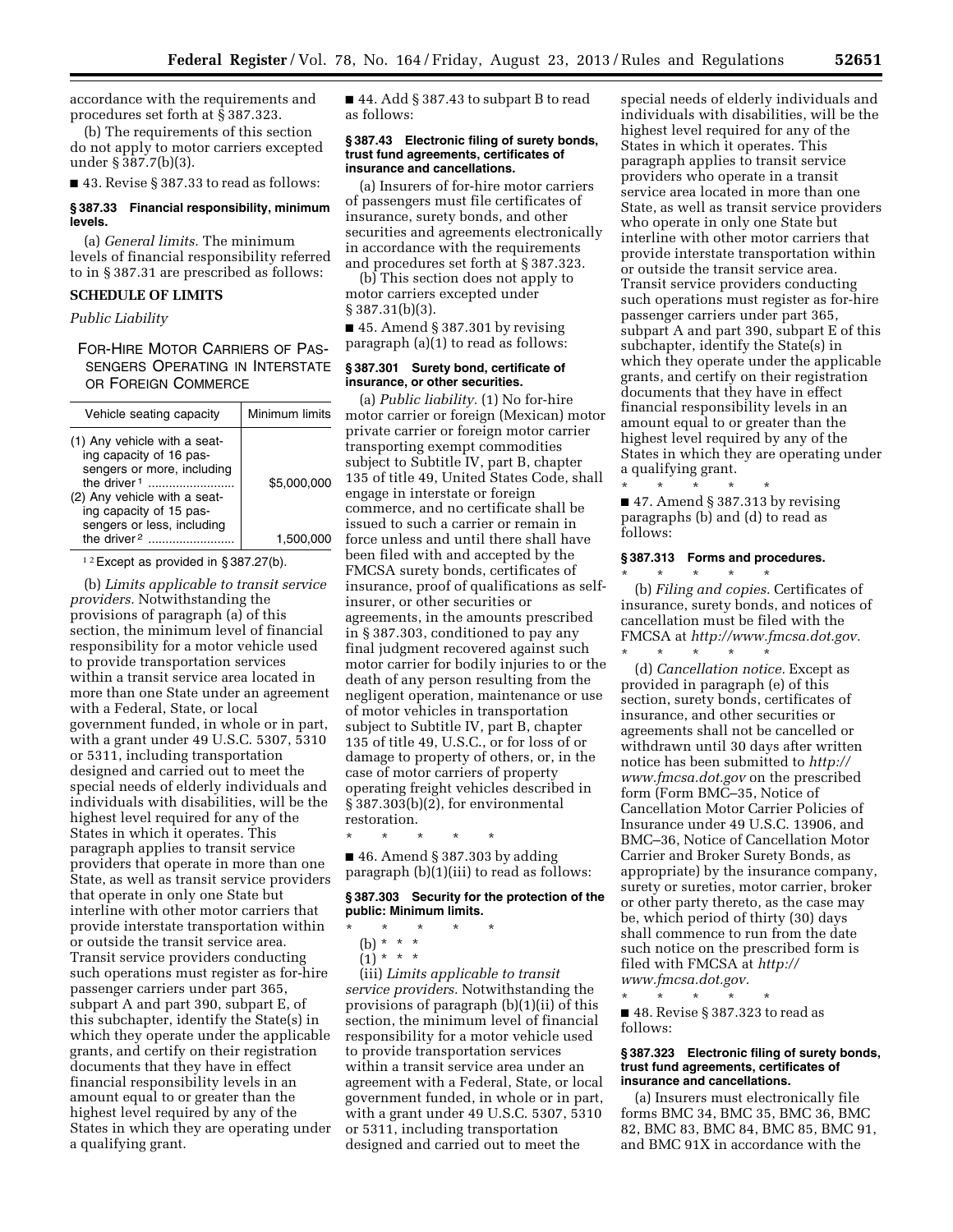requirements and procedures set forth in paragraphs (b) through (d) of this section.

(b) Each insurer must obtain authorization to file electronically by registering with the FMCSA. An individual account number and password for computer access will be issued to each registered insurer.

(c) Filings must be transmitted online via the Internet at *[http://](http://www.fmcsa.dot.gov) [www.fmcsa.dot.gov.](http://www.fmcsa.dot.gov)* 

(d) All registered insurers agree to furnish upon request to the FMCSA a copy of any policy (or policies) and all certificates of insurance, endorsements, surety bonds, trust fund agreements, proof of qualification to self-insure or other insurance filings.

■ 49. Revise § 387.403 to read as follows:

# **§ 387.403 General requirements.**

(a) *Cargo.* A household goods freight forwarder may not operate until it has filed with FMCSA an appropriate surety bond, certificate of insurance, qualifications as a self-insurer, or other securities or agreements, in the amounts prescribed at § 387.405, for loss of or damage to household goods.

(b) *Public liability.* A freight forwarder may not perform transfer, collection, or delivery service until it has filed with the FMCSA an appropriate surety bond, certificate of insurance, qualifications as a self-insurer, or other securities or agreements, in the amounts prescribed at § 387.405, conditioned to pay any final judgment recovered against such freight forwarder for bodily injury to or the death of any person, or loss of or damage to property (except cargo) of others, or, in the case of freight vehicles described at § 387.303(b)(2), for environmental restoration, resulting from the negligent operation, maintenance, or use of motor vehicles operated by or under its control in performing such service.

 $\overline{\bullet}$  50. Amend § 387.413 by revising paragraph (b) to read as follows:

#### **§ 387.413 Forms and procedures.**

\* \* \* \* \* (b) *Procedure.* Certificates of insurance, surety bonds, and notices of

cancellation must be electronically filed with the FMCSA. \* \* \* \* \*

■ 51. Revise § 387.419 to read as follows:

# **§ 387.419 Electronic filing of surety bonds, certificates of insurance and cancellations.**

Insurers must electronically file certificates of insurance, surety bonds, and other securities and agreements and notices of cancellation in accordance

with the requirements and procedures set forth at § 387.323.

# **PART 390—FEDERAL MOTOR CARRIER SAFETY REGULATIONS; GENERAL**

■ 52. The authority citation for part 390 is revised to read as follows:

**Authority:** 49 U.S.C. 508, 13301, 13902, 13908, 31132, 31133, 31136, 31151, 31502, 31504; sec. 114, Pub. L. 103–311, 108 Stat. 1673, 1677; sec. 217, Pub. L. 106–159, 113 Stat. 1748, 1767; sec. 4136, Pub. L. 109–59, 119 Stat. 1144, 1745; and 49 CFR 1.87.

#### ■ 53. Revise § 390.3 to read as follows:

#### **§ 390.3 General applicability.**

(a) The rules in subchapter B of this chapter are applicable to all employers, employees, and commercial motor vehicles that transport property or passengers in interstate commerce.

(b) The rules in part 383 of this chapter, Commercial Driver's License Standards; Requirements and Penalties, are applicable to every person who operates a commercial motor vehicle, as defined in § 383.5 of this subchapter, in interstate or intrastate commerce and to all employers of such persons.

(c) The rules in part 387 of this chapter, Minimum Levels of Financial Responsibility for Motor Carriers, are applicable to motor carriers as provided in § 387.3 or § 387.27 of this chapter.

(d) *Additional requirements.* Nothing in subchapter B of this chapter shall be construed to prohibit an employer from requiring and enforcing more stringent requirements relating to safety of operation and employee safety and health.

(e) *Knowledge of and compliance with the regulations.* (1) Every employer shall be knowledgeable of and comply with all regulations contained in this subchapter that are applicable to that motor carrier's operations.

(2) Every driver and employee involved in motor carrier operations shall be instructed regarding, and shall comply with, all applicable regulations contained in this subchapter.

(3) All motor vehicle equipment and accessories required by this chapter shall be maintained in compliance with all applicable performance and design criteria set forth in this subchapter.

(f) *Exceptions.* Unless otherwise specifically provided, the rules in this subchapter do not apply to—

(1) All school bus operations as defined in § 390.5 except for the provisions of §§ 391.15(e) and 392.80;

(2) Transportation performed by the Federal government, a State, or any political subdivision of a State, or an agency established under a compact

between States that has been approved by the Congress of the United States;

(3) The occasional transportation of personal property by individuals not for compensation and not in the furtherance of a commercial enterprise;

(4) The transportation of human corpses or sick and injured persons;

(5) The operation of fire trucks and rescue vehicles while involved in emergency and related operations;

(6) The operation of commercial motor vehicles designed or used to transport between 9 and 15 passengers (including the driver), not for direct compensation, provided the vehicle does not otherwise meet the definition of a commercial motor vehicle, except for the texting provisions of §§ 391.15(e) and 392.80, and except that motor carriers operating such vehicles are required to comply with §§ 390.15, 390.21(a) and (b)(2), 390.201 and 390.205.

(7) Either a driver of a commercial motor vehicle used primarily in the transportation of propane winter heating fuel or a driver of a motor vehicle used to respond to a pipeline emergency, if such regulations would prevent the driver from responding to an emergency condition requiring immediate response as defined in § 390.5.

(g) *Motor carriers that transport hazardous materials in intrastate commerce.* The rules in the following provisions of this subchapter apply to motor carriers that transport hazardous materials in intrastate commerce and to the motor vehicles that transport hazardous materials in intrastate commerce:

(1) Part 385, subparts A and E, for carriers subject to the requirements of § 385.403 of this subchapter.

(2) Part 386, Rules of Practice for Motor Carrier, Intermodal Equipment Provider, Broker, Freight Forwarder, and Hazardous Materials Proceedings, of this subchapter.

(3) Part 387, Minimum Levels of Financial Responsibility for Motor Carriers, to the extent provided in § 387.3 of this subchapter.

(4) Subpart E of this part, Unified Registration System, and § 390.21, Marking of CMVs, for carriers subject to the requirements of § 385.403 of this subchapter. Intrastate motor carriers operating prior to January 1, 2005, are excepted from § 390.201.

(h) *Intermodal equipment providers.*  The rules in the following provisions of this subchapter apply to intermodal equipment providers:

(1) Subpart F, Intermodal Equipment Providers, of Part 385, Safety Fitness Procedures.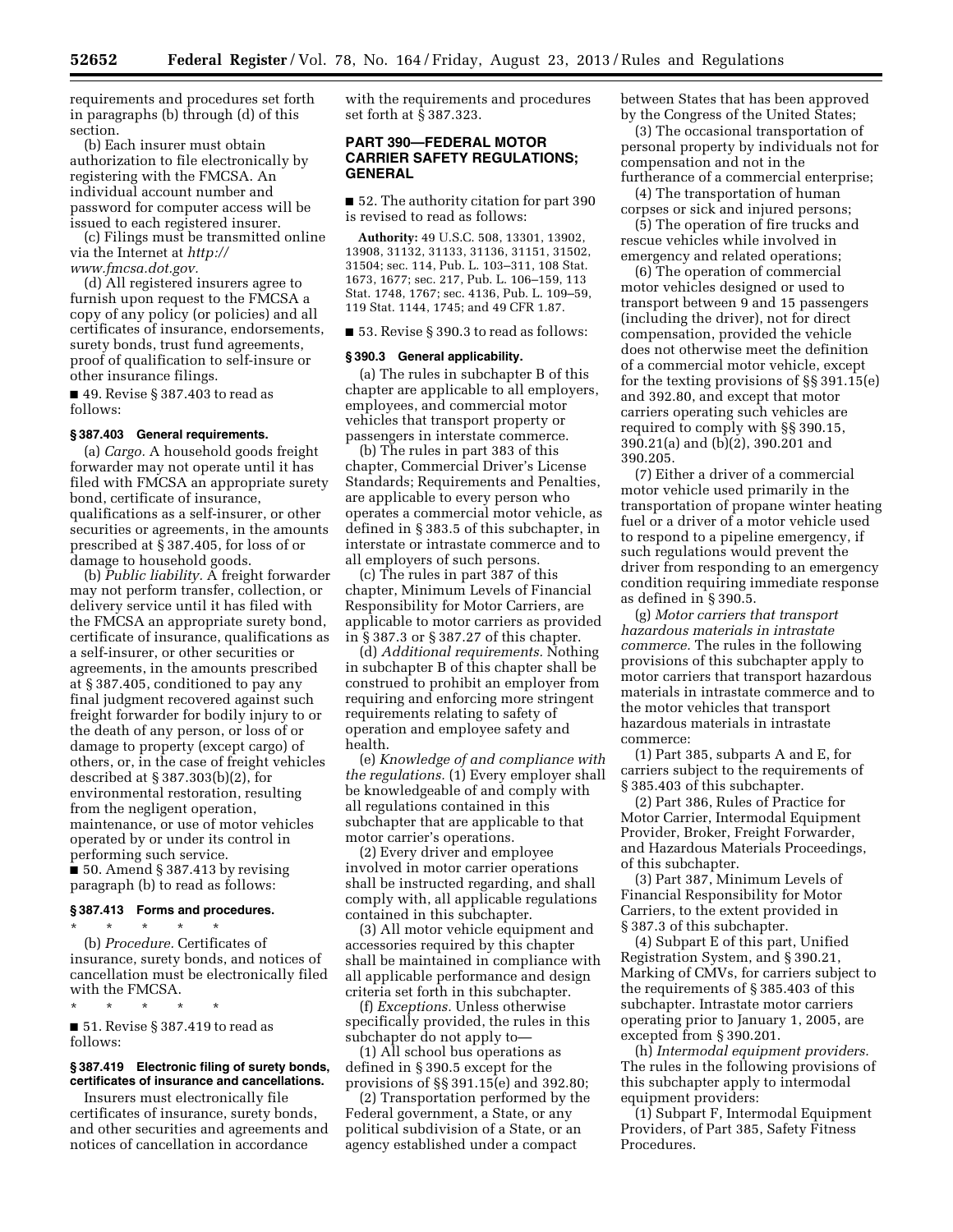(2) Part 386, Rules of Practice for Motor Carrier, Intermodal Equipment Provider, Broker, Freight Forwarder, and Hazardous Materials Proceedings.

(3) Part 390, Federal Motor Carrier Safety Regulations; General, except § 390.15(b) concerning accident registers.

(4) Part 393, Parts and Accessories Necessary for Safe Operation.

(5) Part 396, Inspection, Repair, and Maintenance.

(i) *Brokers.* The rules in the following provisions of this subchapter apply to brokers that are required to register with the Agency pursuant to 49 U.S.C. chapter 139.

(1) Part 371, Brokers of Property. (2) Part 386, Rules of Practice for Motor Carrier, Intermodal Equipment Provider, Broker, Freight Forwarder, and Hazardous Materials Proceedings.

(3) Part 387, Minimum Levels of Financial Responsibility for Motor Carriers, to the extent provided in subpart C of that part.

(4) Subpart E of this part, Unified Registration System.

(j) *Freight forwarders.* The rules in the following provisions of this subchapter apply to freight forwarders that are required to register with the Agency pursuant to 49 U.S.C. chapter 139.

(1) Part 386, Rules of Practice for Motor Carrier, Intermodal Equipment Provider, Broker, Freight Forwarder, and Hazardous Materials Proceedings.

(2) Part 387, Minimum Levels of Financial Responsibility for Motor Carriers, to the extent provided in subpart D of that part.

(3) Subpart E of this part, Unified Registration System.

(k) *Cargo tank facilities.* The rules in subpart C of this part, Unified Registration System, apply to each cargo tank and cargo tank motor vehicle manufacturer, assembler, repairer, inspector, tester, and design certifying engineer that is subject to registration requirements under 49 CFR 107.502 and 49 U.S.C. 5108.

■ 54. Amend § 390.5 by revising the definition of ''Exempt motor carrier'' to read as follows:

#### **§ 390.5 Definitions.**

\* \* \* \* \*

*Exempt motor carrier* means a person engaged in transportation exempt from economic regulation by the Federal Motor Carrier Safety Administration (FMCSA) under 49 U.S.C. chapter 135 but subject to the safety regulations set forth in this subchapter.

\* \* \* \* \*

■ 55. Effective November 1, 2013, amend § 390.19 by adding paragraph (b)(4) to read as follows:

**§ 390.19 Motor carrier, hazardous material shipper, and intermodal equipment provider identification reports.** 

\* \* \* \* \*

\* \* \* \* \*

(b) \* \* \*

(4) A person that fails to complete biennial updates to the information pursuant to paragraph (b)(2) of this section is subject to the penalties prescribed in 49 U.S.C. 521(b)(2)(B) or 49 U.S.C. 14901(a), as appropriate, and deactivation of its USDOT Number.

■ 56. Effective October 23, 2015, revise § 390.19 to read as follows:

#### **§ 390.19 Motor carrier identification reports for certain Mexico-domiciled motor carriers.**

(a) *Applicability.* A Mexico-domiciled motor carrier requesting authority to provide transportation of property or passengers in interstate commerce between Mexico and points in the United States beyond the municipalities and commercial zones along the United States-Mexico international border must file Form MCS–150 with FMCSA as follows:

(b) *Filing schedule.* Each motor carrier must file the appropriate form under paragraph (a) of this section at the following times:

(1) Before it begins operations; and (2) Every 24 months, according to the following schedule:

| <b>USDOT Number</b><br>ending in      | Must file by last day                                                                        |
|---------------------------------------|----------------------------------------------------------------------------------------------|
| 1.<br>2<br>3<br>4<br>6<br>7<br>8<br>9 | January.<br>February.<br>March.<br>April.<br>May.<br>June.<br>July.<br>August.<br>September. |
| O<br>                                 | October.                                                                                     |

(3) If the next-to-last digit of its USDOT Number is odd, the motor carrier shall file its update in every oddnumbered calendar year. If the next-tolast digit of the USDOT Number is even, the motor carrier shall file its update in every even-numbered calendar year.

(4) A person that fails to complete biennial updates to the information pursuant to paragraph (b)(2) of this section is subject to the penalties prescribed in 49 U.S.C. 521(b)(2)(B) or 49 U.S.C. 14901(a), as appropriate, and deactivation of its USDOT Number.

(c) *Availability of forms.* The Form MCS–150 and complete instructions are available from the FMCSA Web site at *<http://www.fmcsa.dot.gov>*(Keyword ''MCS–150''); from all FMCSA Service

Centers and Division offices nationwide; or by calling 1–800–832–5660.

(d) *Where to file.* The Form MCS–150 must be filed with the FMCSA Office of Registration and Safety Information. The form may be filed electronically according to the instructions at the Agency's Web site, or it may be sent to Federal Motor Carrier Safety Administration, Office of Registration and Safety Information, MC–RS 1200 New Jersey Avenue SE., Washington, DC 20590.

(e) *Special instructions.* A motor carrier should submit the Form MCS– 150 along with its application for operating authority (OP–1(MX)), to the appropriate address referenced on that form, or may submit it electronically or by mail separately to the address mentioned in paragraph (d) of this section.

(f) Only the legal name or a single trade name of the motor carrier may be used on the Form MCS–150.

(g)(1) A motor carrier that fails to file the Form MCS–150 or furnishes misleading information or makes false statements upon the form, is subject to the penalties prescribed in 49 U.S.C. 521(b)(2)(B).

(2) A motor carrier that fails to update the Form MCS–150 as required in paragraph (b) will have its USDOT Number deactivated and will be prohibited from conducting transportation.

(h)(1) Upon receipt and processing of the form described in paragraph (a) of this section, FMCSA will issue the motor carrier or intermodal equipment provider an identification number (USDOT Number).

(2) A Mexico-domiciled motor carrier seeking to provide transportation of property or passengers in interstate commerce between Mexico and points in the United States beyond the municipalities and commercial zones along the United States-Mexico international border must pass the preauthorization safety audit under § 365.507 of this subchapter. The Agency will not issue a USDOT Number until expiration of the protest period provided in § 365.115 of this chapter or—if a protest is received—after FMCSA denies or rejects the protest.

(3) The motor carrier must display the USDOT Number on each self-propelled CMV, as defined in § 390.5, along with the additional information required by § 390.21.

■ 57. Amend § 390.21 by revising paragraph (b)(1) to read as follows:

**§ 390.21 Marking of self-propelled CMVs and intermodal equipment.** 

\* \* \* \* \*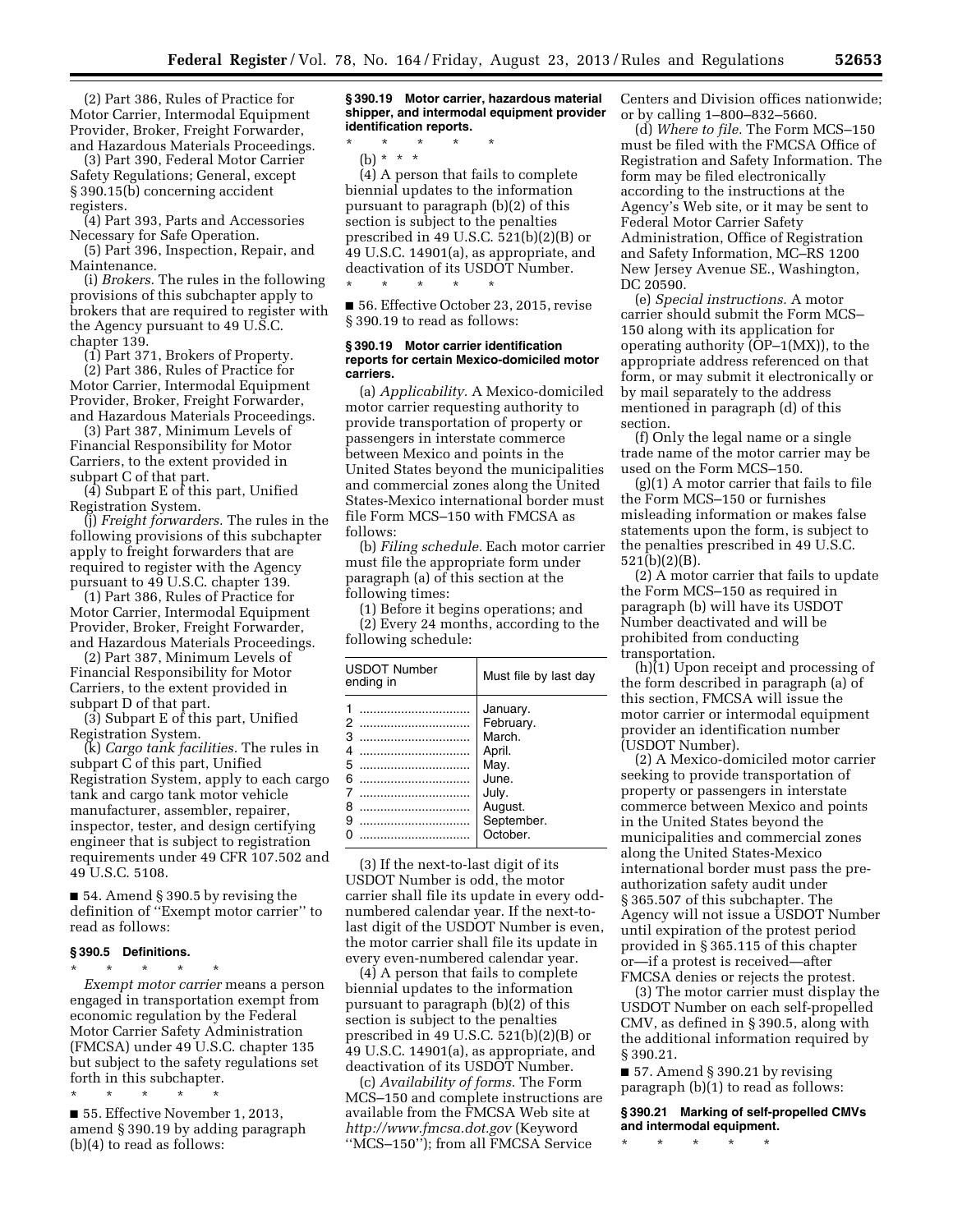(b) \* \* \*

(1) The legal name or a single trade name of the motor carrier operating the self-propelled CMV, as listed on the Form MCSA–1 or the motor carrier identification report (Form MCS–150) and submitted in accordance with § 390.201 or § 390.19, as appropriate. \* \* \* \* \*

 $\blacksquare$  58. Amend § 390.40 by revising paragraph (a) to read as follows:

# **§ 390.40 What responsibilities do intermodal equipment providers have under the Federal Motor Carrier Safety Regulations (49 CFR parts 350–399)?**

\* \* \* \* \*

(a) Identify its operations to the FMCSA by filing the Form MCSA–1 required by § 390.201.

\* \* \* \* \*

■ 59. Add a new subpart E, consisting of §§ 390.201 through 390.209, to part 390 to read as follows:

# **Subpart E—Unified Registration System**

Sec.

390.201 USDOT Registration.

390.203 PRISM State registration/biennial updates.

|               | 390.205 Special requirements for |
|---------------|----------------------------------|
| registration. |                                  |
|               |                                  |

390.207 Other governing regulations. 390.209 Pre-authorization safety audit.

# **Subpart E—Unified Registration System**

# **§ 390.201 USDOT Registration.**

(a) *Purpose.* This section establishes who must register with FMCSA under the Unified Registration System, the filing schedule, and general information pertaining to persons subject to the Unified Registration System registration requirements.

(b) *Applicability.* (1) Except as provided in paragraph (g) of this section, each motor carrier (including a private motor carrier, an exempt for-hire motor carrier, a non-exempt for-hire motor carrier, and a motor carrier of passengers that participates in a through ticketing arrangement with one or more interstate for-hire motor carriers of passengers), intermodal equipment provider, broker and freight forwarder subject to the requirements of this subchapter must file Form MCSA–1 with FMCSA to:

(i) Identify its operations with the Federal Motor Carrier Safety Administration for safety oversight, as authorized under 49 U.S.C. 31144, as applicable;

(ii) Obtain operating authority required under 49 U.S.C. chapter 139, as applicable; and

(iii) Obtain a hazardous materials safety permit as required under 49 U.S.C. 5109, as applicable.

(2) A cargo tank and cargo tank motor vehicle manufacturer, assembler, repairer, inspector, tester, and design certifying engineer that is subject to registration requirements under 49 CFR 107.502 and 49 U.S.C. 5108 must satisfy those requirements by electronically filing Form MCSA–1 with FMCSA.

(c) *General* (1)(i) A person that fails to file Form MCSA–1 pursuant to paragraph (d)(1) of this section is subject to the penalties prescribed in 49 U.S.C. 521(b)(2)(B) or 49 U.S.C. 14901(a), as appropriate.

(ii) A person that fails to complete biennial updates to the information pursuant to paragraph (d)(2) of this section is subject to the penalties prescribed in 49 U.S.C. 521(b)(2)(B) or 49 U.S.C. 14901(a), as appropriate, and deactivation of its USDOT Number.

(iii) A person that furnishes misleading information or makes false statements upon Form MCSA–1 is subject to the penalties prescribed in 49 U.S.C. 521(b)(2)(B), 49 U.S.C. 14901(a) or 49 U.S.C. 14907, as appropriate.

(2) Upon receipt and processing of Form MCSA–1, FMCSA will issue the applicant an inactive identification number (USDOT Number). FMCSA will activate the USDOT Number after completion of applicable administrative filings pursuant to § 390.205(a), unless the applicant is subject to § 390.205(b). An applicant may not begin operations nor mark a commercial motor vehicle with the USDOT Number until after the date of the Agency's written notice that the USDOT Number has been activated.

(3) The motor carrier must display a valid USDOT Number on each selfpropelled CMV, as defined in § 390.5, along with the additional information required by § 390.21.

(d) *Filing schedule.* Each person listed under § 390.201(b) must electronically file Form MCSA–1 at the following times:

(1) Before it begins operations; and (2) Every 24 months as prescribed in paragraph (d)(3) of this section.

(3) (i) Persons assigned a USDOT Number must file an updated Form MCSA–1 every 24 months, according to the following schedule:

| <b>USDOT Number</b>         | Must file by last day                                               |
|-----------------------------|---------------------------------------------------------------------|
| ending in                   | ∩f                                                                  |
| 2<br>3<br>4<br>5<br>ิค<br>7 | January.<br>February.<br>March.<br>April.<br>May.<br>June.<br>Julv. |

| <b>USDOT Number</b><br>ending in | Must file by last day             |
|----------------------------------|-----------------------------------|
| 8<br>9                           | August.<br>September.<br>October. |

(ii) If the next-to-last digit of its USDOT Number is odd, the person must file its update in every odd-numbered calendar year. If the next-to-last digit of the USDOT Number is even, the person must file its update in every evennumbered calendar year.

(4) *When there is a change in legal name, form of business, or address.* A registered entity must notify the Agency of a change in legal name, form of business, or address within 30 days of the change by filing an updated Form MCSA–1 reflecting the revised information. Notification of a change in legal name, form of business, or address does not relieve a registered entity from the requirement to file an updated Form MCSA–1 every 24 months in accordance with paragraph  $(d)(3)$  of this section.

(5) *When there is a transfer of operating authority.* (i) Both a person who obtains operating authority through a transfer, as defined in part 365, subpart D of this subchapter (transferee), and the person transferring its operating authority (transferor), must each notify the Agency of the transfer within 30 days of consummation of the transfer by filing:

(A) An updated Form MCSA–1, for the transferor, and for the transferee, if the transferee had an existing USDOT Number at the time of the transfer; or

(B) A new Form MCSA–1, if the transferee did not have an existing USDOT Number at the time of the transfer.

(C) A copy of the operating authority that is being transferred.

(ii) Notification of a transfer of operating authority does not relieve a registered entity from the requirement to file an updated Form MCSA–1 every 24 months in accordance with paragraph (d)(3) of this section.

(e) *Availability of form.* Form MCSA– 1 is an electronic application and is available, including complete instructions, from the FMCSA Web site at *<http://www.fmcsa.dot.gov>*(Keyword ''MCSA–1'').

(f) *Where to file.* Persons subject to the registration requirements under this subpart must electronically file Form MCSA–1 on the FMCSA Web site at *[http://www.fmcsa.dot.gov.](http://www.fmcsa.dot.gov)* 

(g) *Exception.* The rules in this subpart do not govern the application by a Mexico-domiciled motor carrier to provide transportation of property or passengers in interstate commerce